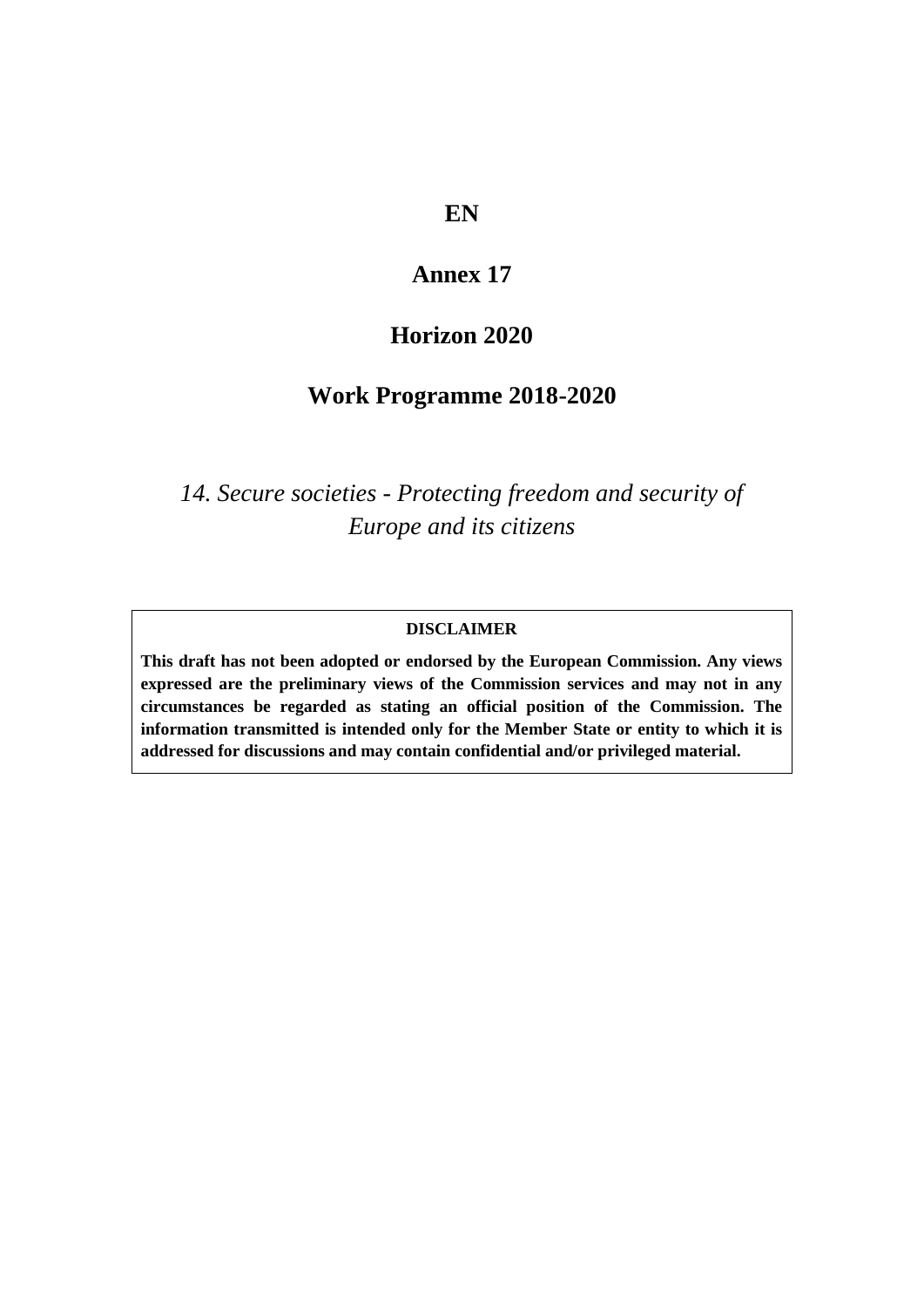| <b>Table of contents</b>                                                                                                                                                                                                                                                                                                                            |
|-----------------------------------------------------------------------------------------------------------------------------------------------------------------------------------------------------------------------------------------------------------------------------------------------------------------------------------------------------|
|                                                                                                                                                                                                                                                                                                                                                     |
|                                                                                                                                                                                                                                                                                                                                                     |
| Call - Protecting the infrastructure of Europe and the people in the                                                                                                                                                                                                                                                                                |
| SU-INFRA01-2018-2019-2020: Prevention, detection, response and mitigation of<br>SU-INFRA02-2019: Security for smart and safe cities, including for public spaces  11                                                                                                                                                                                |
| Conditions for the Call - Protecting the infrastructure of Europe and the people in the                                                                                                                                                                                                                                                             |
|                                                                                                                                                                                                                                                                                                                                                     |
| SU-DRS01-2018-2019-2020: Human factors, and social, societal, and organisational<br>SU-DRS03-2018-2019-2020: Pre-normative research and demonstration for disaster-<br>SU-DRS04-2019-2020: Chemical, biological, radiological and nuclear (CBRN) cluster 24<br>SU-DRS05-2019: Demonstration of novel concepts for the management of pandemic crises |
| SU-FCT01-2018-2019-2020: Human factors, and social, societal, and organisational<br>SU-FCT02-2018-2019-2020: Technologies to enhance the fight against crime and terrorism                                                                                                                                                                          |
| SU-FCT03-2018-2019-2020: Information and data stream management to fight against                                                                                                                                                                                                                                                                    |
| SU-BES01-2018-2019-2020: Human factors, and social, societal, and organisational<br>SU-BES02-2018-2019-2020: Technologies to enhance border and external security  37<br>SU-BES03-EBCGA-2018-2019-2020: Demonstration of applied solutions to enhance                                                                                               |
|                                                                                                                                                                                                                                                                                                                                                     |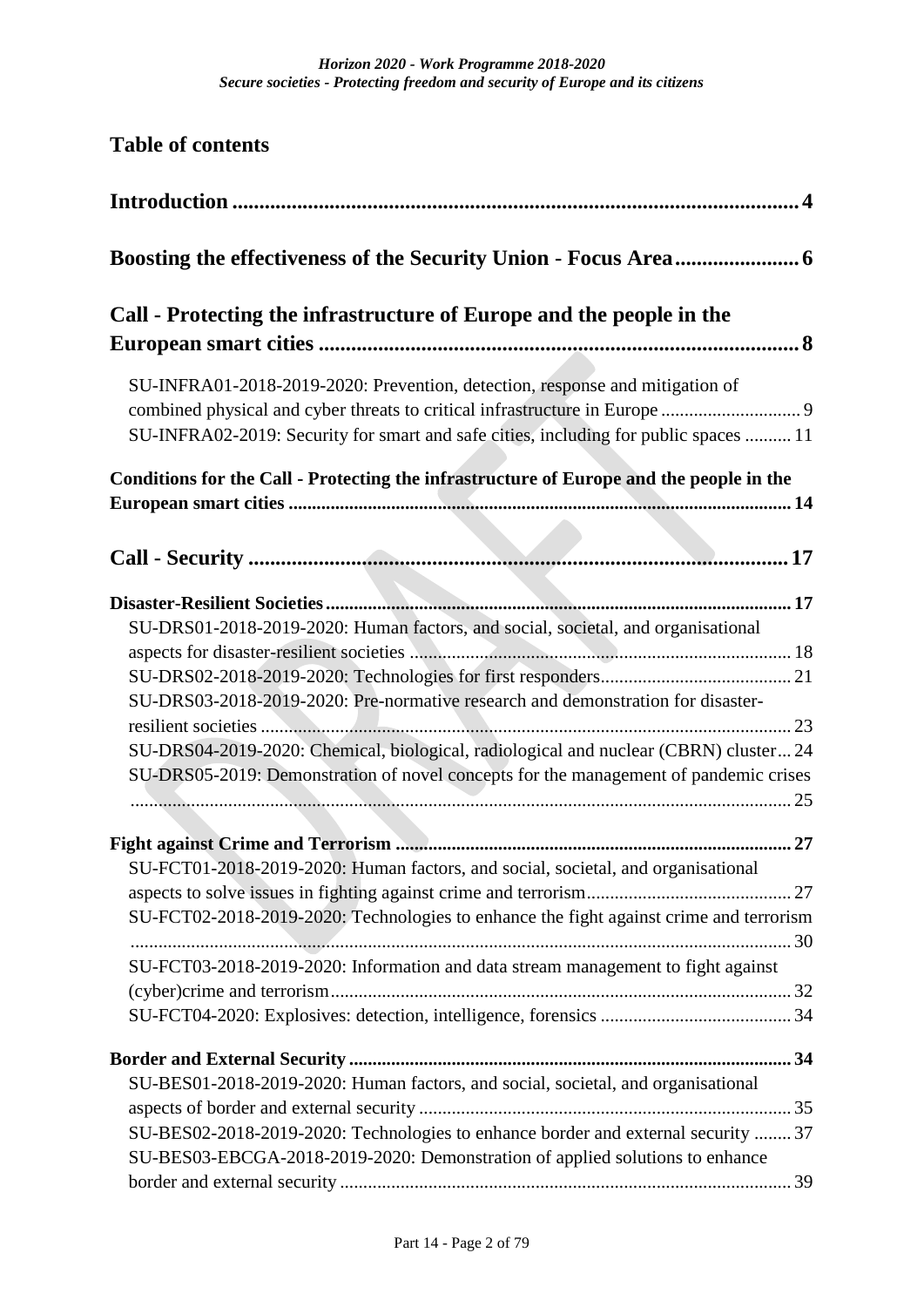#### *Horizon 2020 - Work Programme 2018-2020 Secure societies - Protecting freedom and security of Europe and its citizens*

| SU-GM01-2018-2019-2020: Pan-European networks of practitioners and other actors in the |
|----------------------------------------------------------------------------------------|
|                                                                                        |
| SU-GM02-2018-2020: Strategic pre-commercial procurements of innovative, advanced       |
|                                                                                        |
| SU-GM03-2018-2019-2020: Pre-commercial procurements of innovative solutions to         |
|                                                                                        |
|                                                                                        |
|                                                                                        |
|                                                                                        |
| SU-DS01-2018: Cybersecurity preparedness - cyber range, simulation and economics 55    |
|                                                                                        |
| SU-DS03-2019-2020: Digital Security and privacy for citizens and Small and Medium      |
|                                                                                        |
| SU-DS04-2018-2020: Cybersecurity in the Electrical Power and Energy System (EPES):     |
|                                                                                        |
| SU-DS05-2018-2019: Digital security, privacy, data protection and accountability in    |
|                                                                                        |
|                                                                                        |
|                                                                                        |
|                                                                                        |
|                                                                                        |
| 2. Workshops, conferences, experts, communication activities, studies 72               |
|                                                                                        |
|                                                                                        |
|                                                                                        |
|                                                                                        |
| Call - Protecting the infrastructure of Europe and the people in the European smart    |
|                                                                                        |
|                                                                                        |
|                                                                                        |
|                                                                                        |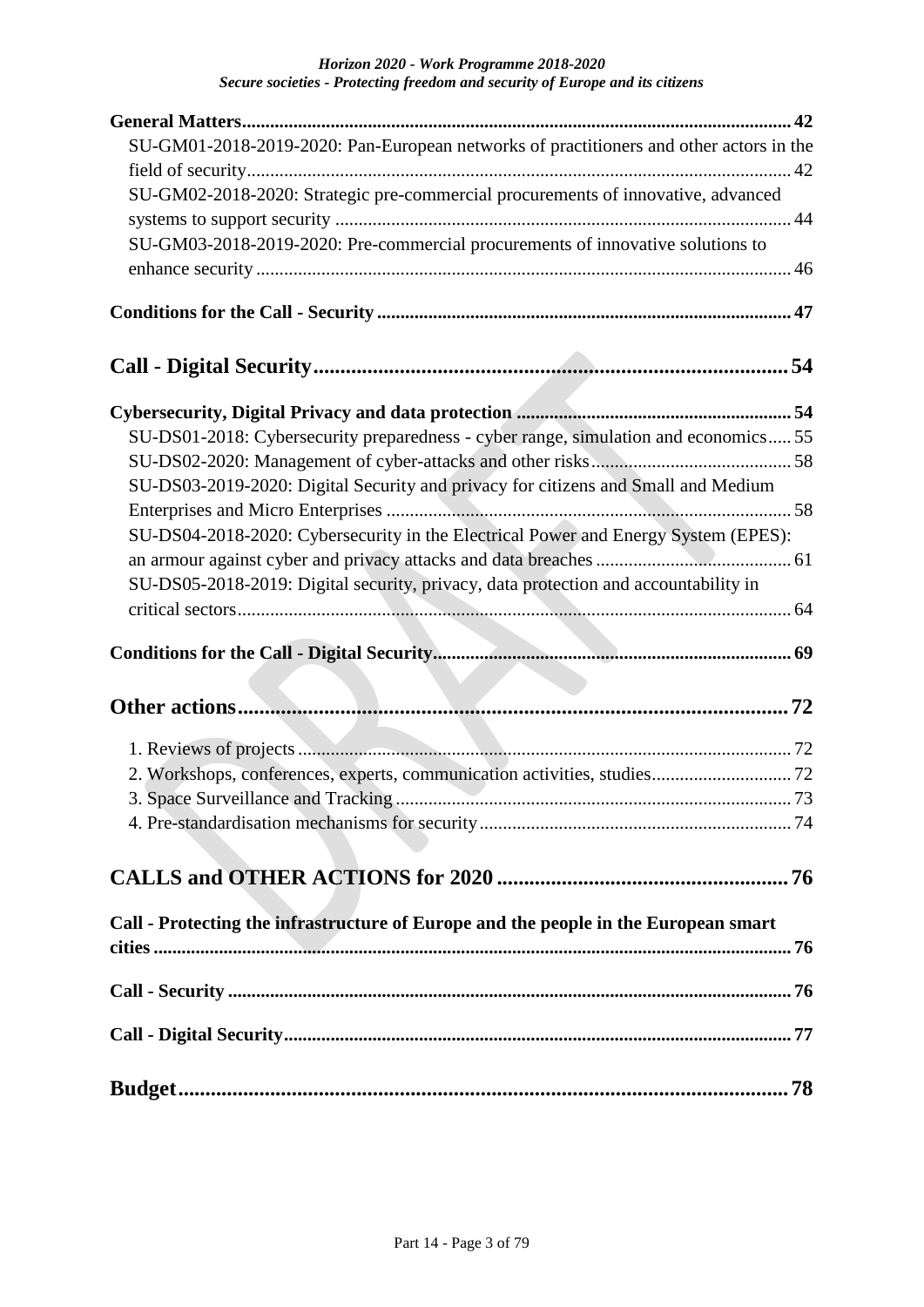## <span id="page-3-0"></span>**Introduction**

### **Horizon 2020 Interim Evaluation**

This work programme part takes account of the results of the Interim Evaluation of Horizon 2020. The approach taken in the 2016-2017 work programme of requiring a minimum number of practitioners in a consortium is continued. This not only ensures that the research projects are attuned to the requirements of practitioners, but also reduces oversubscription. The involvement of SMEs is promoted including by introducing a topic requiring the coordinator to be an SME. Furthermore, the need to bring newly-developed technologies closer to the market is promoted through the application of Pre-Commercial Procurements. It should be noted that security research is challenge-driven; its main purpose is to develop new technologies and working methods that will help practitioners respond to emerging security threats. As a consequence, TRL levels in this work programme part are relatively high.

### **Open access to research data**

Please note that grant beneficiaries under Horizon 2020 will engage in research data sharing by default, as stipulated in Article 29.3 of the Horizon 2020 Model Grant Agreement (including the creation of Data Management Plan). However, keeping in mind that all proposals under this work programme part will be subject to Security Scrutiny, the attention of the grant beneficiaries of this work programme part is drawn to the fact that they may find more appropriate to opt out of these arrangements. More information can be found under General Annex L of the work programme.

### **Societal aspects**

Security as societal value is a guiding principle throughout this work programme part. All individual actions must be in compliance with the provisions of the Charter of Fundamental Rights of the European Union.<sup>1</sup>. When dealing with the development of technologies, it is recommended that actions consider the concepts of "privacy by design", "data protection by design", "privacy by default", and "data protection by default".

A 'Societal Impact Table' is a specific feature of this work programme part. The table puts an emphasis on societal aspects of security research. It checks whether the proposed security research meets the needs of and benefits society and does not have negative impacts on society. Applicants must fill in the 'Societal Impact Table' as part of the submission process. This table is taken into account during the evaluation under the 'Impact' criteria.

### **Responsible Research and Innovation**<sup>2</sup>

The calls under 'Secure societies – Protecting freedom and security of Europe and its citizens' are in line with the Horizon 2020 Responsible Research and Innovation (RRI) cross-cutting

<sup>1</sup>  $\frac{1}{2}$  <http://eur-lex.europa.eu/LexUriServ/LexUriServ.do?uri=OJ:C:2010:083:0389:0403:en:PDF><br> $\frac{1}{2}$  http://ec.europa.eu/research/swafs/pdf/rome\_declaration\_RRL\_final\_21\_November.pdf

http://ec.europa.eu/research/swafs/pdf/rome\_declaration\_RRI\_final\_21\_November.pdf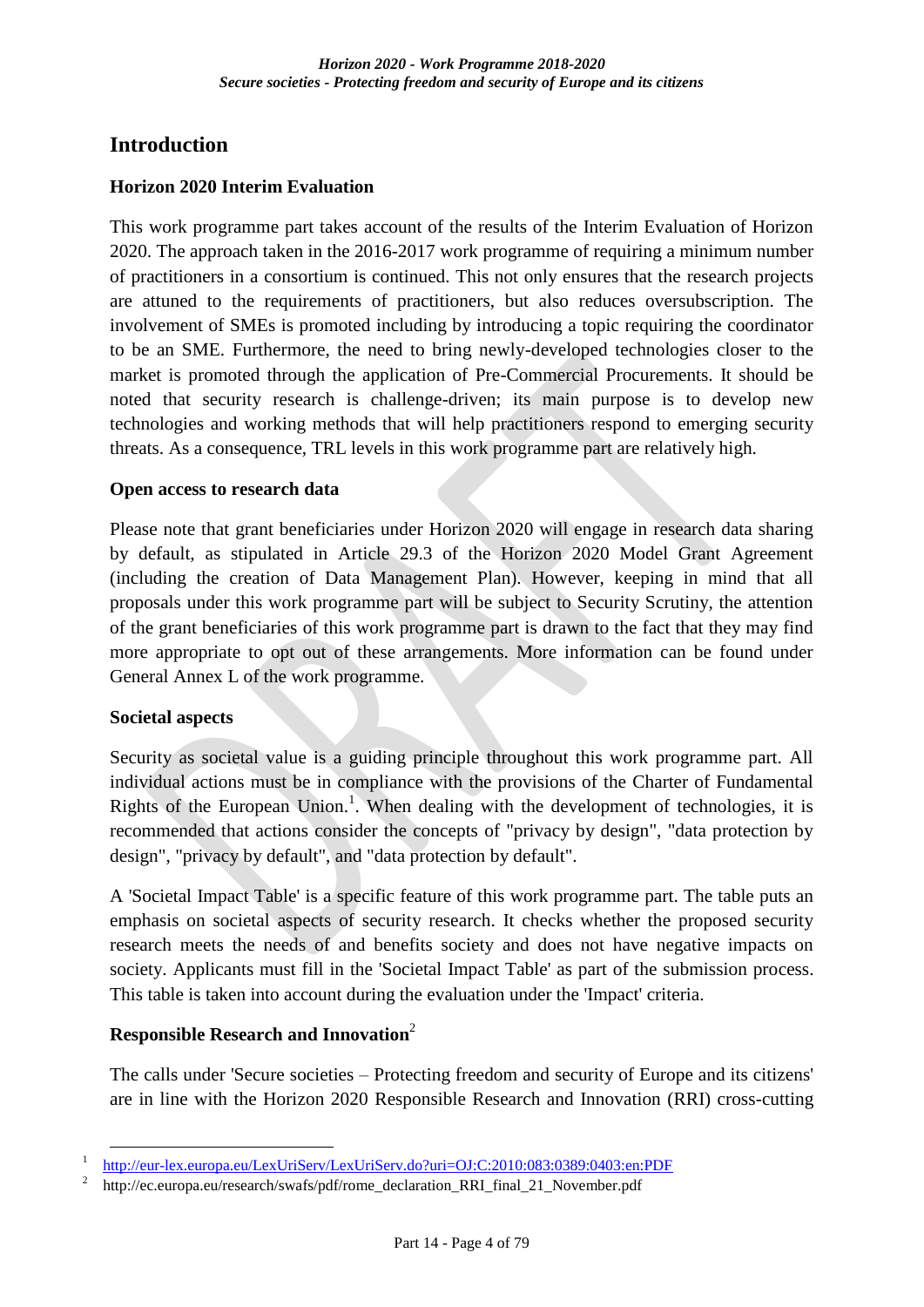issue, engaging society on sensitive security issues, integrating the gender and ethical dimensions, ensuring the access to security research outcomes whenever possible and encouraging formal and informal science education relating to security. Activities will be multi-actor and underpinned by public engagement.

### **Sustainable Development Goals**

The actions are expected to support Europe's endeavours to implement the Sustainable Development Goals (SDGs), particularly SDG 16 'Promote just, peaceful and inclusive societies'. Specific actions may also contribute to other SDGs such as SDG 11 'Make cities and human settlements inclusive, safe, resilient and sustainable'.

### **Possible synergies with defence research**

Following up the EU Global Strategy in the security and defence area, the Commission adopted the European Defence Action Plan  $(EDAP)^3$  followed by a Communication on the establishment of a European Defence Fund with two windows to support collaborative defence research (research window) and defence capability development programmes (capability window). The defence research window is already operational with funding opportunities under the Pilot Project and the launch of the Preparatory Action on Defence Research with the publication of a first call for proposals on 7 June 2017. As a first step in the implementation of the capability window the Commission put forward a proposal for a European defence industrial development programme under the current MFF from 2019- 2020. Whereas activities under Horizon 2020 will have an exclusive focus on civil applications, coordination with the activities of the European Defence Agency (EDA) may be considered with possible synergies being established with projects funded by the EDA programmes 4 . Where necessary, actions should clearly demonstrate how they complement and do not overlap with actions undertaken under the Preparatory Action on Defence Research.

### **Focus Area 'Boosting the effectiveness of the Security Union'**

All actions under this work programme part contribute to the Focus Area 'Boosting the effectiveness of the Security Union' (see below).

### **Contribution to focus area(s)**

Focus Area 'Boosting the effectiveness of the Security Union' (SU): EUR 704.59 million

1

 $3$  COM(2016)950.

<sup>4</sup>http://eda.europa.eu/what-we-do/eda-priorities/research-technology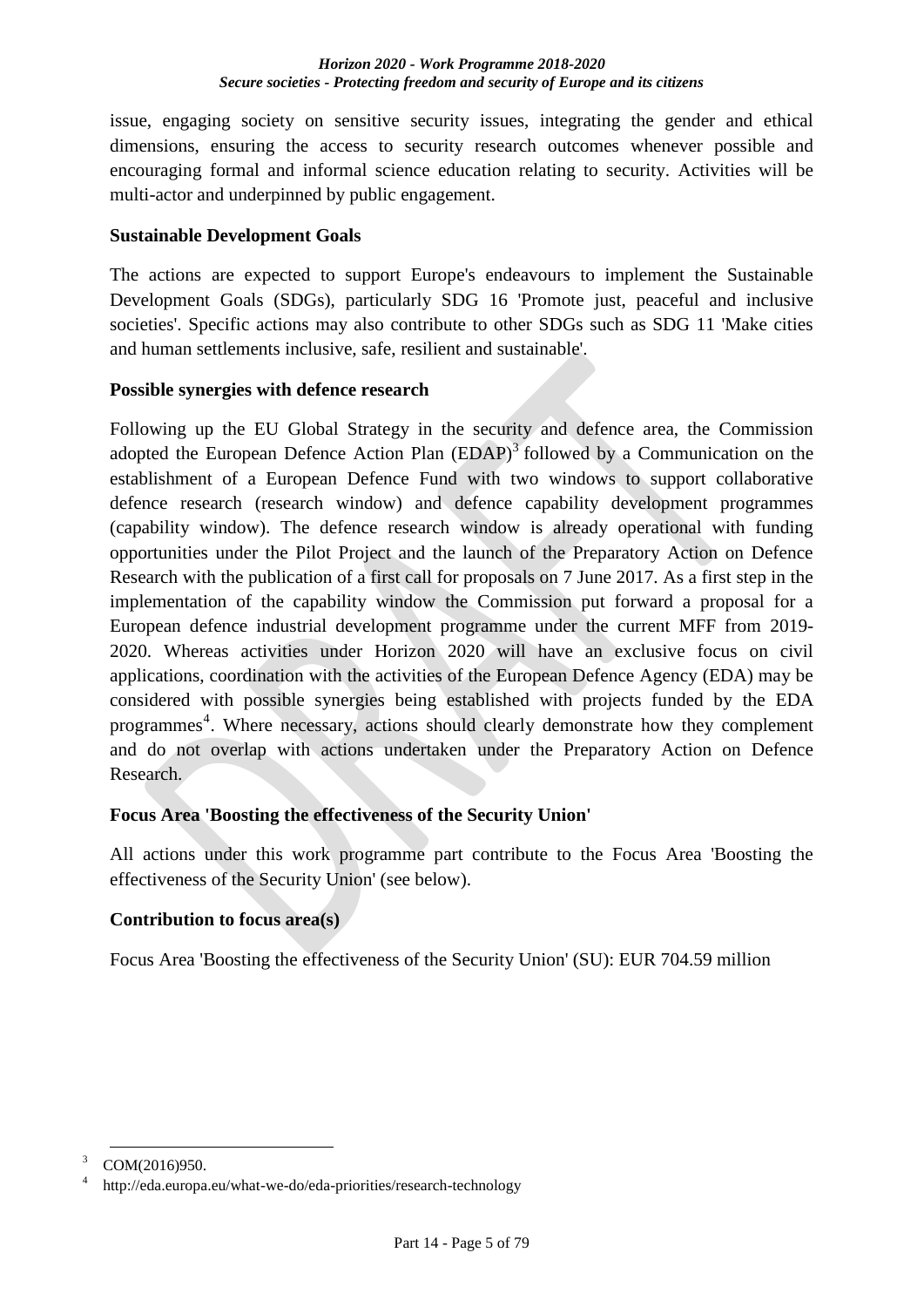## <span id="page-5-0"></span>**Boosting the effectiveness of the Security Union - Focus Area**

Working to ensure a high level of security for Europeans is an objective set by the Treaties, and a common European responsibility. The importance of the Security Union agenda has been highlighted in the Commission Communication of 20 April  $2016<sup>5</sup>$  and by the subsequent appointment of a Commissioner for the Security Union. The majority of Member States depend entirely on Horizon 2020 to cover their needs for innovative security solutions, and it represents 50% of the overall public funding for security research in the EU.

At the core of research in this area is the development of new products to meet the needs of security practitioners. Research is not just about developing new technologies or applying emerging technologies, but also requires understanding phenomena such as violent radicalisation and the development of more effective policies and interventions. This means social sciences and the humanities will be involved.

To help end results correspond to real needs, research will generally require the involvement of security practitioners and those working with at-risk groups, for example fire and rescue services, police forces, border and coast guards, municipalities, social workers, educators and civil society actors. One challenge is segmentation of civil security industry largely into national markets. Progressive development of a single market also in this area can be expected to bring benefits of economies of scale, providing incentives to businesses to develop new solutions and lowering costs for purchasers. To facilitate supply and demand for new goods and services, innovative procurement (PCP, PPI) will be used.

The Focus Area will support implementation of the Security Union priorities: reacting to and recovering from natural and man-made disasters; preventing, investigating and prosecuting crime including organised crime and terrorism; improving border entry security; protecting infrastructure against natural and man-made threats, including cyber-attacks; digital security, privacy and data protection; and space-related research.

Focus area impacts:

1

- Reduced loss of life and reduced environmental, material and economic losses from natural and man-made disasters.
- Key infrastructure better protected against natural and man-made threats, including cyber-attacks.
- New products that meet the needs of security practitioners in the EU, including for investigating and prosecuting crime (including cybercrime) and terrorism.
- EU borders better secured against the entry of undesirable persons or goods.

<sup>5</sup>*Delivering on the European Agenda on Security to fight against terrorism and pave the way towards an effective and genuine Security Union*, COM(2016) 230 final, 20.4.2016.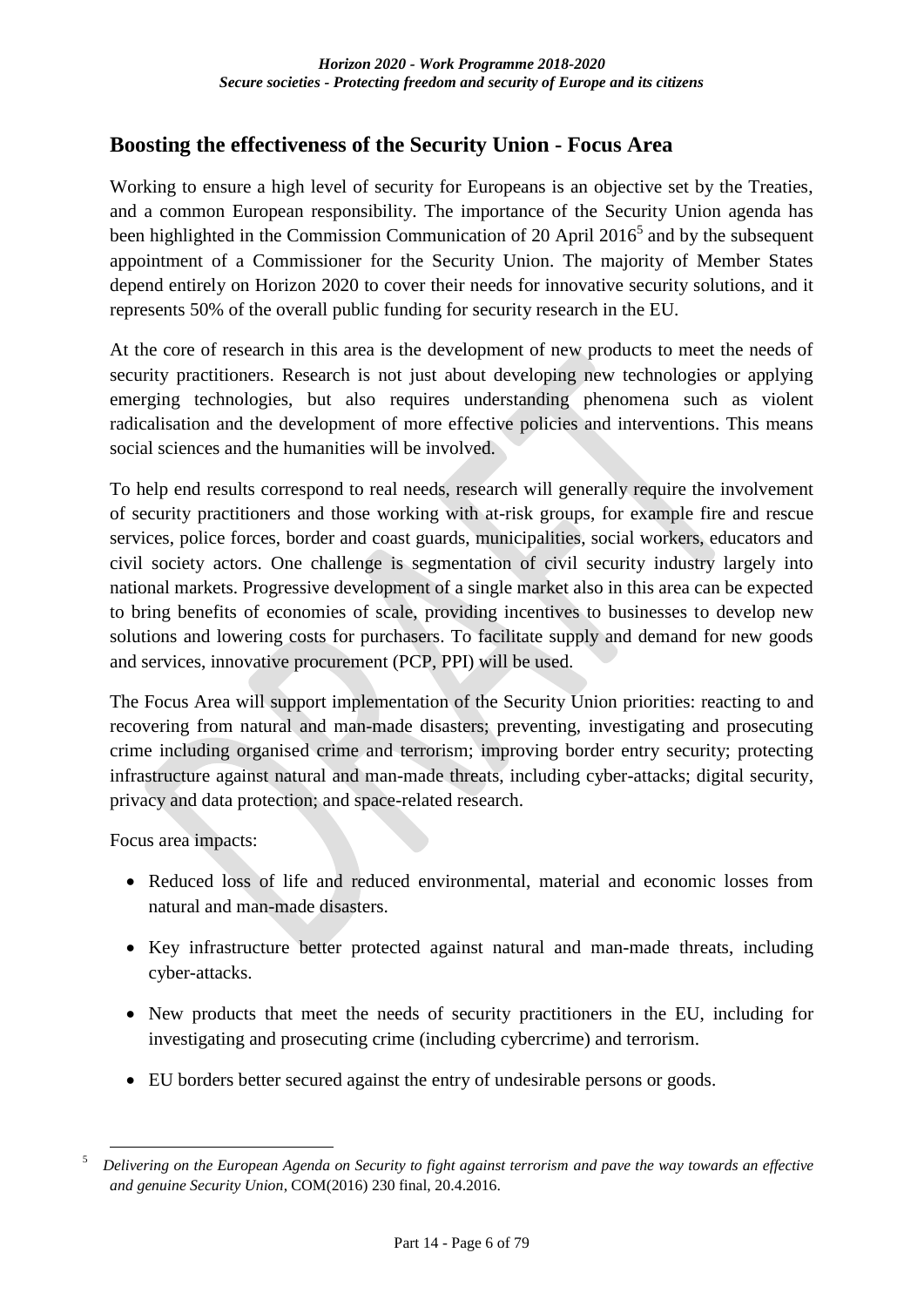- Ensuring a secure and trusted networked environment for the governments, businesses and individuals, thus positioning the EU as a world leader in building a more secure digital economy.
- Support for EU and national policies related to security, including those focusing on prevention.
- Space-related research harnessed to support security.
- Better understanding of the complex and interrelated drivers and societal contexts of security challenges including in particular radicalisation and polarisation.

Components of the focus area, whose topics are identified as SU-xxx in the Horizon 2020 work programme, include actions from the LEIT-ICT, LEIT-Space and Societal Challenges 1, 3, 6 and 7. In addition, related activities are financed by other parts of the Horizon 2020 work programme including the European Research Council (ERC), the SME instrument, the SESAR Joint Undertaking and the ECSEL Joint Undertaking.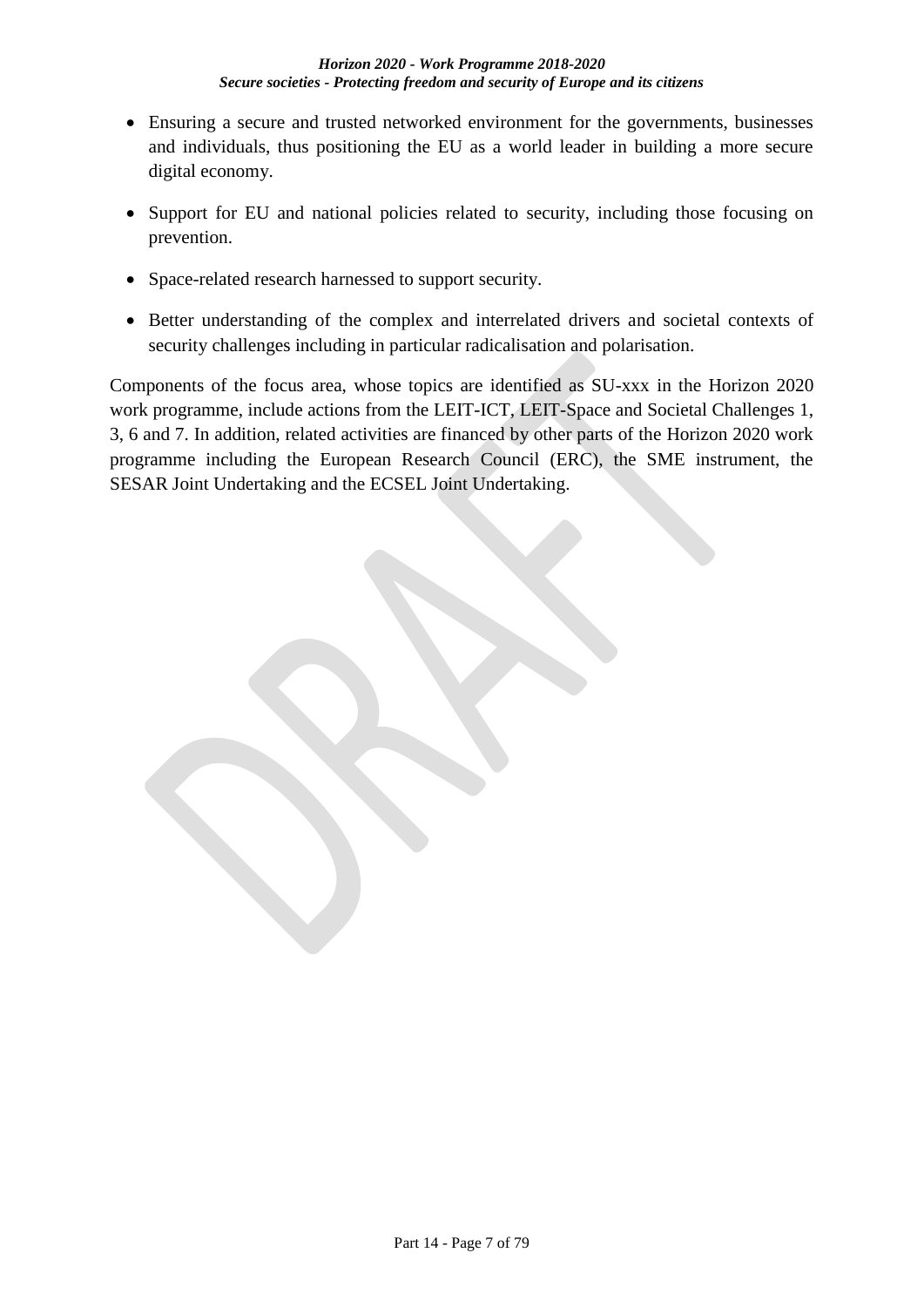## <span id="page-7-0"></span>**Call - Protecting the infrastructure of Europe and the people in the European smart cities<sup>6</sup>**

### *H2020-SU-INFRA-2018-2019-2020*

Threats against crowded areas and disruptions in the operation of our countries' infrastructure may limit the liberties of our citizens and put at risk the functioning of our societies and their economies. The security and resilience of Europe critical infrastructure needs to be ensured because disruptions in their operations may entail the collapse of large sectors of our activities. Threats to soft targets such as crowded areas may have less long-term physical impact, but may be highly damaging due to potentially large numbers of victims and subsequent psychological and sociological impacts.

The topics below in this Call "Protecting the infrastructure in Europe" are part of the contribution of the Commission to the Cybersecurity contractual Public Private Partnership (cPPP), established in July 2016. This cPPP will facilitate the engagement of end-user operators in sectors that are important beneficiaries and customers of cybersecurity solutions towards defining and providing to the industry their sector-specific digital security, privacy and personal data protection common requirements.

When a topic has eligibility and admissibility conditions which require the active involvement of specific entities (e.g.: operators), this means that these entities have to be participants and should be directly involved in the carrying out of the tasks foreseen in the grant. When a reference is made to "practitioners", the text refers to someone who is qualified or registered to practice a particular occupation, profession in the field of security or civil protection. Applicants should identify clearly which members of the consortium they consider "practitioners" in the specific context of their proposal, and to include a clear description of their respective role and added-value as practitioners in section 4.3 of proposal part B4-6.

Whereas activities will have an exclusive focus on civil applications, coordination with the activities of the European Defence Agency (EDA) may be considered with possible synergies being established with projects funded by the EDA programmes<sup>7</sup>. The complementarity of such synergies should be described comprehensively. On-going cooperation should be taken into account. Only an explicit and firm commitment from EDA-funded projects to contribute to a project may positively impact the evaluation of a proposal submitted under this work programme part.

In this Call, "standards" and "standardisation" are used in a broad sense, except where they are specifically referred to as "European standards" or "European standardisation".

All topics in this work programme part will be subject to security scrutiny.

<sup>1</sup>  $6$  The Commission reserves the possibility under this call to exclude a specific project from the delegation to the REA if it appears that that project would necessarily have a close link to the development of EU policies in the field of security.

 $\frac{7}{\text{http://eda.europa.eu/what-we-do/eda-priorities/research-technology}}$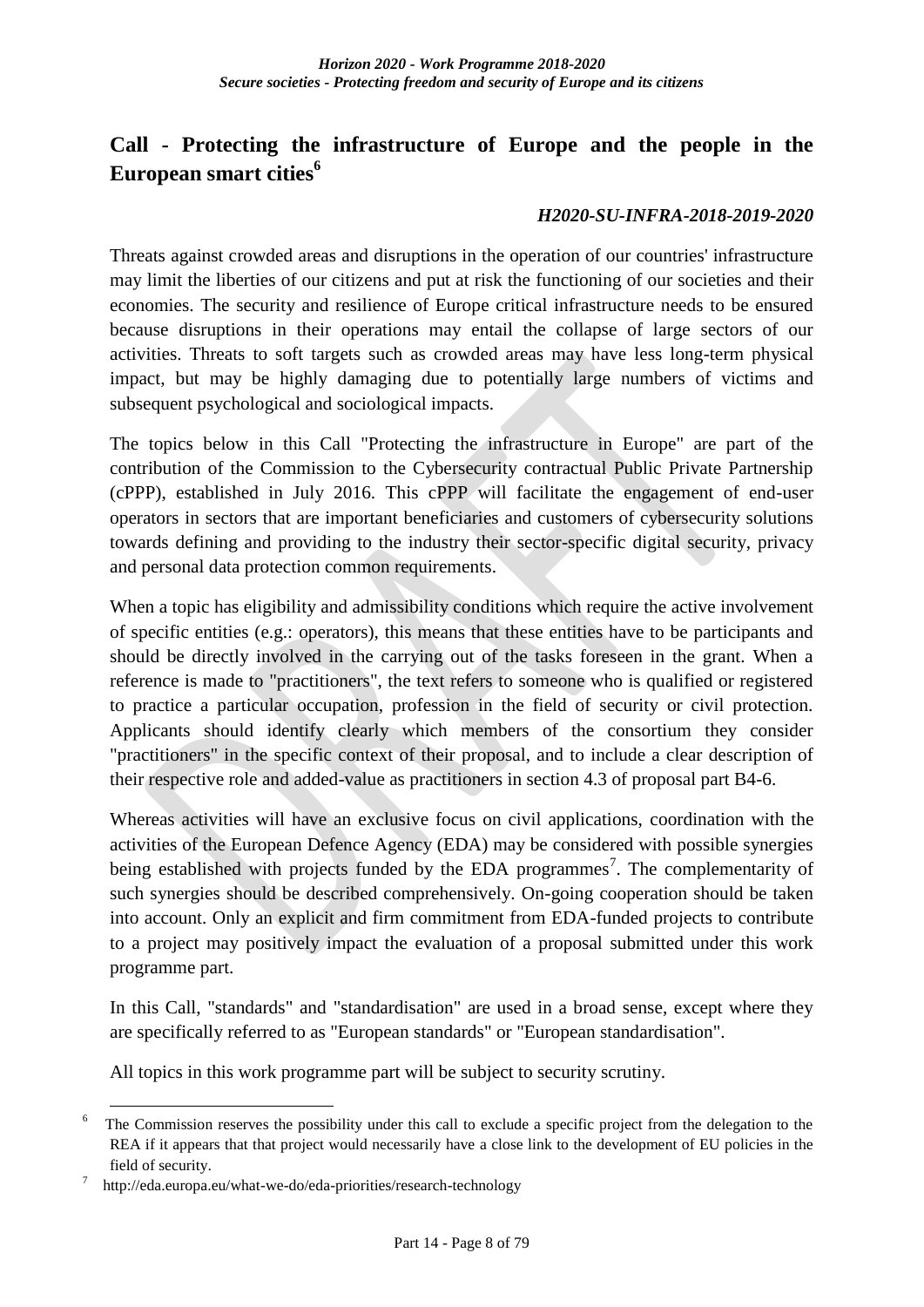*The aim of this Call is to protect and improve the resilience of critical infrastructures and soft targets.*

Proposals are invited against the following topic(s):

## <span id="page-8-0"></span>**SU-INFRA01-2018-2019-2020: Prevention, detection, response and mitigation of combined physical and cyber threats to critical infrastructure in Europe<sup>8</sup>**

Specific Challenge: Disruptions in the operation of our countries' critical infrastructure may result from many kinds of hazards and physical and/or cyber-attacks on installations and their interconnected systems. Recent events demonstrate the increase of combined physical and cyber-attacks due to their interdependencies. A comprehensive, yet installation-specific, approach is needed to secure existing or future, public or private, connected and interdependent installations, plants and systems. Budgetary constraints on both the public and private sectors mean that new security solutions must be more accurate, efficient and costeffective, and possibly more automated than the ones currently available.

Scope: Proposals should cover: forecast, assessment of physical and cyber risks, prevention, detection, response, and in case of failure, mitigation of consequences (including novel installation designs), and fast recovery after incidents, over the life span of the infrastructure, with a view to achieving the security and resilience of all functions performed by the installations, and of neighbouring populations and the environment.

They should:

(a) assess in detail all aspects of interdependent physical (e.g. bombing, sabotage and attacks with a variety of weapons against installations, buildings and ships; plane or drone overflights and crashes; spreading of fires, floods, landslides, disastrous consequences of global warming, seismic activity, space weather, combined threats, etc.) and cyber threats and incidents (e.g. malfunction of SCADA system, non-authorised access of server, electronic interference, distributed attacks), and the cascading risks resulting from such complex threats,

(b) demonstrate the accuracy of their risk assessment approach using specific examples and scenarios of real life and by comparing the results with other risk assessment methodologies,

(c) develop improved real-time, evidence-based security management of physical and cyber threats, taking account of the ageing of existing infrastructure, and

(d) provide scenarios and recommendations for policy planning, engagement of the civil society, and investment measures encompassing all aspects of prevention-detection-responsemitigation

Innovative methods should be proposed for sharing information with the public in the vicinity of the installations - including through social media and with the involvement of civil society

<u>.</u>

It is expected that this topic will continue in 2020.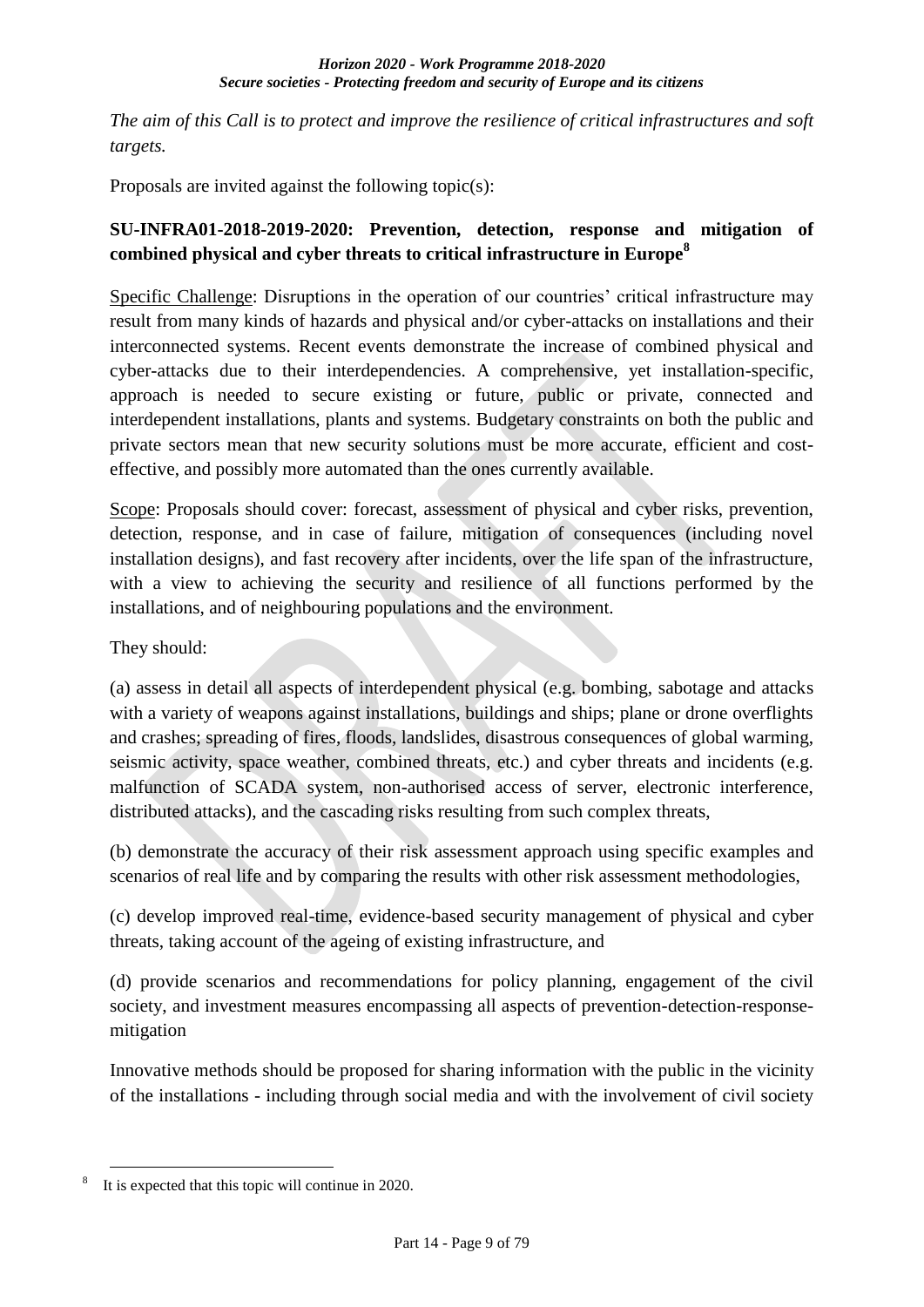organisations -, for the protection of first responders such as rescue teams, security teams and monitoring teams, and for ensuring service continuity.

In 2018 and 2019, they should focus on any type of installation belonging to one of the following critical infrastructures: water systems, energy infrastructure (power plants and distribution, oil rigs, offshore platforms), transport infrastructure (airports, ports, railways, urban multimodal nodes), communication infrastructures and ground segments of space systems, health services, e-commerce and the postal infrastructure, sensitive industrial sites and plants, and financial services. Priorities for 2020 will be defined at a later stage. When selecting for funding the proposals submitted in 2018 or 2019, the Commission will take due account of similar projects financed in the previous years since 2016, with a view to cover the largest possible spectrum of installations. Each year, a list of infrastructures excluded from the Call will be published on the participant portal.

Consortia should involve the largest variety of relevant beneficiaries, including infrastructure owners and operators, first responders, industry, technologists and social scientists, etc. The participation of SMEs is strongly encouraged.

In line with the EU's strategy for international cooperation in research and innovation<sup>9</sup> international cooperation is encouraged, and in particular with international research partners in the context of the International Forum to Advance First Responder Innovation<sup>10</sup> in which the Commission has decided to participate.

The centre of gravity for technology development with actions funded under this topic is expected to be up to TRL 7 – see General Annex G of the Horizon 2020 Work Programme.

Indicative budget: The Commission considers that proposals requesting a contribution from the EU of about EUR 7 to 8 million would allow this topic to be addressed appropriately. Nonetheless this does not preclude the submission and selection of proposals requesting other amounts

### Expected Impact: Short term:

- State-of-the-art analysis of physical/cyber detection technologies and risk scenarios, in the context of a specific critical infrastructure.
- Analysis of both physical and cyber vulnerabilities of a specific critical infrastructure, including the combination of both real situation awareness and cyber situation awareness within the environment of the infrastructure.
- In situ demonstrations of efficient and cost-effective solutions to the largest audience, beyond the project participants.

Medium term

<sup>1</sup>  $9^{\circ}$  COM(2012) 497.

 $10$  http://www.internationalresponderforum.org/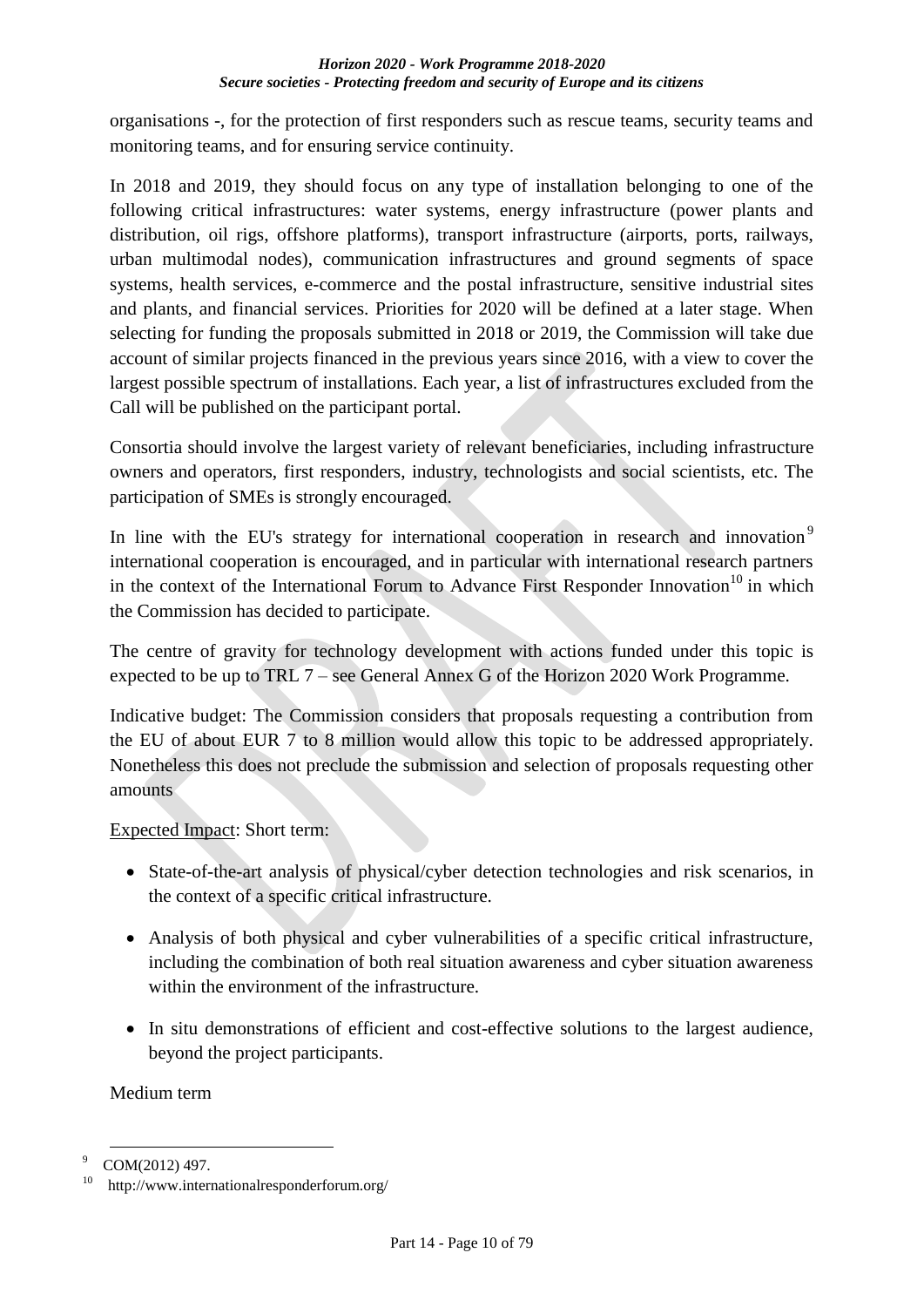- Innovative (novel or improved), integrated, and incremental solutions to prevent, detect, respond and mitigate physical and cyber threats to a specific Critical Infrastructure.
- Innovative approaches to monitoring the environment, to protecting and communicating with the inhabitants in the vicinity of the critical infrastructure.
- Security risk management plans integrating systemic and both physical and cyber aspects.
- Tools, concepts, and technologies for combatting both physical and cyber threats to a specific critical infrastructure.
- Where relevant, test beds for industrial automation and control system for critical infrastructure in Europe, to measure the performance of critical infrastructure systems, when equipped with cyber and physical security protective measures, against prevailing standards and guidelines.
- Test results and validation of models for the protection of a specific critical infrastructure against physical and cyber threats.
- Establishment and dissemination throughout the relevant user communities of specific models for information sharing on incidents, threats and vulnerabilities with respect to both physical and cyber threats.

Long term

- Convergence of safety and security standards, and the pre-establishment of certification mechanisms.
- Secure, interoperable interfaces among different critical infrastructures to prevent from cascading effects.
- Contributions to relevant sectorial frameworks or regulatory initiatives.

### Type of Action: Innovation action

## *The conditions related to this topic are provided at the end of this call and in the General Annexes.*

### <span id="page-10-0"></span>**SU-INFRA02-2019: Security for smart and safe cities, including for public spaces<sup>11</sup>**

Specific Challenge: In the cities, public spaces such as malls, open crowded gathering areas and events, and non-restricted areas of transport infrastructures, constitute "soft targets", that is potential, numerous targets spread across the urban area and subject to "low cost" attacks strongly impacting the citizens. The generation, processing and sharing of large quantities of data in smart cities make urban systems and services potentially more responsive, and able to

<sup>1</sup>  $11$  This topic complements other smart cities actions, including those under the European Innovation Partnership on Smart Cities and Communities.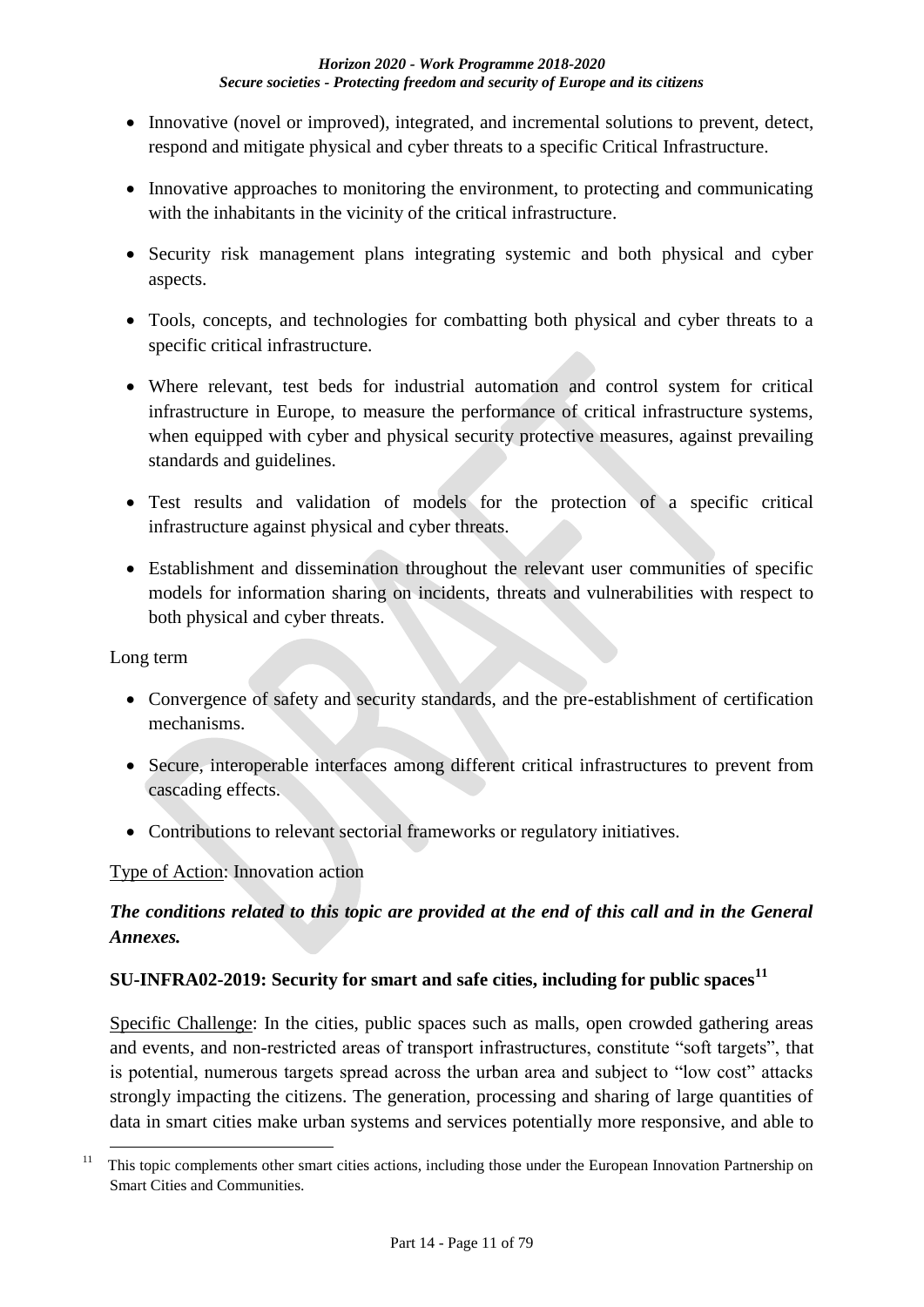#### *Horizon 2020 - Work Programme 2018-2020 Secure societies - Protecting freedom and security of Europe and its citizens*

act upon real-time data. On the one hand, smart cities provide for improving the security of open and crowded areas against threats (incl. terrorist threats) and risks, by leveraging wide networks of detection and prevention capabilities that can be combined with human response to crisis to enhance first responders' actions. On the other hand, the distinct smart technological and communication environments (urban, transport infrastructures, companies, industry) within a smart city require a common cybersecurity management approach.

Scope: The security and good operation of a smart and safe city relies on interconnected, complex and interdependent networks and systems: public transportation networks, energy, communication, transactional infrastructure, civil security and law enforcement agencies, road traffic, public interest networks and services.

Such networks provide with an efficient infrastructure for detection resources and "big data" collection. The screening of such data are being used by security practitioners to enhance their capabilities and performances. For instance, crowd protection and the security of public and government buildings can be improved through the identification of threats or of crime perpetrators, and the early detection of dangerous devices or products; first responders may get quicker on site by calculating in real time the shorter possible route to the scene of disaster.

Proposals under this topic should develop and integrate experimentally, in situ, the components of an open platform for sharing and managing information between public service operators and security practitioners of a large, smart city. The proposed pilots should consider how to combine, inter alia:

- Methods to detect weapons, explosives, toxic substances
- Systems for video surveillance
- Methods to identify, and neutralize crime perpetrators whilst minimizing intrusion into crowded areas

In designing the platform, proposals should:

- involve actively the security actors of the city area, their coordination and governance;
- solve interoperability issues, and ensure the interconnection and integration of the city smart systems with the systems supporting the security practitioners locally, including through modelling and simulating their interdependence;
- $\bullet$  enhance the security of city smart systems, notably in terms of access control (e.g. with digital security measures such as layered authentication and access), secure communication and data storage, and address their possible misuse by criminals;
- consider new concepts of operation resulting from novel monitoring methods, data provided by extensive networks of sensors and social media;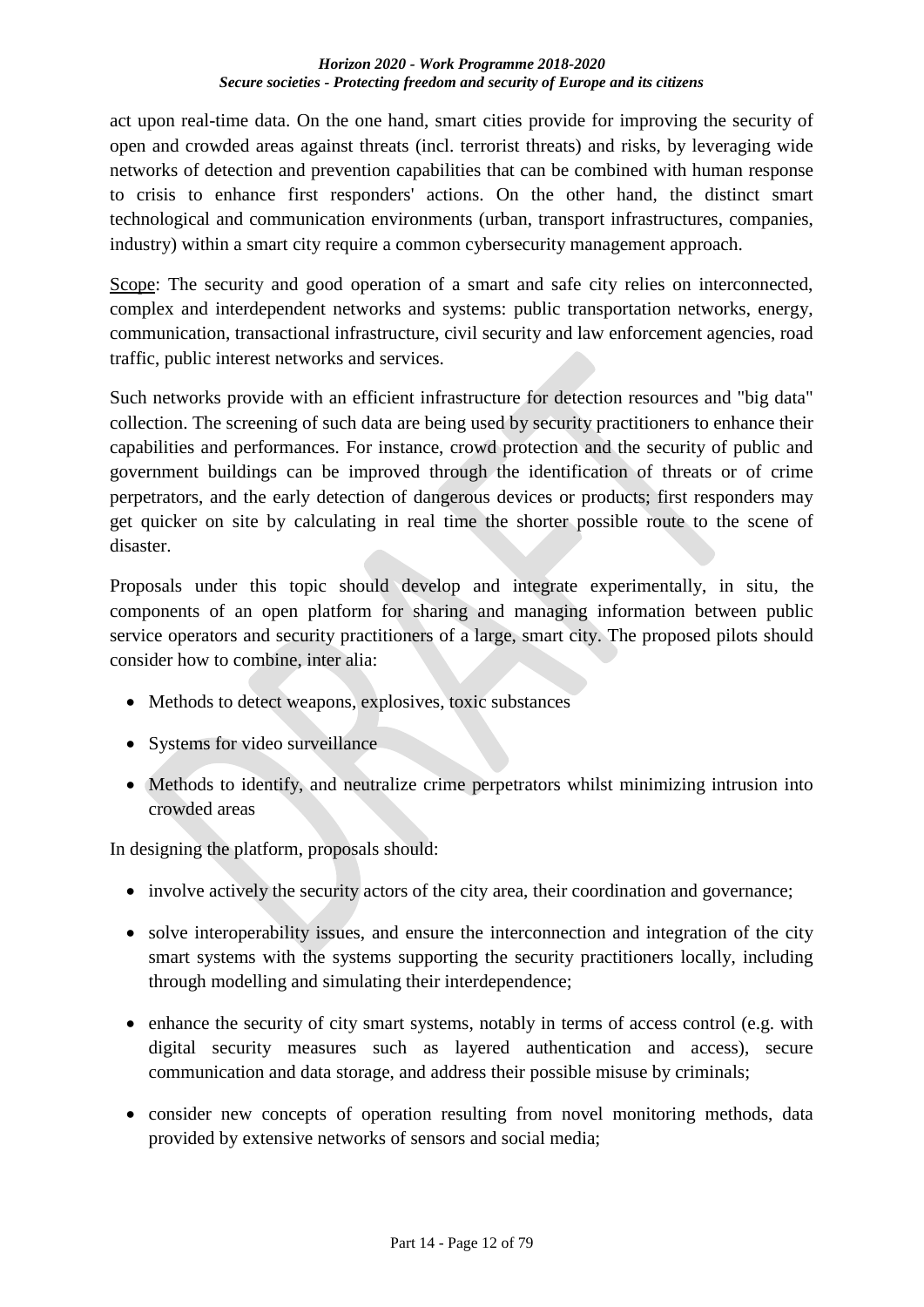- consider mitigation strategies in the context of a variety of scenarios in order to increase resilience;
- integrate modules to simulate security incidents, and their consequences;
- integrate modules to measure the quantitative and qualitative impact of the platform on security;
- provide for the sharing, consolidation and analysis of multi-sourced data.

The proposals should also address at least one of the following key issues:

- Simulation, detection and analysis of the additional security threats and risks created through the interconnection of smart systems (e.g. Internet of Things (IoT), in particular those IoT objects used by security practitioners) and smart infrastructures (e.g. smart (government) buildings, smart railways, smart ports, smart factories, smart bridges, smart hospitals, large gathering of people in smart infrastructure) within a smart city;
- Delivery of a cyber-security framework to ease collaboration across all smart cities stakeholders, from urban planners to infrastructure operators, security practitioners, IT supervisors and providers across smart organizations within the city;
- Support and implementation of a common approach to securing and managing in a reliable and untamperable manner the data from all the smart infrastructures and systems hosted in a smart city supporting the citizens, the public authorities, the security practitioners, and the urban economy in creating transparent, efficient, accountable cyber-secure data-handling processes, in line with data protection legislation.

Digital security awareness should be integrated into the eco-system of humans, competences, services and solutions which should be able to adapt rapidly to the evolutions of cyber-threats or even to surpass them.

The centre of gravity for technology development with actions funded under this topic is expected to be up to TRL 7 – see General Annex G of the Horizon 2020 Work Programme.

Solutions are to be developed in compliance with fundamental rights, privacy and data protection, especially as the development of big data creates specific challenges. Therefore, full compliance with data protection legislations must be ensured in exploiting big data. Societal aspects (e.g. perception of security, possible effects of technological solutions on societal resilience) have to be taken into account in a comprehensive and thorough manner.

Projects should also foresee activities and envisage resources for cooperating with other projects funded under this topic and with other relevant projects in the field funded by Horizon 2020.

The Commission considers that proposals requesting a contribution from the EU of about EUR 8 million would allow this specific challenge to be addressed appropriately.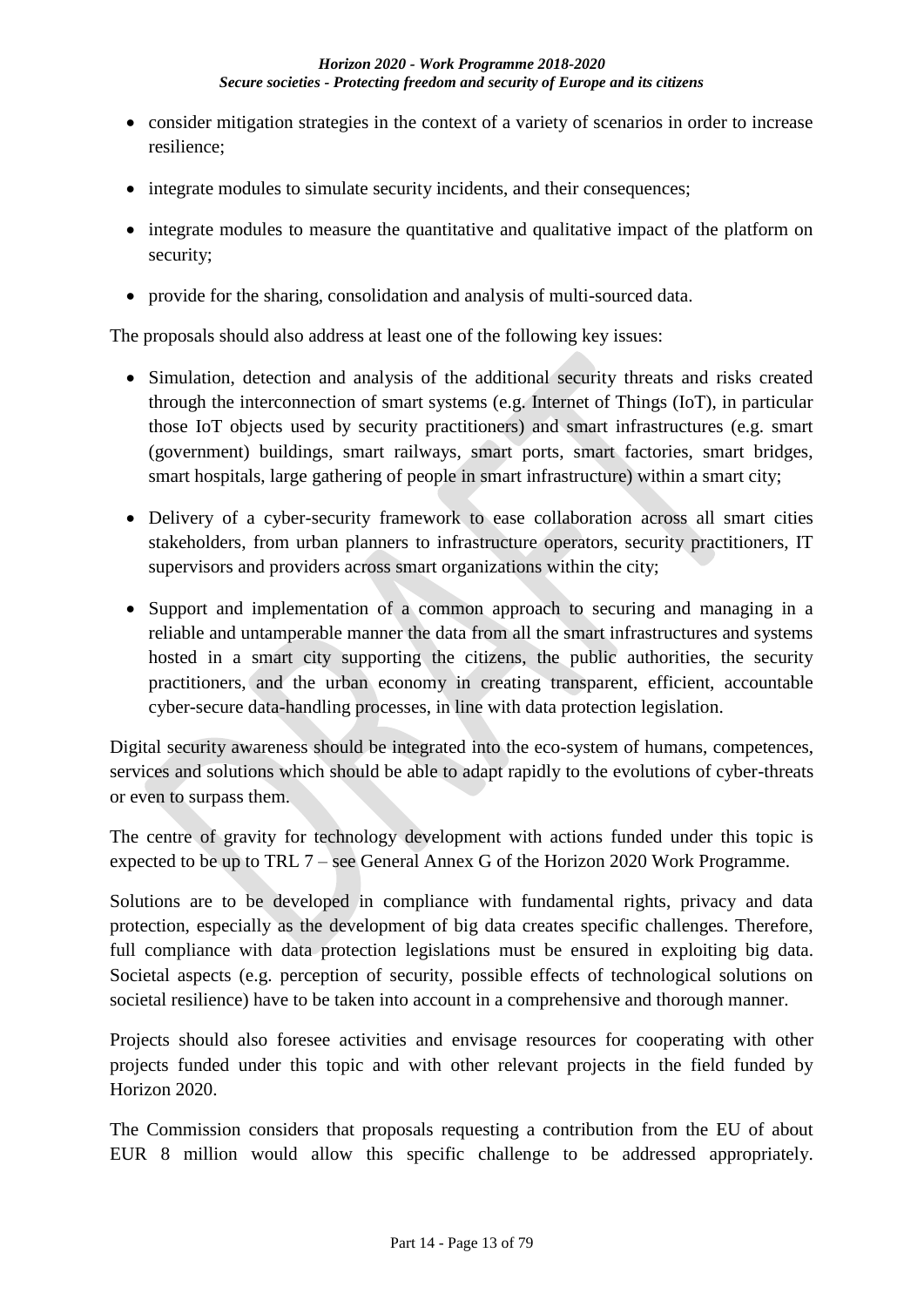Nonetheless, this does not preclude submission and selection of proposals requesting other amounts.

### Expected Impact:

- Creation of dedicated, harmonised, advance cybersecurity solutions for smart cities adopting common approaches with all involved stakeholders (e.g. administrators of smart city/port/transport) balancing their – sometimes conflicting – goals (e.g. urban development, efficiency, growth, competitiveness, resilience).
- In situ demonstrations of efficient and cost-effective solutions to the largest audience, beyond the project participants.
- An easier level of integration by developing a holistic cyber-security framework for smart cities that benefits all smart infrastructures hosted within it (e.g. smart buildings, smart ports, smart railways, smart logistics).
- IoT ecosystems (rather than distributed IoT infrastructures) built adopting common approaches in their cybersecurity management, achieving economies of scale (e.g. avoiding duplication of efforts in the analysis of IoT data, selection of cybersecurity controls).
- Novel concepts of operations taking account of mutiple, heterogeneous data sources and the social media.
- Novel tools and systemic approaches to protect citizens against threats to soft targets in a Smart City.

### Type of Action: Innovation action

## *The conditions related to this topic are provided at the end of this call and in the General Annexes.*

## <span id="page-13-0"></span>**Conditions for the Call - Protecting the infrastructure of Europe and the people in the European smart cities**

Opening date(s), deadline(s), indicative budget(s): $12$ 

1

<sup>&</sup>lt;sup>12</sup> The Director-General responsible for the call may decide to open the call up to one month prior to or after the envisaged date(s) of opening.

The Director-General responsible may delay the deadline(s) by up to two months.

All deadlines are at 17.00.00 Brussels local time.

The deadline(s) in 2019 and 2020 are indicative and subject to separate financing decisions for 2019 and 2020. The budget amounts for the 2018 budget are subject to the availability of the appropriations provided for in the draft budget for 2018 after the adoption of the budget 2018 by the budgetary authority or, if the budget is not adopted, as provided for in the system of provisional twelfths.

The budget amounts for the 2019 and 2020 budget are indicative and will be subject to separate financing decisions to cover the amounts to be allocated for 2019 and for 2020.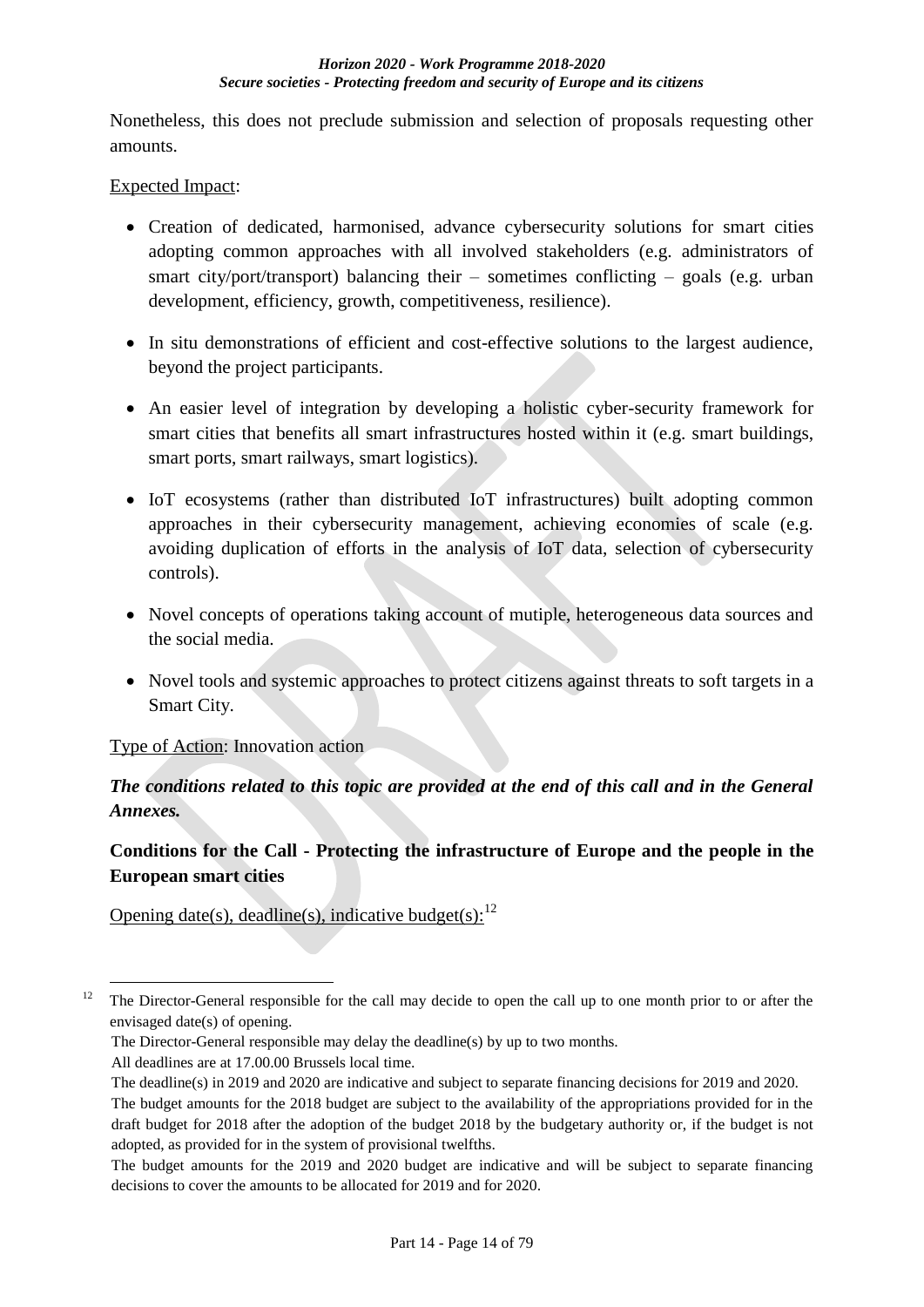*Horizon 2020 - Work Programme 2018-2020 Secure societies - Protecting freedom and security of Europe and its citizens*

| Topics (Type of Action)        | Budgets (EUR million) |       |       | Deadlines     |  |  |  |  |
|--------------------------------|-----------------------|-------|-------|---------------|--|--|--|--|
|                                | 2018                  | 2019  | 2020  |               |  |  |  |  |
| Opening: 15 Mar 2018           |                       |       |       |               |  |  |  |  |
| SU-INFRA01-2018-2019-2020 (IA) | 24.00                 |       |       | 23 Aug 2018   |  |  |  |  |
| Opening: 14 Mar 2019           |                       |       |       |               |  |  |  |  |
| SU-INFRA01-2018-2019-2020 (IA) |                       | 22.00 |       | 22 Aug 2019   |  |  |  |  |
| <b>SU-INFRA02-2019 (IA)</b>    |                       | 16.00 |       |               |  |  |  |  |
| Opening: To be defined         |                       |       |       |               |  |  |  |  |
| Focus area topic(s) for $2020$ |                       |       | 18.00 | To be defined |  |  |  |  |
| Overall indicative budget      | 24.00                 | 38.00 | 18.00 |               |  |  |  |  |

Indicative timetable for evaluation and grant agreement signature:

For single stage procedure:

- Information on the outcome of the evaluation: Maximum 5 months from the final date for submission; and
- Indicative date for the signing of grant agreements: Maximum 8 months from the final date for submission.

Eligibility and admissibility conditions: The conditions are described in General Annexes B and C of the work programme. The following exceptions apply:

| <b>SU-INFRA01-2018-</b><br>2019-2020 | At least 2 operators of the chosen type of critical infrastructure<br>operating in 2 Member States or Associated Countries must be<br>beneficiaries (possibly, but not necessarily: coordinator) of the<br>grant agreement and should be directly involved in the carrying<br>out of the tasks foreseen in the grant.<br>The participation of industry able to provide security solutions is<br>required.<br>The duration of the proposed activities must not exceed 24<br>months. |
|--------------------------------------|------------------------------------------------------------------------------------------------------------------------------------------------------------------------------------------------------------------------------------------------------------------------------------------------------------------------------------------------------------------------------------------------------------------------------------------------------------------------------------|
| <b>SU-INFRA02-2019</b>               | At least the local governments of 2 cities or metropolitan areas<br>2 Member States or Associated Countries must be<br>1n<br>beneficiaries (possibly, but not necessarily: coordinator) of the                                                                                                                                                                                                                                                                                     |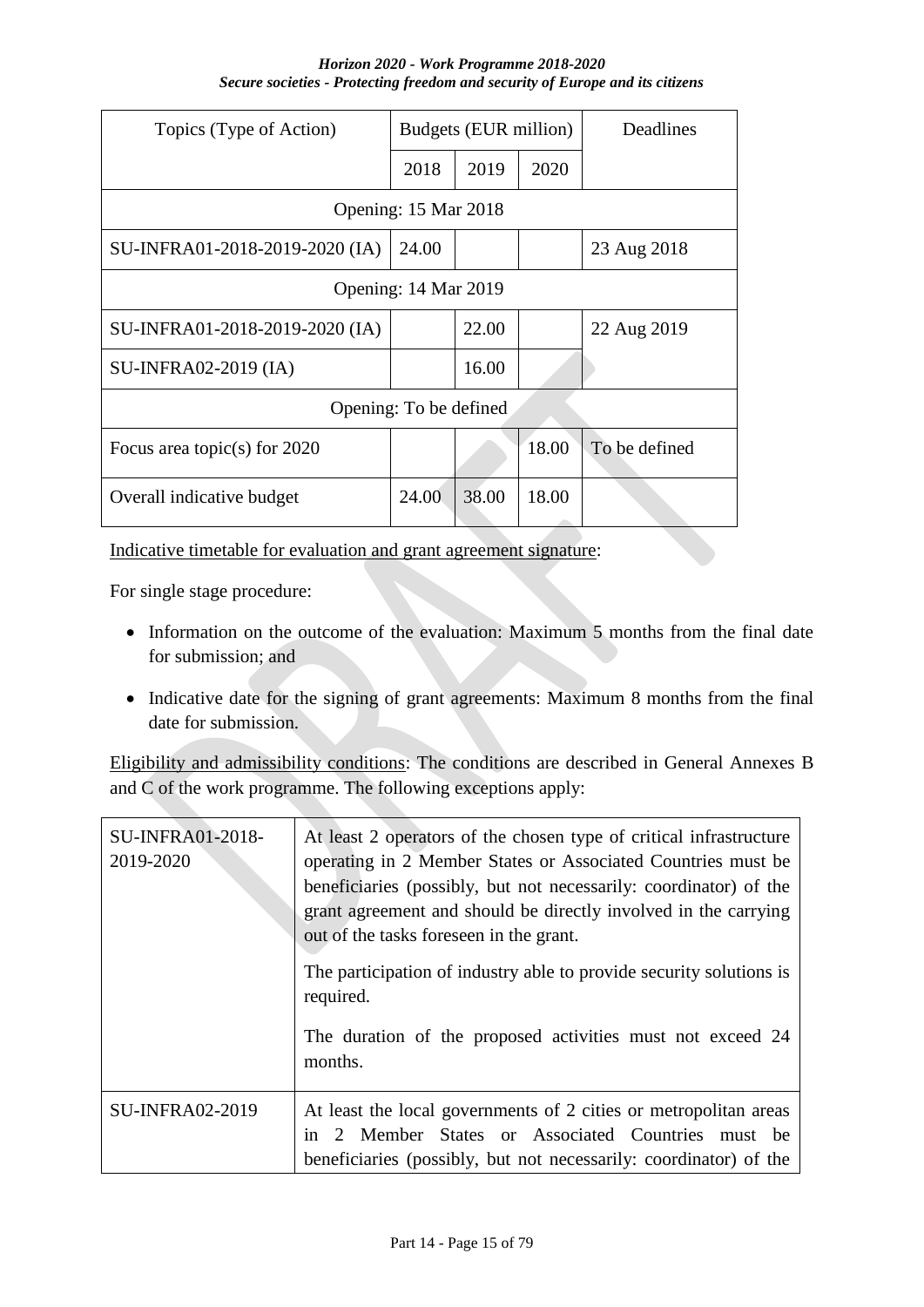| grant agreement and should be directly involved in the carrying<br>out of the tasks foreseen in the grant. |
|------------------------------------------------------------------------------------------------------------|
| The participation of industry able to provide security solutions is<br>required.                           |
| The duration of the proposed activities must not exceed 24<br>months.                                      |

Evaluation criteria, scoring and threshold: The criteria, scoring and threshold are described in General Annex H of the work programme.

Evaluation Procedure: The procedure for setting a priority order for proposals with the same score is given in General Annex H of the work programme.

The full evaluation procedure is described in the relevant [guide](http://ec.europa.eu/research/participants/docs/h2020-funding-guide/grants/applying-for-funding/submit-proposals_en.htm) published on the Participant Portal.

Consortium agreement:

| All topics of this call | Members of consortium are required to conclude a consortium |  |  |  |
|-------------------------|-------------------------------------------------------------|--|--|--|
|                         | agreement, in principle prior to the signature of the grant |  |  |  |
|                         | agreement.                                                  |  |  |  |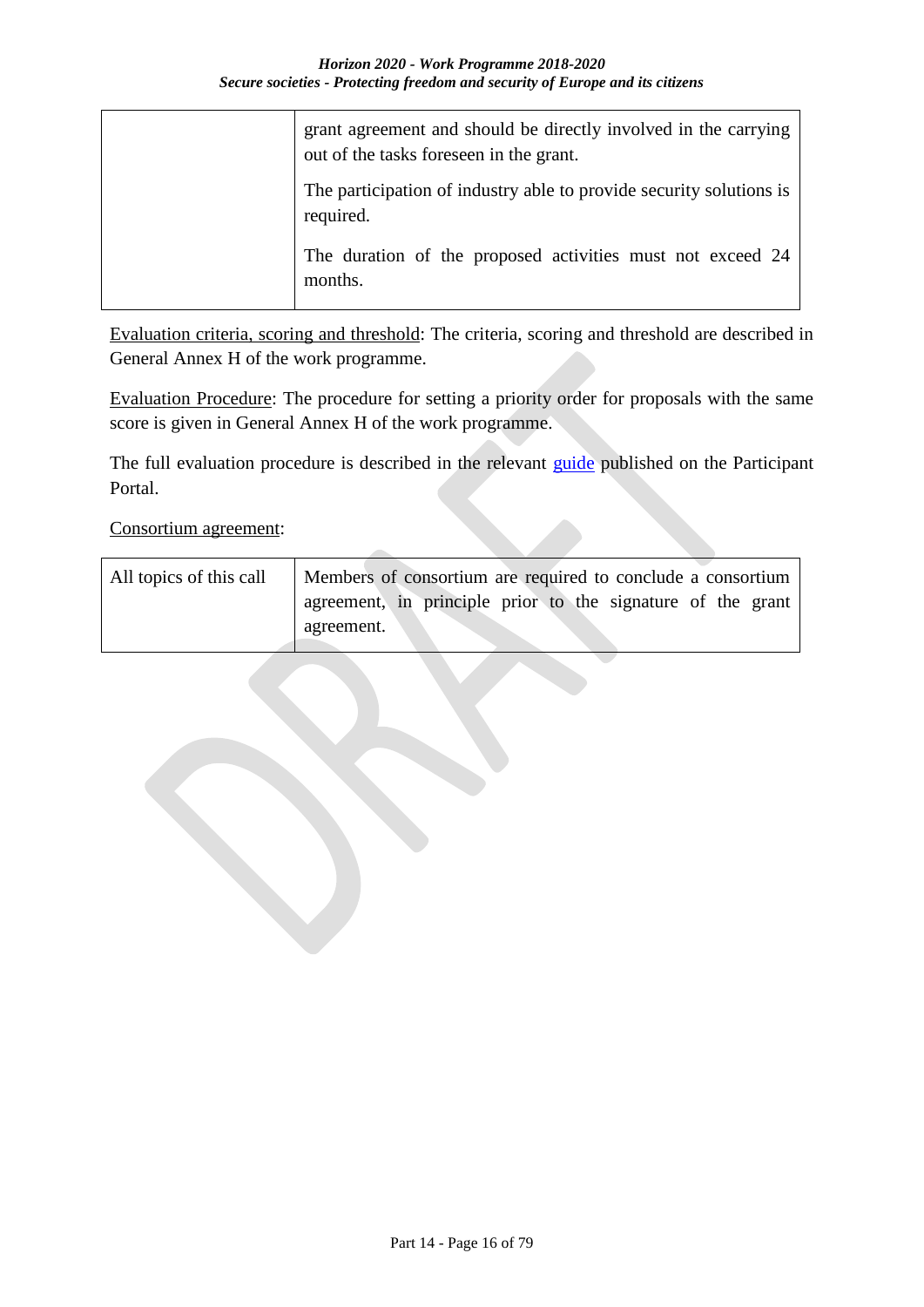# <span id="page-16-0"></span>**Call - Security<sup>13</sup>**

### *H2020-SU-SEC-2018-2019-2020*

This Call deals with R&D and innovation towards establishing disaster-resilient societies, fighting against crime and terrorism, and improving border and external security.

When a topic has eligibility and admissibility conditions which require the active involvement of specific entities (e.g.: '3 Law Enforcement Agencies (LEA) from at least 3 different EU or Associated countries'), this means that these entities have to be participants and should be directly involved in the carrying out of the tasks foreseen in the grant. When a reference is made to "practitioners", the text refers to someone who is qualified or registered to practice a particular occupation, profession in the field of security or civil protection. Applicants should identify clearly which members of the consortium they consider "practitioners" in the specific context of their proposal, and to include a clear description of their respective role and addedvalue as practitioners in section 4.3 of proposal part B4-6.

Whereas activities will have an exclusive focus on civil applications, coordination with the activities of the European Defence Agency (EDA) may be considered with possible synergies being established with projects funded by the EDA programmes $14$ . The complementarity of such synergies should be described comprehensively. On-going cooperation should be taken into account. Only an explicit and firm commitment from EDA-funded projects to contribute to a project may positively impact the evaluation of a proposal submitted under this work programme part.

In this Call, "standards" and "standardisation" are used in a broad sense, except where they are specifically referred to as "European standards" or "European standardisation".

All topics in this work programme part will be subject to security scrutiny.

### <span id="page-16-1"></span>**Disaster-Resilient Societies**

Securing itself against, and being prepared for, disasters is one of the central elements of the functioning of any society. There are hardly any societal functions which are not to some extent exposed to natural or man-made disasters and related resilience and security issues.

*The aim of this section is to advance innovation in the society at large, and among first responders (as acknowledged within the International Forum to Advance First Responder Innovation*<sup>15</sup> *in which the Commission has decided to participate) to reduce the loss of human life and to reduce environmental, economic and material damage from natural and man-made* 

1

<sup>&</sup>lt;sup>13</sup> The Commission reserves the possibility under this call to exclude a specific project from the delegation to the REA if it appears that that project would necessarily have a close link to the development of EU policies in the field of security.

<sup>&</sup>lt;sup>14</sup> http://eda.europa.eu/what-we-do/eda-priorities/research-technology<br><sup>15</sup> http://www.internationalresponderforum.org/

<sup>15</sup>*http://www.internationalresponderforum.org/*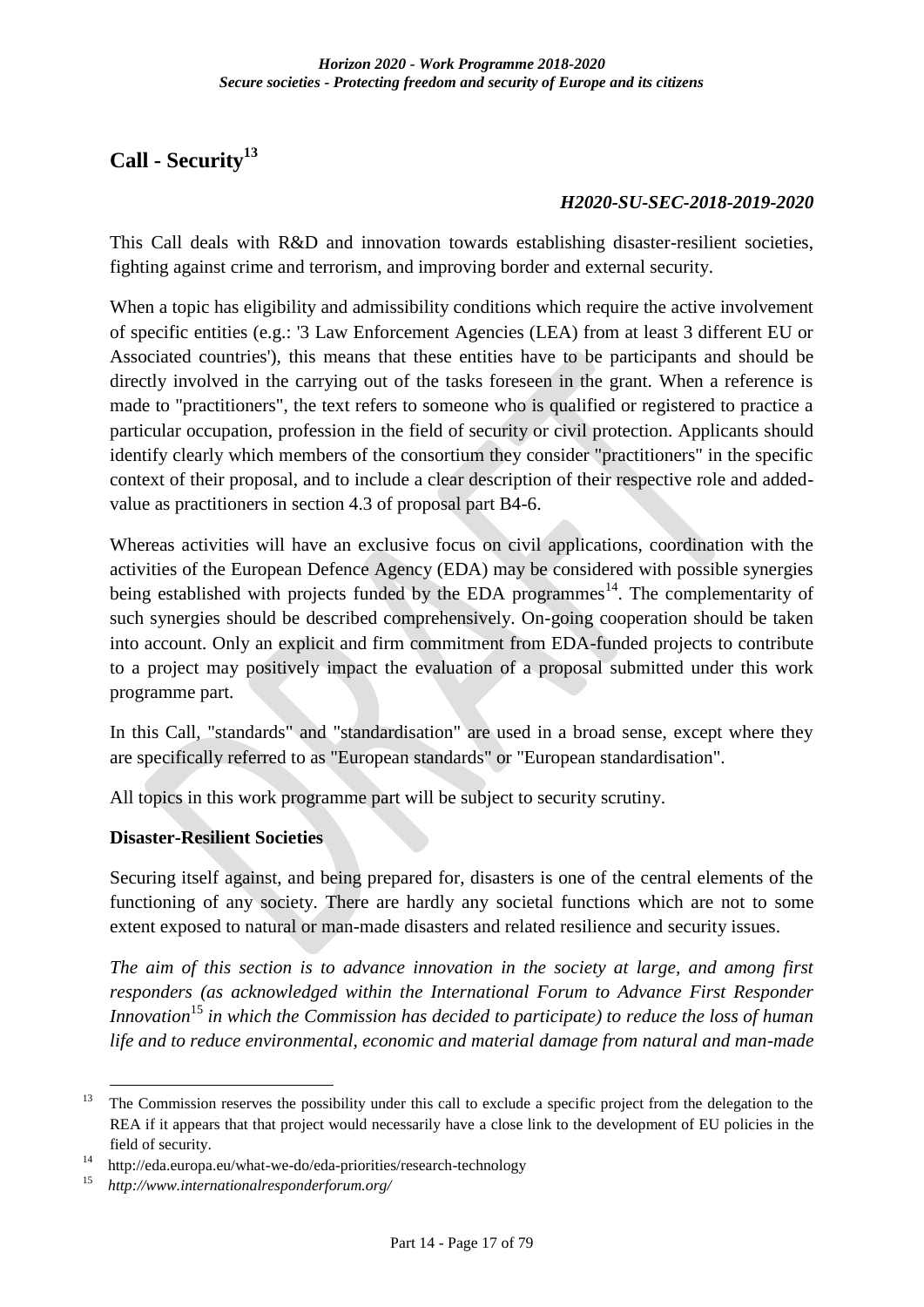#### *Horizon 2020 - Work Programme 2018-2020 Secure societies - Protecting freedom and security of Europe and its citizens*

*disasters, including from climate-related weather events, earthquakes and volcanic events, space weather events, industrial disasters, crime and terrorism threats.*

Proposals are invited against the following topic(s):

### <span id="page-17-0"></span>**SU-DRS01-2018-2019-2020: Human factors, and social, societal, and organisational aspects for disaster-resilient societies<sup>16</sup>**

Specific Challenge: The resilience of societies heavily depends on how their citizens behave individually or collectively, and how governments and civil society organisations design and implement policies for mitigating risks, preparing for, reacting to, overcoming, and learning from disasters. The spread of new technologies and media are inducing dramatic changes in how individuals and communities behave, and they are affecting societies in unpredictable ways. Building the resilience of society and citizens requires a better understanding and implementation of these new technologies, media and tools, and their capacity to raise disaster risk awareness, to improve citizen understanding of risks, to build a culture of risks in society, to enable an effective response from affected populations, to improve functional organisation in most fragile and vulnerable environments, and to increase the resilience of health services, social services, education, and governance, in line with target (d) of the Sendai Framework on critical infrastructure and disruption of basic services.

Scope: Proposals are invited to address related research and innovation issues, in particular:

Recent disasters related either to natural causes (including climate-related hazards) or to terrorist attacks have shown gaps in the level of preparedness of European society for disasters, and therefore highlighted the importance of increasing risk awareness, and hence resilience among people and decision-makers in Europe. There is much that can be learned from certain countries with a high level of risk of natural disasters (e.g. Japan with high-levels of risks of earthquakes, volcanic events, and tsunamis) and where risk awareness is high. Research is required with a view to how cultural changes among individuals, business managers, government officials, and communities can create a resilient society in Europe, in line with the Sendai Framework for Disaster Risk Reduction.

Over the past few years several ways to exploit social media and other crowd-sourced data in emergency situations have been studied, and some put in place, but their impacts are not well known. Research is needed to assess such practices for different disaster scenarios (natural hazards, industrial disasters, terrorist threats) involving different actors, including first responders, city authorities and citizens. Research should analyse both the positive and negative roles of social media and crowd-sourced data in crisis situations. For instance in the wake of a terror attack or natural disaster they offer a quick and easy way to relieve friends and family from worry (where networks are not down), and they generate valuable information about the affected area in the first moments after a disaster; they have been used to spread early warnings and important safety information. However, social media may also be used to spread false statements and to overstate threats, so the validation processes of

<sup>&</sup>lt;u>.</u> It is expected that this topic will continue in 2020.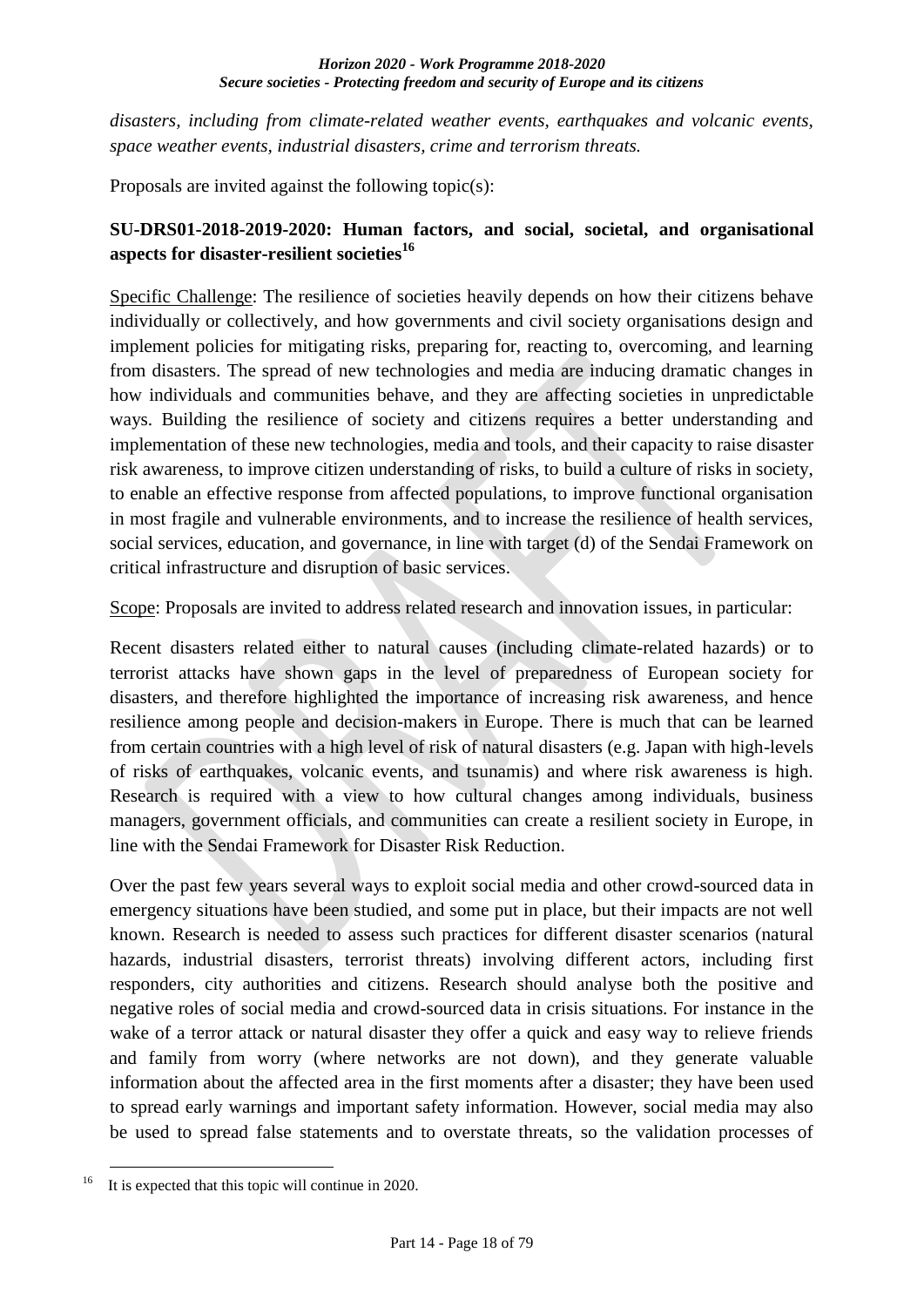#### *Horizon 2020 - Work Programme 2018-2020 Secure societies - Protecting freedom and security of Europe and its citizens*

information should also be addressed. Social media itself is reliant upon the functioning of critical infrastructure such as phone networks and may not always be available. Research should also address solutions for communication between first responders and the victims and citizens in the affected area.

Research on risk awareness should encompass the whole of the disaster management cycle, from prevention (e.g. through education) and preparedness (knowing how to react), emergency management (collaboration and communication before and during an event), response (empowering citizens to act efficiently by themselves according to more effective practices and following established guidelines), and recovery (knowledge to build back better). Researchers should take into account tangible and intangible cultural heritage, traditional know-how, land use, construction technologies, and other local knowledge which is a valuable source of information for the local communities and can help prevent the creation of new risks, to reduce existing risks, to prepare for and to respond to disasters and to build back better.

Sub-issues to be addressed are diversity in risk perception (as a result of e.g. geography (within Europe), attitudes, institutional and social trust, gender and socio-economic contexts), in vulnerabilities and in understanding responses to crises in order to propose new approaches and strategies for community awareness, for leadership, and for crisis readiness and management with a particular emphasis on the use of new technologies.

For achieving disaster-resilient societies that cope with disasters and build back better, the research community needs to transfer research outputs in an appropriate manner to meet citizen expectations given the current levels of risk acceptance, risk awareness, and involvement of civil society organisations in a mediating role.

Civil society organisations, first responders, (national, regional, local, and city) authorities are invited to propose strategies, processes, and methods to enable citizens better to access research results related to disaster resilience, and to prepare the ground for exercises involving citizens. These strategies, processes, and methods should be tested with citizens and communities representative of European diversity and for different types of disaster, in particular with regards to citizens' individual capacities and their involvement in checking and validating proposed tools, technologies and processes for disaster management. Studies will assess the value of raising awareness about relevant research among citizens and communities.

Proposals should be submitted by consortia involving relevant security practitioners and civil society organisations. Research should contribute to the understanding of society's awareness to risks in Europe in order to provide recommendations for the development of a culture of improved preparedness, adaptability, and resilience to risks, including the use of social media and crowd-sourced data, and the involvement of the citizens in the investigations and possible validation of tools and methods.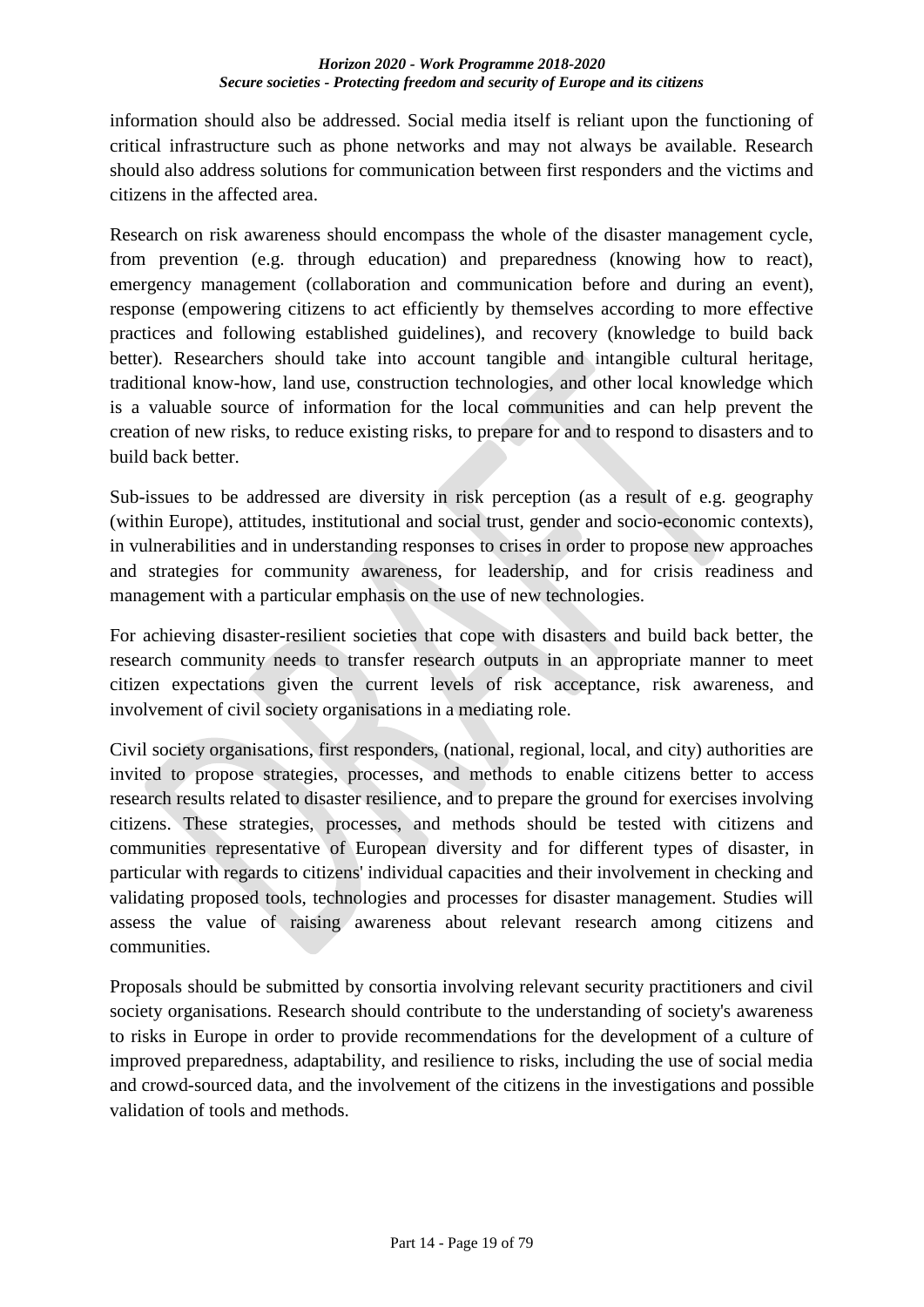In line with the objectives of the Union's strategy for international cooperation in research and innovation (COM(2012)497), international cooperation according to the current rules of participation is encouraged (but not mandatory).

The Commission considers that proposals requesting a contribution from the EU of about EUR 5 million would allow this specific challenge to be addressed appropriately through multidisciplinary projects confronting different schools of thoughts. Nonetheless, this does not preclude submission and selection of proposals requesting other amounts.

Expected Impact: As a result of this action, Member States and Regional authorities as well as City and Metropolitan authorities should benefit from recommendations and tools aimed at improving the adaptability and preparedness of societies to different disaster risks, including:

- Comparative analysis of the European diversity in terms of risk-perception amongst citizens, and of vulnerabilities;
- Comparative analysis of different approaches to adapt to, and be prepared for risks in different countries (both within and outside the European Union), and among communities in precarious socio-economic conditions;
- Advances through the cross-fertilisation of concepts resulting from the collision of different ways of thinking and of different approaches developed by various partners in the proposals;
- Identification of existing tools and guidelines for an improved prevention (including risk understanding and communication), preparedness (including training involving citizens), alert systems and their recognition by citizens, responses using citizen's competencies and local knowledge, and recovery;
- Improved information exchanges among different actors involved, including first responders, local authorities, schools, and citizen representatives;
- Field-validation of different approaches related to different disaster risks involving the above actors, in representative urban and non-urban environments, including in areas where precarious socio-economic conditions prevail;
- Intensive sharing, among communities, of good practices and of learnings resulting from citizen-scientist interaction;
- A consolidated, common European understanding of disaster resilience.

Type of Action: Research and Innovation action

## *The conditions related to this topic are provided at the end of this call and in the General Annexes.*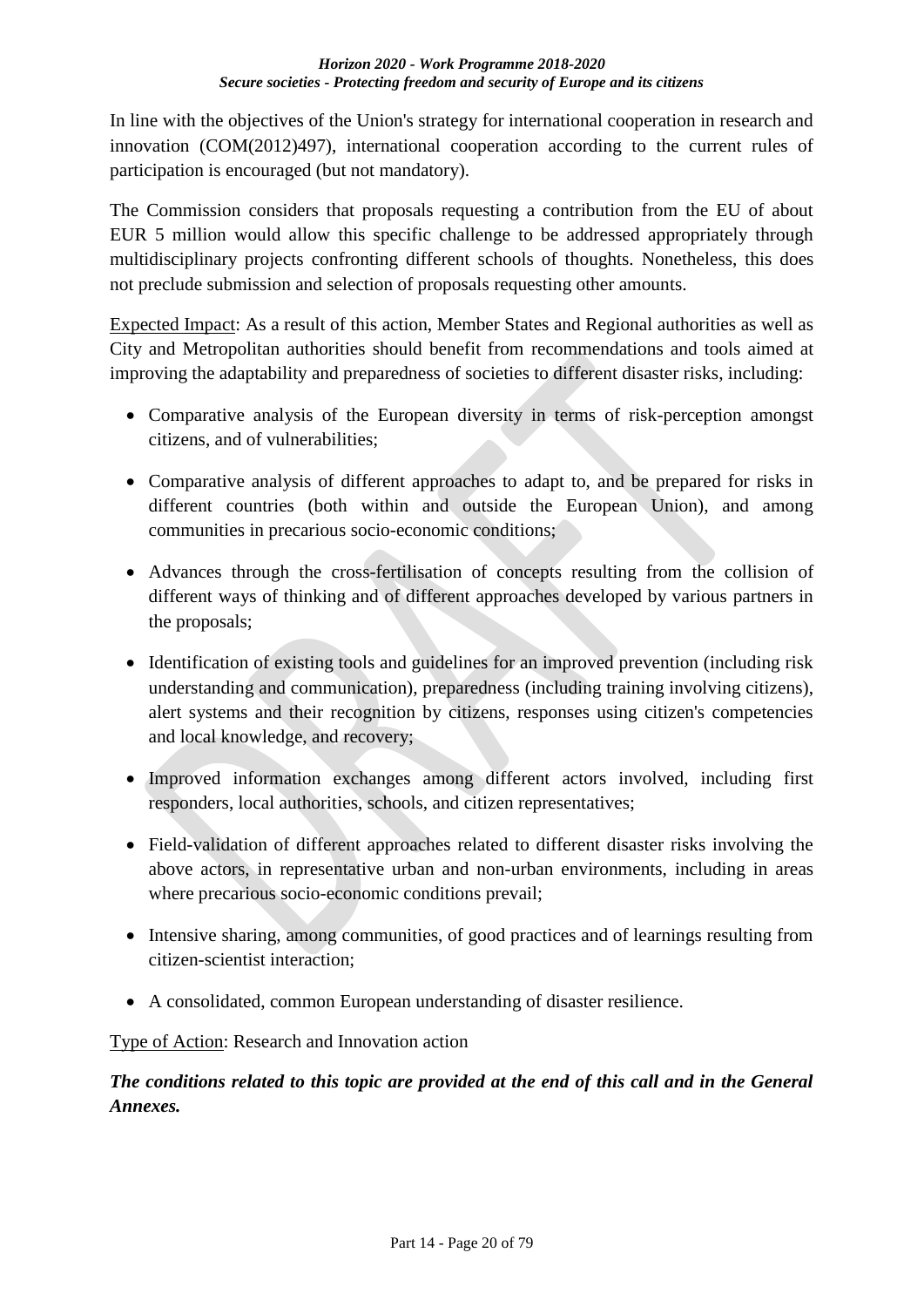## <span id="page-20-0"></span>**SU-DRS02-2018-2019-2020: Technologies for first responders<sup>17</sup>**

Specific Challenge: Resilience is critical to allow authorities to take proper measures in response to severe disasters, both natural (including climate-related extreme events) and manmade. Innovation for disaster-resilient societies may draw from novel technologies, provided that they are affordable, accepted by the citizens, and customized and implemented for the (cross-sectoral) needs of first responders.

Scope: Proposals are invited to propose novel solutions improving the protection of first responders against multiple and unexpected dangers, or enhancing their capacities by addressing related research and innovation issues, in particular:

• Sub-topic 1: [2018] Victim-detection technologies

The quick detection of victims potentially trapped in buildings as a result of all sorts of disasters of natural, accidental, or man-made or of terrorist origins is a major issue for first responders. Novel technologies should enable them to save the time taken to detect victims who are not visible, enabling more efficient and faster rescue operations leading to higher chances of saving lives and reducing injuries.

• Sub-topic 2: [2019] Innovation for rapid and accurate pathogens detection

Novel technologies are required by first responders for the rapid and accurate detection of pathogens, as well as tools for joint epidemiological and criminal risk and threat assessment and investigation.

- Sub-topic 3: [2020] Methods and guidelines for pre-hospital life support and triage
- Sub-topic: [2018-2019-2020] Open

Other technologies for use by first responders may be subject of proposals provided that they involve a large number of first responders' organisations (see eligibility and admissibility conditions.) For instance, but not exclusively: communicating and smart wearables for first responders and K9 units including light-weight energy sources; situational awareness and risk mitigation systems for first responders using UAV and robots, connected and swarms of drones; systems based on the Internet of Things; solutions based on augmented or virtual reality; systems communication solutions between first responders and victims; risk anticipation and early warning technologies; mitigation, physical response or counteracting technologies; etc.

Any novel technology or methodology under this topic should be tested and validated, not just in laboratories but also in training installations and through in-situ experimental deployment. They therefore need to be quick to deploy, bases on resilient and robust communication infrastructure. First responders, including through interdisciplinary teams (e.g. involving medical emergency services, public health authorities, law enforcement team, civil protection

<sup>&</sup>lt;u>.</u> <sup>17</sup> It is expected that this topic will continue in 2020.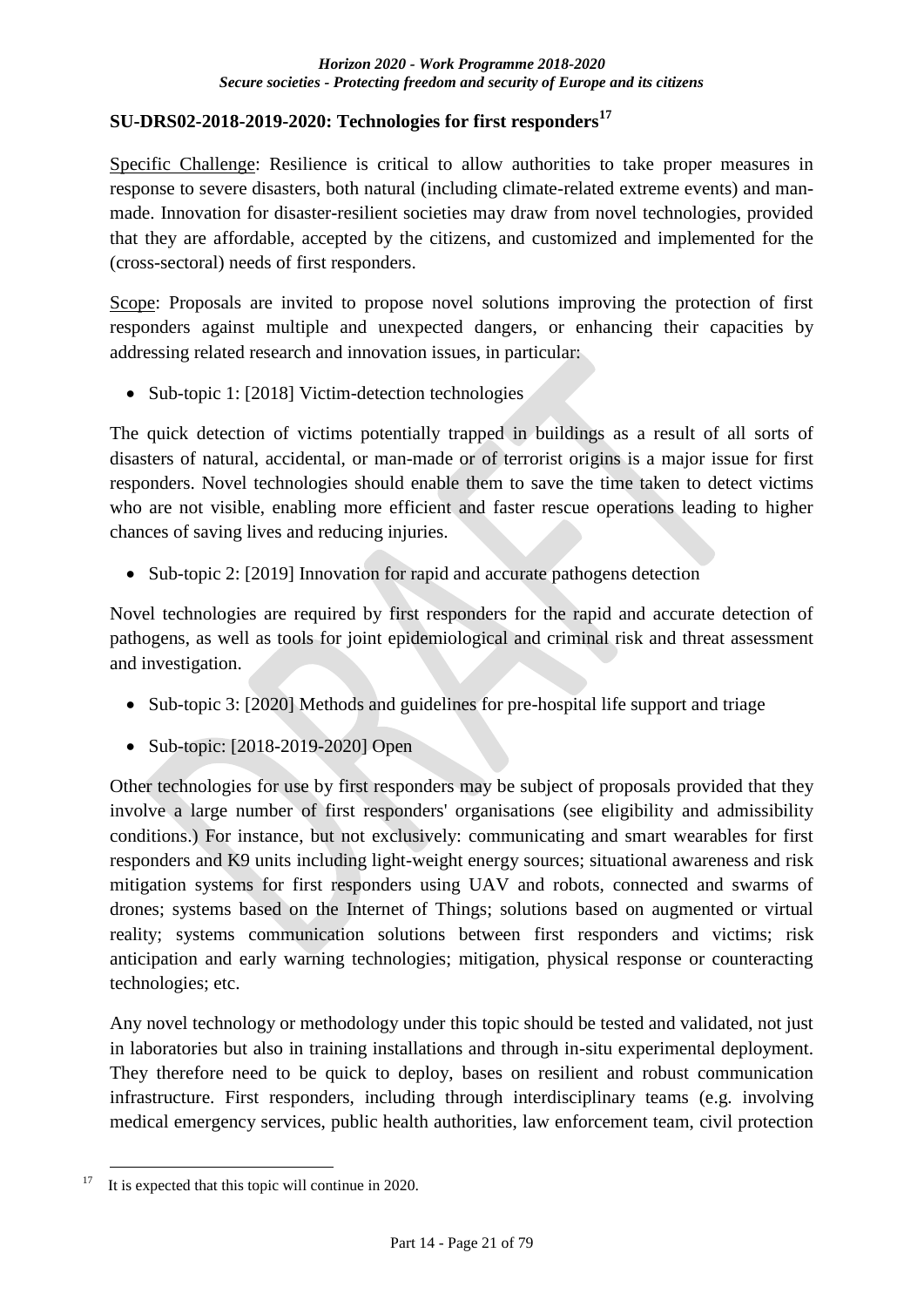professionals, etc.) need to be involved in these activities. Proposals should address the participation of first responders in a systematic manner, and propose new methods on how to involve them and to organise their interaction with researchers when developing, testing, and validating technologies and methods.

Solutions are to be developed in compliance with European societal values, fundamental rights and applicable legislation, including in the area of privacy, personal data protection and free movement of persons. Societal aspects (e.g. perception of security, possible effects of technological solutions on societal resilience, gender diversity) have to be taken into account in a comprehensive and thorough manner.

In line with the objectives of the Union's strategy for international cooperation in research and innovation (COM(2012)497), international cooperation according to the current rules of participation is encouraged (but not mandatory), in particular with Japanese or Korean research centres. Co-funding opportunities from the Japan Science and Technology Agency exist for Japanese partners. For more information, please consult http://www.jst.go.jp/sicp/announce\_eujoint\_04\_GeneralInfo.html. Co-funding opportunities from the Korean MSIP/NRF exist for Korean partners. For more information on Korea, please consult http://www.nrf.re.kr/eng/main and http://www.nrf.re.kr/biz/info/notice/view?nts\_no=82388&biz\_no=116&search\_type=ALL&s earch\_keyword=EU&page=.

The centre of gravity for technology development with actions funded under this topic is expected to be up to TRL 4 to  $6 -$  see General Annex G of the Horizon 2020 Work Programme.

The Commission considers that proposals requesting a contribution from the EU of about EUR 7 million would allow this specific challenge to be addressed appropriately. Nonetheless, this does not preclude submission and selection of proposals requesting other amounts.

Expected Impact: As a result of this action, first responders should benefit from:

- Novel tools, technologies, guidelines and methods aimed at facilitating their operations
- New knowledge about field-validation of different tools, technologies and approaches involving first responders in (real-life) scenarios

Type of Action: Research and Innovation action

*The conditions related to this topic are provided at the end of this call and in the General Annexes.*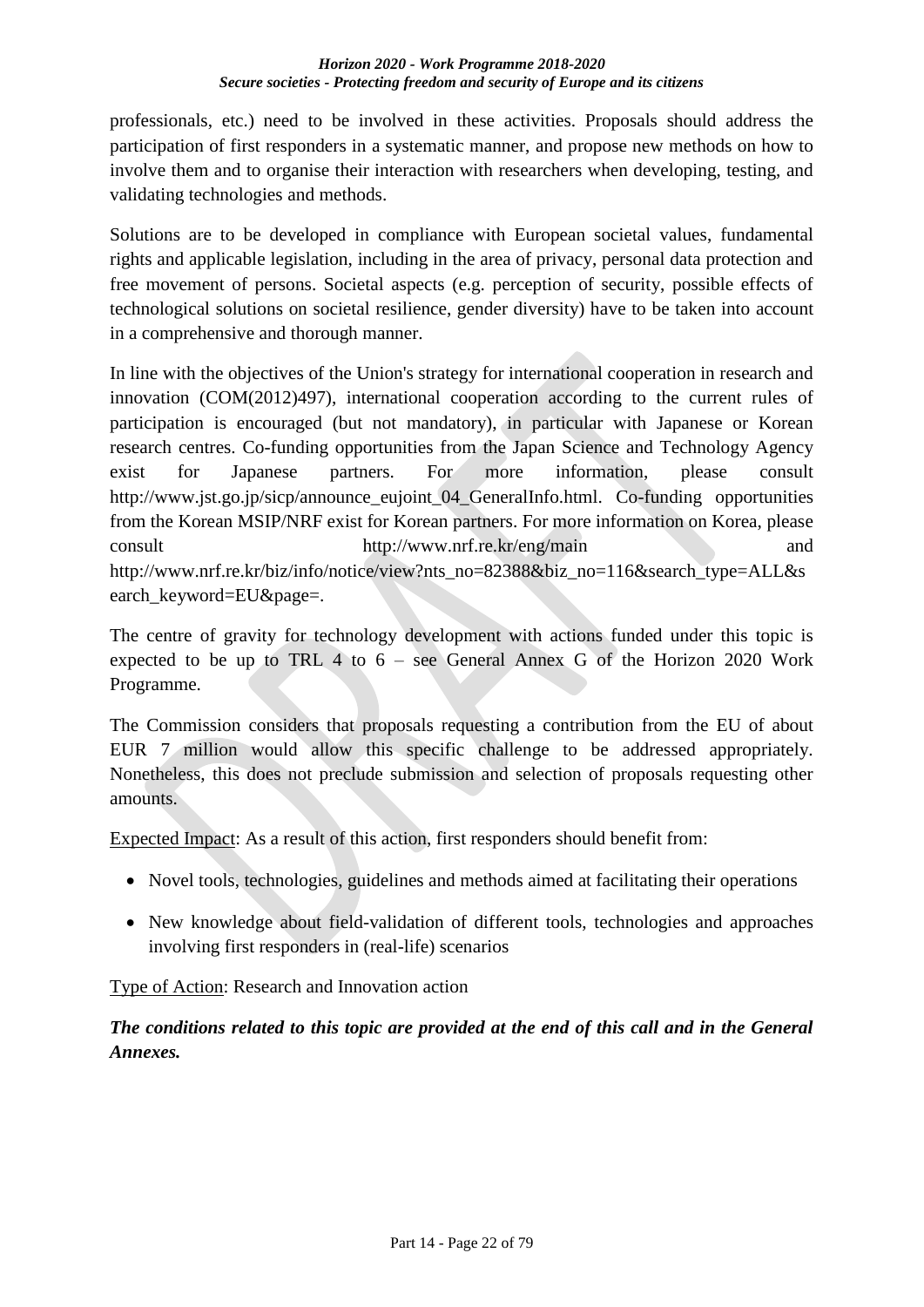### <span id="page-22-0"></span>**SU-DRS03-2018-2019-2020: Pre-normative research and demonstration for disasterresilient societies<sup>18</sup>**

Specific Challenge: A reason for the difficult interaction among practitioners, and for the low levels of interoperability of equipment and procedures implemented by first responders, lies in there being insufficient harmonisation and standardisation, which pre-normative research and demonstrations may address effectively.

The security market in Europe is an institutional market that is highly fragmented (because of the lack of standardization and harmonised certification), and with a strong societal dimension (it directly affects in many ways the citizens). In this context, the Mandate M/487 to Establish Security Standards coordinated by the European Committee for Standardization has clearly recognized the whole field of "crisis management and civil protection" as one of the three priorities for establishing standards in the security sector. It has identified the need for crisis management and civil protection standardization activities to facilitate response, effectiveness, efficiency and cooperation as top priorities, especially in what regards to natural hazard emergencies.

Scope: Proposals are invited to address issues related to pre-standardisation, in particular:

• Sub-topic 1: [2018] Pre-standardisation for the security of water supply

For several years research actions have led to the development of detection technologies to analyse drinking water. Based on the legacy of FP7-funded actions, clearer strategies to integrate current technologies in the existing water safety network should be designed. Testing facilities should interconnect the safety- and security-related networks of sensors that are deployed among water supply and distribution networks. The focus of action should be on networking testing facilities developed by water utilities to demonstrate the use of current sensor technologies for the purpose of both safety and security of water, including methods to monitor reservoirs, and sea or river levels for early warning.

• Sub-topic 2: [2019] Pre-standardisation in crisis management (including natural hazard and CBRN-E emergencies)

Generally speaking, the development of standards for civil protection in the areas of crisis management (including for systems, tools and services related to natural hazard and CBRN-E emergencies) will increase interoperability of equipment and procedures. Innovation actions should bring validated and positively-assessed practices into standards within or outside current standardisation processes. The involvement of well-established standardisation organisations is required. The complementarity of the proposed activities with activities supported by the European Defence Agency (EDA) in the CBRN-E area should be described comprehensively.

• Sub-topic 3: [2020] First aids vehicles deployment, training, maintenance, logistic and remote centralized coordination means

<sup>&</sup>lt;u>.</u> It is expected that this topic will continue in 2020.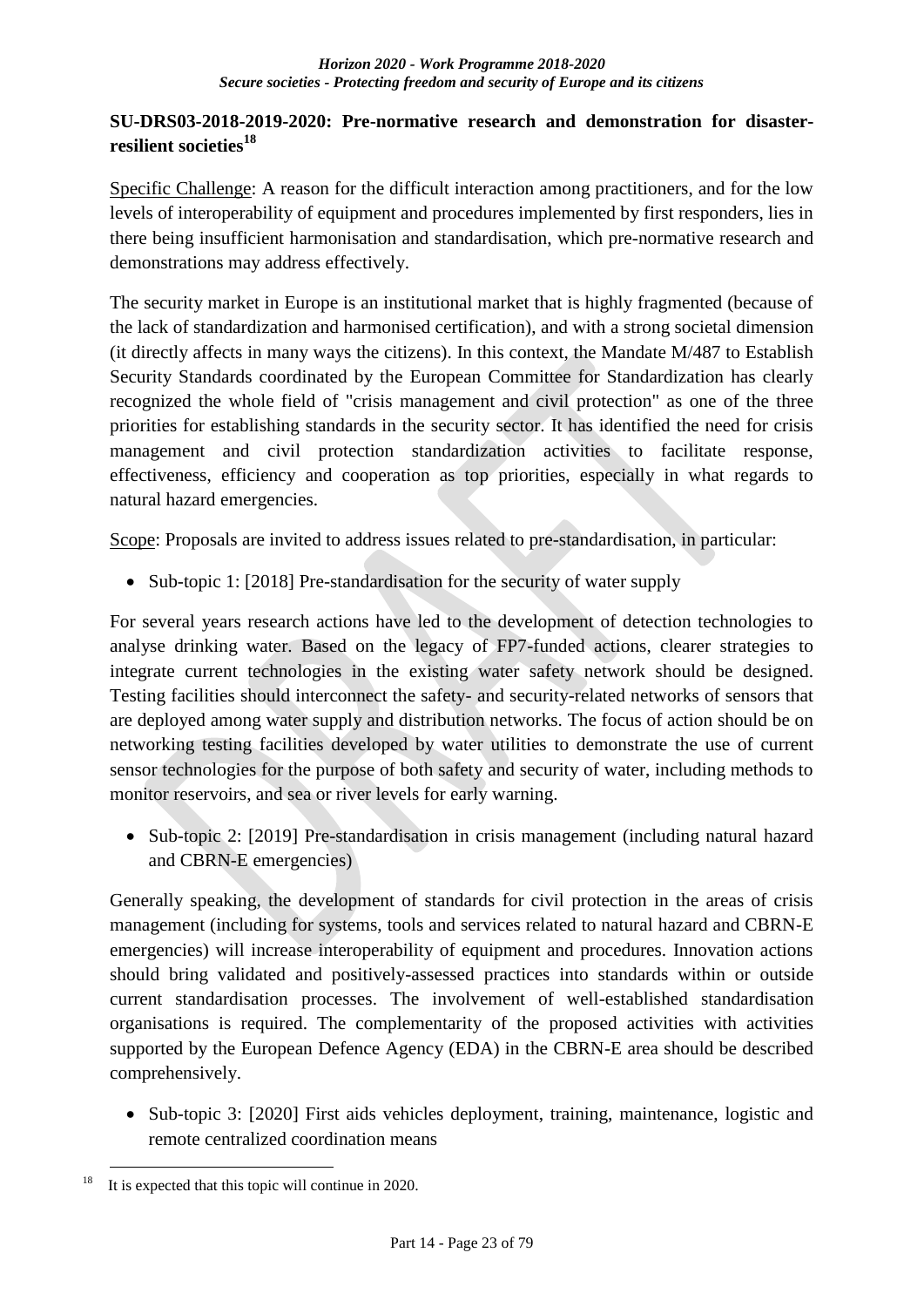The centre of gravity for technology development with actions funded under this topic is expected to be up to TRL 6 to  $7$  – see General Annex G of the Horizon 2020 Work Programme.

The Commission considers that proposals requesting a contribution from the EU of about EUR 6 million would allow this specific challenge to be addressed appropriately. Nonetheless, this does not preclude submission and selection of proposals requesting other amounts.

Expected Impact: Medium term:

- [2018] full awareness of water supply facilities about the necessity of designing monitoring networks capable of detecting both contamination risks (safety) and deliberate poisoning (security);
- [2019] standards for interoperable equipment and procedures in the area of crisis management and civil protection (including natural hazard and CBRN-E emergencies in support to operations involving international crews;
- [2020] standards for an effective deployment of resources to respond to major crisis.

## Type of Action: Innovation action

## *The conditions related to this topic are provided at the end of this call and in the General Annexes.*

## <span id="page-23-0"></span>**SU-DRS04-2019-2020: Chemical, biological, radiological and nuclear (CBRN) cluster<sup>19</sup>**

Specific Challenge: Technologies and innovations in the field of CBRN are developed by companies which often face difficulties in bringing them to markets. At least three reasons may be identified:

- they address local, small niche markets;
- these companies have neither the capabilities nor the strategic objective to go for foreign markets;
- the individual technologies that they develop can make it to the market only if integrated and combined with other tools by other companies that have the capabilities and the strategy to market products abroad, and possibly on the global market.

In this context a platform has been established further to the response to topic SEC-05-DRS-2016-2017 in 2016. A larger number of innovative technologies, devices and services need to be added to this platform.

Scope: In 2019 and 2020 the Commission will select several RIAs aiming at research and development of novel CBRN technologies and innovations identified in the catalogue that is

<sup>&</sup>lt;u>.</u> It is expected that this topic will continue in 2020.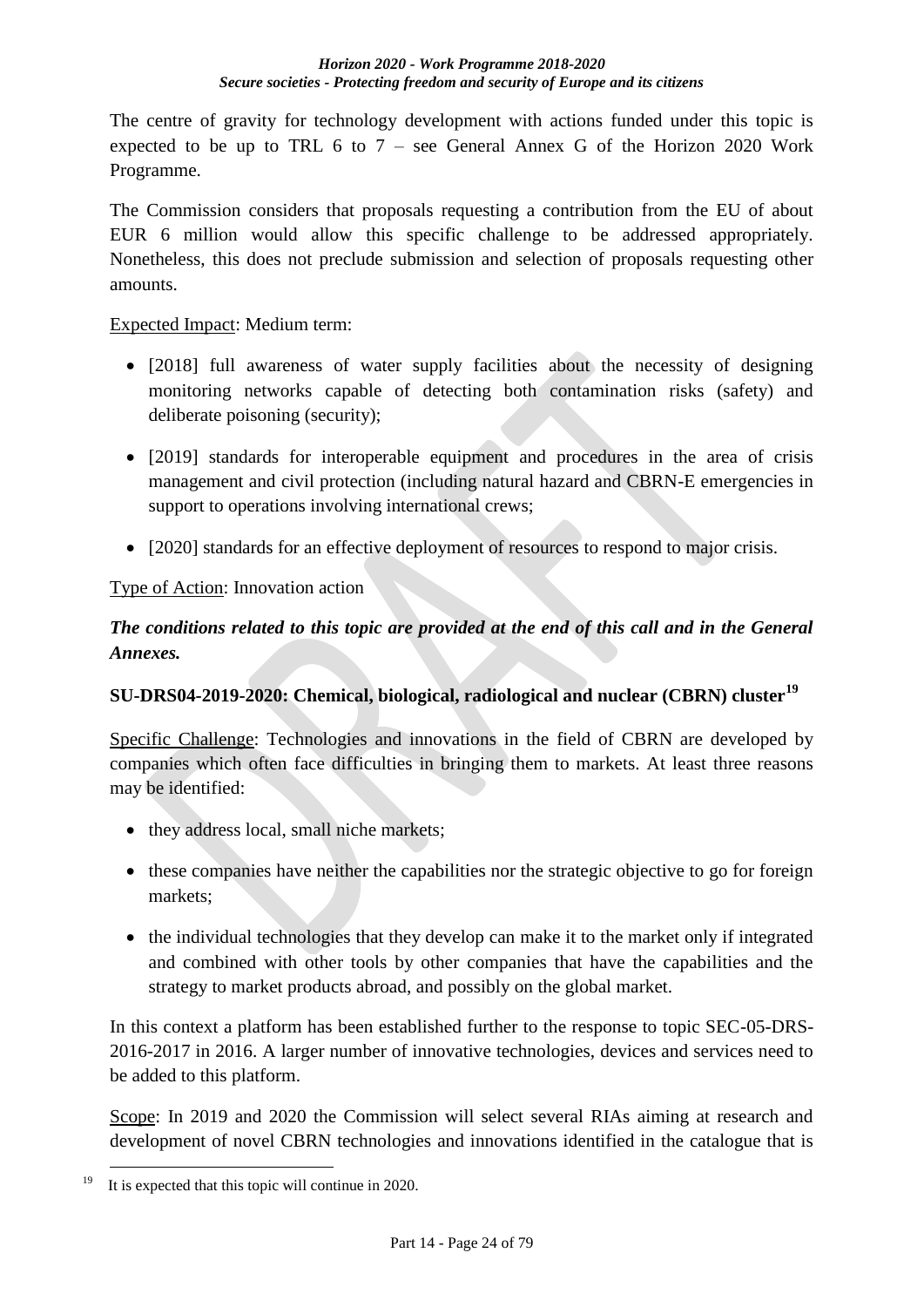updated by the ENCIRCLE project on a regular basis. Each of these actions will be led by an SME. Each consortium implementing such a RIA must not only establish a consortium agreement among its members, but also an agreement with the participants in the ENCIRCLE project which must settle how the results from the RIA will be exploited and integrated into platforms managed by ENCIRCLE.

Where applicable, the complementarity of the proposed activities with activities supported by the European Defence Agency (EDA) should be described comprehensively.

The centre of gravity for technology development with actions funded under this topic is expected to be up to TRL 4 to 6 – see General Annex G of the Horizon 2020 Work Programme.

Indicative budget: The Commission considers that proposals requesting a contribution from the EU of about EUR 3.5 million per action for this topic to be addressed appropriately. Nonetheless this does not preclude submission and selection of proposals requesting other amounts.

The following options of the Model Grant Agreement will be implemented:

- Option 1 of Article 41.3 of the [Model Grant Agreement](http://ec.europa.eu/research/participants/data/ref/h2020/mga/gga/h2020-mga-gga-multi_en.pdf) will be applied.
- *Grants awarded under* this topic *will be complementary to the grant agreement under*  **SEC-05-DRS-05-2016-2017 part a)***. The respective options of Article 2, Article 31.6 and Article 41.4 of the Model Grant Agreement*<sup>20</sup> *will be applied*.

### Expected Impact:

- Shorter time to market for novel CBRN technologies and innovations
- More business deals leading to industrial products of interest to more practitioners in Europe (and world-wide).

Type of Action: Research and Innovation action

## *The conditions related to this topic are provided at the end of this call and in the General Annexes.*

## <span id="page-24-0"></span>**SU-DRS05-2019: Demonstration of novel concepts for the management of pandemic crises**

Specific Challenge: Large-scale pandemics constitute an ever growing threat in today's globalized society, given the increasing flows of goods and people among continents. This challenge ought to be addressed internationally, and with the involvement of a large variety of practitioners and stakeholders, from planners in national health systems, to first responders. The Horizon 2020 work programme separately includes an EIC Horizon Prize for 'Early

<sup>&</sup>lt;u>.</u> <sup>20</sup>*http://ec.europa.eu/research/participants/data/ref/h2020/grants\_manual/amga/h2020-amga\_en.pdf*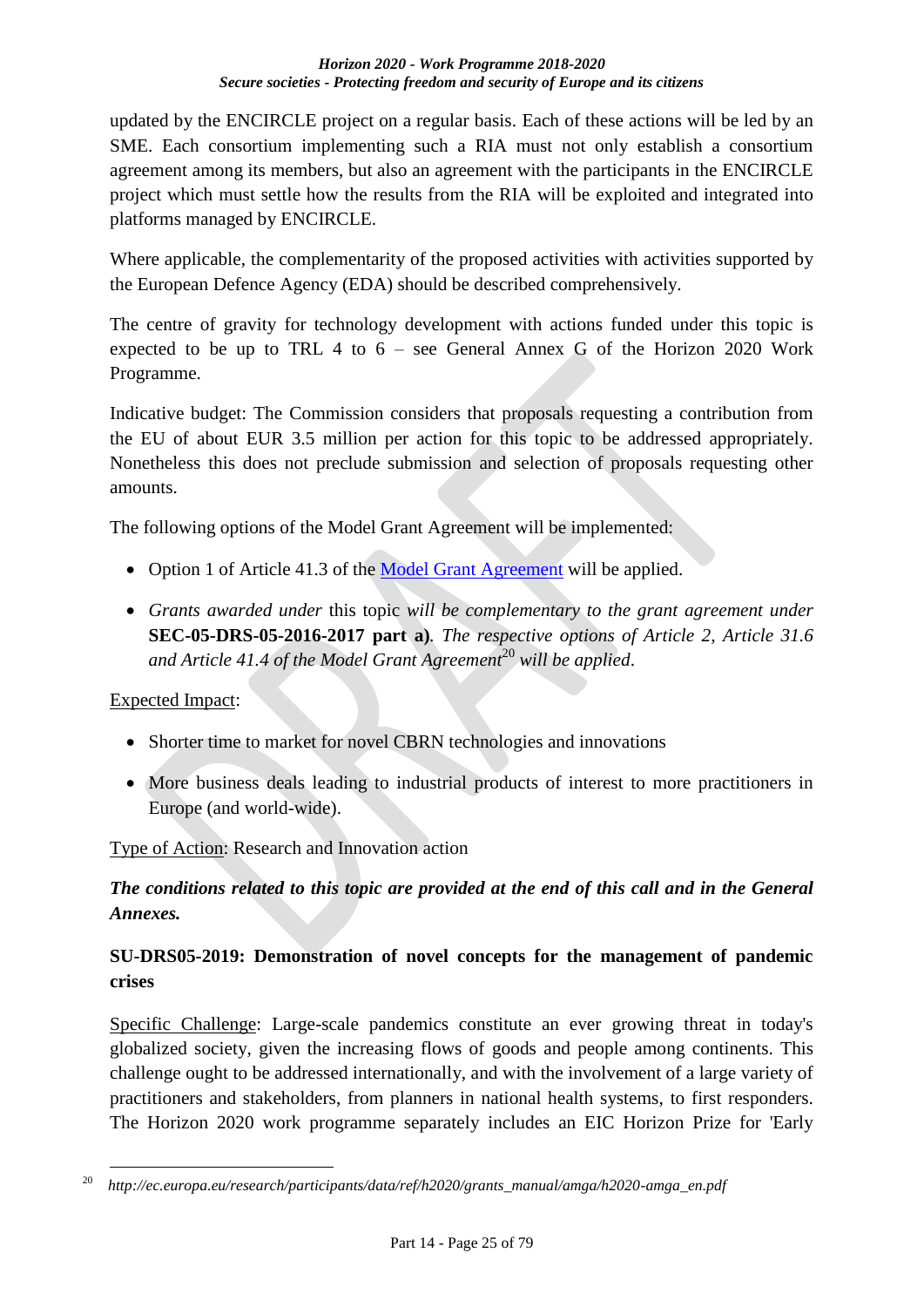Warning for Epidemics' that is relevant for preparedness and response specifically to vectorborne disease outbreaks.

Scope: In 2014 an exploratory phase was called for (in DRS4 of the 2014 Call in Societal Challenge 7) to address the feasibility of strengthening capacity-building for health and security protection in case of large-scale pandemics (phase 1). The resulting project has issued a range of recommendations for research gaps to be addressed in priority. It has also proposed innovative concepts to integrate better the existing tools and systems for health and security protection in case of large-scale pandemics, taking into account potential impacts of climate change.

All these recommendations and proposals will be made public on the portal of the Call in due time.

Demonstrations are now required to assess these novel concepts, in support of cross-border emergency approaches (phase 2), to strengthen preparedness and response to pandemics (including the detection of disease outbreaks that could lead to pandemics), in line with Decision  $1082/2013/EU$  on serious cross-border threats to health<sup>21</sup> and the International Health Regulations (WHO,  $2005)^{22}$ .

The Commission considers that proposals requesting a contribution from the EU of about EUR 10 million would allow this specific challenge to be addressed appropriately. Nonetheless, this does not preclude submission and selection of proposals requesting other amounts.

Expected Impact: Short term:

- Novel concepts for health and security protection in the case of large-scale pandemics, validated by international organisations and a large number of EU Member States including a commitment to sharing these novel concepts.
- A prototype IT system integrating innovative tools, and supporting existing emergency frameworks.
- An operational strategy for implementation of the concepts and IT system supporting cross-border preparedness and crisis management, and demonstrated in situ.

## Type of Action: Innovation action

1

## *The conditions related to this topic are provided at the end of this call and in the General Annexes.*

<sup>&</sup>lt;sup>21</sup> <http://eur-lex.europa.eu/legal-content/EN/TXT/?uri=CELEX:32013D1082><br><sup>22</sup> http://www.who.int/topics/international\_health\_requlations/en/

http://www.who.int/topics/international\_health\_regulations/en/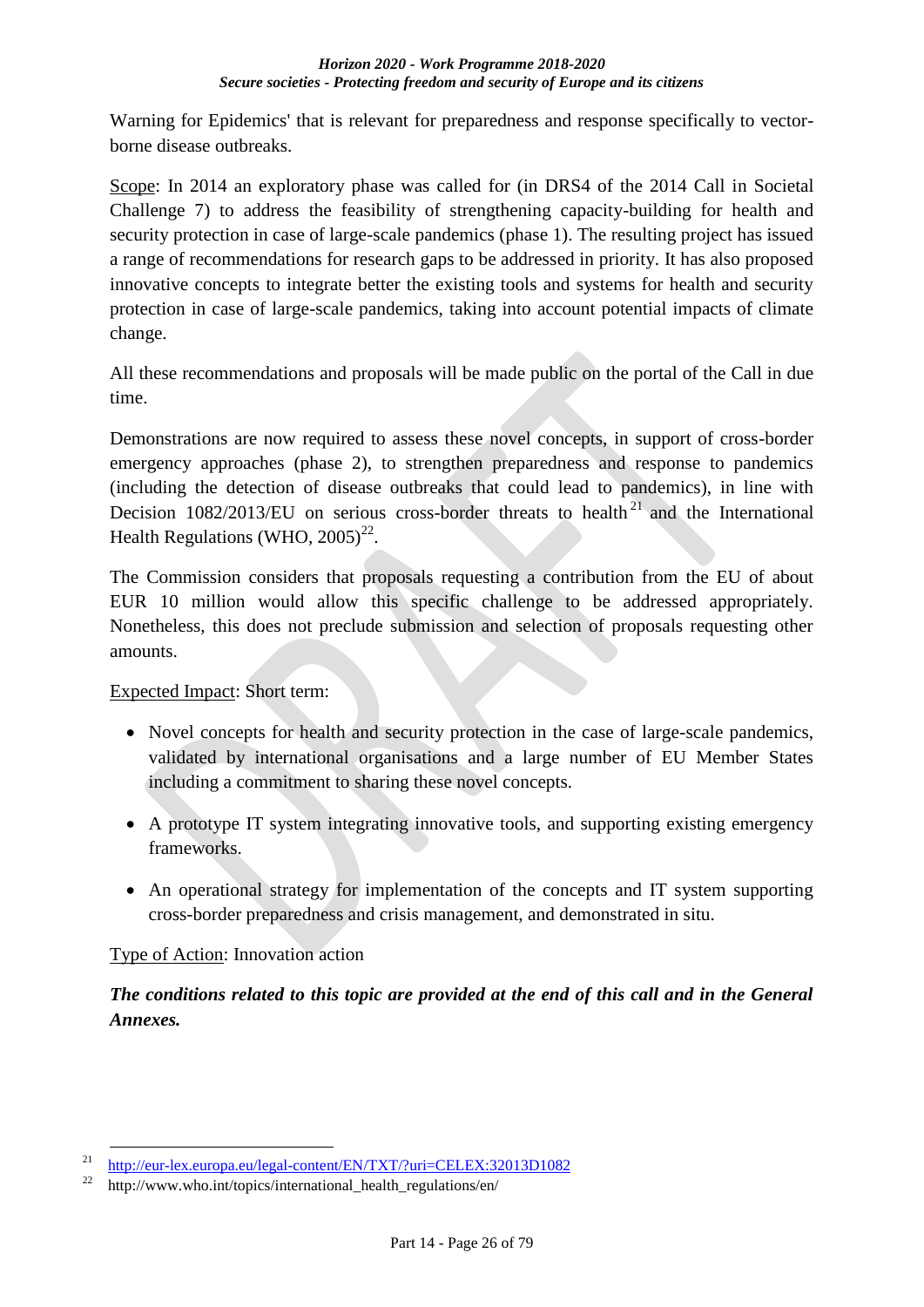### <span id="page-26-0"></span>**Fight against Crime and Terrorism**

*The ambition of the activities under "Fight against Crime and Terrorism" is to mitigate potential consequences of crime- and/or terrorism-related incidents or to avoid them. To this end, new technologies and capabilities are required. They should address the fight against and the prevention of crime (including cyber-crime), illegal trafficking and terrorism (including cyber-terrorism and CBRN-E attacks), along with understanding and tackling terrorist ideas and beliefs. Human factors and the societal context should be taken into account, whilst respecting fundamental rights, including privacy, protection of personal data and the free movement of persons.*

Proposals are invited against the following topic(s):

## <span id="page-26-1"></span>**SU-FCT01-2018-2019-2020: Human factors, and social, societal, and organisational aspects to solve issues in fighting against crime and terrorism<sup>23</sup>**

Specific Challenge: The free and democratic EU society, based on the rule of law, mobility across national borders, globalised communication and finance infrastructure, provides many opportunities to its people. However, the benefits come along with risks related to crime and terrorism, a significant number of which have cross-border impacts within the EU. Security is a key factor to ensure a high quality of life and to protect our infrastructure through preventing and tackling common threats. The EU must play its part to help prevent, investigate and/or mitigate the impact of criminal acts, whilst protecting fundamental rights. The consistent efforts made by EU Member States and the EU to that effect are not enough, especially when criminal groups and their activities extend far beyond national borders.

Scope: The Lisbon Treaty enables the EU to act to develop itself as an area of freedom, security and justice. The EU Security Union is now in the building, and requires an EU-wide approach to security that integrates prevention, investigation and mitigation capabilities in the area of the fight against crime.

The globalisation of communications and finance infrastructure allows crime to develop and take new forms. Trafficking in human beings for all forms of exploitation purposes is a serious and organised crime often with cross-border dimension, violating fundamental rights of the individuals and creating a security challenge. Prevention of child sexual abuse and exploitation is another area where research is acutely needed. The use of the internet as a platform for child sex offenders to communicate, store and share child sexual exploitation material and to hunt for new victims continues to be one of the internet's most abhorrent aspects. Cybercriminality, as a whole, is not satisfactorily understood nor properly addressed; the constantly expanding attack surface combined with the ever increasing number of attack vectors requires a more structured approach. Radicalisation is yet another challenge of our society that requires a multi-disciplinary approach, with policy recommendations and practical solutions to be implemented by a variety of policy-makers and practitioners.

<sup>&</sup>lt;u>.</u> It is expected that this topic will continue in 2020.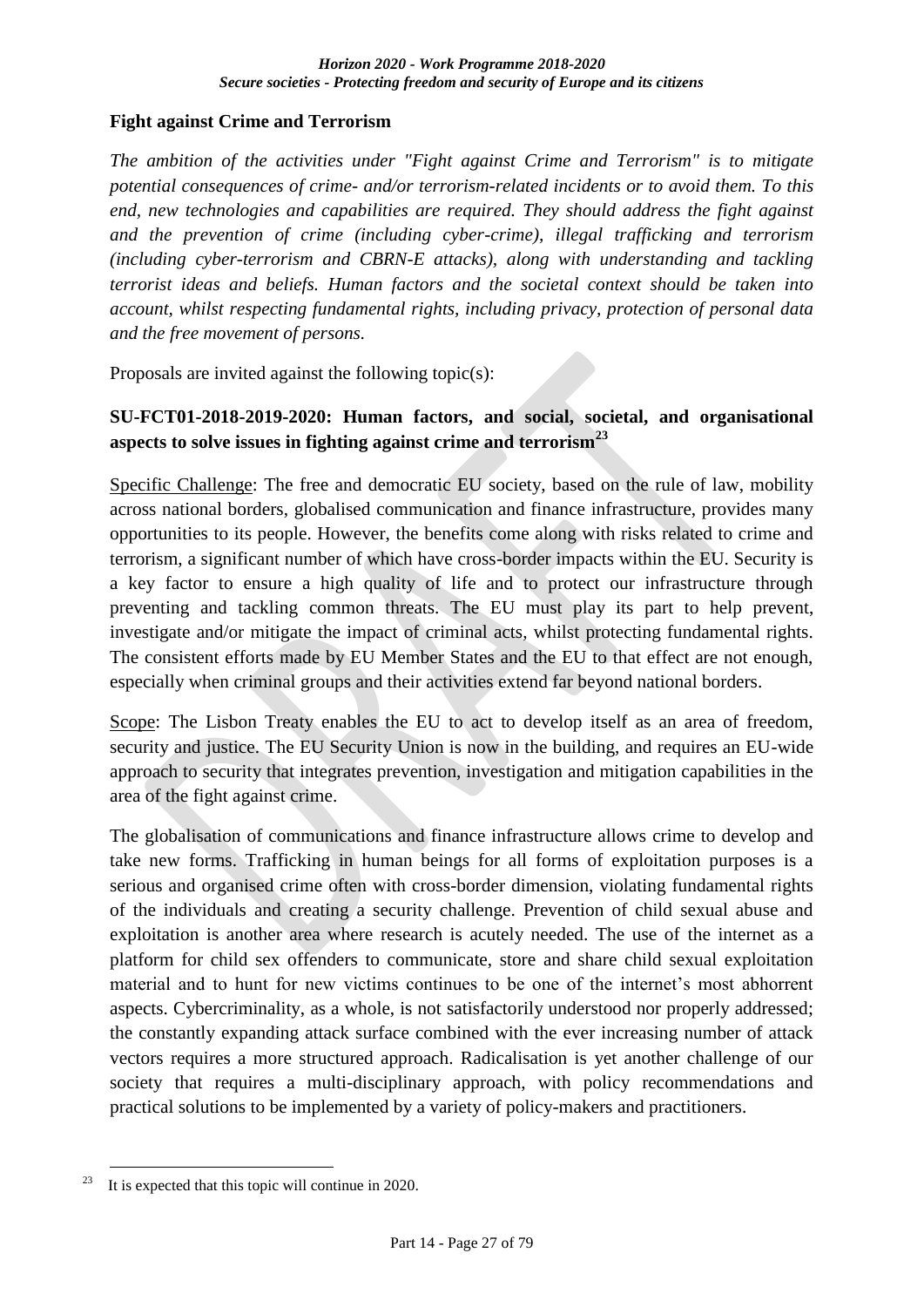#### *Horizon 2020 - Work Programme 2018-2020 Secure societies - Protecting freedom and security of Europe and its citizens*

Proposed approaches need to rely on existing knowledge and to exclude approaches that have previously failed. The societal dimension of fight against crime and terrorism should be at the core of the proposed activities. Proposals should be submitted by consortia involving relevant security practitioners and civil society organisations, each under only one of the following sub-topics:

## **Sub-topic 1: [2018] New methods to prevent, investigate and mitigate trafficking of human beings and child sexual exploitation – and on the protection of victims**

Globalisation and technological developments facilitate trafficking in human beings and child sexual exploitation. A variety of preventive measures, as well as measures to ensure adequate victim protection and assistance are needed, that build upon advances in social sciences and humanities.

Proposals in this subtopic should address both phenomena in a balanced way. They should ensure that the research focuses on prevention, investigation and/or assistance related to all victims of trafficking and not only addressing child trafficking. In the same way, the proposals should cover any area concerning prevention, investigation and/or assistance to victims of child sexual exploitation, not only the assistance to victims of child sexual exploitation resulting from trafficking.

With respect to the trafficking of human beings, research should bear on:

- preventing the phenomenon and to reduce the demand for all forms of exploitation in the trafficking chain and its legal and illegal sectors. The analysis of possible involvement of organized crime groups implicated in trafficking of human beings in other crimes as well (e.g., financial crimes) is recommended;
- new approaches to investigate cases involving the trafficking of human beings;
- new approaches to mitigate the impact on victims in the short and long term.

Regarding child sexual exploitation:

- how to address new threats, such as live-streaming of child abuse and coercion and extortion of victims that have escalated in the last years;
- how to provide law enforcement with effective means to detect, investigate and bring down the many peer-to-peer networks and the growing number of forums on the darknet that facilitate the exchange of child sexual exploitation material and support offenders;
- how to help victims of abuse during criminal investigations and court procedures;
- how to help the victims in the long term, to help them deal with the effects;
- how to reduce risks of (re-)offending by better understanding the behaviour of abusers and potential abusers.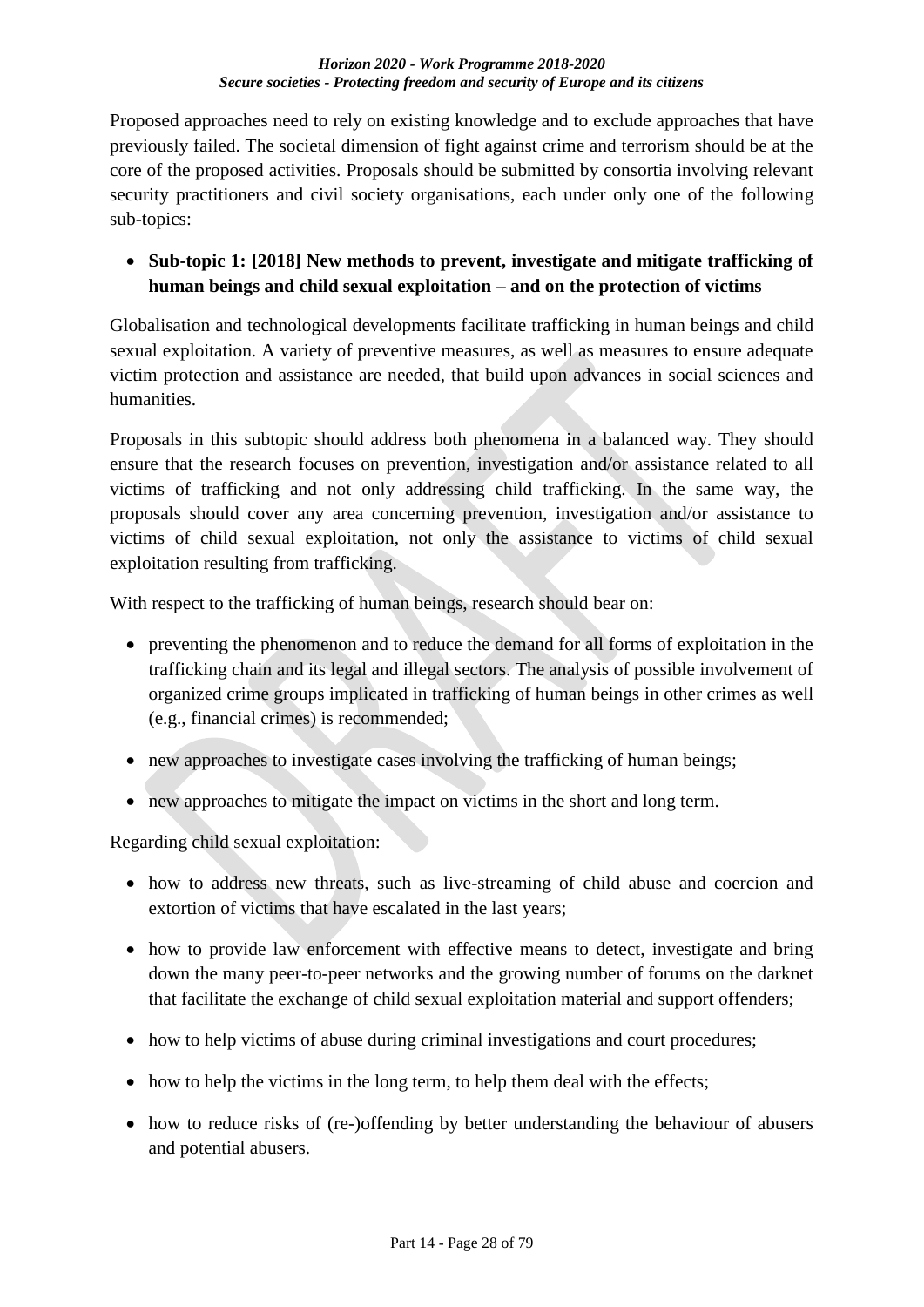## **Sub-topic 2: [2019] Understanding the drivers of cybercriminality, and new methods to prevent, investigate and mitigate cybercriminal behaviour**

The Internet of Things, the ever increasing number of internet-facing devices may pose substantial threats to (cyber)security as the internet has become a target for cybercriminals. The key challenge in this respect is to determine what the drivers of new forms of cyber criminality are and how they might be prevented and mitigated. The dissemination of "cybercrime-as-a-service" business models is an important enabler for crime and poses significant challenges to security. The increasing variety of such services, the modalities through which they are offered and the connections with different criminal activities need to be investigated to understand their trends and thus to allow for prevention and law enforcement.

Human factors determining online behaviour as described for instance by the online disinhibition effect (individuals acting more boldly online, being less inhibited and with their judgment impaired) are drivers for cybercrime as individuals feel disconnected from the actual crime or do not even perceive it as a crime. Recent trends also indicate a growth in cyber juvenile delinquency and a rise in adolescent hacking.

These developments call for further research in domains such as psychology, criminology, anthropology, neurobiology and cyber psychology to understand better the factors contributing to it and to devise preventive and deterrence measures, including providing alternatives to harness the potential of these young talents for cybersecurity and technologies.

- **Sub-topic 3: [2020] Developing comprehensive multi-disciplinary and multi-agency approaches to prevent and counter violent radicalisation and terrorism in the EU**
- **Sub-topic: [2018-2019] Open**

Proposals analysing and recommending other ways to solve human, social, and societal issues in fighting against crime and terrorism, and supported by large numbers of practitioners, are invited to apply under this sub-topic (see eligibility and admissibility conditions.)

Proposals should lead to solutions developed in compliance with European societal values, fundamental rights and applicable legislation, including in the area of privacy, protection of personal data and free movement of persons. Societal aspects (e.g. perception of security, possible side effects of technological solutions, societal resilience, gender-related behaviours) have to be addressed in a comprehensive and thorough manner.

The Commission considers that proposals requesting a contribution from the EU of about EUR 5 million would allow this specific challenge to be addressed appropriately through multidisciplinary projects confronting different schools of thought. Nonetheless, this does not preclude submission and selection of proposals requesting other amounts.

Expected Impact: Medium term: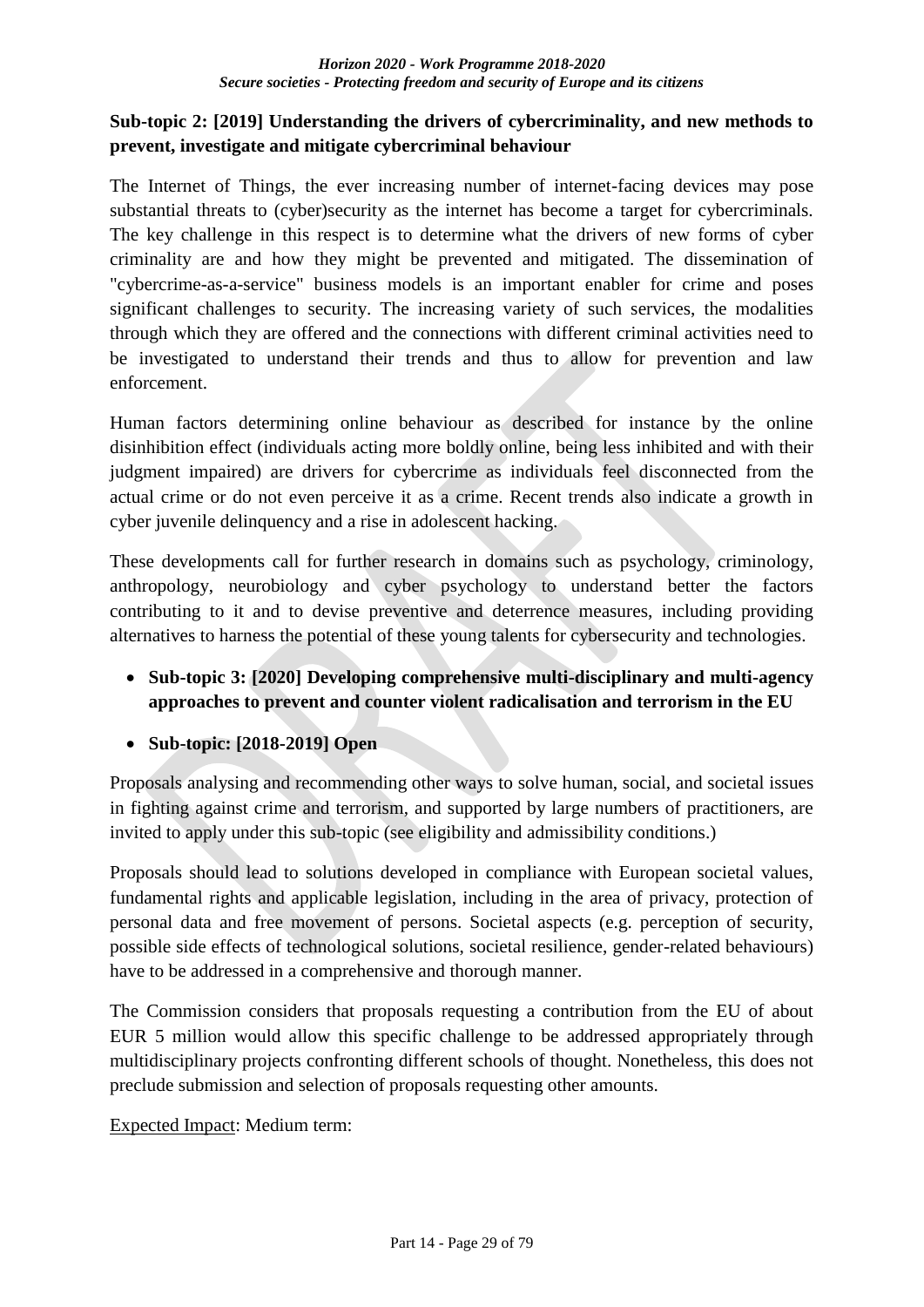- improved and consolidated knowledge among EU Law Enforcement Agencies officers on the issues addressed in this topic;
- exchange of experiences among EU Law Enforcement Agencies about human, social and societal aspects of security problems and their remedies;
- policy-making toolkits for security policy-makers, to support the establishment of a European Security Model;
- toolkits for EU Law Enforcement Agencies and/or civil society organisations, validated against practitioners' needs and requirements to facilitate their daily operations.

Long term:

- European common approaches for assessing risks/threats, and identifying and deploying relevant security measures, which take into account legal and ethical rules of operation, cost-benefit considerations, as well as fundamental rights such as the rights to privacy, to protection of personal data and the free movement of persons;
- support towards the implementation of the European Security Union by strengthening the perception by citizens of the EU as an area of freedom, justice and security;
- advances through the cross-fertilisation of concepts resulting from the collision of different ways of thinking and of different approaches developed by various partners in the proposals.

Type of Action: Research and Innovation action

## *The conditions related to this topic are provided at the end of this call and in the General Annexes.*

## <span id="page-29-0"></span>**SU-FCT02-2018-2019-2020: Technologies to enhance the fight against crime and terrorism<sup>24</sup>**

Specific Challenge: Organized crime and terrorist organisations are often at the forefront of technological innovation in planning, executing and concealing their criminal activities and the revenues stemming from them. Law Enforcement Agencies (LEAs) are often lagging behind when tackling criminal activities supported by advanced technologies.

Scope: There is a growing need to focus on technology opportunities provided by new and emerging technologies. To this end, it is necessary to identify new knowledge and targeted technologies for fighting old, new and evolving forms of criminal and terrorist behaviour supported by advanced technologies. Challenges are numerous. In conventional investigations, rapid and near real-time forensics is often crucial for preventing subsequent attacks or crimes. A consequence of the increasing digitisation of society and ever increasing adoption levels is that virtually any type of crime has a digital forensics component, which is

<sup>&</sup>lt;u>.</u> <sup>24</sup> It is expected that this topic will continue in 2020.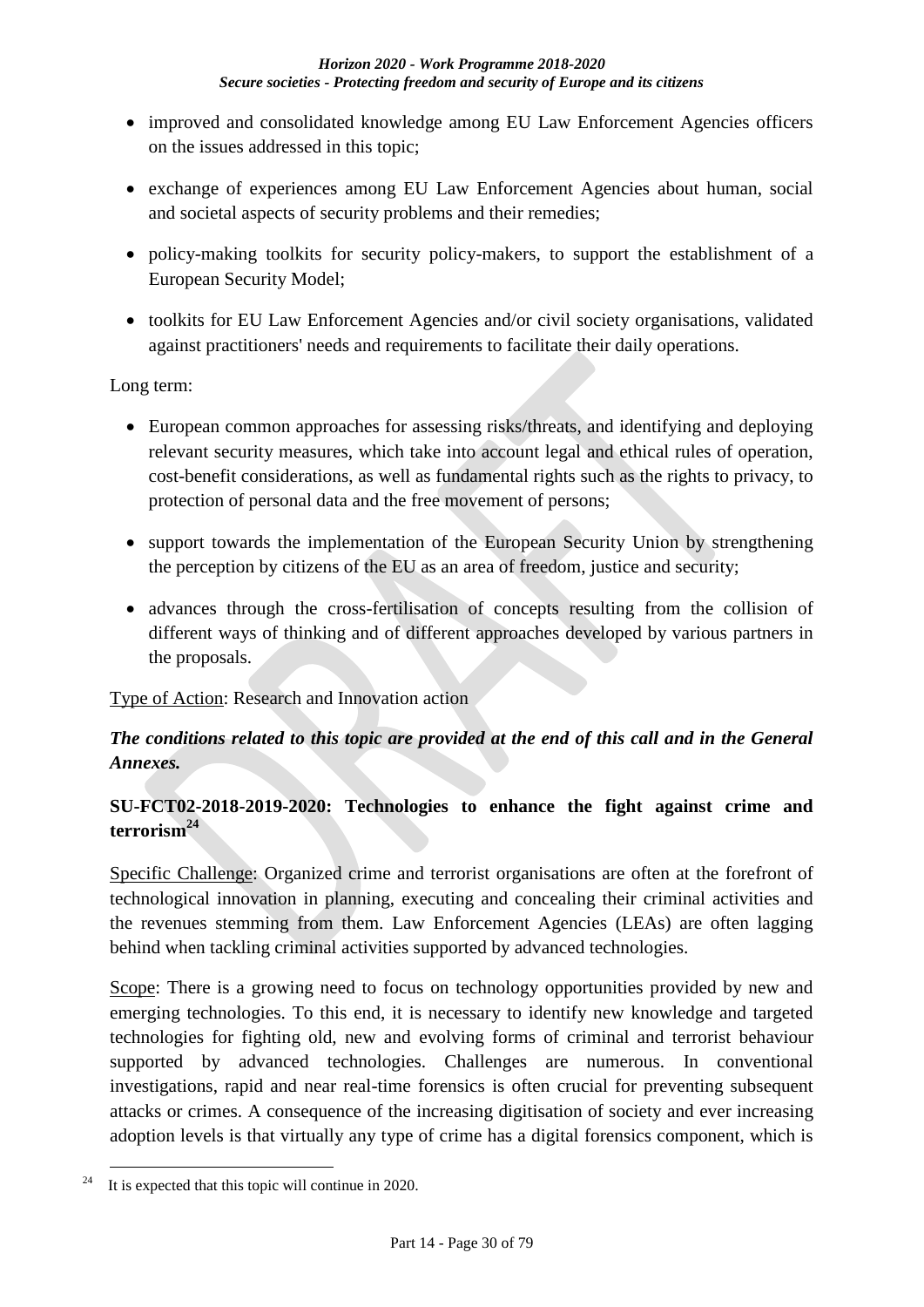a challenge in itself. Money-flow tracking represents yet another challenge. The issues of location and jurisdiction need to be addressed, taking into account highly probable crossborder nature of such crimes.

Proposals should be submitted under only one of the following sub-topics:

• Sub-topic 1: [2019] Trace qualification

Forensic analysis of trace material can be extremely helpful in the initial phase of investigation, if the answers are rapid (near real-time), at an acceptable cost and compliant with criminal justice. Novel robotized or automated tools for forensic analysis should be developed. There is a need for a better knowledge and interpretation of: trace composition, time when they were left, cause of their origin (crime-related or inoffensive), etc.

• Sub-topic 2: [2018] Digital forensics in the context of criminal investigations

New forensic tools, techniques and methodologies are needed, based on common practices, standards, protocols and/or interoperability requirements that allow for rapid retrieval, storage, analysis and validation of digital evidence (including the one stored in the cloud) that upholds in court, and enables investigations to identify perpetrators as well as victims, in particular in cases of child sexual abuses. They should focus on data gathering, data exploitation, and speedy exchange of information. All types of crime, terrorist activities and propaganda, and malicious acts by foreign-state perpetrators are concerned. Research in this domain should take into account new and emerging trends (for instance, abuse of encryption for criminal or terrorist purposes), while fully respecting fundamental rights such as the right to privacy and the right to protection of personal data.

- Sub-topic 3: [2020] Money flows tracking
- Sub-topic: [2018-2019-2020] Open

Proposals addressing other issues relevant to this challenge (for instance: technologies to improve LEAs capabilities (including augmented reality); autonomous systems to improve the fight against crime and terrorism; technologies to support better protection of public figures; tracking and monitoring technologies, including automated prevention of uploading terrorismrelated content; capabilities to detect the widest possible range of threats and concealments (including complex concealed weapons)) and supported by a large number of practitioners are invited to apply under this sub-topic (see eligibility and admissibility conditions).

In all sub-topics and in order to facilitate the EU-wide take-up of new technologies, proposers are encouraged to include the design of innovative curricula for LEAs training and (joint) exercises, and of information packages for the wider public and civil society organisations.

Proposals should lead to solutions developed in compliance with European societal values, fundamental rights and applicable legislation including in the area of privacy and protection of personal data. Societal aspects (e.g. perception of security, possible side effects of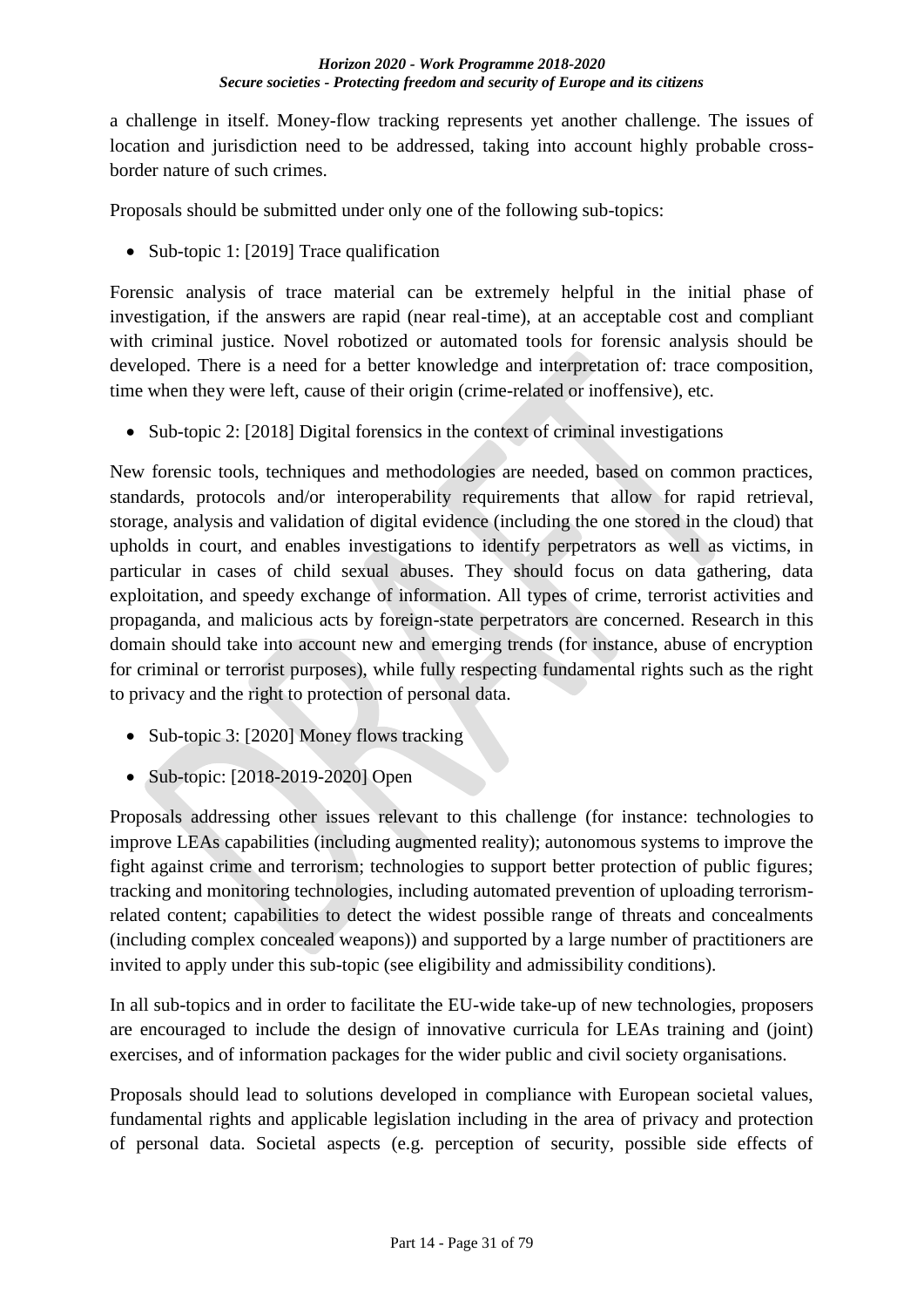technological solutions, societal resilience) have to be addressed in a comprehensive and thorough manner.

The centre of gravity for technology development with actions funded under this topic is expected to be up to TRL 4 to 6 – see General Annex G of the Horizon 2020 Work Programme.

The Commission considers that proposals requesting a contribution from the EU of about EUR 7 million would allow this specific challenge to be addressed appropriately. Nonetheless, this does not preclude submission and selection of proposals requesting other amounts.

Expected Impact: Medium term:

- novel, user-friendly technologies, tools and/or systems, addressing traditional or emerging forms of crime and terrorism at acceptable costs;
- improved investigation capabilities, especially regarding quality and speed;
- increased efficiency and effectiveness of the information sharing among EU LEAs.

Long term:

- prevention/reduction of criminal and terrorist threats;
- harmonisation of information formats at international level, improved cross-border acceptance and exchange of court-proof evidence, standardised evidence collection and harmonised procedures in the investigation of trans-border crimes in full compliance with applicable legislation on protection of personal data.

Type of Action: Research and Innovation action

## *The conditions related to this topic are provided at the end of this call and in the General Annexes.*

## <span id="page-31-0"></span>**SU-FCT03-2018-2019-2020: Information and data stream management to fight against (cyber)crime and terrorism<sup>25</sup>**

Specific Challenge: Large amounts of data and information from a variety of origins have become available to practitioners involved in fighting crime and terrorism. Full advantage is not currently taken of the most advanced techniques for Big Data analysis, and artificial intelligence.

Scope: The amount of data generated and gathered in the frame of (cyber)crime investigations increases exponentially, thereby creating a considerable challenge for law enforcement. The effectiveness of law enforcement action depends on capabilities to improve the quality of data, and to convert voluminous and heterogeneous data sets (images, videos, geospatial

<sup>&</sup>lt;u>.</u> It is expected that this topic will continue in 2020.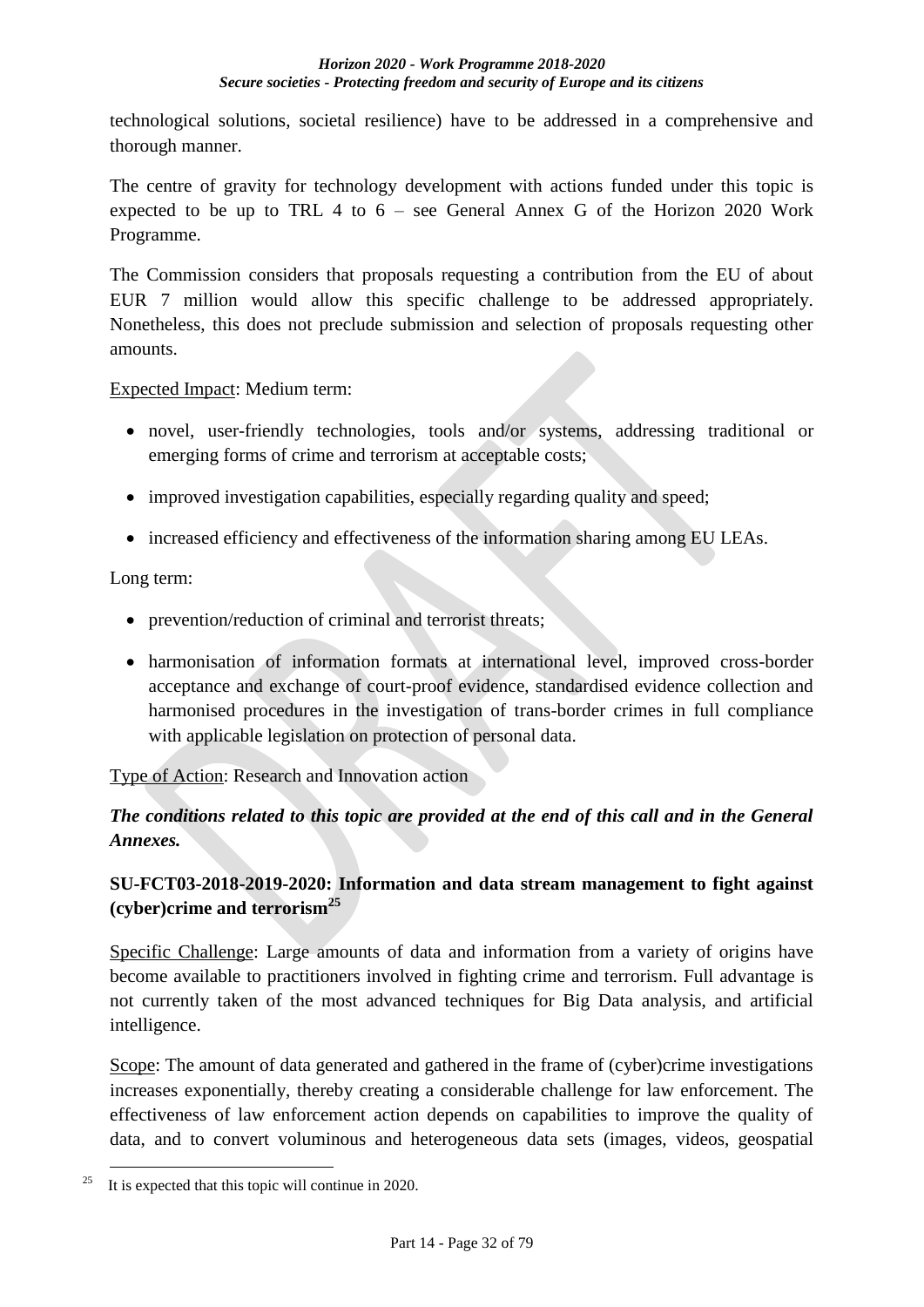#### *Horizon 2020 - Work Programme 2018-2020 Secure societies - Protecting freedom and security of Europe and its citizens*

intelligence, communication data, traffic data, financial transactions related date, etc.) into actionable intelligence. These capabilities could be significantly enhanced by the use of domain-specific tools, i.e. Big Data analysis applications designed for the needs of crime investigators (pre-processing, processing and analysis, visualisation, etc.). Furthermore, predictive analytics would greatly benefit from open source intelligence gathering, social network and darknet data analysis, and allow for resource-efficient, effective and proactive law enforcement.

Examples of trends in cybercrime are numerous. The Internet of Things can potentially connect practically everything, thus also potentially making everything more vulnerable. Wearable devices make us traceable, 3D printers can produce weapons, autonomous cars provide opportunities for kidnappers, teleworking opens doors for cyber-espionage etc. Cybercriminals follow the technological development and benefit from it, while measures for countering cybercrime are often one step behind. Law Eenforcement Agencies would benefit from new means of preventing and countering new kinds of crime, building on the comprehensive trend analysis of emerging cybercrime activities based on past of (cyber)criminal activities, on technological developments, and on trends in the society.

Criminal and terrorist acts are usually subsequent to patterns of abnormal behaviour. Behavioural/anomaly detection systems (using a large variety of sensors) and methodologies require the analysis and processing of enormous quantities of data, together with improved imaging techniques to allow for the identification of suspicious events or of criminals. Such systems should operate in near real-time and at similar distances as a surveillance camera. They should also comply with privacy requirements and the respect of fundamental rights such as the right to privacy and the right to protection of personal data.

Proposals are invited from consortia involving relevant security practitioners, civil society organisations, and the appropriate balance of IT specialists, psychologists, sociologists, linguists, etc. exploiting Big Data and predictive analytics that both (a) characterise trends in cybercrime and in cybercriminal organizations (based on a profound analysis of current and emerging cybercriminal organizational types and structures), and (b) enhance citizens' security against terrorist attacks in places considered as soft targets, including crowded areas (stations, shopping malls, entertainment venues, etc.).

Proposals should lead to solutions developed in compliance with European societal values, fundamental rights and applicable legislation including in the area of privacy and protection of personal data. Societal aspects (e.g. perception of security, possible side effects of technological solutions, societal resilience) have to be addressed in a comprehensive and thorough manner.

The centre of gravity for technology development with actions funded under this topic is expected to be up to TRL 5 to  $7$  – see General Annex G of the Horizon 2020 Work Programme.

The Commission considers that proposals requesting a contribution from the EU of about EUR 8 million would allow this specific challenge to be addressed appropriately.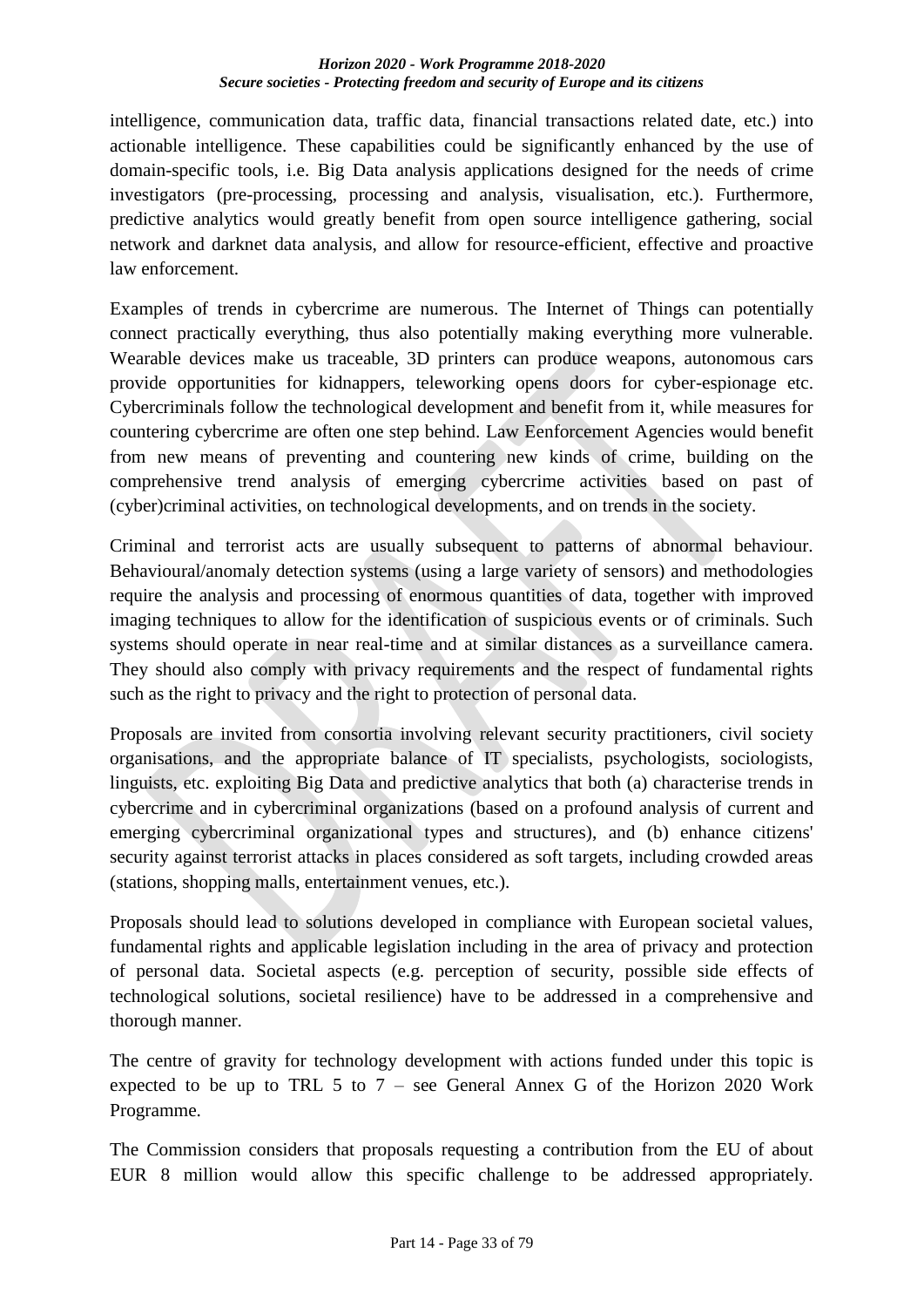Nonetheless, this does not preclude submission and selection of proposals requesting other amounts.

Expected Impact: Medium term:

- improved support for the work of Law Eenforcement Agencies in managing Big Data, i.e. in extracting, combining, analysing and visualising large amounts of structured and unstructured data in the context of criminal investigations;
- increased awareness regarding the state of the art and trends in cybercriminal activities (short-, mid- and long-term);
- in-depth knowledge of means of preventing and countering emerging and future cybercriminal activities;
- improved capabilities to combine and analyse in near-real-time large volumes of heterogeneous data to anticipate criminal events;
- shorter delays between the emergence of new cybercrime activities and the deployment of countermeasures.

Long term:

- a European, common strategic approach for preventing and countering an emerging cybercrime activity in its early stage of development;
- a European, common strategic approach for processing and combining huge amounts of data in the context of crowd protection in full compliance with applicable legislation on protection of personal data.

### Type of Action: Innovation action

## *The conditions related to this topic are provided at the end of this call and in the General Annexes.*

### <span id="page-33-0"></span>**SU-FCT04-2020: Explosives: detection, intelligence, forensics**

Type of Action:

## *The conditions related to this topic are provided at the end of this call and in the General Annexes.*

### <span id="page-33-1"></span>**Border and External Security**

This section concerns strengthening security through border management. This includes both control and surveillance issues, on land and in the maritime domain. It contributes to the further development of the European Border Surveillance System (EUROSUR), its interoperability with other systems, and to enhance the use of new technology for border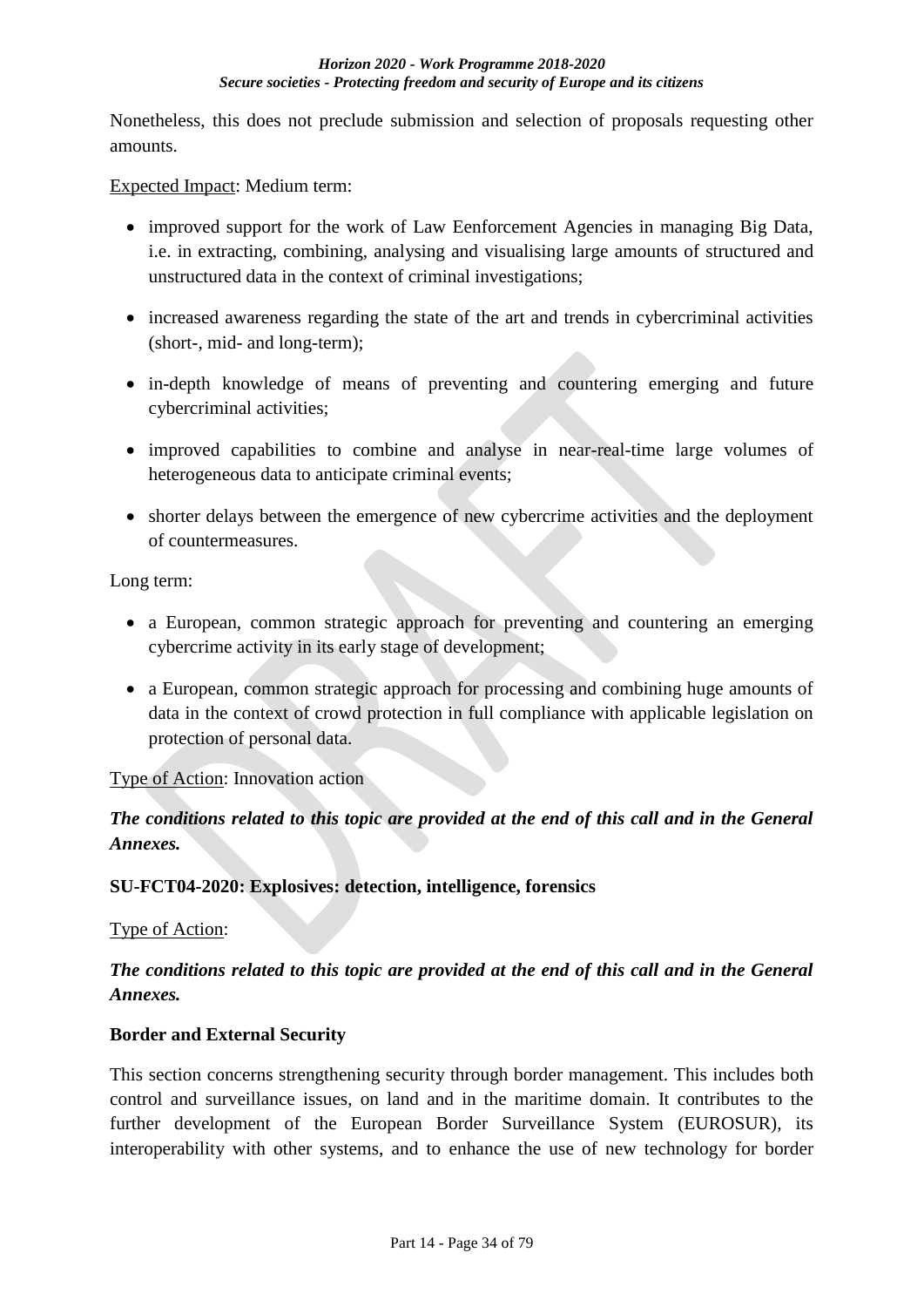checks, also in relation to the Smart Borders legislative initiative. It also addresses supply chain security in the context of the EU's customs policy, and migrant smuggling.

*The aim of this section is to develop technologies and capabilities which are required to enhance systems and their interoperability, equipment, tools, processes, and methods for rapid identification to improve border security, whilst respecting fundamental rights including free movement of persons, protection of personal data, and privacy. New technologies, capabilities and solutions are also required to support the Union's external security policies in civilian tasks, ranging from civil protection to humanitarian relief, border management, law enforcement, or peace-keeping and post-crisis stabilisation, including conflict prevention, peace-building and mediation. This will also require research on conflict resolution and restoration of peace and justice, early identification of factors leading to conflict and on the impact of restorative justice processes.*

Proposals are invited against the following topic(s):

## <span id="page-34-0"></span>**SU-BES01-2018-2019-2020: Human factors, and social, societal, and organisational aspects of border and external security<sup>26</sup>**

Specific Challenge: Border and external security may depend on a variety of human factors, and social and societal issues including gender. The adoption of appropriate organisational measures and the deeper understanding of how novel technologies and social media impact border control are required. One main challenge is to manage the flow of travellers and goods arriving at our external borders, while at the same time tackling irregular migration and enhancing our internal security. Any novel technology or organisational measure will need to be accepted by the European citizens. For the purpose of this topic, 'migration' does not refer to persons enjoying the right of free movement under Article 21 TFUE and secondary legislation (i.e. Union citizens and their family members, independently of their nationality).

Scope: Proposals (which should take into account already existing tools) are invited to address related research and innovation issues, each under only one of the following sub-topics:

• Sub-topic 1: [2018] Detecting security threats possibly resulting from certain perceptions abroad, that deviate from the reality of the EU

Research should investigate how to better detect and understand how the EU is perceived in countries abroad by analysing e.g. social media data, how such perception could possibly lead to threats and security issues on its citizens and territories, and how such perceptions can be avoided or even actively and effectively counteracted through various measures. In line with the objectives of the Union's strategy for international cooperation in research and innovation (COM(2012)497), international cooperation according to the current rules of participation is encouraged.

• Sub-topic 2: [2019] Modelling, predicting, and dealing with migration flows to avoid tensions and violence

<sup>&</sup>lt;u>.</u> It is expected that this topic will continue in 2020.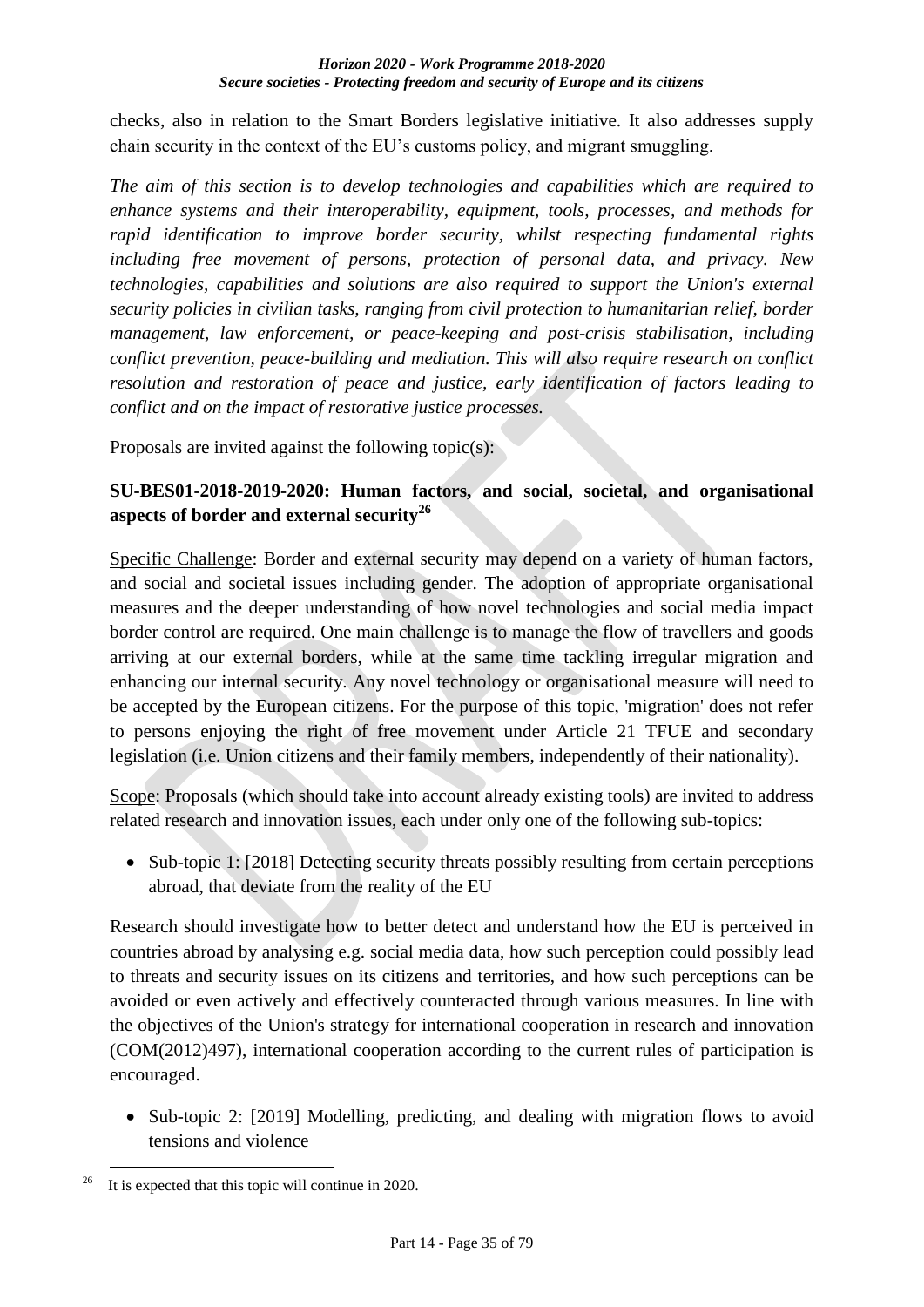Better modelling and predicting migration flows, based on a sound analysis and taking into account gender aspects, is required for high-level strategic decision-making, to plan and implement operational activities. For the management of the migratory flow, including relocations within the EU, it is necessary to map public sentiment, including perceptions of migration, by analysing data available from many different governmental or public sources, and by developing socio-economic indicators of integration strategies. Proposals should be solution-oriented and propose convincingly how to better deal with such flows and to reduce risks of tensions and violence among migrants and European citizens.

- Sub-topic 3: [2020] Developing indicators of threats at the EU external borders on the basis of sound risk and vulnerability assessment methodologies
- $\bullet$  Sub-topic: [2018-2019] Open

Proposals addressing other issues relevant to this challenge, based on a sound rationale, and supported by a large number of relevant practitioners are invited to apply under this sub-topic (see eligibility and admissibility conditions.)

Proposals should lead to solutions developed, tested and validated in compliance with European societal values, fundamental rights (including gender equality) and applicable legislation including in the area of free movement of persons, privacy and protection of personal data. Societal aspects (e.g. perception of security, possible side effects of technological solutions, societal resilience) have to be analysed in a comprehensive and thorough manner with a view to facilitating future acceptance of such solutions.

Proposals should pursue truly innovative approaches. They should be submitted by consortia also involving civil society organisations. Synergies are encouraged with the work for the knowledge centre on migration and demography set up by the Commission [https://ec.europa.eu/jrc/en/migration-and-demography.](http://https/ec.europa.eu/jrc/en/migration-and-demography)

The Commission considers that proposals requesting a contribution from the EU of about EUR 5 million would allow this specific challenge to be addressed appropriately. Nonetheless, this does not preclude submission and selection of proposals requesting other amounts.

Expected Impact:

- Knowledge and evidence-based support to policy developments, with fitness for purpose validated by policy-makers and by practitioners and in cooperation with civil-society organisations in the Member States, the Associated Countries, and abroad where appropriate.
- Methods to better manage the complexity (from reducing the incentives for irregular migration, to the analysis and sharing of best practices, and towards an effective application of common rules…) of the issues, with fitness for purpose validated by practitioners and civil-society organisations.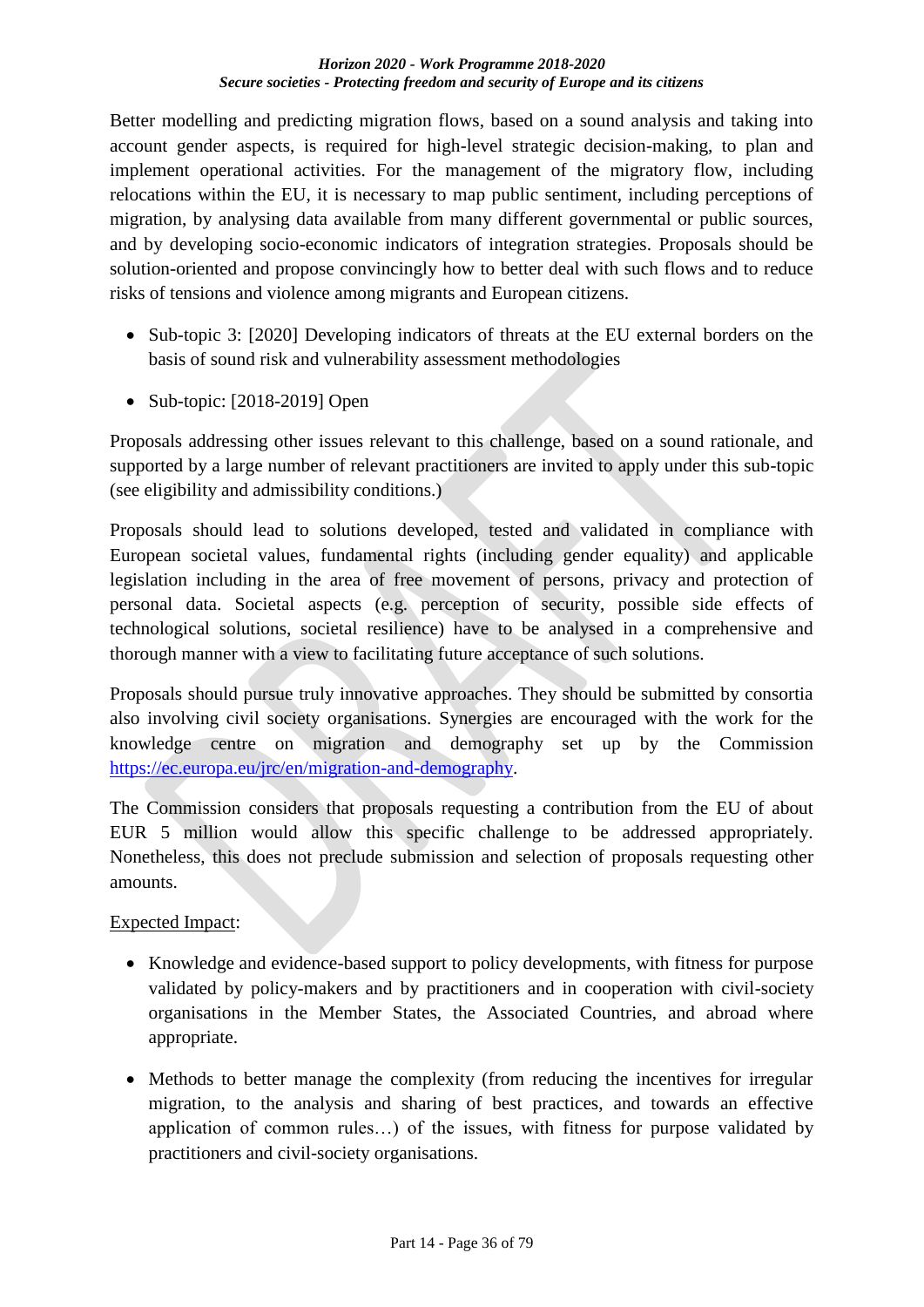Advances through the cross-fertilisation of concepts resulting from the collision of different ways of thinking and of different approaches developed by various partners in the proposals.

Type of Action: Research and Innovation action

### *The conditions related to this topic are provided at the end of this call and in the General Annexes.*

### **SU-BES02-2018-2019-2020: Technologies to enhance border and external security<sup>27</sup>**

Specific Challenge: Innovation for border and external security may draw, in particular, from novel technologies, provided that they are affordable, accepted by citizens and customized and implemented for the needs of security practitioners.

Scope: Proposals are invited to address related research and innovation issues, in particular:

• Sub-topic 1: [2018] Providing integrated situational awareness and applying augmented reality to border security

Currently, information is made available to border and coast guards in several formats and on different kinds of hardly interoperable displays. However, human cognitive is limited at managing information from several sources simultaneously and at handling too many separate pieces of equipment is a limit to their ability to act. Furthermore, border and coast guards often work in sparsely populated and remote areas where the availability of telecommunication networks may be an issue. Research and innovation should lead towards (cloud-based) integrated systems with simple but complete and highly-standardized interfaces showing real-time information in a user-friendly way that can assist border guards in decisionmaking, and in remaining in contact with their command and control centre in the actual context of operations. Water, land and air operating resources should be taken into account, to lead to enhanced concept of employment, integration and interoperability standards.

• Sub-topic 2: [2018] Detecting fraud, verifying document validity, and alternative technologies to identifying people

The use of counterfeit travel documents at borders is a reality, which entails the risk of not identifying known criminals, including terrorists. It is a cross-cutting priority according to the EU Serious and Organised Crime Threat Assessment 2017<sup>28</sup>, since it enables or enhances all types of serious and organized crime and terrorism. New countermeasures are needed to address potential frauds, in particular for the detection of morphed face images. The use of biometrics "on the fly" techniques for identification in a non-intrusive manner and without interrupting the flow of people is an area for further development, testing and validation.

• Sub-topic 3: [2019] Security on-board passenger ships

1

<sup>&</sup>lt;sup>27</sup>It is expected that this topic will continue in 2020.

<sup>28</sup>https://www.europol.europa.eu/socta/2017/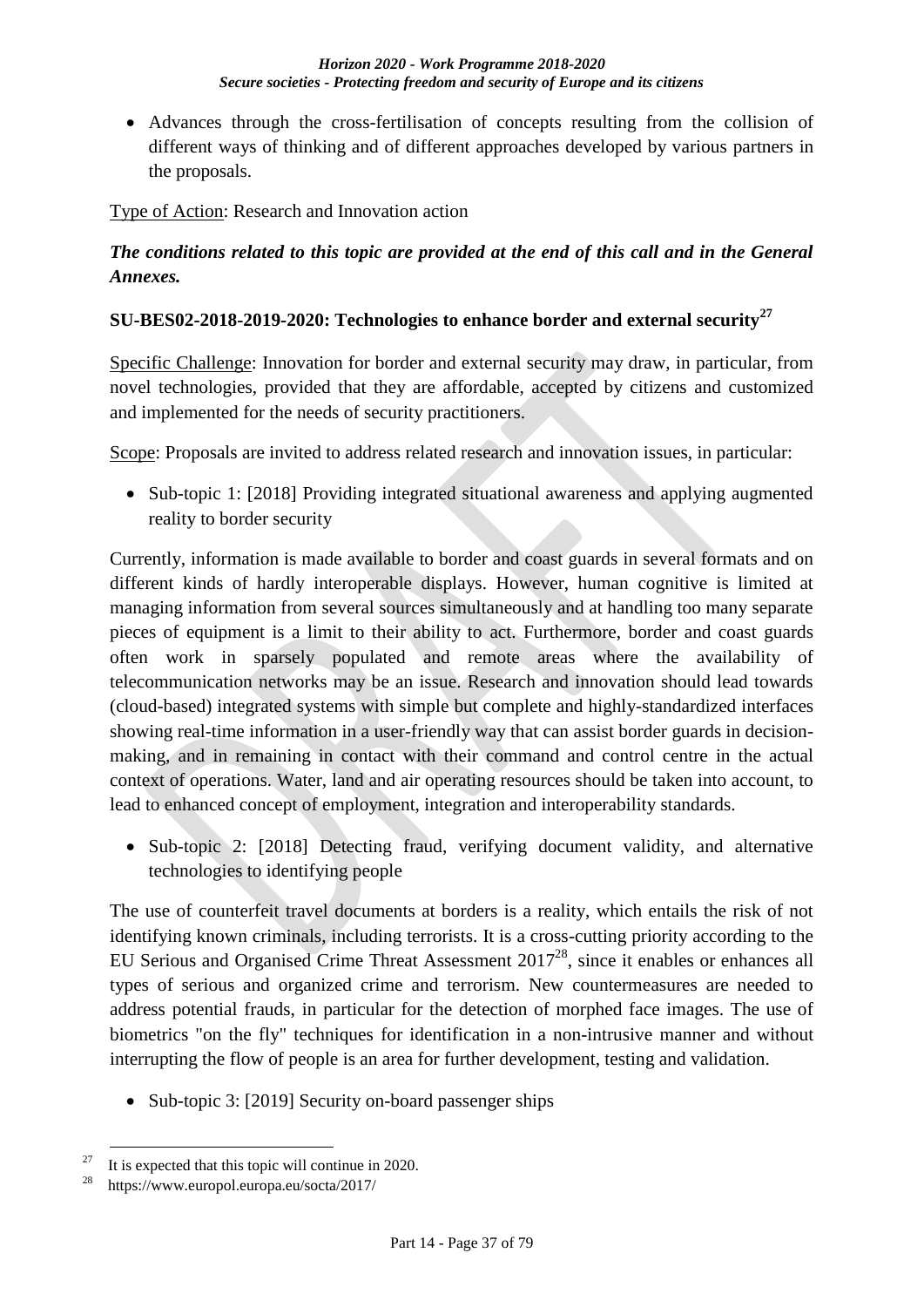Security on-board passenger ships is challenging, given the larger number of specific constraints that apply. To ensure security all along the "life cycle" of a voyage, new technologies can be implemented (together with methods for their deployment and possibly their integration into ship systems), as well as security novel procedures (including for embarkation and disembarkation, mooring at pier, etc.)

• Sub-topic 4: [2019] Detecting threats in the stream of commerce without disrupting business

The flow of goods crossing borders is increasing, whilst ways of concealing methods for dangerous materials and illegally trafficked goods are improving. The detection of such dangerous and illegal goods should be facilitated by novel technologies and sensing strategies characterized by risk-based protection and non-intrusive security checks that can be implemented without disrupting business.

Proposals should target the automation and integration of existing technologies for the purpose of identifying the largest possible amount of threat materials and ensuring the full supervision of the logistic flow of goods. This would require exploiting information obtained through the analysis of cargo flow data available from open source and documentary control, intelligence gathering, risk management, as well as through physical detection or inspection of cargo in means of transport, luggage, or carried by individuals. The fitness for purpose of novel solutions should be validated at the EU external border, in a context chosen on the basis of a sound and factual risk analysis.

Of particular relevance: the enhancement of detection capabilities of contraband (mainly cigarettes) hidden in high density cargo (coal, iron ore) in particular for rail cargo transport, and well as the fight against illicit trafficking of radioactive and nuclear (NR) materials (including through the establishment of trans-European network of detection facilities with its specific concept of operations.

- Sub-topic 5: [2020] Disruptive sensor technologies for border surveillance
- Sub-topic: [2018-2019-2020] Open

Proposals addressing other issues relevant to this challenge, based on a sound rationale and supported by a large number of relevant practitioners are invited to apply under this sub-topic (see eligibility and admissibility conditions.)

Proposals should lead to solutions developed, tested, and validated in compliance with European societal values, fundamental rights and applicable legislation, including in the area of free movement of persons, privacy and protection of personal data. Societal aspects (e.g. perception of security, possible side effects of technological solutions, societal resilience) have to be addressed in a comprehensive and thorough manner.

The centre of gravity for technology development with actions funded under this topic is expected to be up to TRL 5 to 6 – see General Annex G of the Horizon 2020 Work Programme.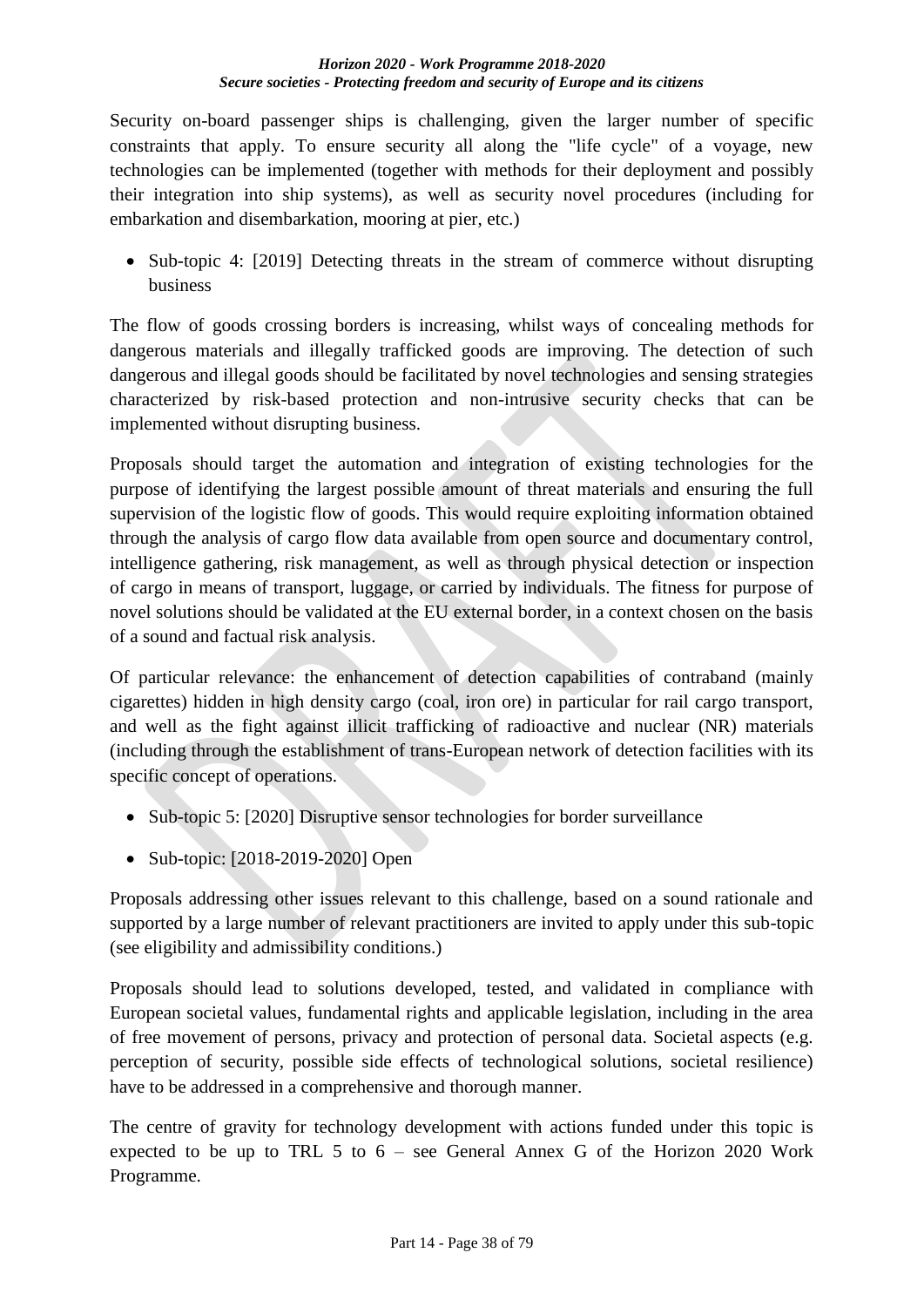The Commission considers that proposals requesting a contribution from the EU of about EUR 7 million would allow this specific challenge to be addressed appropriately. Nonetheless, this does not preclude submission and selection of proposals requesting other amounts.

Expected Impact: Short term:

- Clear, realistic benchmarks against which to assess progress, so as to possibly stop the project if at mid-term review progress is not deemed sufficient.
- Plan to provide confidence in the take up of project results after the completion of the project.

Medium term:

- Evidence based knowledge, and developments performing beyond the current state of the art and leading quickly to innovation.
- Technical and operational guidelines, recommendations and best practices set in the EUROSUR handbook and in the future handbook for coast guards (as per Article 53 of the European Border and Coast Guard regulation.)

Long term:

1

- Implementation of solutions resulting from the legislative initiative in the "Smart" Borders" package;
- Implementation of actions of civilian nature identified in the EU Maritime Security Strategy action plan;
- Implementation of the actions identified by the EU Strategy and Action Plan for customs risk management.

Type of Action: Research and Innovation action

## *The conditions related to this topic are provided at the end of this call and in the General Annexes.*

### **SU-BES03-EBCGA-2018-2019-2020: Demonstration of applied solutions to enhance border and external security<sup>29</sup>**

Specific Challenge: Solutions at high Technological Readiness Levels (TRL; please see General Annex G) to enhance border and external security do exist, but if they are not to remain unused they need to be demonstrated in the context of actual operations or exercises for validation by practitioners.

<sup>&</sup>lt;sup>29</sup> This activity directly aimed at supporting pilot activities is excluded from the delegation to the Research Executive Agency and will be implemented by the European Border and Coast Guard Agency. It is expected that this topic will continue in 2020.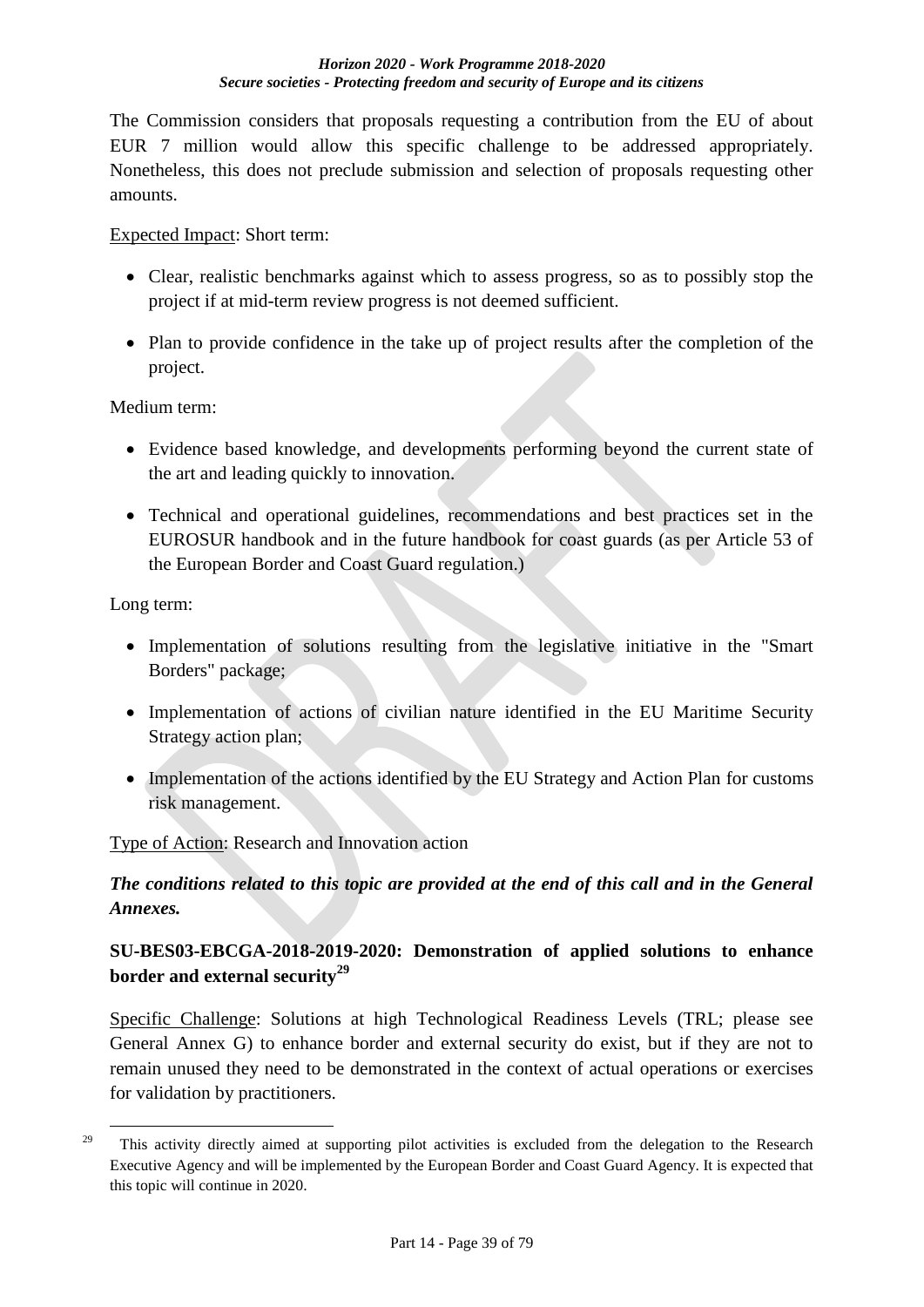Part of Horizon 2020 activities related to border and external security for the period of 2018- 2020 will be implemented by the European Border and Coast Guard Agency (EBCGA) in indirect management. The EBCGA will manage the phases of the project life cyle in accordance with the procedures set out in the Horizon 2020 Rules for Participation, and with due regard of Article 37 of the EBCG Regulation. To this end a delegation agreement covering the 2018-2020 activities will be concluded between the Commission and the EBCGA, setting out in details the entrusted tasks and the arrangements ensuring the protection of the financial interests of the Union.

Scope: Consortia are invited to propose demonstration of high (6-8) Technology Readiness Levels (TRL) systems applied in the context of border and external security. (TRL: please see General Annex G.)

Proposals should be submitted under only one of the following sub-topics:

• Sub-topic 1: [2018] Remotely piloted aircrafts and underwater autonomous platforms to be used from on-board offshore patrol vessels

Remotely piloted autonomous platforms of all kinds should demonstrate innovative capacities for land border and coast surveillance. Underwater autonomous platforms are also of interest for choke points surveillance (i.e. a port entrance.)

Research on artificial intelligence is likely to facilitate the transition from innovation to operation. Such platforms play an important role in facilitating long range and persistent surveillance in wide maritime areas, complementing operation from offshore patrol vessels. Improving the cost effectiveness, reliability and availability of such platforms, either by increasing the performance of existing technologies or by developing innovative concepts of operation, would notably contribute to better situational awareness at the tactical level beyond coastal waters (up to 200 nautical miles), while reducing risks during search and rescue missions, including launch and recovery phases, even in adverse sea and weather conditions. Proposals should aim at improved cost effectiveness, in particular through the remote operation of sensors mounted on aerial platforms (including optionally and remotely piloted) and by improving the on-board processing of payload data, while minimizing the data transmission to the ground segment.

• Sub-topic 2: [2019] New concepts for decision support and information systems

Information systems to support border and external security may combine a broad variety of data from very different sources, including personal data. Innovative solutions are needed to ensure the interoperability of surveillance systems, and the availability of information for maritime border surveillance coming from the area of operations in standardized formats, when and where it is needed, thus at enhancing situation awareness at strategic level (in National Coordination Centres), but also at tactical level (with assets deployed under the frame of surveillance operations). This would allow faster reaction to incidents in the maritime domain, and a reduction in the death toll at sea. Proposals should aim at optimize the exploitation of data for their specific use in surveillance is currently embryonic, and needs to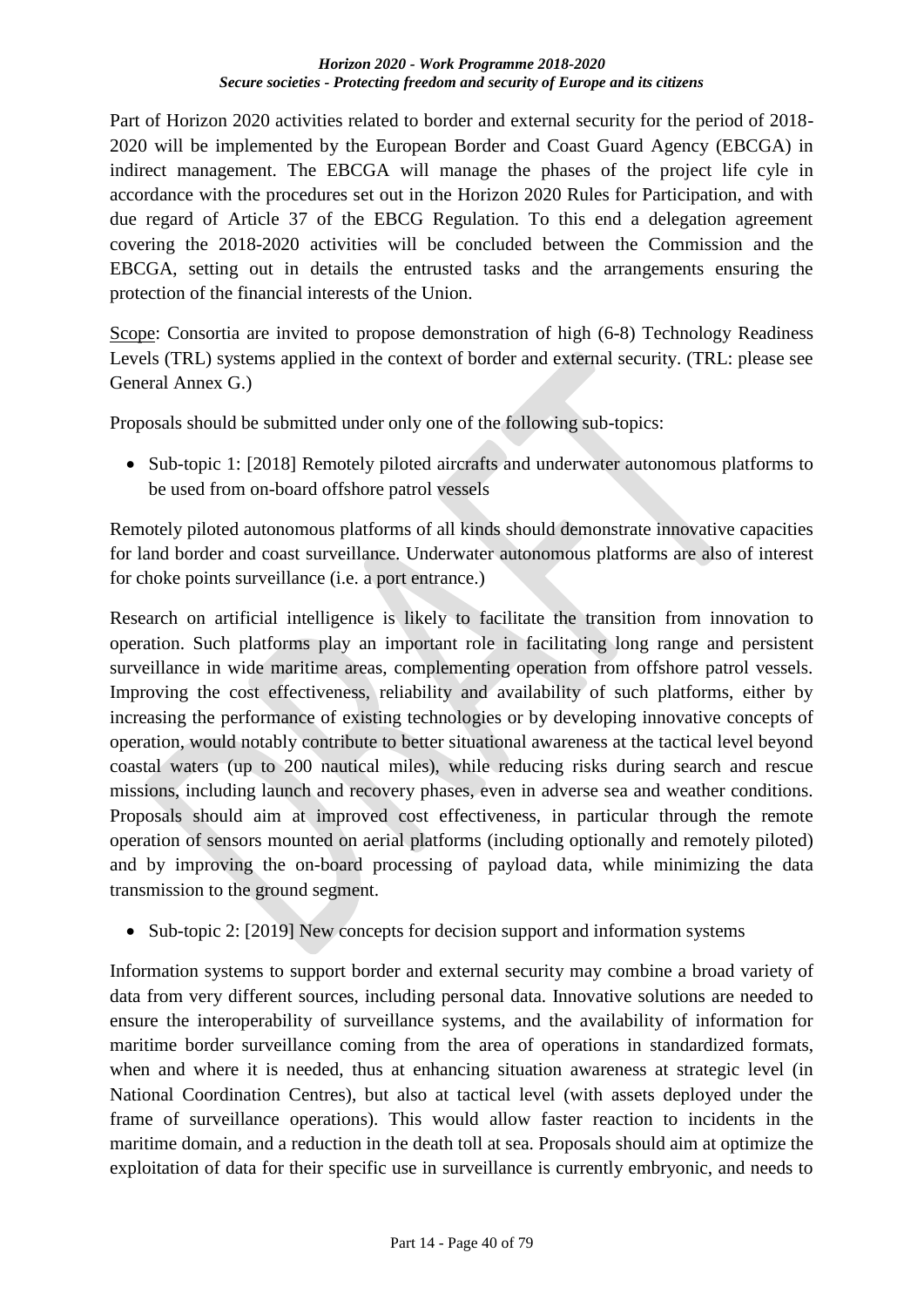take better account of the specific characteristics of the domain, with a view to provide the needed information reducing redundancies.

- Sub-topic 3: [2020] Improved systems for the detection, identification and tracking of small boats
- Sub-topic: [2018-2019-2020] Open

Proposals addressing other issues relevant to this challenge, based on a sound rationale and with the active involvement of a large number of relevant practitioners are invited to apply under this sub-topic (see eligibility and admissibility conditions.)

Proposals submitted under this topic should be coordinated by a competent authority under civilian authority and command, nationally identified as specialised border or coast guard, or border police force.

They should clearly demonstrate how they complement and do not overlap with actions undertaken in the Preparatory Action on Defence Research under topic *PADR-US-01-2017: Technological demonstrator for enhanced situational awareness in a naval environment.*

Certain operational costs are excluded from eligible costs (see eligibility and admissibility conditions.)

Proposals should lead to solutions developed in compliance with European societal values, fundamental rights and applicable legislation, including in the area of privacy and personal data protection.

Proposals should lead to solutions developed in compliance with European societal values, fundamental rights and applicable legislation, including in the area of free movement of persons, privacy and protection of personal data.

The Commission considers that proposals requesting a contribution from the EU of about EUR 5 million would allow this specific challenge to be addressed appropriately. Nonetheless, this does not preclude submission and selection of proposals requesting other amounts.

### Expected Impact: Medium term:

- Innovative solutions validated and qualified in the real, operational environment of civilian missions, defined in detail according to specifications set by the practitioners (authorities in charge of border surveillance and coast guard functions) and tailored to effectively meet their requirements within civilian missions.
- Plans for the quick take up of qualified systems at EU level.
- Plans for transnational procurement strategies.

Long term: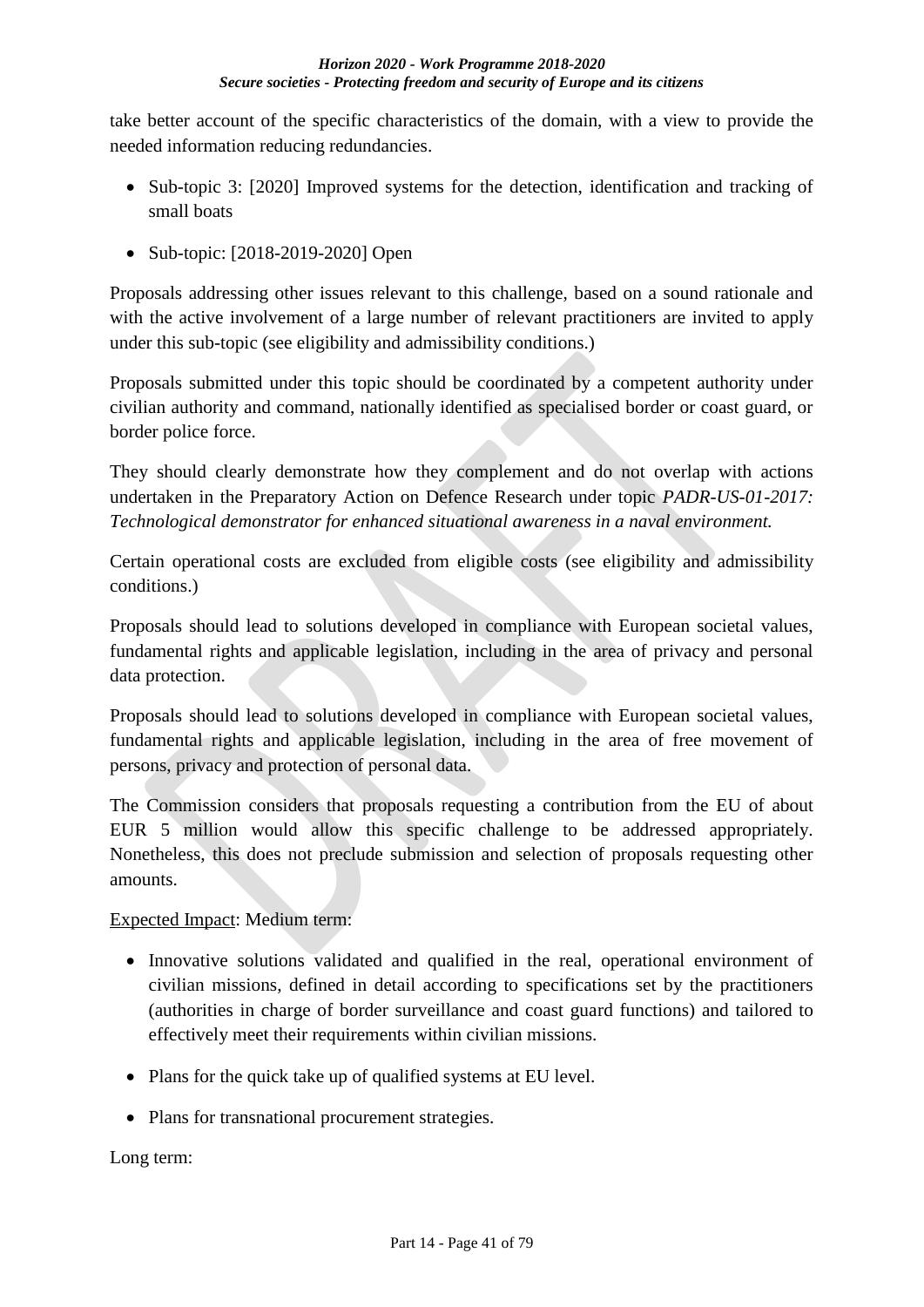- Improved cost-effectiveness and efficiency of systems for the prevention of cross border crime and for border surveillance for civilian purposes.
- European standards for interoperable systems.
- Substantial and tangible improvement of (maritime) situational awareness and reaction capability, as appropriate in surveillance for civilian purposes, fight against crime, and search and rescue missions by the National and European Border and Coast Guards.
- Contribution to the concept of Common Application of Surveillance Tools, as for the European Border Surveillance System (EUROSUR) and to its interoperability with other systems.

#### Type of Action: Innovation action

## *The conditions related to this topic are provided at the end of this call and in the General Annexes.*

#### **General Matters**

1

Proposals are invited against the following topic(s):

### **SU-GM01-2018-2019-2020: Pan-European networks of practitioners and other actors in the field of security<sup>30</sup>**

Specific Challenge: In Europe, practitioners interested in the uptake of security research and innovation are dedicated to performing their duty and are focused on their tasks. In general, however, practitioner organisations have little scope to free workforces from daily operations in order to allocate time and resources to monitor innovation and research that could be useful to them. They have few opportunities to interact with academia or with industry on such issues. All stakeholders – public services, industry, academia – including those who participate in the Security Advisory Group, recognize this as an issue.

Scope: Practitioners are invited to associate in 4 different categories of networks in the field security:

**a. [2019-2020] Practitioners** (end-users) **in the same discipline and from across Europe** are invited to get together: 1) to monitor research and innovation projects with a view to recommending the uptake or the industrialisation of results, 2) to express common requirements as regards innovations that could fill capability and other gaps and improve their future performance, and 3) to indicate priorities as regards areas requiring more standardisation. Opinions expressed and reported by the networks of practitioners should be checked against what can be reasonably expected, and according to which timetable, from

 $30$  This activity directly aimed at supporting the development and implementation of evidence base for R&I policies and supporting various groups of stakeholders is excluded from the delegation to the Research Executive Agency and will be implemented by the Commission services. It is expected that this topic will continue in 2020.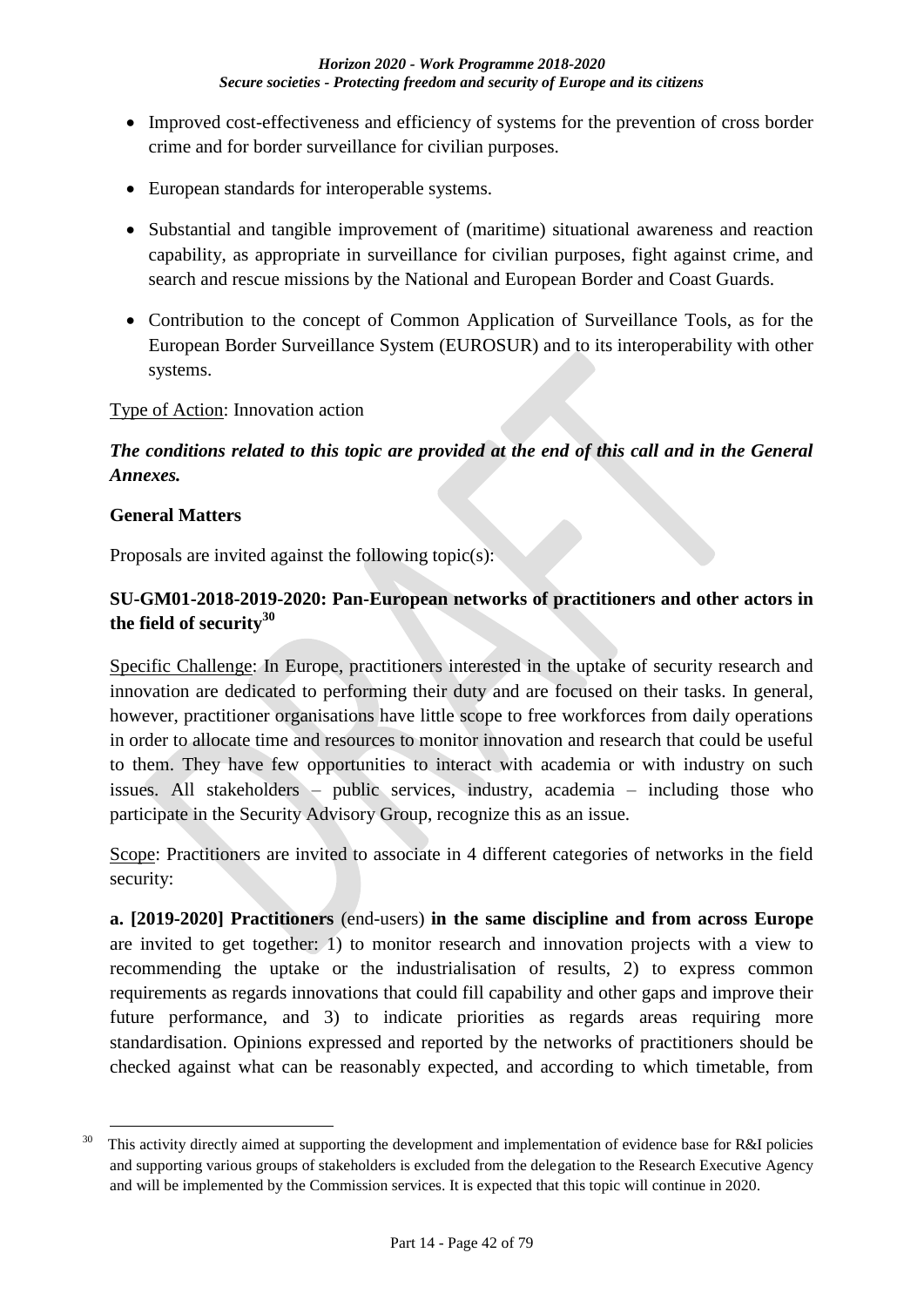providers of innovative solutions. In 2019, proposals are invited in two specific areas of specialisation: the protection of public figures; the handling of hybrid threats $^{31}$ .

**b.** [2018] Innovation clusters from around Europe (established at national, regional or local level), especially those managing **demonstration sites, testing workbenches, and training facilities** (including those providing simulators, serious gaming platforms, testing of PPDR applications on broadband networks) are invited to establish one network 1) to establish and maintain a roster of capabilities and facilities, 2) to organise to share expertise, 3) plan to pool and share resources with a view to facilitating access to their respective facilities among collective membership when this would constitute an economy of scale and allow a more intensive use of expensive equipment, and 4) to coordinate future developments and workbenches' acquisition.

**c. [2018] Procurement agencies**, or departments, active at budgeting and implementing the acquisition of security solutions at European, national, regional or local level can get together: 1) to share investment plans, 2) to compare procurement techniques and rules, and 3) to plan for common procurements of research services as well as of innovative, off-the-shelf products**.**

**d. [2019] Border and coast guard organisations**, procurement authorities, industry and researchers are invited to join forces and draft the roadmaps necessary to provide innovative, future solutions for border and coast surveillance, control and management, in the context of integrated border management and "dematerialised" borders. Whilst practitioners need to be in the lead for expressing requirements, the largest number of (national) research organisations and industry participants should also be involved in the consortium. The management of EU borders requires more interoperability among systems in order to improve capabilities. Industry is not encouraged to invest in innovation given the small size of national markets and national authorities hesitate to invest in innovative solutions not knowing the intentions of their neighbours and of other countries. A roadmap is required for border and coast guard authorities, and industry, to plan ahead and to facilitate future investments into common, interoperable solutions and systems. The roadmap should cover foresight activities, and take account of current and future relevant budget trends in the Member States and the EU.

The Commission considers that proposals requesting a contribution from the EU of:

- about EUR 3.5 million per action for a duration of 5 years (recommended duration) for Parts a), b) and d);
- about EUR 1.5 million per action for a duration of 5 years (recommended duration) for Part c)

<sup>1</sup> <sup>31</sup> The proposal should reflect the joint communication *Joint Framework on countering hybrid threats –*  $a$ *European Union response* (JOIN(2016) 18 final, 6 April 2016), while keeping in mind the *Guidance note — Research with an exclusive focus on civil applications*: [http://ec.europa.eu/research/participants/data/ref/h2020/other/hi/guide\\_research-civil-apps\\_en.pdf](http://ec.europa.eu/research/participants/data/ref/h2020/other/hi/guide_research-civil-apps_en.pdf)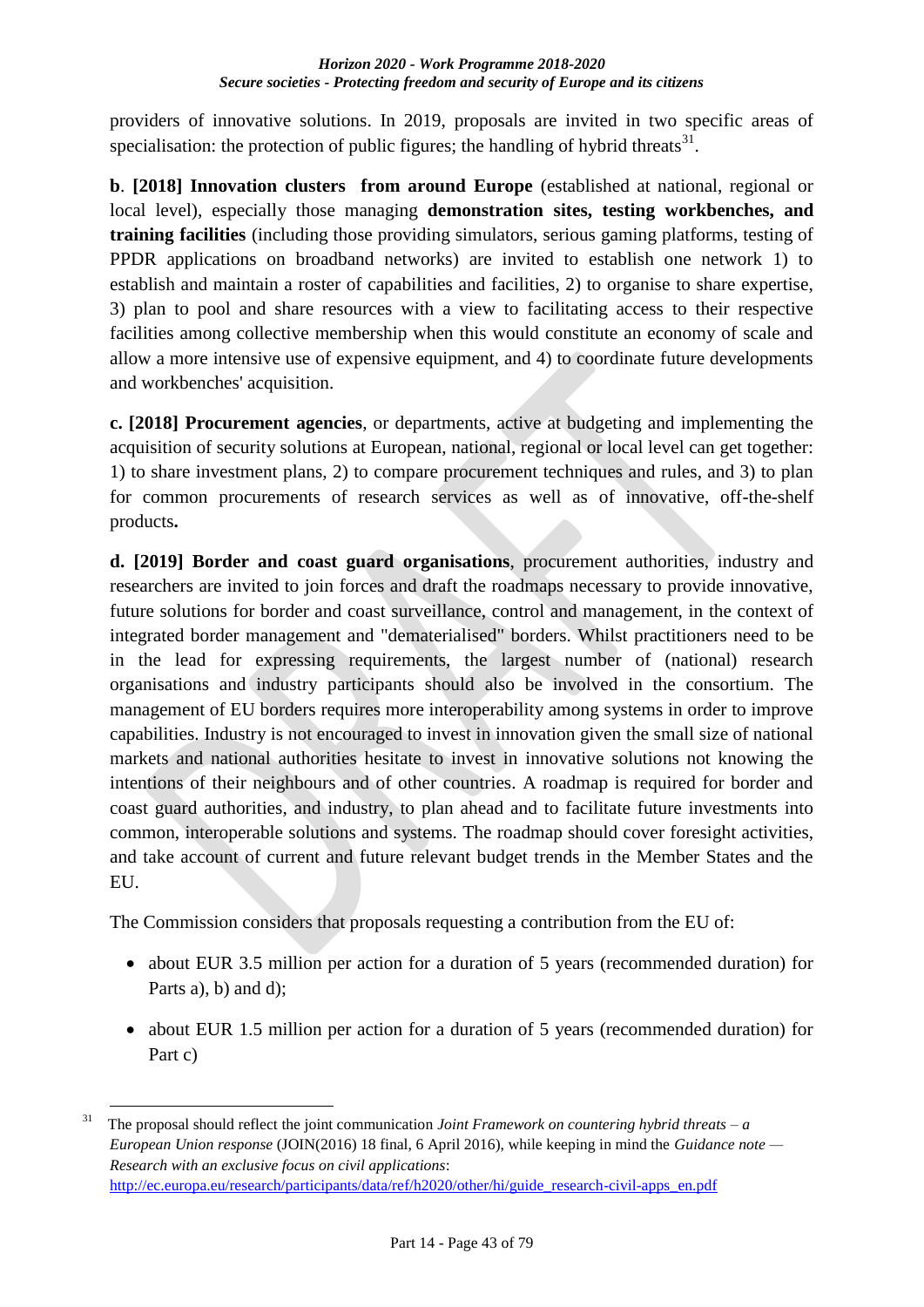would allow for this topic to be addressed appropriately. Nonetheless this does not preclude submission and selection of proposals requesting other amounts.

Expected Impact: Medium term:

- Common understanding of innovation potential, more widely accepted understanding, expression of common innovation and standardization needs among practitioners in the same discipline.
- Greater involvement from public procurement bodies upstream in the innovation cycle.
- More efficient use of investments made across Europe in demonstration, testing, and training facilities.

Long term:

 Synergies with already established European, national and sub-national networks of practitioners, even if these networks are for the time being only dedicated to aspects of practitioners' work unrelated to research and innovation (in general, to the coordination of their operations).

Type of Action: Coordination and support action

## *The conditions related to this topic are provided at the end of this call and in the General Annexes.*

## **SU-GM02-2018-2020: Strategic pre-commercial procurements of innovative, advanced systems to support security<sup>32</sup>**

Specific Challenge: Innovative solutions are needed when resources from different countries are required to work more closely together. Such solutions should support the development of the EU's Security Union.

### Scope:

1

### **Sub-topic 1: [2018] Common requirements specifications for innovative, advanced systems to support security**<sup>33</sup>

Practitioners from several countries are invited to work on common requirements of any kind of system that they may need in the future to enhance border and external security, to fight against crime and terrorism, to protect infrastructure, or to make societies more resilient, and to involve their respective procurement bodies in preparing for future acquisitions. Practitioner organisations may be private or public entities.

 $32$  It is expected that this topic will continue in 2020.

This activity directly aimed at supporting the development and implementation of evidence base for R&I policies and supporting various groups of stakeholders, and public-public partnerships with Member States and associated countries, is excluded from the delegation to the Research Executive Agency and will be implemented by the Commission services.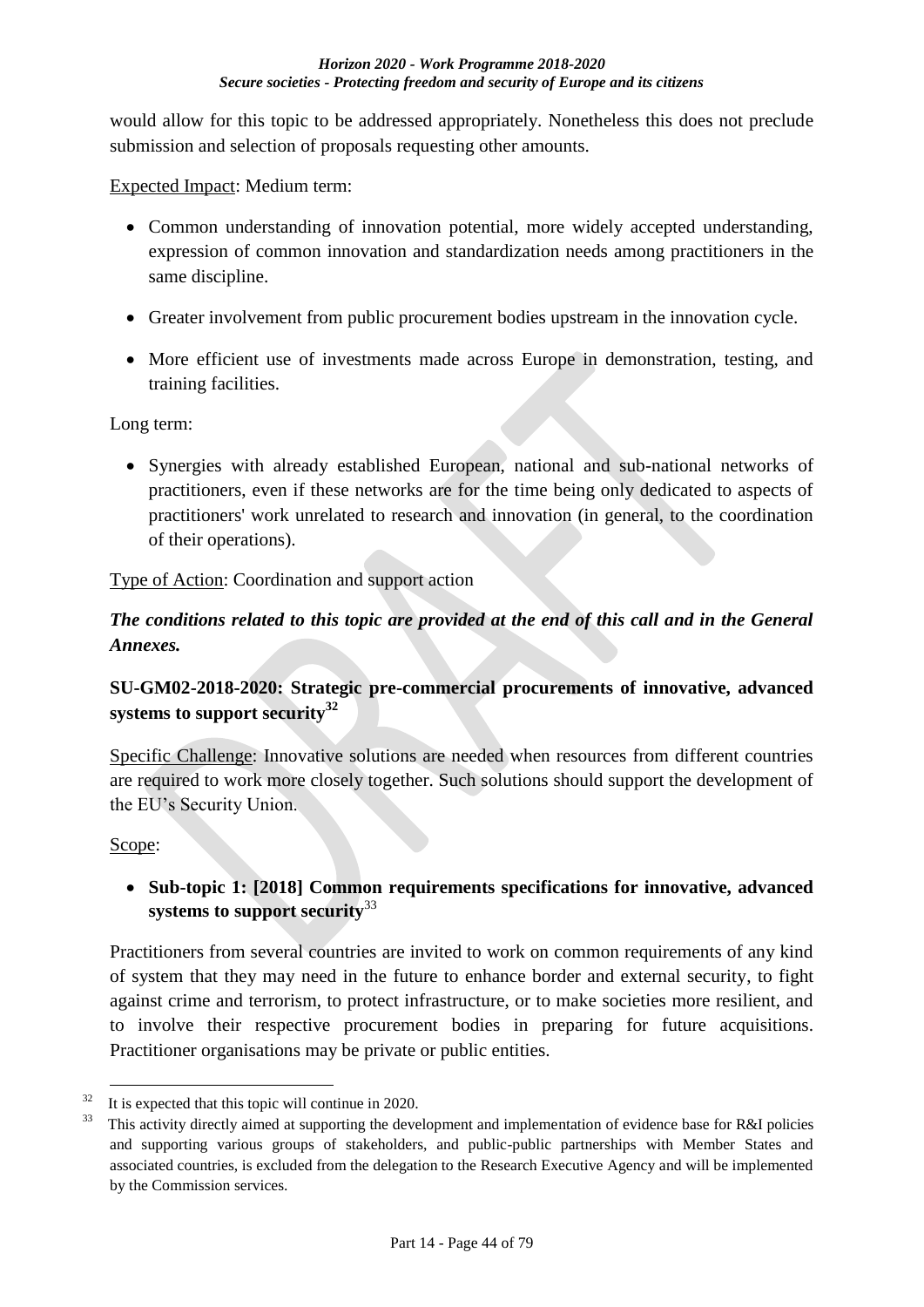To ensure that the outcome of this action becomes also available to EU Member State national authorities as well as EU agencies not participating for further procurement purposes, proposals must necessarily state:

(1). Agreement from participating procurement authorities to negotiate, in good faith and on a case-by-case basis, with non-participating procurement authorities that wish to procure a capability or a product fully or partly derived from this action, the use of the information required to run such a procurement process, and solely for that purpose.

(2). Commitment from participating procurement authorities to consult with any legal entity generating information to be released for the purpose set out in paragraph (1), unless contrary to applicable legislation.

(3). Commitment from participating procurement authorities to negotiate the use granted under paragraph (1) on Fair Reasonable and Non-Discriminatory (FRAND) terms.

The following options of the Model Grant Agreement will be implemented: - Options on additional exploitation obligations of Article 28.1 of the Model Grant Agreement will be applied. *- Grants awarded under* this topic *will be complementary to the grant agreement under Subtopic 2 of this Topic. The respective options of Article 2, and Article 41.4 of the Model Grant Agreement*<sup>34</sup> *will be applied*.

A subset of the domains addressed by the proposals selected for funding by the Commission further to this Call will be continued with pre-commercial procurement activities in 2020.

Proposals should lead to solutions are to be developed in compliance with European societal values,fundamental rights and applicable legislation, including in the area of free movement of persons, privacy and protection of personal data. Societal aspects (e.g. perception of security, possible side effects of technological solutions, societal resilience) have to be taken into account in a comprehensive and thorough manner. All participating procurement authorities should also commit to comply with EU data protection legislation in the development of innovative, advanced systems to support security and in particular the principles of data protection by design and by default.

The Commission considers that proposals requesting a contribution from the EU of about EUR 1 million would allow this specific challenge to be addressed appropriately. Nonetheless, this does not preclude submission and selection of proposals requesting other amounts.

## -**Sub-topic 2: [2020] Procurement of prototype systems among those specified as a result of Sub-topic 1**

The Commission considers that proposals for pre-commercial procurement activities building upon successful activities resulting from Sub-topic 1 may require a contribution from the EU

<sup>&</sup>lt;u>.</u> <sup>34</sup>*http://ec.europa.eu/research/participants/data/ref/h2020/grants\_manual/amga/h2020-amga\_en.pdf*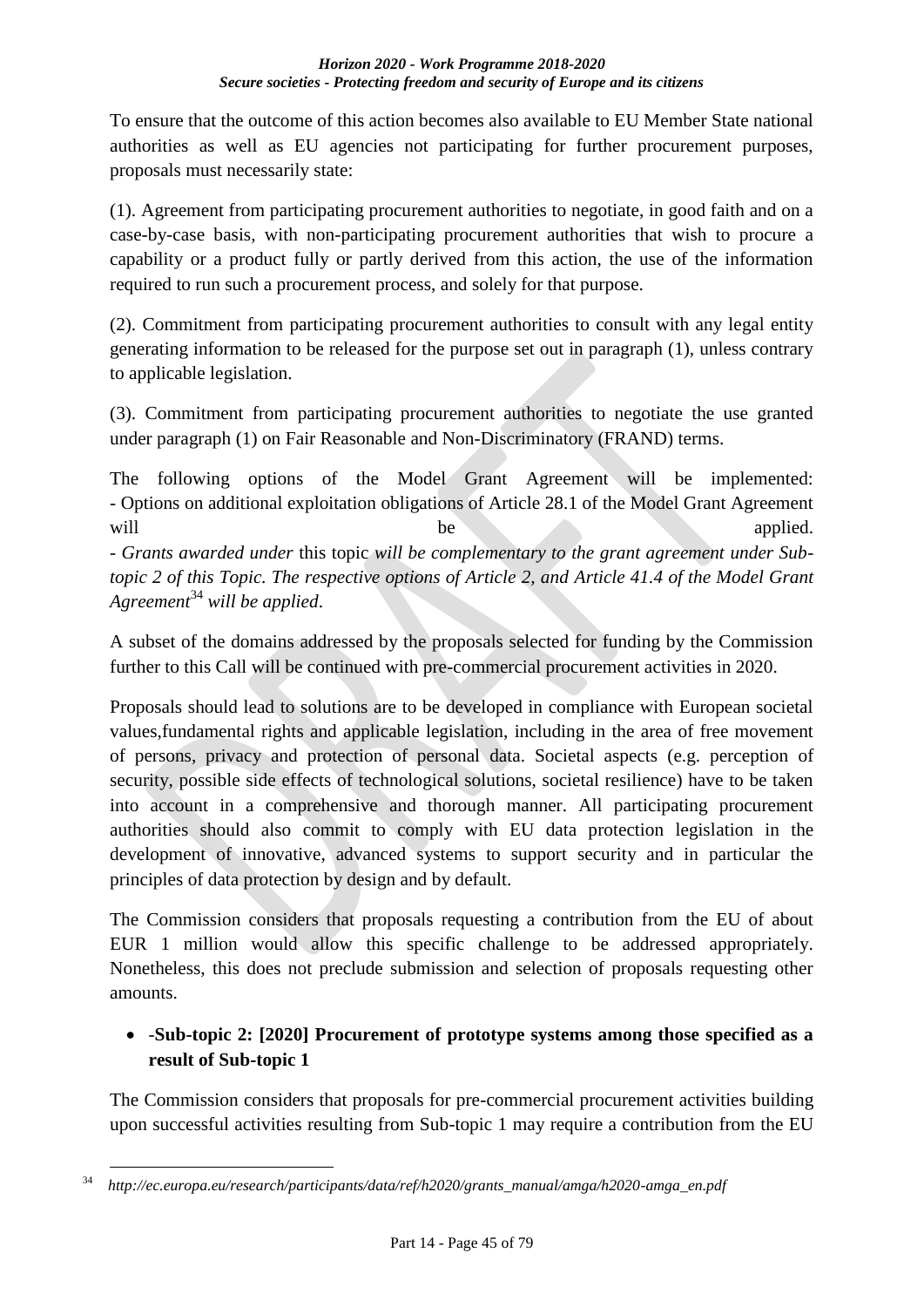ranging from EUR 4 to 12 million. The Commission is envisaging to dedicate about EUR 32 million to Sub-topic 2 in 2020.

Expected Impact: Short term:

- Common requirements for innovative prototypes agreed among the practitioner organisations involved in the action.
- Technical tender documents ready for use by subsequent pre-commercial procurement actions, as well as by non-participating procurement authorities.

Type of Action: Coordination and support action

*The conditions related to this topic are provided at the end of this call and in the General Annexes.*

### **SU-GM03-2018-2019-2020: Pre-commercial procurements of innovative solutions to enhance security<sup>35</sup>**

Specific Challenge: Innovative solutions are needed when resources from different countries are required to work more closely together. Such solutions should support the development of the EU's Security Union.

Scope: Practitioners from several countries are invited to proceed with the procurement of innovative solutions to enhance their operational capability. Practitioner organisations may be private or public entities.

Phase 0: To draft common requirements for innovative prototypes, agreed among the practitioner organisations involved in the action, and to prepare the technical tender documents ready for use in the subsequent phase of the action;

Phase 1: To prepare a full tenders package for calls for tenders to build security-relevant prototypes based on the technical input resulting from Phase 0; to prepare for the validation of the future prototypes;

Phase 2: To implement the calls for tenders to generate 2 prototypes from 2 different sources;

Phase 3: To benchmark and validate the 2 prototypes against the method developed during Phase 1;

Phase 4: To draft a curriculum for pan European training in using the prototypes.

The centre of gravity for technology development with actions funded under this topic is expected to be up to TRL 8 – see General Annex G of the Horizon 2020 Work Programme.

Solutions are to be developed in compliance with European societal values, fundamental rights and applicable legislation, including in the area of free movement of persons, privacy

<sup>&</sup>lt;u>.</u> It is expected that this topic will continue in 2020.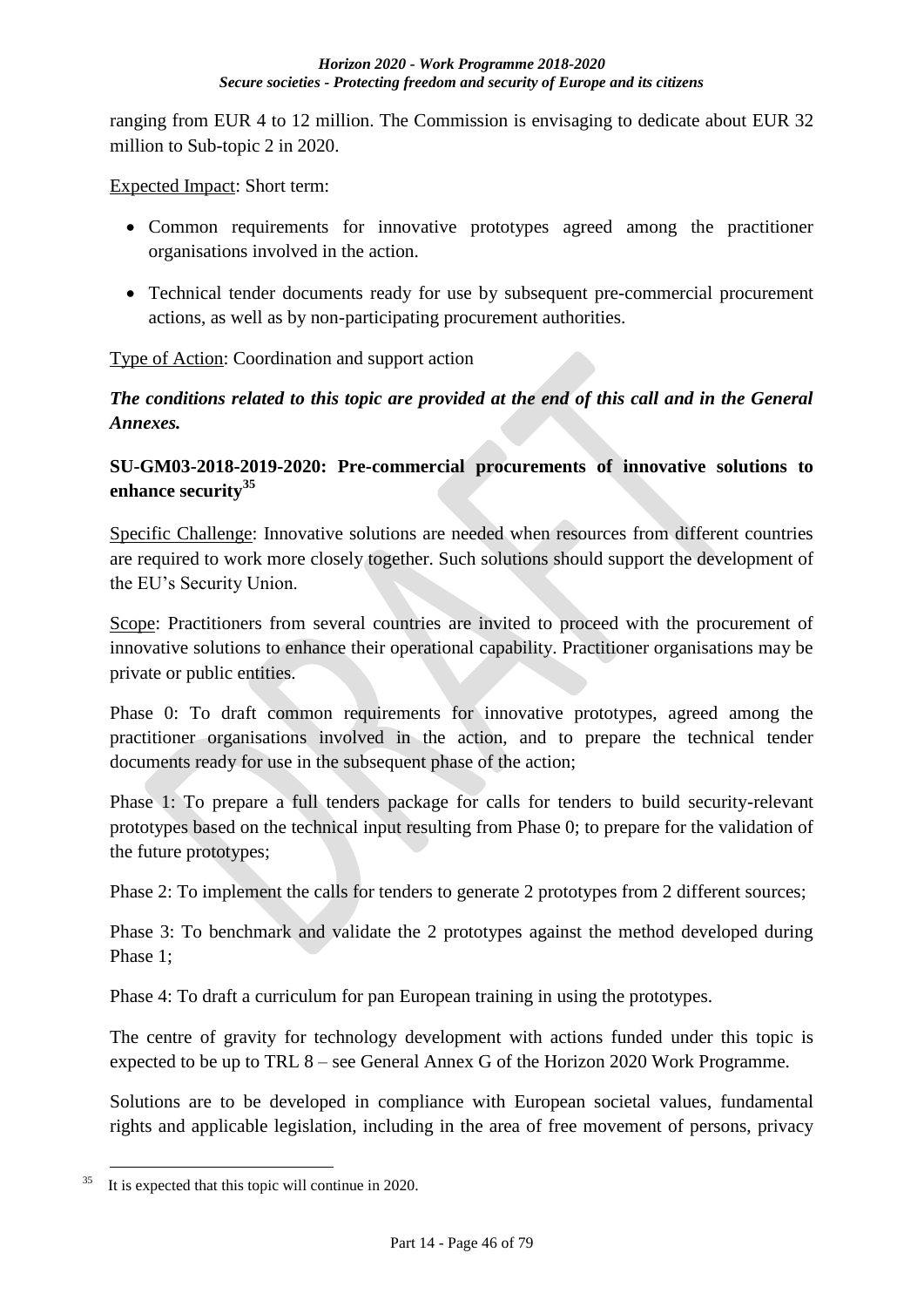and protection of personal data. Societal aspects (e.g. perception of security, possible side effects of technological solutions, societal resilience) have to be addressed in a comprehensive and thorough manner. All participating procurement authorities should also commit to comply with EU data protection legislation in the development of innovative, advanced systems to support security and in particular the principles of data protection by design and by default.

The Commission considers that proposals requesting a contribution from the EU of between EUR 2 to 12 million would allow this specific challenge to be addressed appropriately. Nonetheless, this does not preclude submission and selection of proposals requesting other amounts.

### Expected Impact: Short term:

- Pre-commercial prototypes matching requirements common to many Member States, and available from 2 different sources for further industrialisation.
- High leveraging effect of the EU contribution to the action.

### Type of Action: COFUND (PCP)

## *The conditions related to this topic are provided at the end of this call and in the General Annexes.*

### **Conditions for the Call - Security**

Opening date(s), deadline(s), indicative budget(s):  $36$ 

| Topics (Type of Action)            | Budgets (EUR million) |      | <b>Deadlines</b> |             |  |
|------------------------------------|-----------------------|------|------------------|-------------|--|
|                                    | 2018                  | 2019 | 2020             |             |  |
| Opening: 15 Mar 2018               |                       |      |                  |             |  |
| SU-BES01-2018-2019-2020 (RIA)      | 10.00                 |      |                  | 23 Aug 2018 |  |
| SU-BES02-2018-2019-2020 (RIA)      | 21.00                 |      |                  |             |  |
| SU-BES03-EBCGA-2018-2019-2020 (IA) | 10.00                 |      |                  |             |  |

<sup>&</sup>lt;sup>36</sup> The Director-General responsible for the call may decide to open the call up to one month prior to or after the envisaged date(s) of opening.

1

The Director-General responsible may delay the deadline(s) by up to two months.

All deadlines are at 17.00.00 Brussels local time.

The deadline(s) in 2019 and 2020 are indicative and subject to separate financing decisions for 2019 and 2020. The budget amounts for the 2018 budget are subject to the availability of the appropriations provided for in the draft budget for 2018 after the adoption of the budget 2018 by the budgetary authority or, if the budget is not adopted, as provided for in the system of provisional twelfths.

The budget amounts for the 2019 and 2020 budget are indicative and will be subject to separate financing decisions to cover the amounts to be allocated for 2019 and for 2020.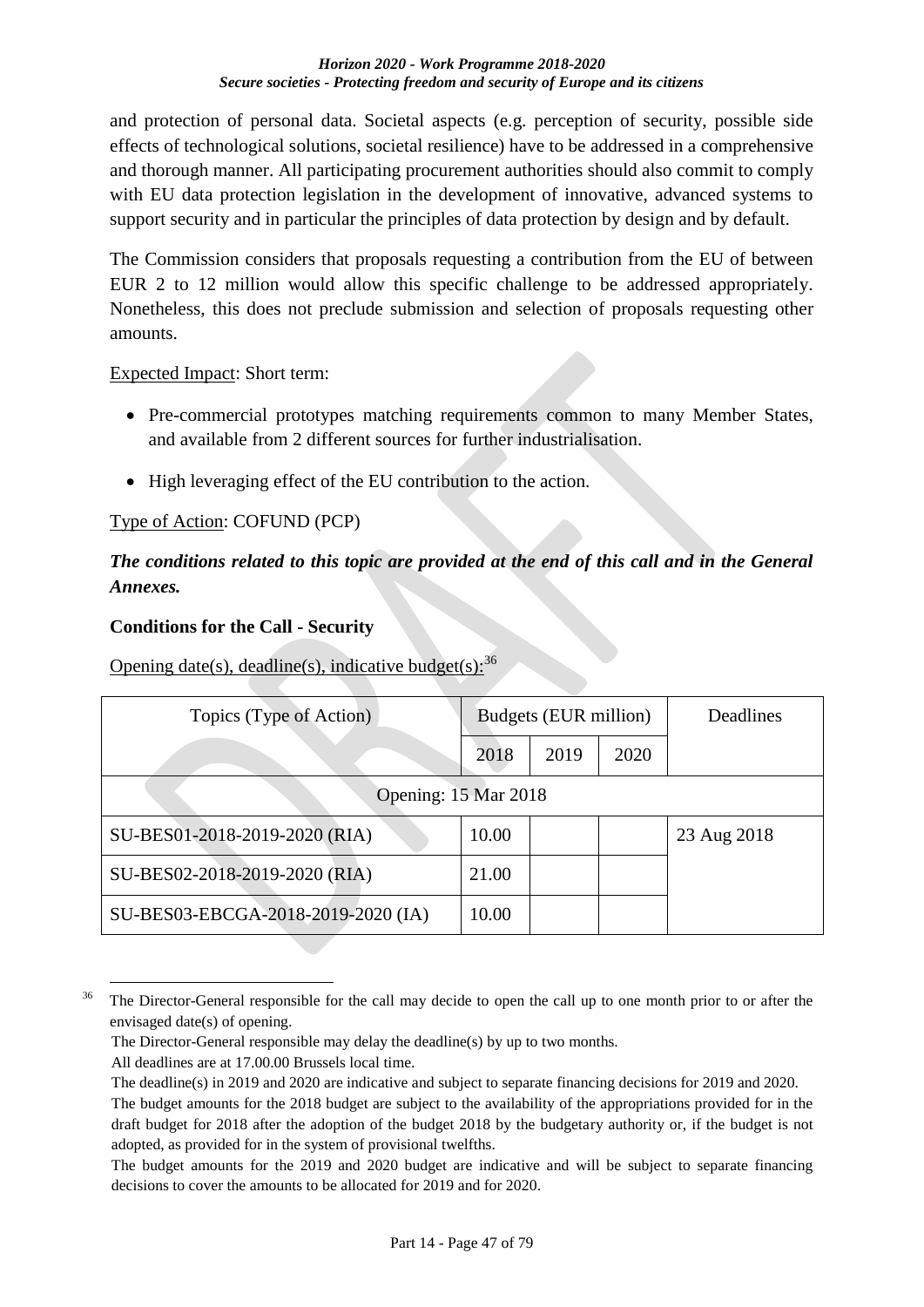| SU-DRS01-2018-2019-2020 (RIA)              | 5.00  |       |        |               |
|--------------------------------------------|-------|-------|--------|---------------|
| SU-DRS02-2018-2019-2020 (RIA)              | 28.00 |       |        |               |
| SU-DRS03-2018-2019-2020 (IA)               | 6.00  |       |        |               |
| SU-FCT01-2018-2019-2020 (RIA)              | 10.00 |       |        |               |
| SU-FCT02-2018-2019-2020 (RIA)              | 21.00 |       |        |               |
| SU-FCT03-2018-2019-2020 (IA)               | 8.00  |       |        |               |
| SU-GM01-2018-2019-2020 (CSA)               | 5.00  |       |        |               |
| SU-GM02-2018-2020 (CSA)                    | 6.00  |       |        |               |
| SU-GM03-2018-2019-2020<br>(COFUND-<br>PCP) | 8.20  |       |        |               |
| Opening: 14 Mar 2019                       |       |       |        |               |
| SU-BES01-2018-2019-2020 (RIA)              |       | 9.60  |        | 22 Aug 2019   |
| SU-BES02-2018-2019-2020 (RIA)              |       | 21.00 |        |               |
| SU-BES03-EBCGA-2018-2019-2020 (IA)         |       | 10.00 |        |               |
| SU-DRS01-2018-2019-2020 (RIA)              |       | 5.00  |        |               |
| SU-DRS02-2018-2019-2020 (RIA)              |       | 21.00 |        |               |
| SU-DRS03-2018-2019-2020 (IA)               |       | 6.00  |        |               |
| SU-DRS04-2019-2020 (RIA)                   |       | 10.50 |        |               |
| SU-DRS05-2019 (IA)                         |       | 10.00 |        |               |
| SU-FCT01-2018-2019-2020 (RIA)              |       | 9.60  |        |               |
| SU-FCT02-2018-2019-2020 (RIA)              |       | 28.16 |        |               |
| SU-FCT03-2018-2019-2020 (IA)               |       | 8.00  |        |               |
| SU-GM01-2018-2019-2020 (CSA)               |       | 10.50 |        |               |
| SU-GM03-2018-2019-2020<br>(COFUND-<br>PCP) |       | 7.00  |        |               |
| Opening: To be defined                     |       |       |        |               |
| Focus area topic(s) for $2020$             |       |       | 185.00 | To be defined |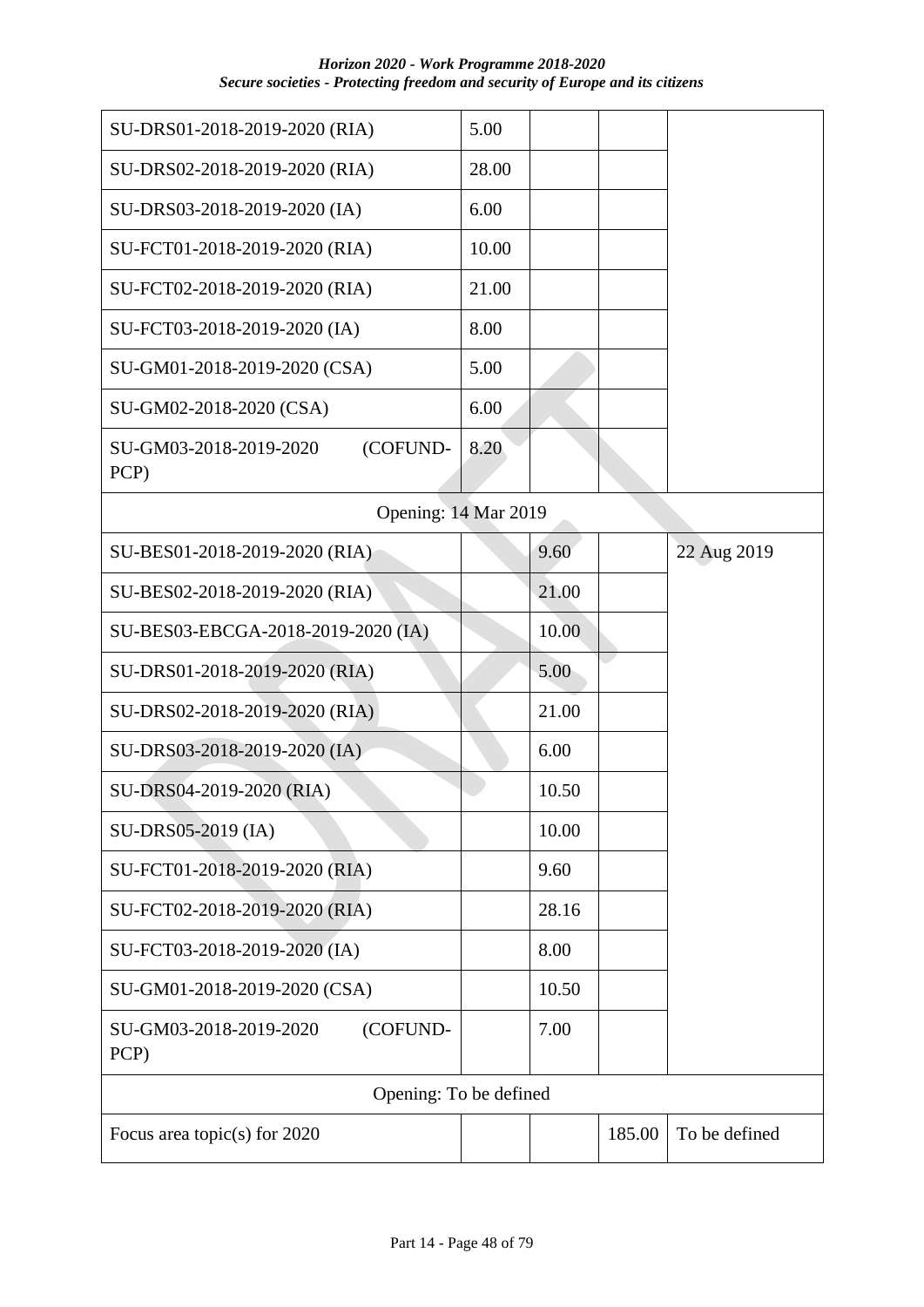| Overall indicative budget | $138.20$   156.36   185.00 |  |  |
|---------------------------|----------------------------|--|--|
|                           |                            |  |  |

Indicative timetable for evaluation and grant agreement signature:

For single stage procedure:

- Information on the outcome of the evaluation: Maximum 5 months from the final date for submission; and
- Indicative date for the signing of grant agreements: Maximum 8 months from the final date for submission.

Eligibility and admissibility conditions: The conditions are described in General Annexes B and C of the work programme. The following exceptions apply:

| SU-DRS01-2018-<br>2019-2020                                     | This topic requires the active involvement of at least 3 first<br>responders' organisations or agencies from at least 3 different<br>EU or Associated countries.                                                                                                                                                                                                                                                                                                                                    |
|-----------------------------------------------------------------|-----------------------------------------------------------------------------------------------------------------------------------------------------------------------------------------------------------------------------------------------------------------------------------------------------------------------------------------------------------------------------------------------------------------------------------------------------------------------------------------------------|
| SU-DRS02-2018-<br>SU-<br>2019-2020,<br>DRS03-2018-2019-<br>2020 | Predefined sub-topics require the active involvement of at least 3<br>agencies or first responders' organisations from at least 3<br>different EU or Associated countries. Where applicable, Sub-<br>topic: Open requires the active involvement of at least 5 such<br>organisations, from at least 5 different EU or Associated<br>countries.                                                                                                                                                      |
| SU-DRS04-2019-2020                                              | Each RIA must establish its standard consortium agreement, as<br>well as a "Collaboration Agreement" with participant(s) in the<br>ENCIRCLE consortium. A draft of the "Collaboration<br>Agreement" must be attached to the RIA proposal, and endorsed<br>by at least one participant in ENCIRCLE.<br>All beneficiaries of the RIA grant agreements must be<br>independent from each beneficiary<br>in<br><b>ENCIRCLE</b><br>the<br>consortium.<br>Each RIA proposal must be coordinated by an SME. |
| SU-DRS05-2019                                                   | This topic requires the active involvement of organizations in<br>charge of national planning in relations with pandemics<br>preparedness, from at least 5 different EU or Associated<br>countries.<br>This topic requires the active involvement of at least 3 first<br>responder organizations, from at least 3 different EU or<br>Associated countries.                                                                                                                                          |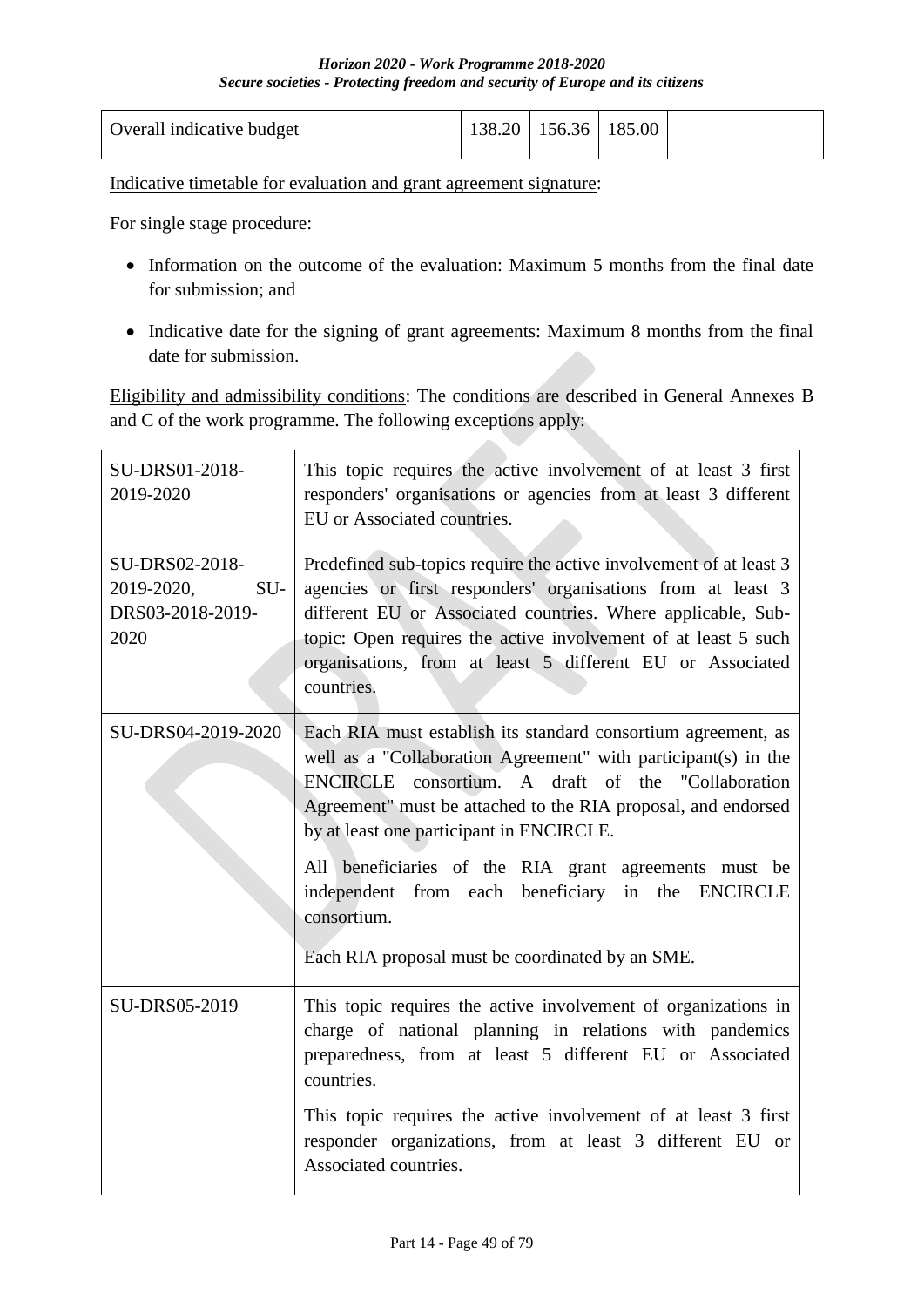|                                                                                                    | The duration of the proposed activity must not exceed 24<br>months.                                                                                                                                                                                                                                                              |
|----------------------------------------------------------------------------------------------------|----------------------------------------------------------------------------------------------------------------------------------------------------------------------------------------------------------------------------------------------------------------------------------------------------------------------------------|
| SU-FCT01-2018-2019-<br>2020,<br>SU-FCT02-<br>2018-2019-2020                                        | Predefined sub-topics require the active involvement of at least 3<br>Law Enforcement Agencies (LEAs) from at least 3 different EU<br>or Associated countries. Where applicable Sub-topic: Open<br>requires the active involvement of at least 5 such organisations,<br>from at least 5 different EU or Associated countries.    |
| SU-FCT03-2018-2019-<br>2020                                                                        | This topic requires the active involvement of at least 3 Law<br>Enforcement Agencies (LEAs) from at least 3 different EU or<br>Associated countries.                                                                                                                                                                             |
|                                                                                                    | The duration of the proposed activities must not exceed 24<br>months.                                                                                                                                                                                                                                                            |
| SU-FCT04-2020                                                                                      | Participation is required of at least 6 relevant practitioner<br>organisations from at least 3 different EU or Associated<br>countries.                                                                                                                                                                                          |
| SU-BES01-2018-2019-<br>SU-BES02-<br>2020,<br>2018-2019-2020, SU-<br>BES03-EBCGA-2018-<br>2019-2020 | Predefined sub-topics require the active involvement of at least 3<br>Border or Coast Guards Authorities from at least 3 different EU<br>or Associated countries. Where applicable Sub-topic: Open<br>requires the active involvement of at least 5 such organisations,<br>from at least 5 different EU or Associated countries. |
| SU-BES03-EBCGA-<br>2018-2019-2020                                                                  | Consortia must be coordinated by a practitioner organization<br>under civilian authority and command.                                                                                                                                                                                                                            |
|                                                                                                    | The duration of the proposed activities must not exceed 18<br>months.                                                                                                                                                                                                                                                            |
| SU-GM01-2018-2019-<br>2020                                                                         | For part a): Practitioner participation from at least 8 Member<br>States or Associated Countries is mandatory.<br>1.                                                                                                                                                                                                             |
|                                                                                                    | Each proposal must include a plan, and a budget<br>amounting at least 25% of the total cost of the action, to<br>interact with industry, academia, and other providers of<br>innovative solutions outside of the consortium, with a<br>view to assessing the feasibility of their findings;                                      |
|                                                                                                    | 2.<br>Each consortium must commit to produce, every 6 or<br>fewer months, a report about their findings in the 3 lines of                                                                                                                                                                                                        |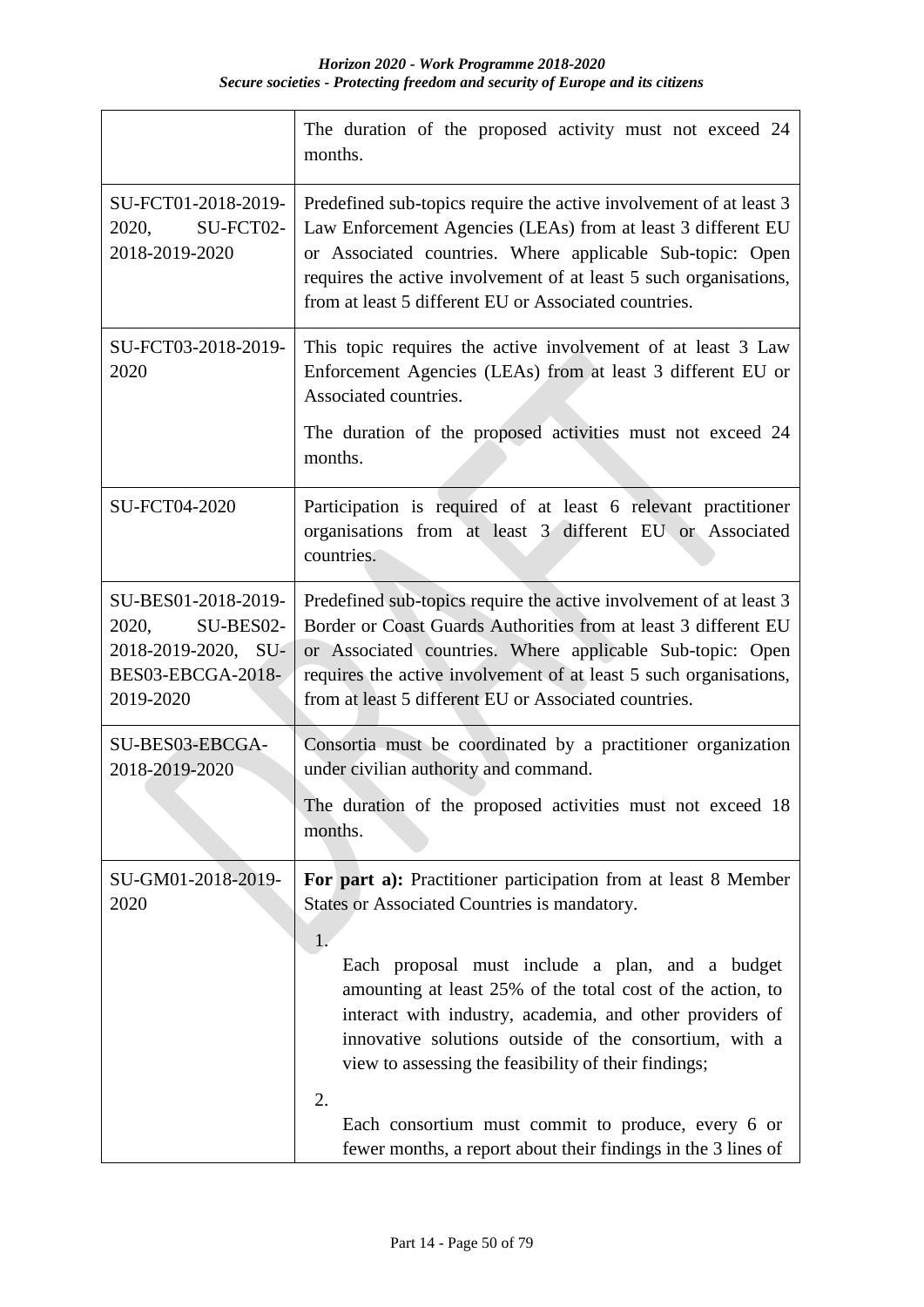|                   | actions (see in "Scope");                                                                                                                                                                                                                                    |
|-------------------|--------------------------------------------------------------------------------------------------------------------------------------------------------------------------------------------------------------------------------------------------------------|
|                   | 3.<br>Each proposal must include a workpackage to disseminate<br>their findings,<br>including<br>annual<br>an<br>workshop<br><b>or</b><br>conference                                                                                                         |
|                   | 4.<br><b>part a)</b> is opened only in 2019. The Commission may, at<br>the opening of the Call in 2019, provide more details<br>about the professional areas eligible at the time, better to<br>take account of the areas covered in previous Calls.         |
|                   | For part b), and c): Practitioner participation from at least 8<br>Member States or Associated Countries is mandatory.                                                                                                                                       |
|                   | 1.<br>Each consortium must commit to produce, every 6 or<br>fewer months, a report about their findings in the 3 lines of<br>actions (see in "Scope");                                                                                                       |
|                   | 2.<br>Each proposal must include a workpackage to disseminate<br>including<br>their findings,<br>an<br>annual<br>workshop<br><b>or</b><br>conference;                                                                                                        |
|                   | 3.<br>Only one network under each of part b), c) and d) may be<br>supported over the 2018-2019 period.                                                                                                                                                       |
|                   | For part d): Practitioner participation from at least 8 Member<br>States or Associated Countries is mandatory.                                                                                                                                               |
|                   | 1. Each consortium must commit to produce and update,<br>every 12 or fewer months, a roadmap for both border and<br>coast guards, and industry to plan ahead so as to facilitate<br>investments into common, interoperable solutions for<br>border security. |
|                   | 2.<br>Each proposal must include a workpackage to disseminate<br>their findings,<br>including<br>annual workshop<br>an<br><b>or</b><br>conference;                                                                                                           |
|                   | 3.<br>Only one such network may be supported over the 2018-<br>2019 period.                                                                                                                                                                                  |
| SU-GM02-2018-2020 | In the Sub-topic called for in 2018 (Sub-topic 1), Participation is                                                                                                                                                                                          |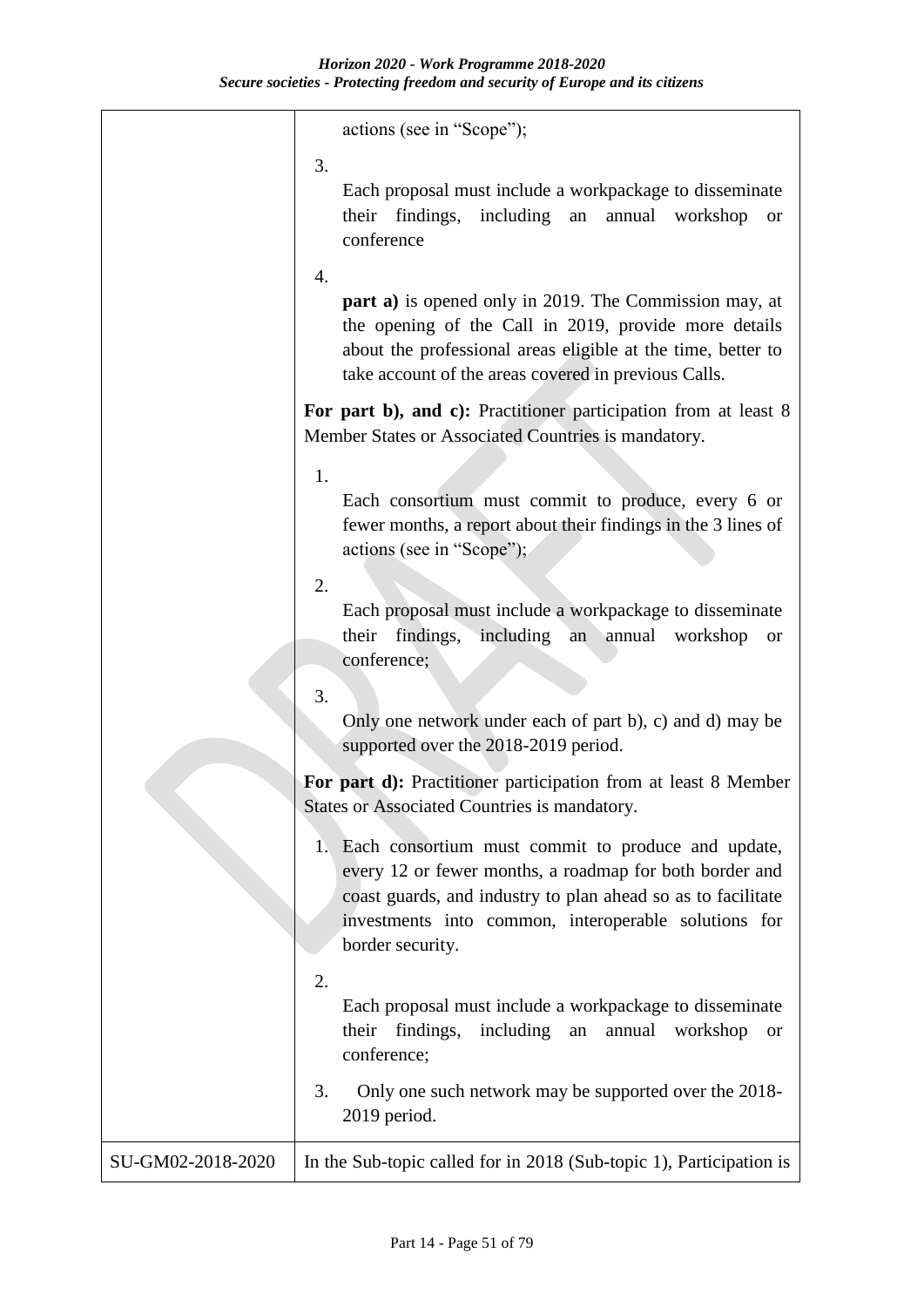|                            | required of at least 6 relevant practitioner organisations, as well<br>as of 3 potential "buyers" of systems (e.g. departments or<br>agencies dealing with acquisition planning, or procurement),<br>from 3 different EU or Associated countries.                                                                        |
|----------------------------|--------------------------------------------------------------------------------------------------------------------------------------------------------------------------------------------------------------------------------------------------------------------------------------------------------------------------|
|                            | In the Sub-topic called for in 2020 (Sub-topic 2), Participation is<br>required of at least 3 relevant practitioner organisations, as well<br>as of 3 potential "buyers" of systems (e.g. departments or<br>agencies dealing with acquisition planning, or procurement),<br>from 3 different EU or Associated countries. |
| SU-GM03-2018-2019-<br>2020 | Participation is required of at least 3 relevant practitioner<br>organisations, as well as of 3 potential "buyers" of systems (e.g.<br>departments or agencies dealing with acquisition planning, or<br>procurement), from 3 different EU or Associated countries.                                                       |

Evaluation criteria, scoring and threshold: The criteria, scoring and threshold are described in General Annex H of the work programme.

Evaluation Procedure: The procedure for setting a priority order for proposals with the same score is given in General Annex H of the work programme. The following exceptions apply:

|                     | SU-BES01-2018-2019- Grants will be awarded to proposals according to the ranking |
|---------------------|----------------------------------------------------------------------------------|
| 2020, SU-BES02-     | list. However, in order to ensure a balanced portfolio of                        |
| 2018-2019-2020, SU- | supported actions, at least the highest-ranked proposal per sub-                 |
| BES03-EBCGA-2018-   | topic will be funded provided that it attains all thresholds.                    |
| 2019-2020, SU-      |                                                                                  |
| DRS02-2018-2019-    |                                                                                  |
| 2020, SU-FCT01-     |                                                                                  |
| 2018-2019-2020, SU- |                                                                                  |
| FCT02-2018-2019-    |                                                                                  |
| 2020, SU-GM01-2018- |                                                                                  |
| 2019-2020           |                                                                                  |

The full evaluation procedure is described in the relevant [guide](http://ec.europa.eu/research/participants/docs/h2020-funding-guide/grants/applying-for-funding/submit-proposals_en.htm) published on the Participant Portal.

**Grant Conditions:** 

| SU-BES03-EBCGA-<br>2018-2019-2020 | For grants awarded under this topic, the following cost<br>categories will be ineligible costs: |  |  |  |  |  |
|-----------------------------------|-------------------------------------------------------------------------------------------------|--|--|--|--|--|
|                                   | Cost of fuel                                                                                    |  |  |  |  |  |
|                                   | The respective option of Article $6.5(c)$ [MSCA: $6.3$ ] of the                                 |  |  |  |  |  |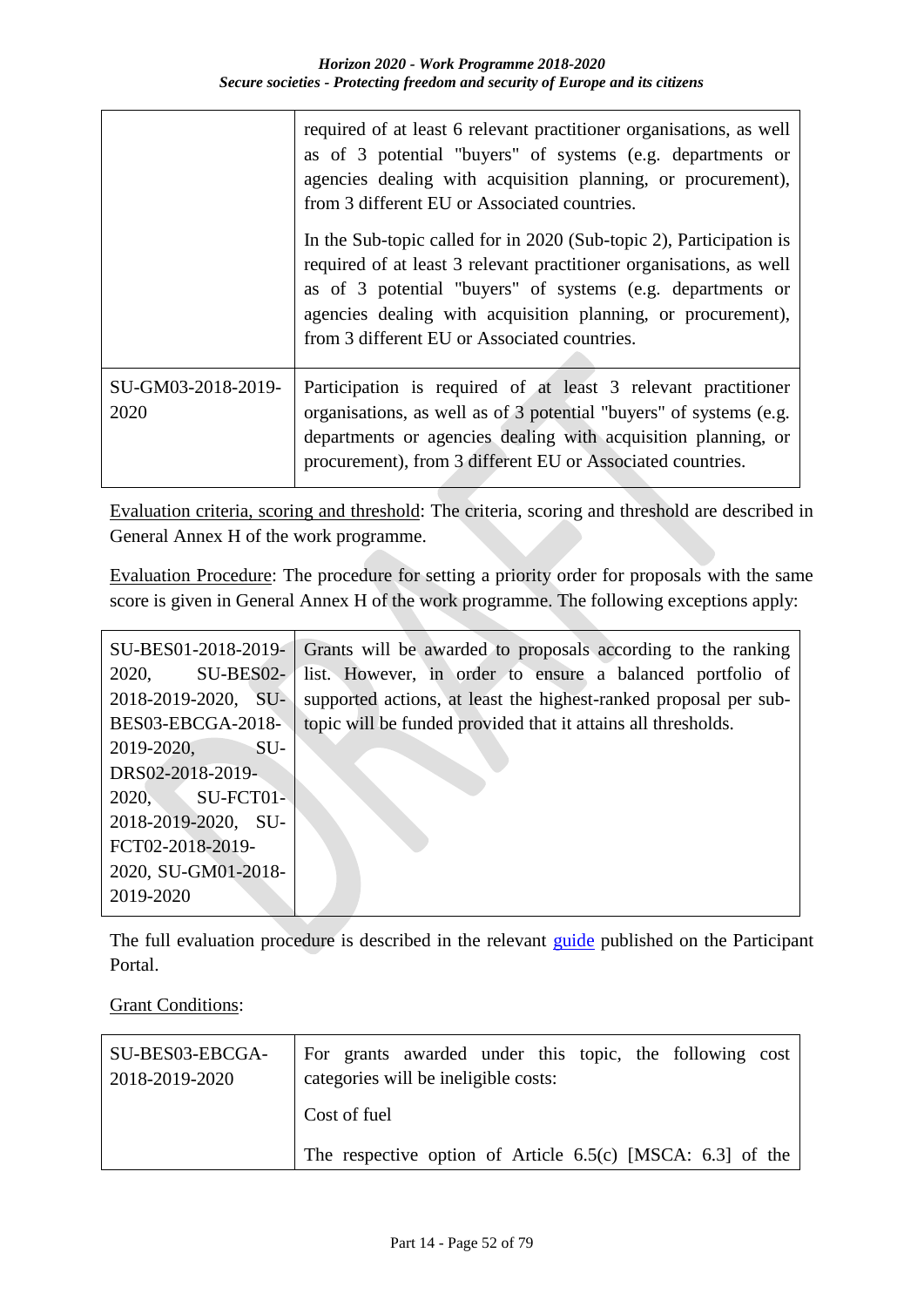|                                                  | Model Grant Agreement will be applied.                                                                                                                                                                                                                                                                                                                                                            |
|--------------------------------------------------|---------------------------------------------------------------------------------------------------------------------------------------------------------------------------------------------------------------------------------------------------------------------------------------------------------------------------------------------------------------------------------------------------|
| SU-GM03-2018-2019-<br>2020                       | As an exception from General Annex H for grants awarded<br>under the Sub-topic called for in 2020 (Sub-topic 2) under this<br>topic, funding rate for direct costs is maximum 70% of the<br>eligible costs.                                                                                                                                                                                       |
|                                                  | Given the broad openess of the topic, the amount invested by the<br>buyers contributes to demonstrate their commitment and the<br>interest in the outcome of the action. The applicants may request<br>a funding rate lower than 70%, so as to increase the leveraging<br>effect of the EU contribution to the action.                                                                            |
| SU-GM02-2018-2020,<br>SU-GM03-2018-2019-<br>2020 | For grants awarded under this topic the beneficiaries must grant<br>access rights for EU institutions, bodies, offices or agencies and<br>Member States under the special conditions for for the Specific<br>Objective 'Secure societies - Protecting freedom and security of<br>Europe and its citizens'. The respective option of Article 31.5 of<br>the Model Grant Agreement will be applied. |

Consortium agreement:

| SU-BES01-2018-2019- | Members of consortium are required to conclude a consortium |
|---------------------|-------------------------------------------------------------|
| 2020, SU-BES02-     | agreement, in principle prior to the signature of the grant |
| 2018-2019-2020, SU- | agreement.                                                  |
| BES03-EBCGA-2018-   |                                                             |
| 2019-2020, SU-      |                                                             |
| DRS01-2018-2019-    |                                                             |
| 2020, SU-DRS02-     |                                                             |
| 2018-2019-2020, SU- |                                                             |
| DRS03-2018-2019-    |                                                             |
| 2020, SU-DRS04-     |                                                             |
| 2019-2020, SU-      |                                                             |
| DRS05-2019, SU-     |                                                             |
| FCT01-2018-2019-    |                                                             |
| 2020, SU-FCT02-     |                                                             |
| 2018-2019-2020, SU- |                                                             |
| FCT03-2018-2019-    |                                                             |
| 2020, SU-FCT04-     |                                                             |
| 2020, SU-GM01-2018- |                                                             |
| 2019-2020, SU-GM02- |                                                             |
| 2018-2020, SU-GM03- |                                                             |
| 2018-2019-2020      |                                                             |
|                     |                                                             |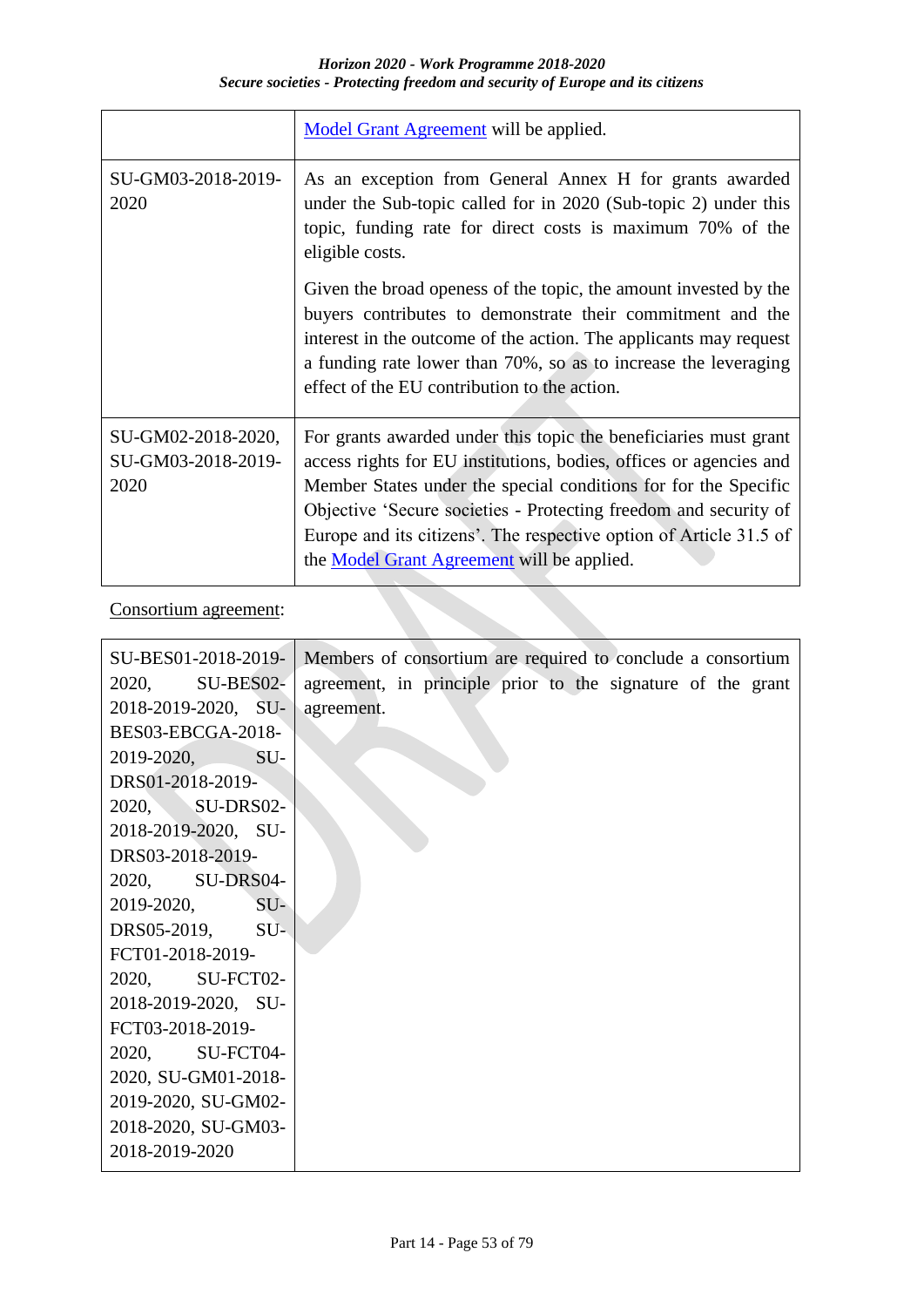# **Call - Digital Security<sup>37</sup>**

#### *H2020-SU-DS-2018-2019-2020*

This Call deals with R&D and innovation towards enhancing digital security.

Proposals under this call should consider the relevant human factor and social aspects when developing innovative solutions. Where relevant, proposals should also describe how the gender dimension is taken into account in their content.

Whereas activities will have an exclusive focus on civil applications, coordination with the activities of the European Defence Agency (EDA) may be considered with possible synergies being established with projects funded by the EDA programmes<sup>38</sup>. The complementarity of such synergies should be described comprehensively. On-going cooperation should be taken into account. Only an explicit and firm commitment from EDA-funded projects to contribute to a project may positively impact the evaluation of a proposal submitted under this work programme part.

In this Call, "standards" and "standardisation" are used in a broad sense, except where they are specifically referred to as "European standards" or "European standardisation".

For grants awarded under these topics for Innovation Action and/or Research and Innovation Action, the Commission or Agency may object to a transfer of ownership or the exclusive licensing of results to a third party established in a third country not associated to Horizon 2020. The respective option of Article 30.3 of the Model Grant Agreement will be applied.

All topics in this work programme part will be subject to security scrutiny.

### **Cybersecurity, Digital Privacy and data protection**

*The aim of this Call is to ensure society as a whole benefits from user-friendly systems on cybersecurity, digital privacy and personal data protection, enabling an active participation of citizens and organisations to their own security, privacy and personal data protection.*

*Trust and security are at the core of the Digital Single Market Strategy*<sup>39</sup>*, while the fight against cybercrime is one of the three pillars of the European Agenda on Security*<sup>40</sup>*. The new set of measures in the area of cybersecurity building on previous actions has been recently announced in the Joint Communication to the European Parliament and the Council "Resilience, Deterrence and Defence: Building strong cybersecurity for the EU"*<sup>41</sup> *.*

1

 $37$  It is expected that this call will continue in 2020.

 $38$  http://eda.europa.eu/what-we-do/eda-priorities/research-technology

<sup>39</sup>*Communication "A Digital Single Market Strategy for Europe" of 6.5.2015 - COM(2015) 192 final*

<sup>40</sup>*Communication "The European Agenda on Security" of 28.4.2015 – COM (2015) 185 final*

<sup>41</sup>*JOIN(2017) 450 final, Brussels, 13.9.2017*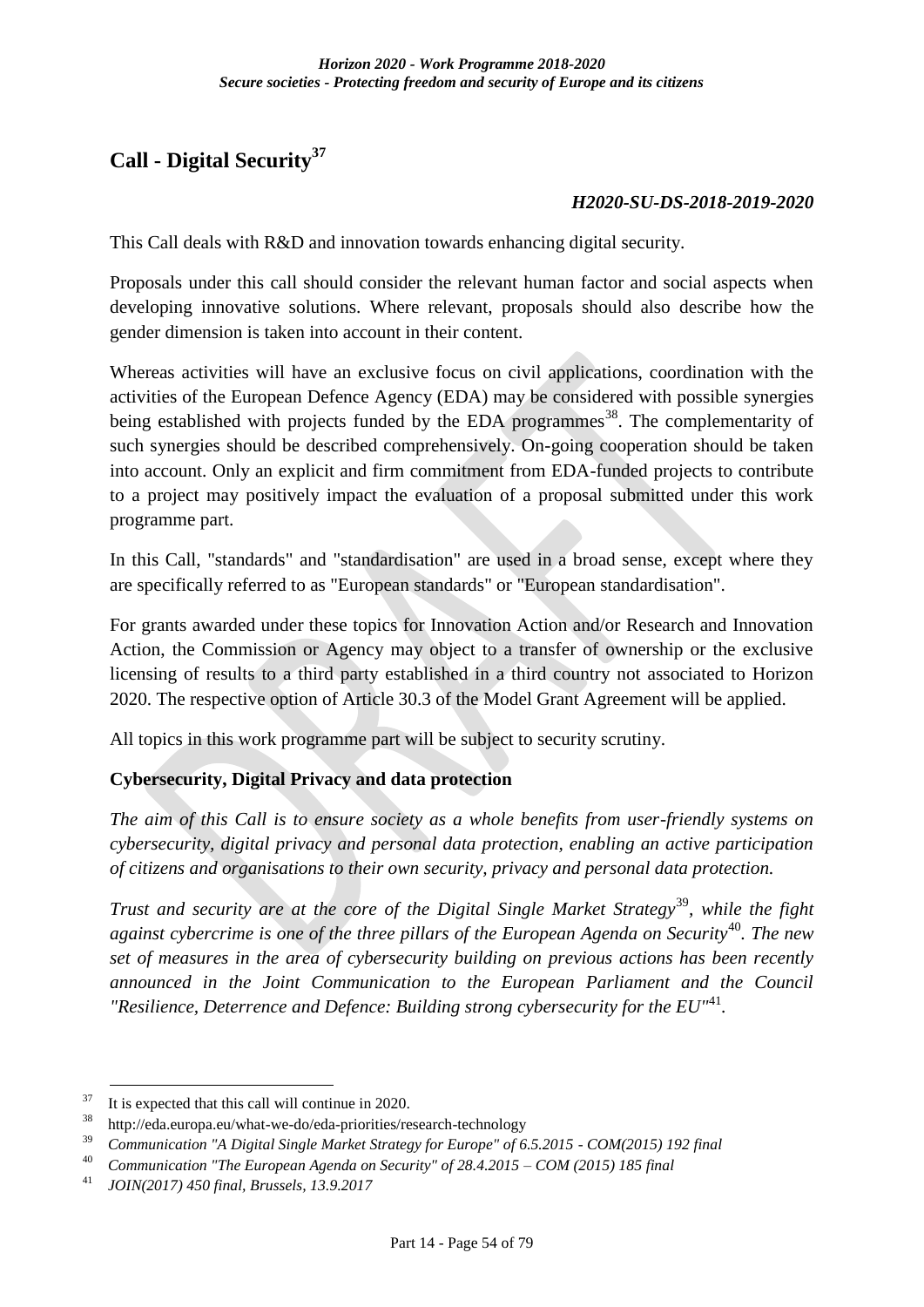*The compliance of the European infrastructures, products and services with relevant directives (e.g. NIS* <sup>42</sup> *, Data Protection Directive for Police and Criminal Justice Authorities*<sup>43</sup>*), regulations (e.g. eIDAS*<sup>44</sup>*, GDPR*<sup>45</sup>*, proposal for an e-Privacy regulation*<sup>46</sup>*) and standards (e.g. ISO27001, ISO27005) will promote trust and confidence to the European consumers and providers/suppliers, paving the way for a competitive, trustworthy Digital Single Market. Innovative solutions and services in digital security, privacy and personal data protection will open new market opportunities for the EU companies and will ensure a secure and trusted networked environment for the governments, businesses, individuals and smart things. Cybersecurity and privacy technologies will significantly contribute to strengthen the competitiveness of the EU industry and will enable its development as world leader in the global market.*

The Communication on "Strengthening Europe's Cyber Resilience System and Fostering a Competitive and Innovative Cybersecurity Industry"<sup>47</sup> shaped the main related challenges and several strategic initiatives to address them. Established in July 2016, the contractual Public Private Partnership (cPPP) on Cybersecurity aims at building trust among Member States and industry by fostering cooperation at early stages in the research and innovation process and helping to align demand and supply. It has been an important mean of consultation for defining research and innovation priorities for 2018-2020 and it will facilitate the engagement of end-users in sectors that are important beneficiaries and customers of cybersecurity solutions (e.g. energy, transport, health, finance) towards defining and providing to the industry their sector-specific digital security, privacy and personal data protection common requirements. The topics below belonging to this Digital Security call are part of the contribution of the Commission to the Cybersecurity cPPP.

Proposals are invited against the following topic(s):

### **SU-DS01-2018: Cybersecurity preparedness - cyber range, simulation and economics**

Specific Challenge: The digital infrastructure, upon which other sectors, businesses and society at large critically depend, must be resilient and trustworthy, and must remain secure despite the escalating cyber-threats. New technologies and their novel combinations require

<sup>1</sup> <sup>42</sup>*Directive (EU) 2016/1148 of the European Parliament and of the Council of 6 July 2016 concerning measures for a high common level of security of network and information systems across the Union (NIS Directive)*

<sup>43</sup>*Directive (EU) 2016/680 of the European Parliament and of the Council of 27 April 2016 on the protection of natural persons with regard to the processing of personal data by competent authorities for the purposes of the prevention, investigation, detection or prosecution of criminal offences or the execution of criminal penalties, and on the free movement of such data, and repealing Council Framework Decision 2008/977/JHA*

<sup>44</sup>*Regulation (EU) No 910/2014 of the European Parliament and of the Council of 23 July 2014 on electronic identification and trust services for electronic transactions in the internal market and repealing Directive 1999/93/EC*

<sup>45</sup>*Regulation (EU) 2016/679 of the European Parliament and of the Council of 27 April 2016 on the protection of natural persons with regard to the processing of personal data and on the free movement of such data, and repealing Directive 95/46/EC (General Data Protection Regulation)*

<sup>&</sup>lt;sup>46</sup> Proposal for a Regulation of the European Parliament and of the Council - *COM(2017) 10 final of 10.1.2017*<br><sup>47</sup> COM(2016) 410 final Brussels 5.7.2016

<sup>47</sup>COM(2016) 410 final, Brussels, 5.7.2016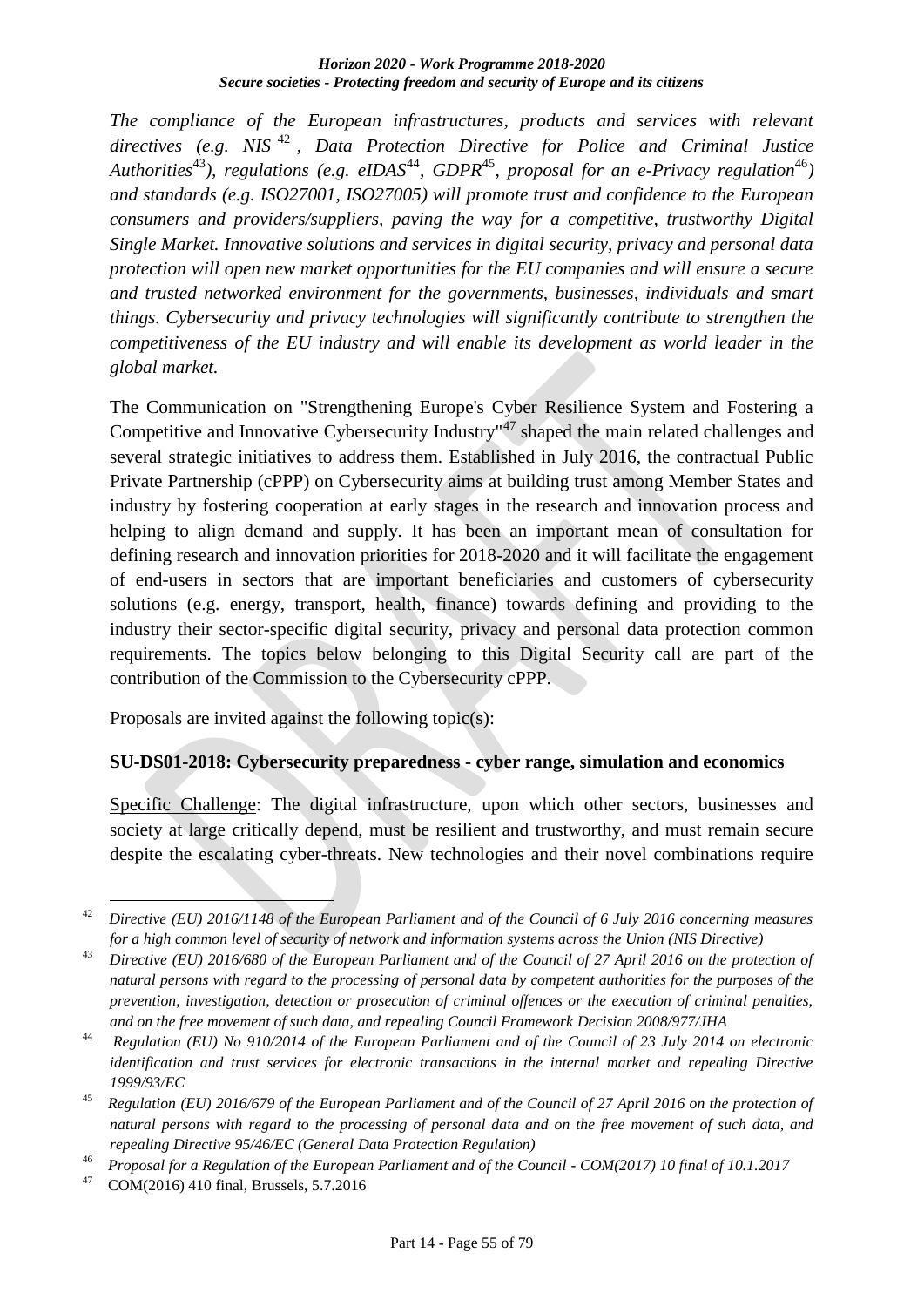innovative ways to implement security measures and to make new security-related assumptions, identifying "zero-day" or potential unknown vulnerabilities, forecasting new threats (plus their cascading effects) and emerging attacks, and managing cyber risks.

Many organisations are unable to forecast and/or estimate the impacts of a cyber-risk. This results often in insufficient and/or irrelevant investments to ensure a more cyber secure environment. In addition, cybersecurity experts and professionals need to continuously adapt their expertise to a constantly evolving landscape with increasingly sophisticated and novel cyber-attacks, a widening surface of exposed ICT systems and services and a set of relevant changing legislation. In a connected EU society, there is an urgent need for highly competent cybersecurity professionals, and security experts need to be in a constant learning process, to match the quick rate of evolution of the cyber threats, attacks and vulnerabilities.

Cybersecurity skills need to be continuously advanced at all levels (e.g. security officers, operators, developers, integrators, administrators, end users) in order to enable cybersecurity, digital privacy and personal data protection within the EU Digital Single Market.

Scope: As a continuation of topic DS-07-2017 "Addressing advanced cyber security threats and threat actors", where cyber range is partially addressed, proposals are called to deliver extended capabilities of cyber ranges (e.g. piloting of networked cyber-ranges; extension of the cyber-ranges network, adding domain specificities like cyber range for IoT and/or for Industrial Control Systems such as SCADA).

The proposals should develop, test and validate highly customizable dynamic simulators serving as knowledge-based platforms accompanied with mechanisms for real time interactions and information sharing, feedback loops, developments and adjustments of exercises. These simulation platforms will help professionals responsible for cybersecurity in organizations to collaboratively improve their ability in handling and forecasting security incidents, complex attacks and propagated vulnerabilities, based upon targeted scenarios and exercises. Proposals are encouraged to bring shared approaches to express and transform user needs into actual experiments and cyber exercises (e.g. capture-the-flag) and to develop/integrate/parameterise appropriate tools and methods for supporting current and future generated evidence-based simulation scenarios. The proposed cyber range model should be validated across one critical economic sector, involving as many as possible relevant stakeholders from its supply chain. Proposals should consider the specific needs of end-users, private and public security end-users alike. Proposals are encouraged to include public security end-users and/or private end-users, and to create operational links to the Computer Emergency Response Teams (CERTs) / Computer Security Incident Response Teams (CSIRTs)<sup>48</sup> network across the EU.

Proposals should also develop, test and validate operational ways to continuously analyse the information collected by CERTs and/or CSIRTs and all relevant cybersecurity data. This analysis should feed their risk analysis models (which need to comply with relevant standards

<sup>1</sup> <sup>48</sup> Directive (EU) 2016/1148 concerning measures for a high common level of security of network and information systems across the Union (NIS directive)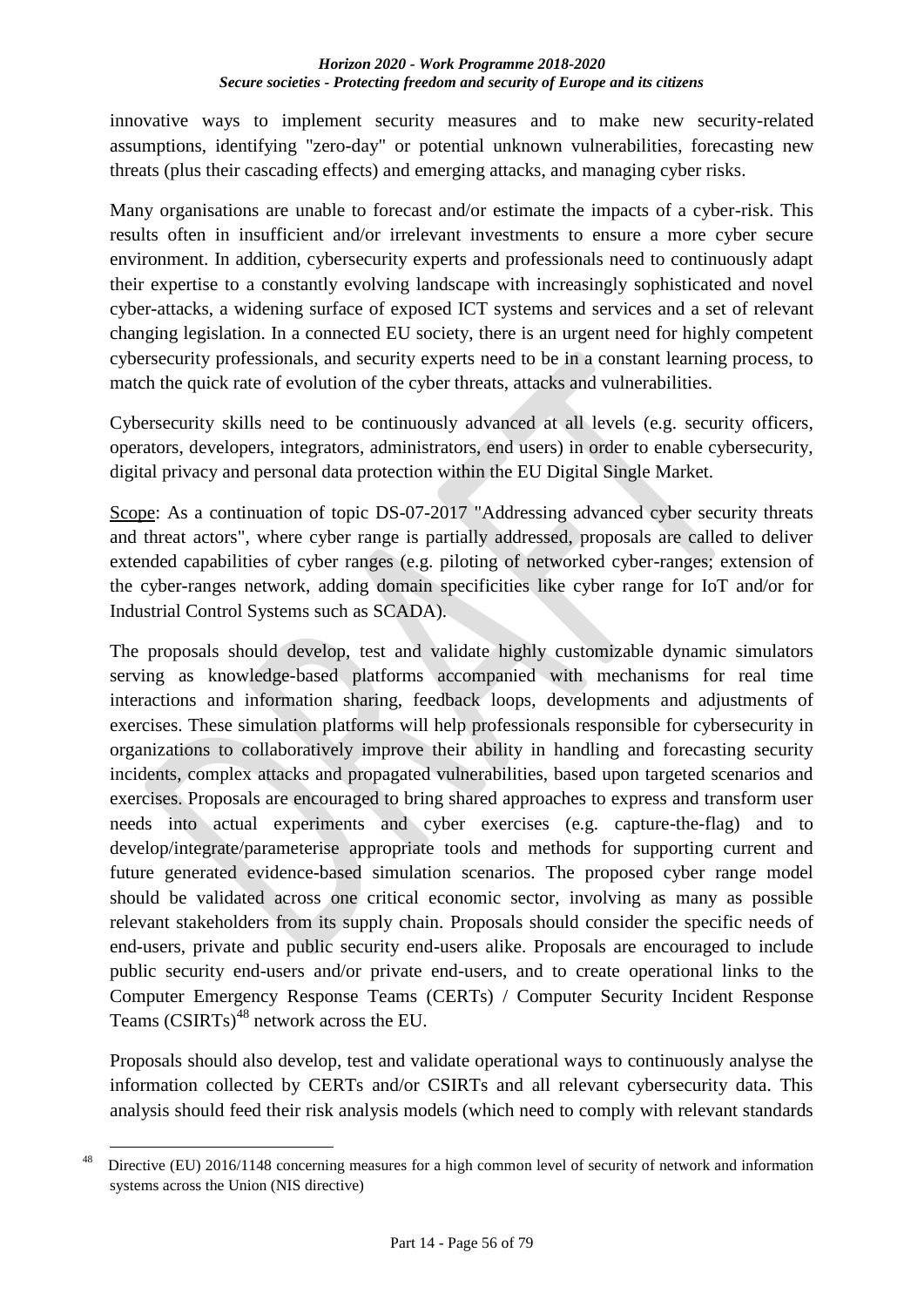e.g. ISO27001, ISO27005 and relevant EU cybersecurity legislation) in order to derive appropriate econometric models that can be used by public/private organisations/companies (e.g. insurance companies, SMEs, governmental bodies). These econometric models should assist them to select realistic, affordable baseline cybersecurity measures that will improve their security, resilience and sustainability, and should also help in identifying the cost and time to recover following a cyber-attack.

In addition, the proposals should show that the econometric models contribute to: (i) identifying affordable security controls that are needed to protect valuable organization assets, (ii) promoting the development of cyber insurance and liability policies/contracts and (iii) fostering service level agreements addressing security, privacy and personal data protection requirements and policies. Proposals should bring innovative solutions to enforce and encourage accountability of security as a shared responsibility.

Proposals should also include (but should not be limited to) the delivery of solutions for specific social aspects of digital security related to training, in particular practical, operational and hands-on training, including: (i) increasing the dynamics of the training and awareness methods, to match/exceed the same rate of evolution of the cyber attackers, that is to say new methods of awareness/training offering more qualification tracks to fully and efficiently integrate ICT security workers and employers in the European e-Skills market; and (ii) integrating awareness into the eco-system of humans, competences, services and solutions which are able to rapidly adapt to the evolutions of cyber-attackers or even surpass them.

Participation of SMEs is strongly encouraged.

The outcome of the proposal is expected to lead to development up to Technology Readiness level (TRL) 7; please see Annex G of the General Annexes.

The Commission considers that proposals requesting a contribution from the EU of between EUR 5 and 6 million would allow the specific challenge to be addressed appropriately. Nonetheless, this does not preclude submission and selection of proposals requesting other amounts.

Projects should also foresee activities and envisage resources for clustering with other projects funded under this topic and with other relevant projects in the field funded by H2020.

### Expected Impact:

Short-term:

- Professionals better prepared to detect, block and mitigate emerging cyberattacks;
- End-users of cybersecurity products and services more involved into expressing actual needs to developers/vendors, through cyber range and simulation;
- More organized collaboration between a network of cyber ranges and Europe-wide initiatives such as the CERTs/CSIRTs cooperation network of the NIS directive.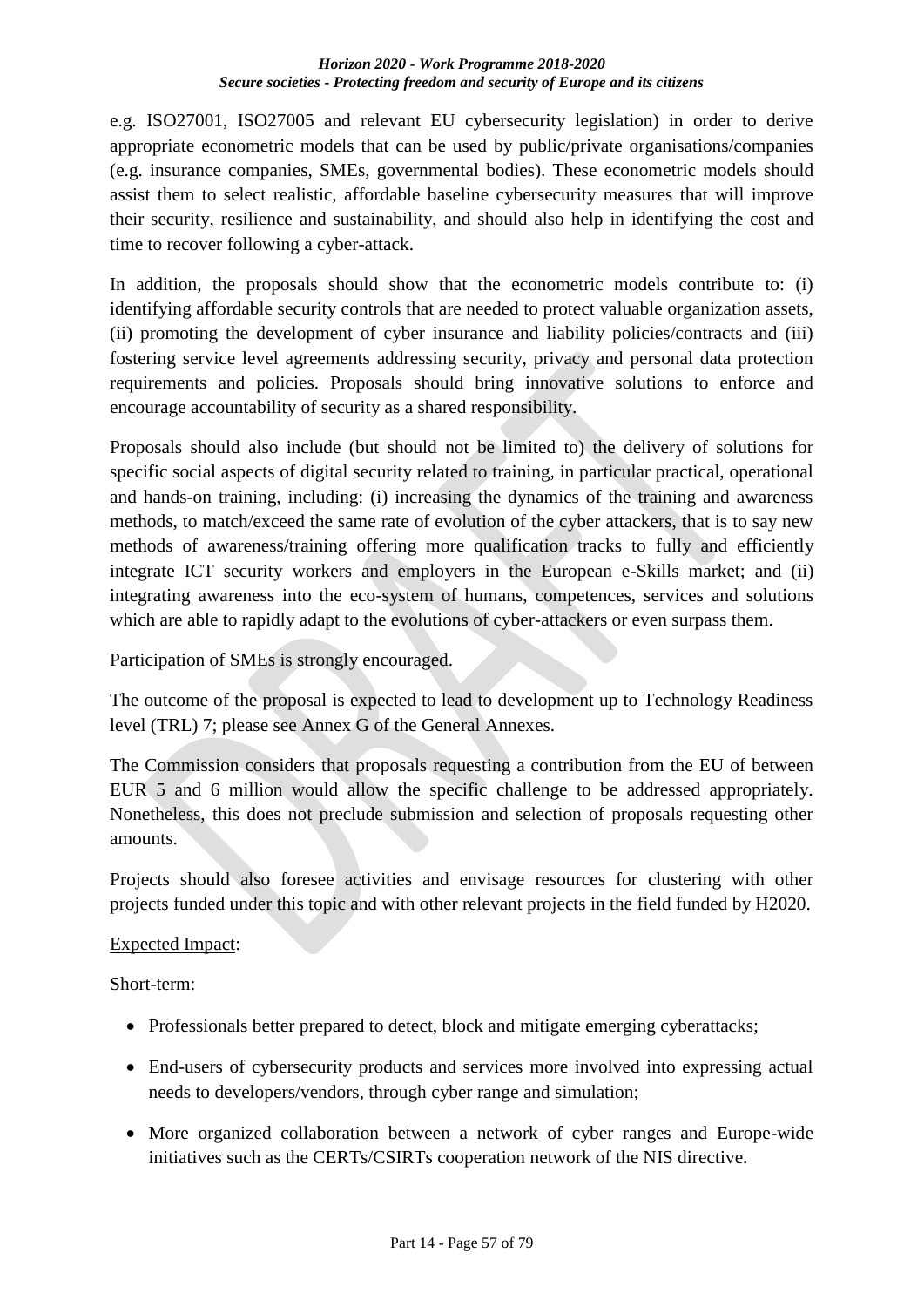- Improved risks analysis models to be used by public/private organisations, through the use of economics for evidence-based cybersecurity and data privacy;
- Appropriate econometric models able to learn from cyber incident data on a wide scale;
- Improved knowledge on how organisations can make the right investment to secure their operations against cyber-attacks (e.g. where they result in personal data breaches  $49$ ), using economics for evidence-based cybersecurity and data privacy;

Medium and long term:

- Improved resilience of ICT systems/infrastructures and reduced time and cost in infrastructures for training users;
- EU member states better prepared to face malware campaigns and to take down malicious infrastructures; improved EU-skills market;
- Better preparedness to put in place cybersecurity measures and identify the necessary resources for recovering after a cyber-attack;
- Improved security, resilience and sustainability of organisations.

#### Type of Action: Innovation action

## *The conditions related to this topic are provided at the end of this call and in the General Annexes.*

#### **SU-DS02-2020: Management of cyber-attacks and other risks**

#### Type of Action:

1

### *The conditions related to this topic are provided at the end of this call and in the General Annexes.*

### **SU-DS03-2019-2020: Digital Security and privacy for citizens and Small and Medium Enterprises and Micro Enterprises<sup>50</sup>**

Specific Challenge: Some members of the digital society in the EU are more vulnerable as they are less prepared to confront with cyber-attacks. The scale, value and sensitivity of personal data in the cyberspace are significantly increasing and citizens are typically uncertain about who monitors, accesses and modifies their personal data. Personal data breach may facilitate abuse by third parties, including cyber-threats such as coercion, extortion and corruption.

 $49$  Notification of a personal data breach to the supervisory authority and communication of a personal data breach to the data subject are regulated under articles 33 and 34 of the GDPR.

It is expected that this topic will continue in 2020.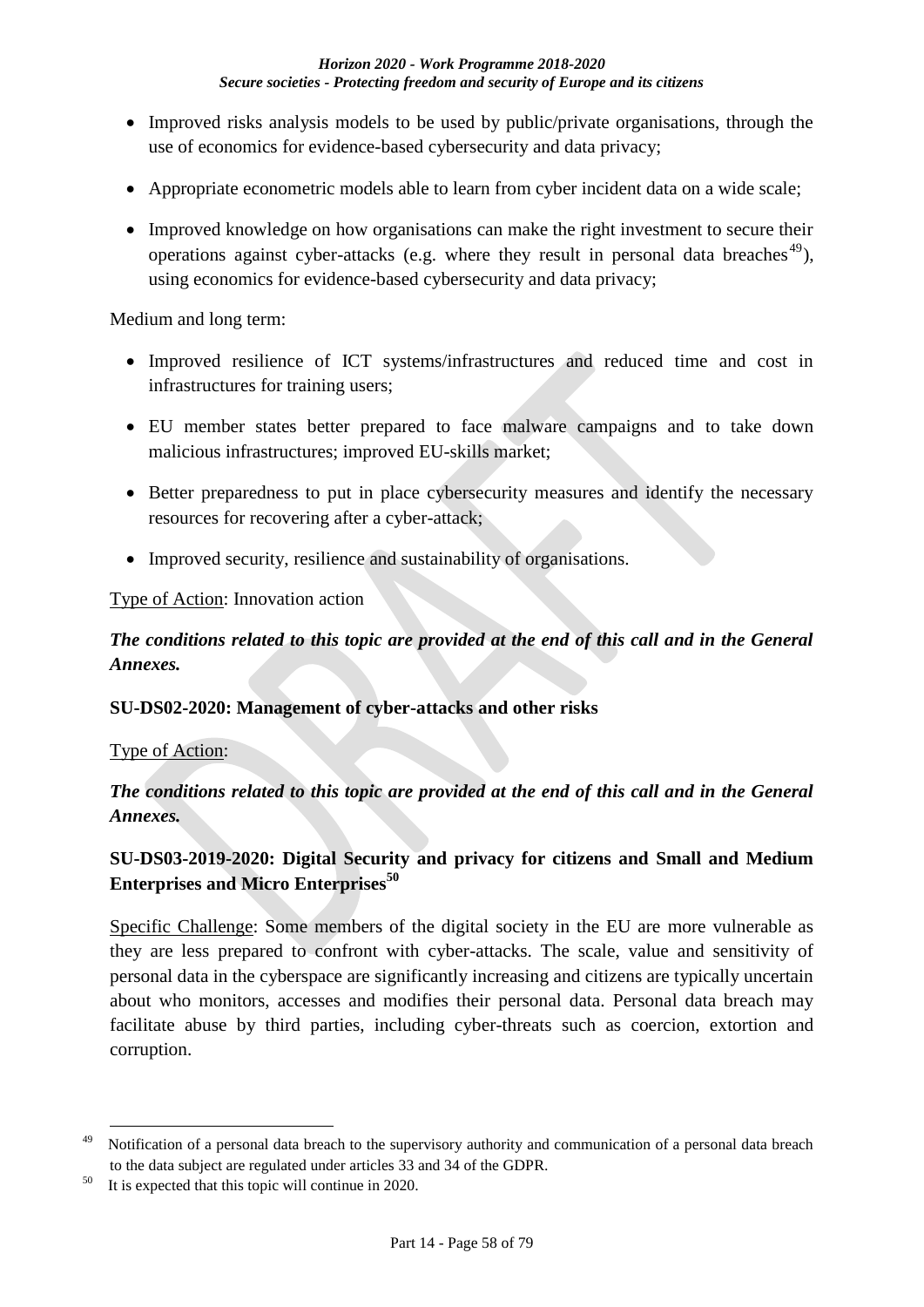In order to protect the freedom, security and privacy, and ensure personal data protection of the citizens in Europe, citizens should be enabled to assess the risk involved in their digital activities and configure their own security, privacy and personal data protection settings and controls across these services. Citizens need to be fully aware that their informed consent is necessary in many situations and become capable in providing their permission/consent for allowing accessing their personal data/devices/terminals with an increased level of granularity. Additionally there is a need for increased citizens' capacity to modulate the level and accuracy of the monitoring tools used by services (e.g. via cookies, positioning, tokens).

Most Small and Medium-sized Enterprises and Micro Enterprises (SMEs&MEs) lack sufficient awareness and can only allocate limited resources - both technical and human - to counter cyber risks, hence they are an easier target (e.g. of ransomware attacks) compared to large organizations. Security professionals and experts working for SMEs&MEs need to be in a constant learning process since cybersecurity is a significantly complex and fast-evolving field. Taking into account the significant economic role of SMEs&MEs in the EU, tailored research to innovation should support cybersecurity for SMEs&MEs.

Scope: Proposals are invited against one of the following sub-topics:

### *(a): Protecting citizens' security, privacy and personal data*

Proposals should bring innovative solutions to personal data protection, develop new applications and technologies in order to help citizens to better monitor and audit their security, privacy and personal data protection, enabling them to become more engaged and active in the fight against cyber, privacy and personal data protection risks.

These solutions should include innovative approaches, techniques and user-friendly tools for: (1) improving resilience against privacy and personal data protection risks (e.g. personal data breaches<sup>51</sup>) and cyber threats (e.g. profiling, eavesdropping, data misuse); (2) identifying, removing and reporting potential harmful content (e.g. apology of criminal acts, unhealthy or self-harming habits) and abusive interactions (e.g. harassment, unsolicited communications); (3) exercising citizens' right to erasure ("right-to-be-forgotten")<sup>52</sup> and data portability<sup>53</sup>; (4) providing citizens with transparent information about their privacy and personal data protection <sup>54</sup> level and empowering them to modulate it at any moment of their digital activities (e.g. by activating encryption); (5) protecting or providing rights for any access/audit/interference with citizens' "smart terminals" or their Internet-based communications in a data protection compliant way; (6) developing on-line help-desks services or "one-stop-shop" informing, helping citizens in dealing with any security and/or privacy incident and data (including personal data) protection breach, and enabling them in reporting any cyber or privacy related incident and data (including personal data) protection breach. Such approaches need to build bridges/synergies with data protection authorities and

1

 $51$  Notification off a personal data breach to the supervisory authority and communication of a personal data breach to the data subject are regulated respectively under articles 33 and 34 of the GDPR.

 $52$  See article 17 of the GDPR.<br> $53$  See article 20 of the GDPP.

 $^{53}$  See article 20 of the GDPR.<br> $^{54}$  See article 12 of the GDPP

See article 12 of the GDPR.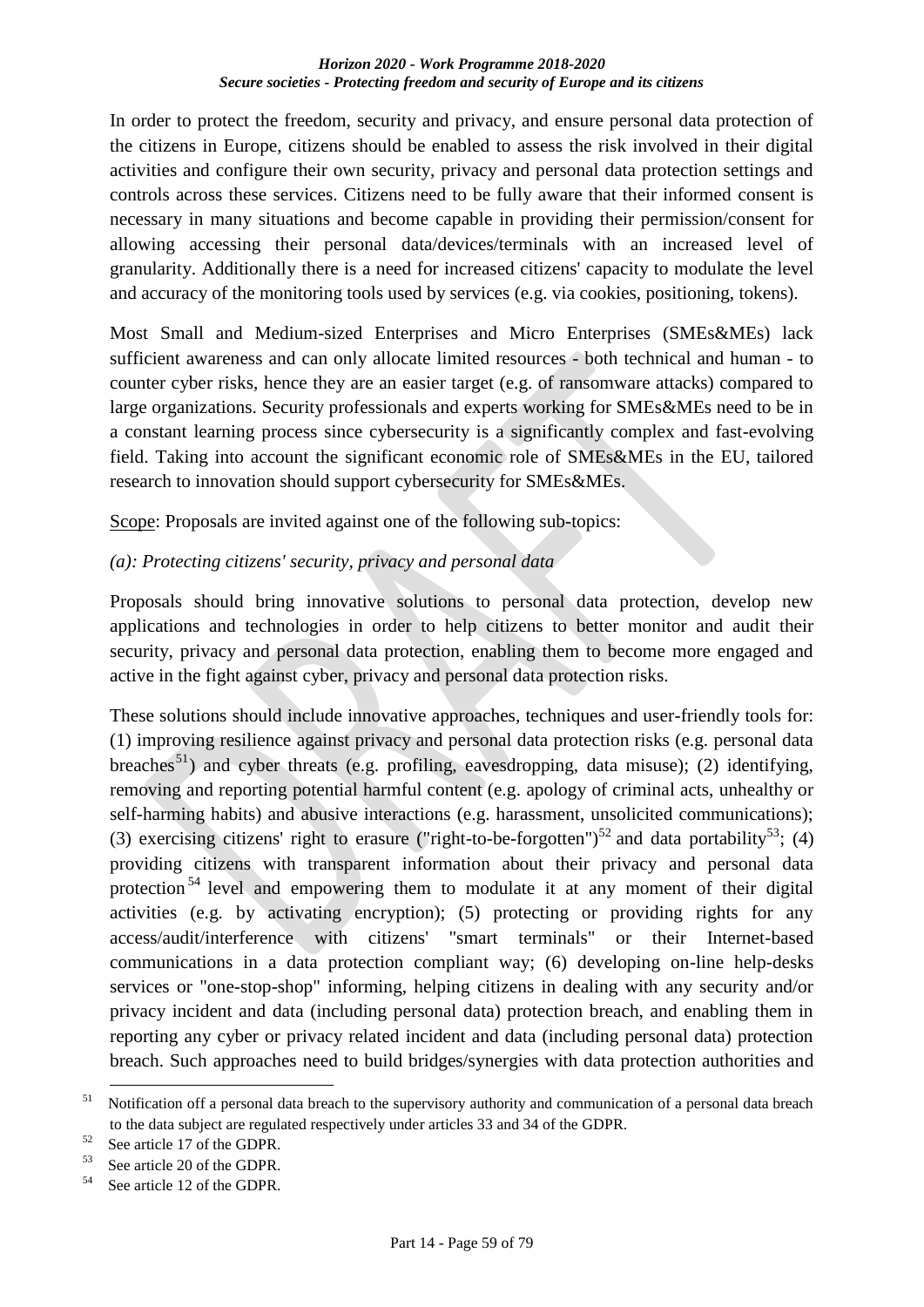CERTs/CSIRTs. To better respond to the needs and expectations of the end-users, proposals should engage the end-users by involving them in the design and implementation, in order to ensure the usability and acceptability of the proposed solutions. In addition, assurance and transparency about the digital security, privacy and personal data protection levels embedded in products and services should be easily accessed, identified and monitored by all citizens, independently of their physical condition or ICT skills, by developing appropriate innovative solutions.

The outcome of the proposal is expected to lead to development up to Technology Readiness level (TRL) 7; please see Annex G of the General Annexes.

The Commission considers that proposals requesting a contribution from the EU of between EUR 4 and 5 million would allow this specific challenge under sub-topic (a) to be addressed appropriately. Nonetheless, this does not preclude submission and selection of proposals requesting other amounts.

*(b): Small and Medium-sized Enterprises and Micro Enterprises (SMEs&MEs): defenders of security, privacy and personal data protection*

Proposals should deliver innovative solutions to increase the knowledge sharing in digital security across SMEs&MEs and between SMEs&MEs and larger providers. The user SMEs&MEs should be supported by democratizing access to tools and solutions of varied sophistication level, to allow SMEs&MEs benefitting from innovative targeted solutions addressing their specific needs and available resources (currently reserved to larger organisations, due to their cost and availability of internal expertise).

The proposals should develop targeted, user-friendly and cost-effective solutions enabling SMEs&MEs to: (1) dynamically monitor, forecast and assess their security, privacy and personal data protection risks<sup>55</sup>; (2) become more aware of vulnerabilities, attacks and risks that influence their business; (3) manage and forecast their security, privacy and personal data protection risks in an easy and affordable way; (4) build on-line collaboration between SMEs&MEs associations and with CERTs/CSIRTs, enabling thus individual SMEs&MEs to report any incident.

In addition, tools and processes should be proposed to facilitate the participation of user SMEs&MEs in cyber ranges for cybersecurity.

The outcome of the proposal is expected to lead to development up to Technology Readiness level (TRL) 7; please see Annex G of the General Annexes.

The Commission considers that proposals requesting a contribution from the EU of between EUR 3 and 4 million would allow this specific challenge under sub-topic (b) to be addressed appropriately. Nonetheless, this does not preclude submission and selection of proposals requesting other amounts.

<u>.</u>

 $55$  Data protection impact assessments are required in situation enumerated in article 35 of the GDPR.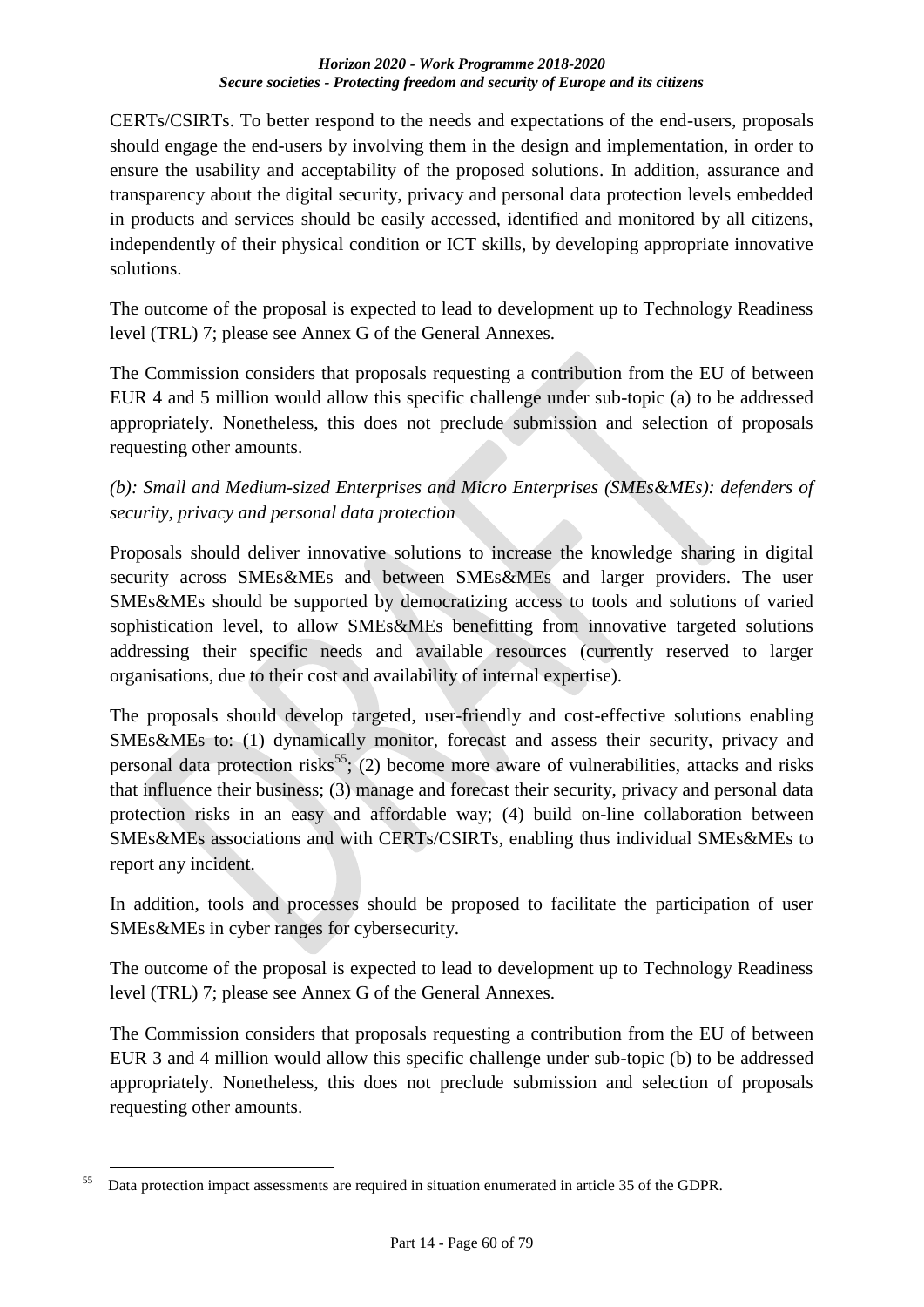Projects should also foresee activities and envisage resources for clustering with other projects funded under this topic and with other relevant projects in the field funded by H2020.

### Expected Impact:

- Citizens and SMEs&MEs are better protected and become active players in the Digital Single Market, including implementation of the NIS directive and the application of the General Data Protection Regulation.
- Security, privacy and personal data protection are strengthened as shared responsibility along all layers in the digital economy, including citizens and SMEs&MEs.
- Reduced economic damage caused by harmful cyber-attacks and privacy incidents and data (including personal data) protection breaches.
- Pave the way for a trustworthy EU digital environment benefitting all economic and social actors.

### Type of Action: Innovation action

## *The conditions related to this topic are provided at the end of this call and in the General Annexes.*

## **SU-DS04-2018-2020: Cybersecurity in the Electrical Power and Energy System (EPES): an armour against cyber and privacy attacks and data breaches<sup>56</sup>**

Specific Challenge: The Electrical Power and Energy System (EPES) is of key importance to the economy, as all other domains rely on the availability of electricity, hence a power outage can have direct impact on the availability of other services (e.g. transport, finance, communication, water supply) where backup power is not available or the power restoration time goes beyond the backup autonomy.

With the transition to a decentralised energy system, digital technologies are playing an increasingly important role in the EPES: they contribute reducing the energy consumption; they enable the integration of higher shares of renewables and promote a more energy efficient system. At the same time, with the growing use of digital devices and more advanced communications and interconnected systems, the EPES is increasingly exposed to external threats, such as worms, viruses, hackers and data privacy breaches.

Without appropriate cyber-defence measures, systems access could be violated (e.g. with the malware spreading over the system) and may cause power outages, damages and cascading effects to interconnected systems, and energy services. Therefore, with increased digitalisation, the EPES will face an increasing range of threats requiring an attentive evaluation of the cyber security risk that allows taking proper countermeasures. For example, the growing use of interconnected smart devices in the EPES will increase the number of access points (e.g. smart meters, IoT), hence increasing the exposure to cyberattacks. Also,

<sup>&</sup>lt;u>.</u> It is expected that this topic will continue in 2020.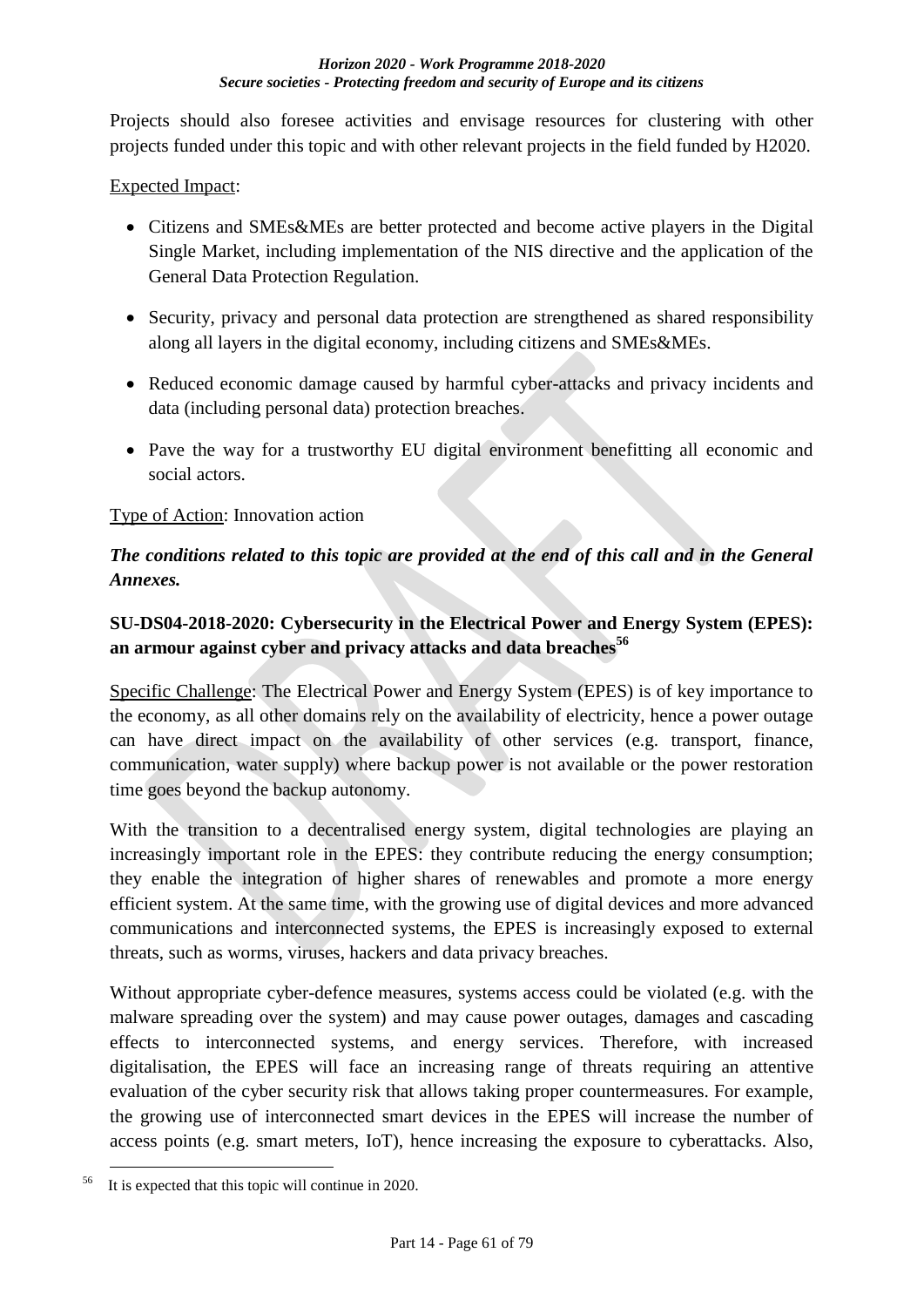even if security improvements may have been made since, older technologies used in legacy systems such as SCADA/ICS (Supervisory Control and Data Acquisition System/Industrial Control Systems) were designed in times when cybersecurity was not part of the technical specifications for the system design.

On the other side, a control system in the EPES that is under attack might not be easily disconnected from the network as this could potentially result in safety issues, brownouts or even blackouts. At the same time, with the decentralisation leading to a distributed energy system, microgrid operations and/or islanding could be further exploited against cyber-attacks and cascading effects in the EPES.

In order to pursue the integration of the renewables within the existing EPES and to ensure that it benefits from the advantages brought by a modern digitalised electricity grid, there is a need for new security approaches detecting and preventing threats with severe impacts and to shield the electric system against cyber-attacks. Without an adequate strategy and measures to protect the energy system from cyber-attacks, the energy transition would be more risky, more costly and possibly in danger.

Scope: The proposals should demonstrate how the actual EPES can be made resilient to growing and more sophisticated cyber and privacy attacks and data breaches (including personal data breaches) taking into account the developments of the grid towards a decentralised architecture and involving all stakeholders. The proposals should demonstrate the resilience of the EPES through the design and implementation of adequate measures able to make assets and systems less vulnerable, reducing its expositions to cyberattacks. Different scenarios of attacks with the expected potential disruptive effects on the EPES should be envisaged and the relative counteracting measures should be designed, described, tested (sandboxing, simulations) on a representative energy demonstrator to verify effectiveness. Depending on the specific application, the proposal should apply measures to new assets or to existing equipment where data flows were not designed to be cyber protected (e.g. SCADA, ICS). The proposals shall implement the following series of activities to make the electric system cyber secure: (i) assessing vulnerabilities and threats of the system in a collaborative manner (involving all stakeholders in the energy components provision supply chain); (ii) on that basis, designing adequate security measures to ensure a cyber-secure system and describing the advantages of the solutions adopted compared to others and which aim to guarantee the level of cybersecurity and resilience vital for EPES in an evolving system; (iii) implementing both organisational and technical measures in representative demonstrator to test the cyber resilience of the system with different types of attacks/severity; and (iv) demonstrating the effectiveness of the measures with a cost-benefit analysis. The activities may include the testing of micro-grid and/or islanding as a means to reduce the vulnerability to cyber-attacks.

The proposals shall also (i) develop security information and event management system collecting logs and other security-related documentation for analysis that can also be used for information sharing across operators of essential infrastructures and CERTs; (ii) define cybersecurity design principles with a set of common requirements to inherently secure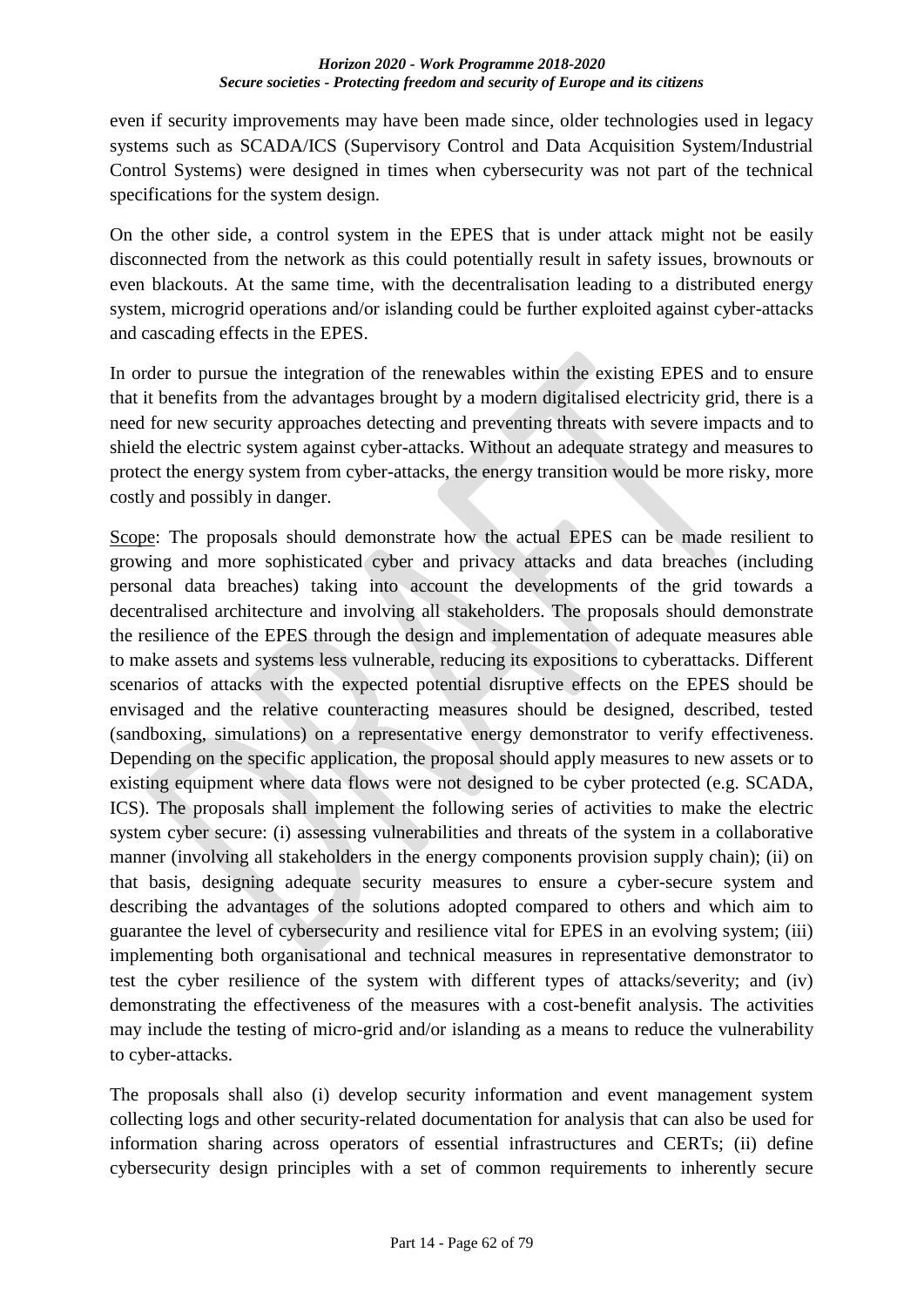EPES; (iii) formulate recommendations for standardisation and certification in cybersecurity at component, system and process level; and (iv) propose policy recommendations on EU exchange of information.

The dimension of a pilot/demonstrator within the proposal should be at large scale level (e.g. neighbourhood, city, regional level), involving generators, one primary substation, secondary substations and end users. The proposals are encouraged to include the following types of entities: TSO, DSO, electricity generators, utilities, equipment manufacturers, aggregators, energy retailers, and technology providers.

The proposals may refer to Industry 4.0 and other proposals and/or projects dealing with cybersecurity in energy.

Projects should also foresee activities and envisage resources for clustering with other projects funded under this topic and with other relevant projects in the field funded by H2020, in particular under the BRIDGE initiative<sup>57</sup>.

The outcome of the proposal is expected to lead to development up to Technology Readiness level (TRL) 7; please see Annex G of the General Annexes.

The Commission considers that proposals requesting a contribution from the EU of between EUR 6 and 8 million would allow this specific challenge to be addressed appropriately. Nonetheless, this does not preclude submission and selection of proposals requesting other amounts.

Expected Impact:

- Built/increased resilience against different levels of cyber and privacy attacks and data breaches (including personal data breaches) in the energy sector.
- Ensured continuity of the critical business energy operations.
- The energy sector is better enabled to easily implement the NIS directive.
- A set of standards and rules for certification of cybersecurity components, systems and processes in the energy sector will be made available.
- Cyber protection policy design and uptake at all levels from management to operational personnel, in the energy sector.
- Manufacturers providing more accountability and transparency, enabling third parties monitoring and auditing the privacy, data protection and security of their energy devices and systems.

Type of Action: Innovation action

<sup>&</sup>lt;u>.</u>  $57$  http://www.h2020-bridge.eu/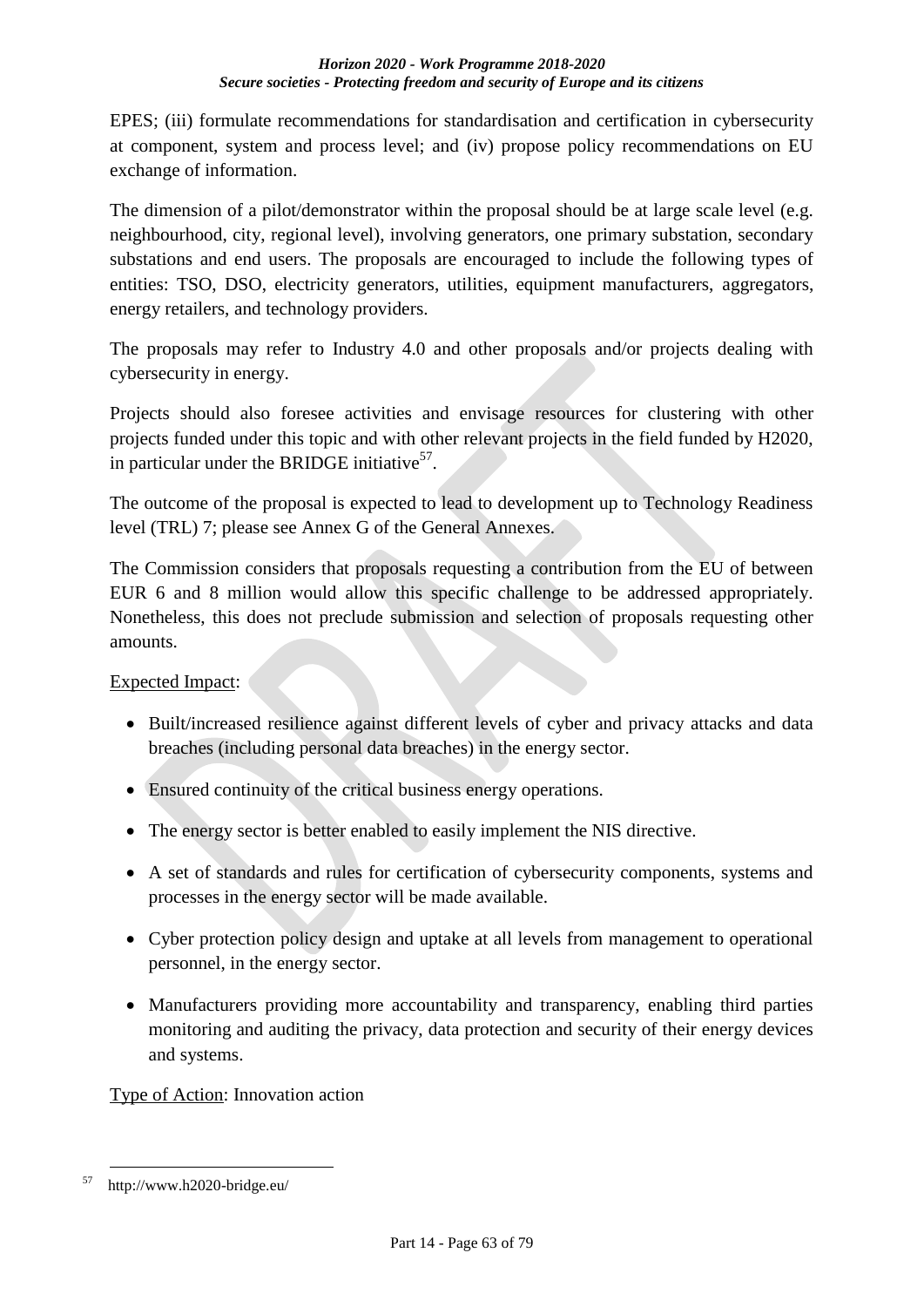*The conditions related to this topic are provided at the end of this call and in the General Annexes.*

## **SU-DS05-2018-2019: Digital security, privacy, data protection and accountability in critical sectors**

Specific Challenge: In critical vertical sectors/domains, cybersecurity technologies deployed in several application domains should be aligned to the specific domain needs, linking the demand and supply sides for such cyber technologies. In the context of an increased digitization and also of growing complexity of cyber-attacks, there are certain sectors/subsectors identified as critical from the point of view of cybersecurity needs in the NIS Directive: energy (electricity, oil, gas), transport (air transport, rail transport, water transport, road transport), banking, financial market infrastructures, health sector (health care settings, including hospitals and private clinics), drinking water supply and distribution, and digital infrastructure. These sectors are important customers of cybersecurity solutions; hence it is of outmost importance to facilitate the engagement of end-users towards defining and providing sector-specific common requirements about digital security, privacy and personal data protection. Building security, privacy and personal data protection by design and by default, principles and standards should be clearly defined to protect the critical infrastructures in these sectors and ensure personal data integrity and confidentiality.

For transport domain, security must be managed pro-actively over the system as a whole. This must also extend to include interfaces to critical supporting infrastructures such as communication networks and satellite systems. The complexity of the transport sector finds its roots in the diversity of components that build the solutions in use and the very long lifecycle of these components. The challenge is to migrate these solutions, systems, and infrastructures to a higher level of cybersecurity.

ICT enables the healthcare sector to provide efficient, effective, cross-border top-quality healthcare services improving the public healthcare. Healthcare operations, services and applications are provided via various interconnected infrastructures, systems, entities and people. Personalized medicine is on the brink of becoming a successful approach in treating diseases. This increases the complexity of the pharmaceutical supply chain and raises the importance of achieving a zero error rate in the supply of personalized medications. Cybersecurity in this respect is safety critical and novel approaches are needed to ensure traceability and zero error deliveries. Moreover, requirements related to data protection legislation should also be taken into account, as health is a very sensitive sector from this point of view<sup>58</sup>.

This interconnectivity reveals various threats, making the healthcare ecosystem vulnerable to catastrophic attacks with high impact to healthcare institutions and people's lives. The healthcare industry has seen a major rise in cyber-attacks over the past two years, and data breaches increasingly damage the healthcare industry as well as the privacy and personal data

<sup>1</sup> <sup>58</sup> The GDPR in its Article 9 (processing of special categories of personal data) prohibits the processing of personal data concerning health unless one of the conditions set out in Article 9(2) apply.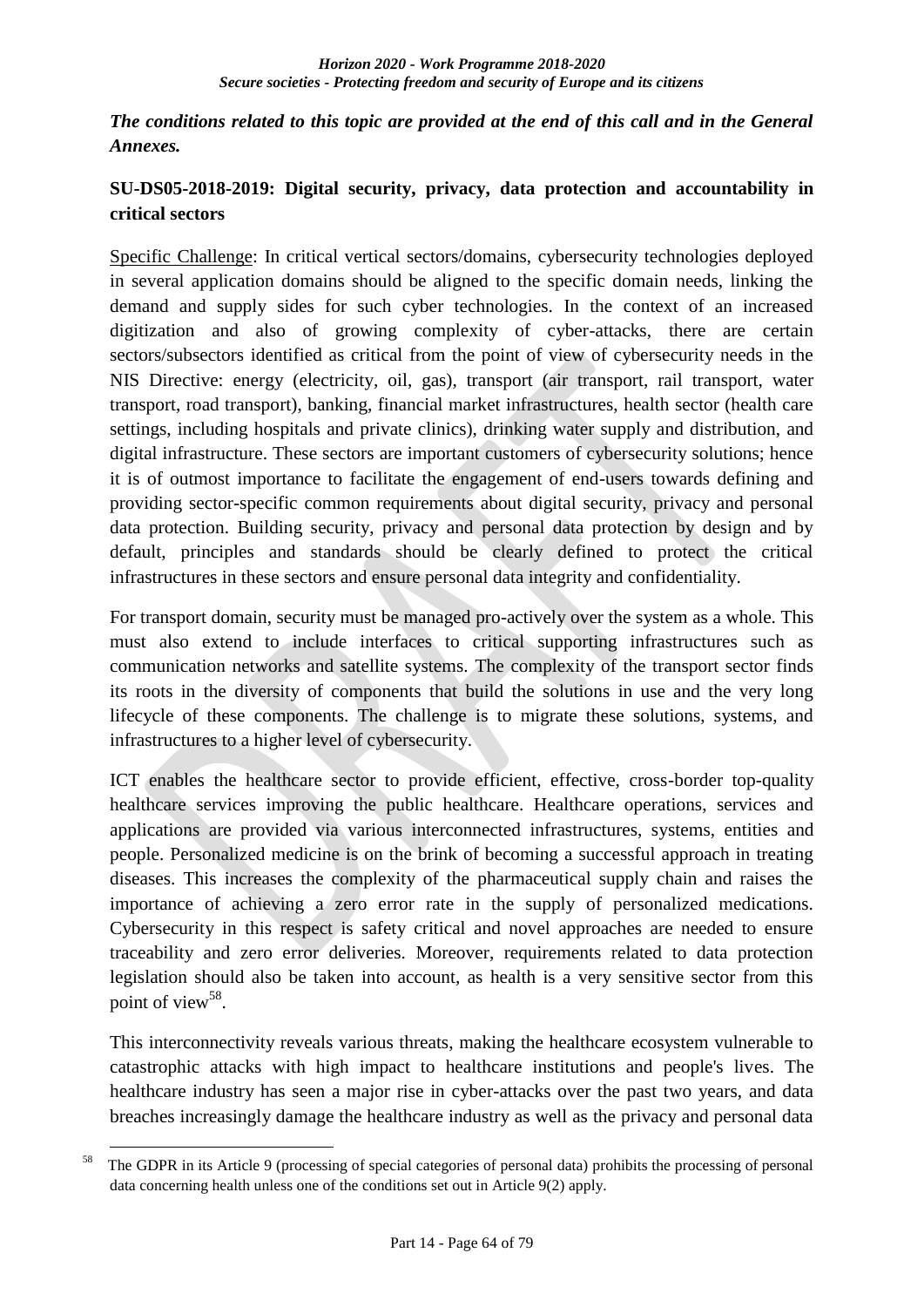protection of the people. Vulnerable patients' records management systems can be attacked leading to unauthorised disclosure of and access to personal data concerning health. Connected medical devices are increasingly used, in particular wearables and home health monitoring devices which often transmit sensitive data over unsecure wireless networks from the patients' home to the hospitals exposing the privacy and personal data of the patients and the resilience of the healthcare infrastructures.

Digital technologies are also profoundly changing the financial sector. Cybersecurity solutions are essential to make possible digital technologies for finance and for the stability of the financial sector which must respond to increasingly sophisticated cyber-attacks.

Scope: Among the critical sectors mentioned in the NIS Directive<sup>59</sup>, proposals should treat generic aspects for at least two of them, by identifying common threats and attacks, and by developing proof of concepts for managing cybersecurity and privacy risks. In addition, proposals should treat specific aspects for one of the three critical sectors/domains mentioned as sub-topics, i.e. transport, healthcare and finance, by identifying specific vulnerabilities, propagation effects and counter measures, by developing and testing cyber innovation-based solutions and validating them in pilots/demonstrators. During the conception and development steps, critical sectors/domains' specificities, such as complexity of infrastructure and their large scale, should be taken into account. These pilots/demonstrators are encouraged to use relevant transversal cyber infrastructures and capabilities developed in other projects.

Proposals should also include (but should not be limited to) the delivery of specific social aspects of digital security related to training, in particular practical, operational and hands-on training, including: (i) increasing the dynamics of the training and awareness methods, to match/exceed the same rate of evolution of the cyber attackers; that is to say new methods of awareness/training offering more qualification tracks to fully and efficiently integrate ICT security workers and employers in the European e-Skills market; and (ii) integrating awareness into the eco-system of humans, competences, services and solutions which are able to rapidly adapt to the evolutions of cyber attackers or even surpass them.

Participation of SMEs is strongly encouraged.

Proposals are invited against the following sub-topics below, in 2018 and 2019

*(a) [2019]: Digital security, privacy and personal data protection in multimodal transport*

Proposals under this sub-topic should tackle on at least two of the following items:

(1): Secure access management for citizens to all types of vehicles. A European Single Transport market requires a pan-European, seamless privacy aware solution to access across mass, shared and individual mobility, which will bring added value to citizens while safeguarding data protection and privacy. However the corresponding increased interconnection of smarter systems increases the vulnerability surface and therefore novel tailored solutions should be proposed.

<sup>&</sup>lt;u>.</u>  $^{59}$  NIS directive - Annex II.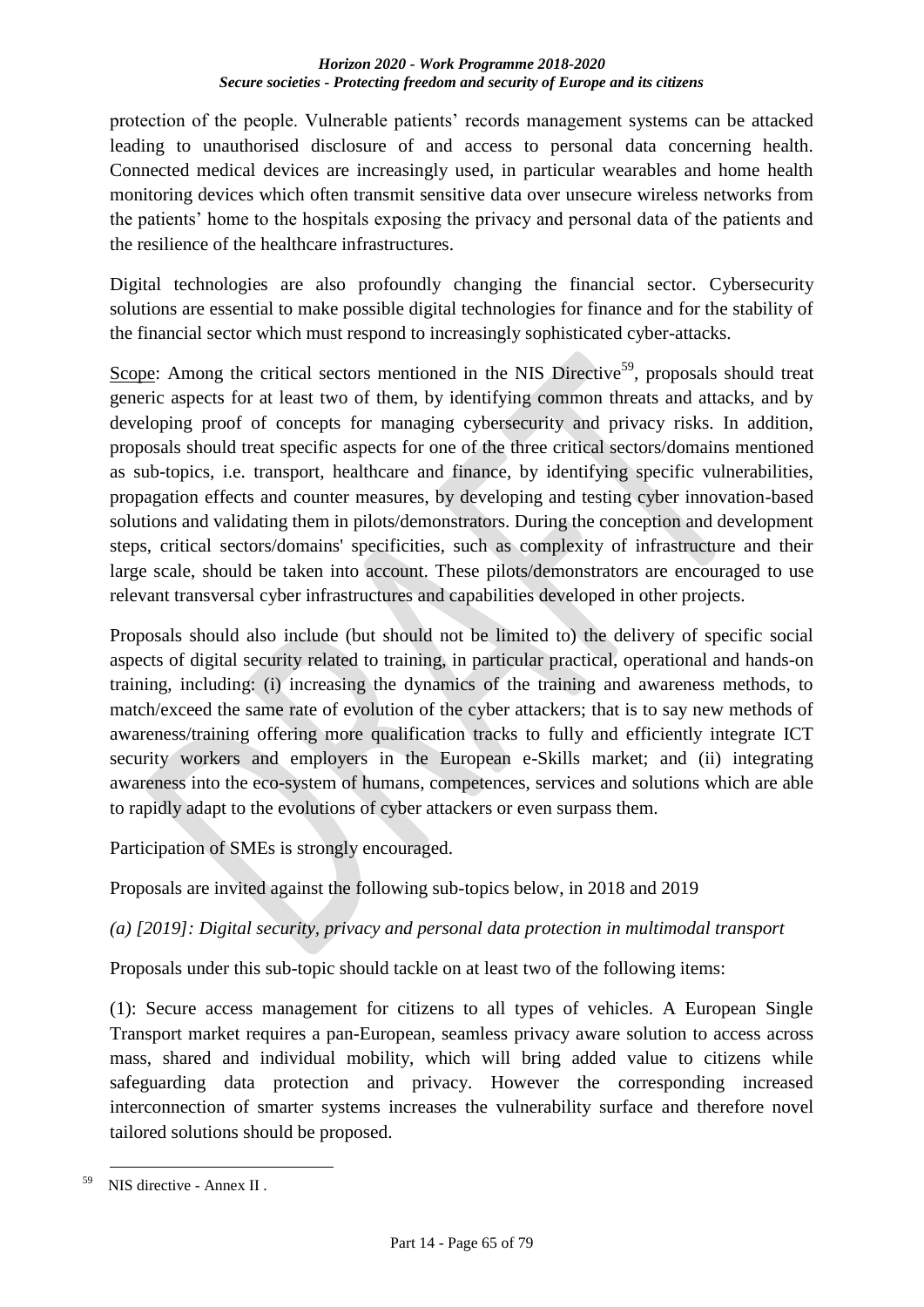(2): Assurance and protection against specific cyber-attacks in the multimodal transport domain, addressing interconnected threats and propagated vulnerabilities. Feasible solutions in practice should be delivered, shielding the vulnerabilities that have severe impact and catastrophic propagation effects to the multimodal transport operations. Applicants should propose integrated, holistic approaches and tools for dynamically, automatically forecast and manage complex security and privacy incidents, and personal data breaches in the multimodal transport service and operation. Proposals should improve the security intelligence of treating complex multimodal transport security and privacy incidents, notably personal data breaches, vulnerabilities and attacks. Proposals should develop practical solutions for relevant on-line sharing information and distributing real-time security, privacy and data protection warnings to all stakeholders in the multimodal transport ecosystem; collaboration with CERTs/CSIRTs is highly encouraged.

(3): Standardization to allow the quick adoption of cybersecurity best practices in the domain. Proposals should evaluate the feasibility of a security labelling for transport and deliver relevant recommendations and options.

The outcome of the proposal is expected to lead to development up to Technology Readiness level (TRL) 7; please see Annex G of the General Annexes.

The Commission considers that proposals requesting a contribution from the EU of about EUR 5 million would allow this specific challenge to be addressed appropriately. Nonetheless, this does not preclude submission and selection of proposals requesting other amounts.

### Type of Action: Innovation action

### *(b) [2019]: Digital security, privacy and personal data protection in healthcare ecosystem*

Proposals responding to this sub-topic should contribute towards the practical implementation of relevant EU legislation (e.g. NIS, eIDAS and GDPR) in the healthcare complex ecosystem involving all stakeholders (e.g. security officers, ICT administrators, operators, auditors, developers, manufactures, integrators, data protection officers) of all entities in the healthcare ecosystem and considering all types of data handled, with special focus on sensitive data as defined by the GDPR.

Proposals under this sub-topic should tackle at least two of the following items:

(1): In collaboration with all stakeholders in the healthcare ecosystem and CERTs/CSIRTs, develop dynamic vulnerability data basis for collecting, uploading, maintaining, and disseminating vulnerabilities of ICT-based medical systems, technologies, applications and services (enhancing the ICT generic ones e.g. NIST, MITRE). Build dynamic taxonomies for medical-related attacks in order to become the basis for building healthcare cybersecurity incident management systems.

(2): Deliver dynamic, evidence-based, sophisticated security, privacy and personal data protection risk assessment frameworks and tools that can deal with cascading effects of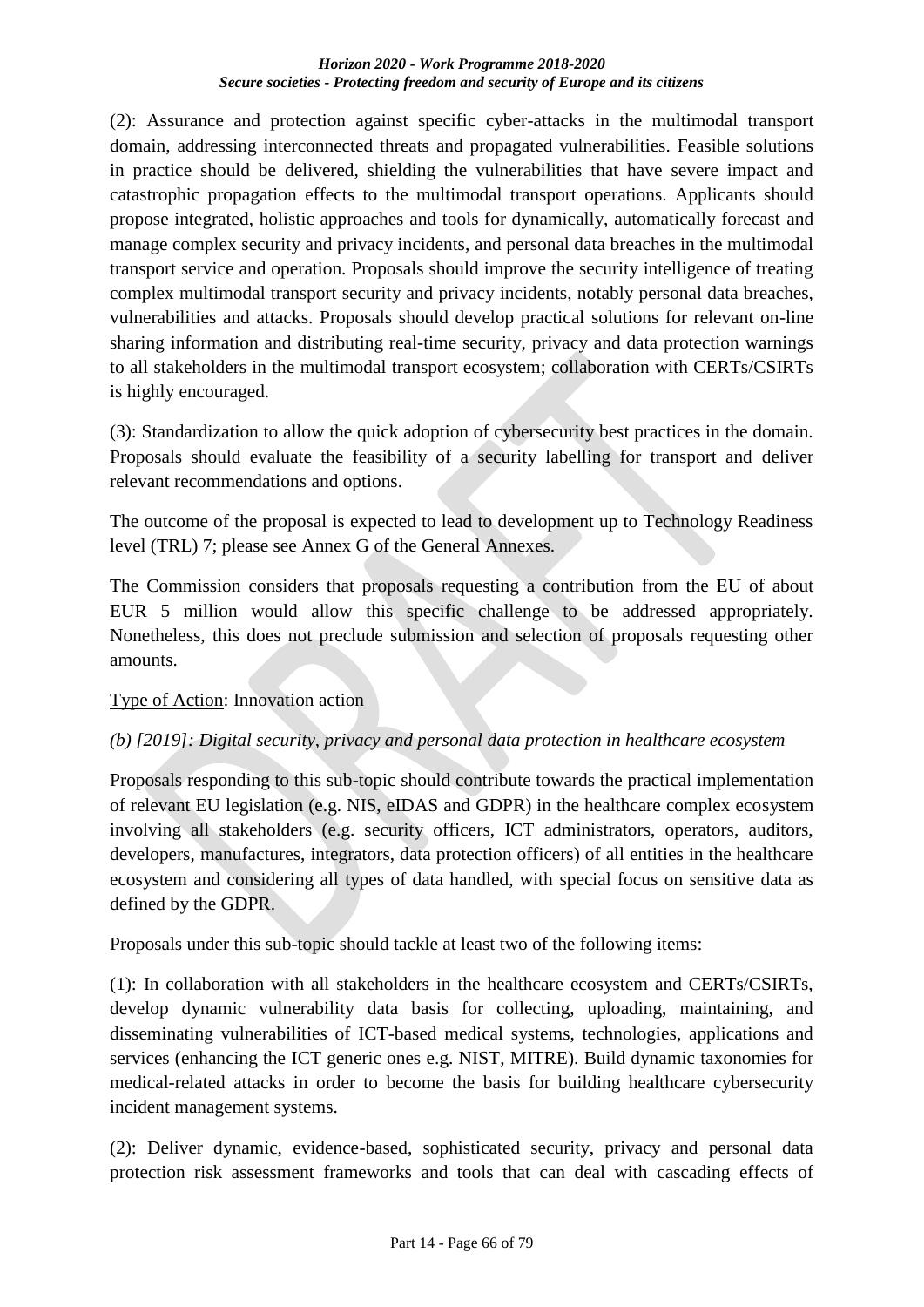threats, and propagated vulnerabilities in interconnected healthcare infrastructures, entities, systems, supply chain services and applications (compliant with appropriate cybersecurity standards e.g. ISO27001, ISO27005, ISO28000).

(3): Provide collaborative privacy-aware tools enabling healthcare stakeholders to access and share information (where its integrity is guaranteed), advise and provide best/good practices about incident handling through appropriate interaction with healthcare participants respecting their privacy and personal data protection.

The outcome of the proposal is expected to lead to development up to Technology Readiness level (TRL) 7; please see Annex G of the General Annexes.

The Commission considers that proposals requesting a contribution from the EU of about EUR 5 million would allow this specific challenge to be addressed appropriately. Nonetheless, this does not preclude submission and selection of proposals requesting other amounts.

Type of Action: Research and Innovation action

### *(c) [2018]: Digital security, privacy and personal data protection in finance*

Proposals under this sub-topic should tackle at least one of the following items:

(1): Development of resilience enhancing technologies. Proposers are expected to develop innovative solutions tailored for the finance domain, ensuring that a proactive preparedness helps financial market participants and infrastructures to share information and better cope with technological shortfalls. Proposals should (i) deliver tools for making the exfiltration of data for attackers unattractive, both for 'data at rest' and 'data in transit'; (ii) consider incipient trends (e.g. digital on boarding based on biometric data); and (iii) collaborate with CERTs/CSIRTs.

(2): Development of new/enhanced, parameterized, automated and collaborative ICT tools for insurance companies, which are needed in order to collect security, privacy, personal data protection and accountability requirements from their clients and upgrade their insurance and liability policies respecting the EU legislation on cybersecurity, privacy and personal data protection, as well as cybersecurity standards (e.g. ISO27001, 27005).

(3): Standardization to allow the quick adoption of cybersecurity best practices in the domain. Applicants should propose novel solutions for promoting common standards for conducting stress and resilience testing across systemic financial market infrastructures and institutions or for certifying companies/organizations that can perform accredited conformity tests.

The outcome of the proposal is expected to lead to development up to Technology Readiness level (TRL) 7; please see Annex G of the General Annexes.

The Commission considers that proposals requesting a contribution from the EU of between EUR 3 and 4 million would allow this specific challenge to be addressed appropriately.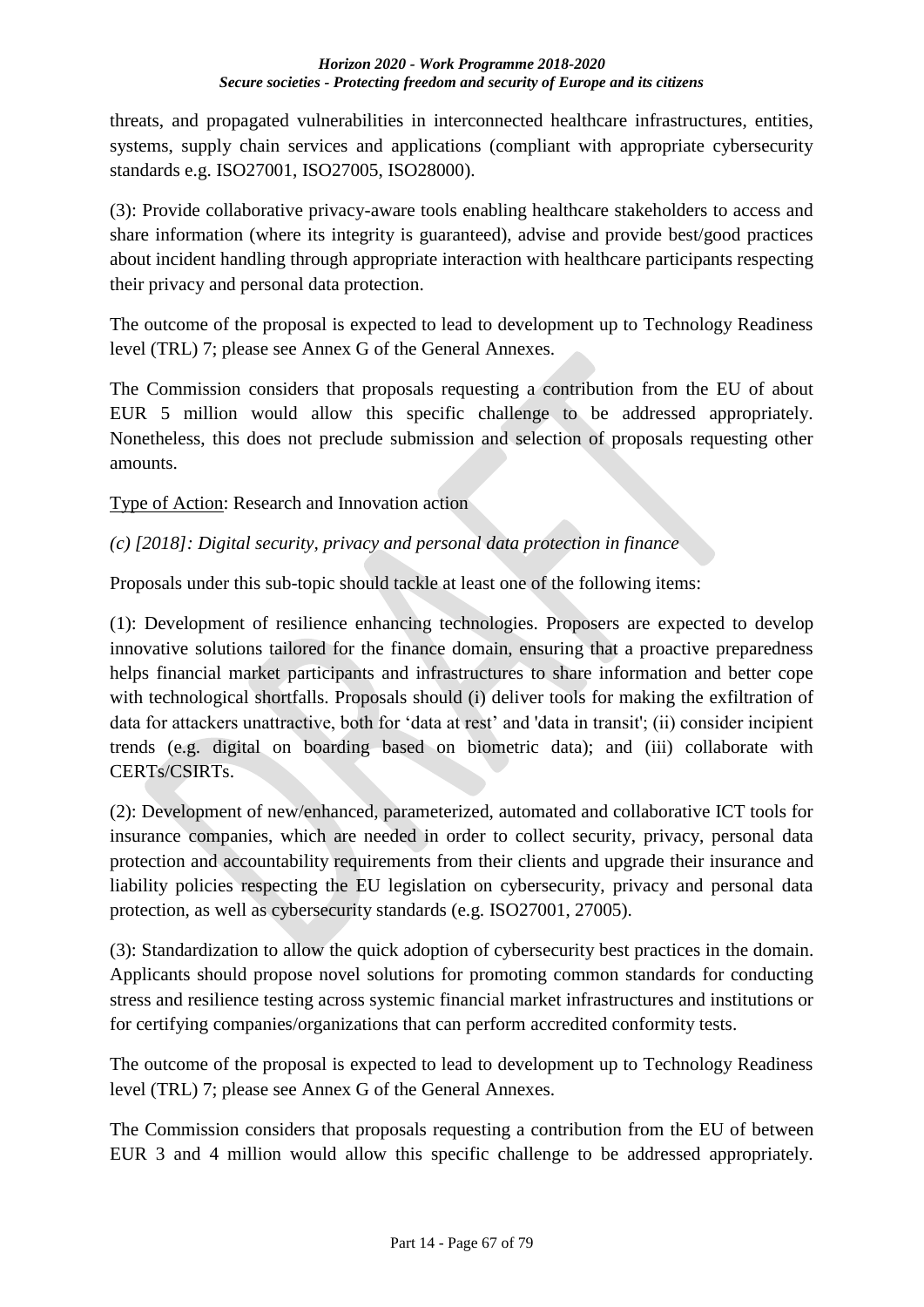Nonetheless, this does not preclude submission and selection of proposals requesting other amounts.

### Type of Action: Innovation action

Projects should also foresee activities and envisage resources for clustering with other projects funded under this topic and with other relevant projects in the field funded by H2020.

#### Expected Impact:

Short term:

- The technological and operational enablers of co-operation in Response and Recovery will contribute to the development of the CSIRT Network across the EU, which is one of the key targets of the NIS Directive.
- Identified relevant generic and specific aspects related to cybersecurity and digital privacy in the respective critical domains/sectors addressed.
- Advanced holistic systems and innovative proof concepts for managing cybersecurity and privacy risks in the respective critical domains/sectors addressed.
- Advances in the state-of-the-art analysis of specific aspects of the respective critical domains/sectors addressed, such as related cyber threats, attacks and vulnerabilities;
- Sound analysis of cascading effects of specific related cyber threats within the supply chain of the respective critical domains/sectors addressed.
- Improved cybersecurity information sharing and collaboration among stakeholders of the respective critical domains/sectors addressed, and with CERTs/CSIRTs.
- More targeted and acceptable security management solutions addressing specificities of the respective critical domains/sectors addressed.
- Trigger the fast adoption of cybersecurity/privacy/personal data protection best practices in the respective critical domains/sectors addressed.

Medium term:

- Better response and recovery technologies and services that will help organizations in the respective critical domains/sectors addressed to significantly reduce the impact of propagated and cascaded threats, vulnerabilities and breaches.
- Enhanced protection against emerging novel advanced threats in the respective critical sectors/domains addressed.
- Improved security governance of the respective critical domains/sectors addressed.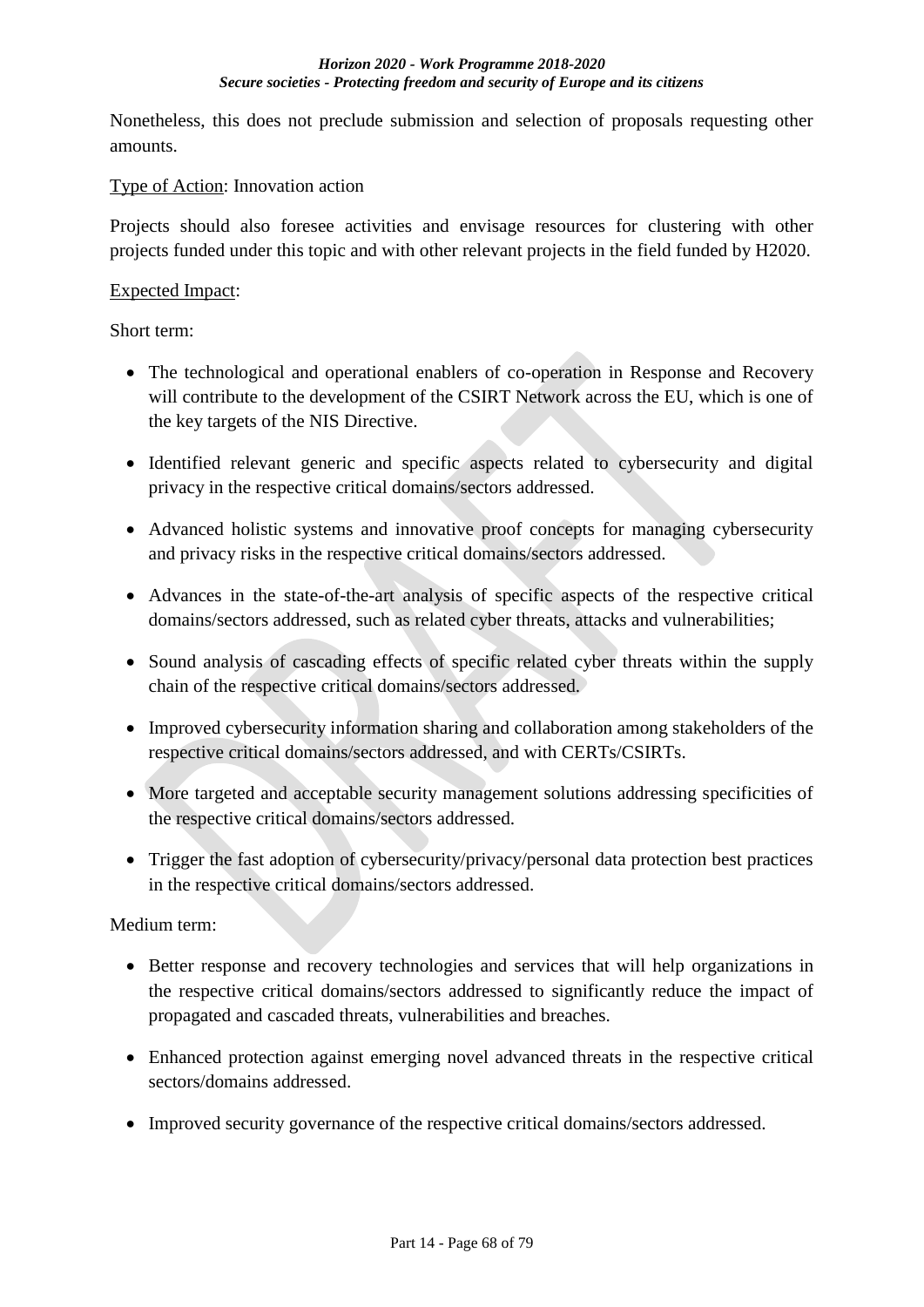- Greater and more mature EU cybersecurity market in the respective critical domains/sectors addressed.
- Reduce the impact of breaches with various levels of success in penetrating the defences.

Long term:

- Better cybersecurity for specific standards in the respective critical domains/sectors addressed, that will trigger fast adoption of best practices in the related industry.
- Established trust chains among all entities in the eco-systems of the respective critical domains/sectors addressed.
- Better implementation of the relevant EU legislation (e.g. NIS, eIDAS, GDPR) in the respective critical domains/sectors addressed.
- Companies/organisations in the respective critical domains/sectors addressed are more willing to promote cyber security, privacy and personal data protection in the whole EU specific ecosystem.

Type of Action: Innovation action, Research and Innovation action

## *The conditions related to this topic are provided at the end of this call and in the General Annexes.*

### **Conditions for the Call - Digital Security**

Opening date(s), deadline(s), indicative budget(s): $^{60}$ 

| Topics (Type of Action) | Budgets (EUR million) |      |      | Deadlines   |  |
|-------------------------|-----------------------|------|------|-------------|--|
|                         | 2018                  | 2019 | 2020 |             |  |
| Opening: 15 Mar 2018    |                       |      |      |             |  |
| SU-DS01-2018 (IA)       | 16.00                 |      |      | 23 Aug 2018 |  |
| SU-DS04-2018-2020 (IA)  | $20.00\,61$           |      |      |             |  |

The Director-General responsible for the call may decide to open the call up to one month prior to or after the envisaged date(s) of opening.

<u>.</u>

The Director-General responsible may delay the deadline(s) by up to two months.

All deadlines are at 17.00.00 Brussels local time.

The deadline(s) in 2019 and 2020 are indicative and subject to separate financing decisions for 2019 and 2020. The budget amounts for the 2018 budget are subject to the availability of the appropriations provided for in the draft budget for 2018 after the adoption of the budget 2018 by the budgetary authority or, if the budget is not adopted, as provided for in the system of provisional twelfths.

The budget amounts for the 2019 and 2020 budget are indicative and will be subject to separate financing decisions to cover the amounts to be allocated for 2019 and for 2020.

<sup>61</sup>of which EUR 5.00 million from the 'Secure, clean and efficient energy' WP part.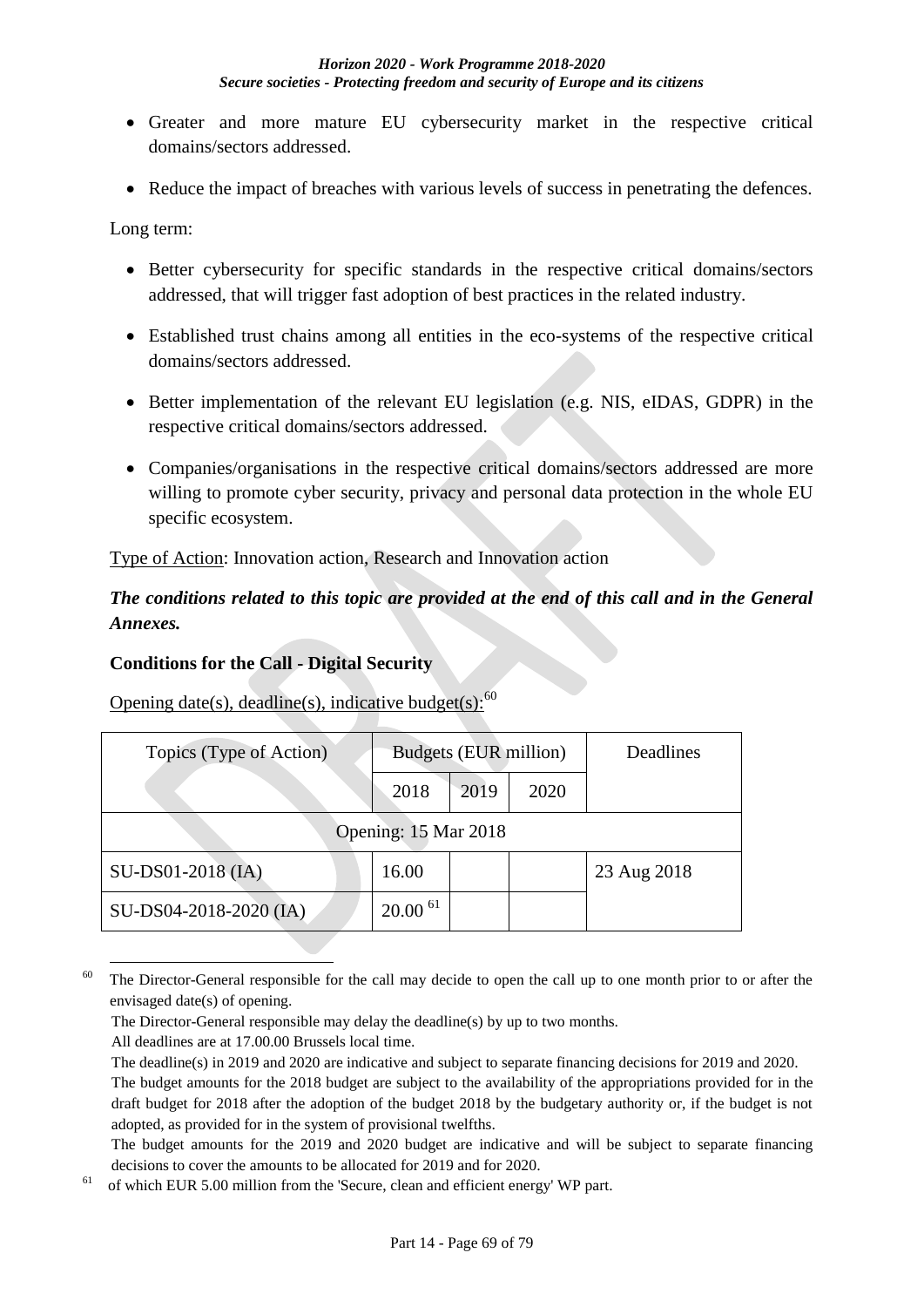| SU-DS05-2018-2019 (IA)         | 8.50  |       |            |               |  |
|--------------------------------|-------|-------|------------|---------------|--|
| Opening: 14 Mar 2019           |       |       |            |               |  |
| SU-DS03-2019-2020 (IA)         |       | 18.00 |            | 22 Aug 2019   |  |
| SU-DS05-2018-2019 (RIA)        |       | 10.00 |            |               |  |
| SU-DS05-2018-2019 (IA)         |       | 10.00 |            |               |  |
| Opening: To be defined         |       |       |            |               |  |
| Focus area topic(s) for $2020$ |       |       | 68.80 $62$ | To be defined |  |
| Overall indicative budget      | 44.50 | 38.00 | 68.80      |               |  |

Indicative timetable for evaluation and grant agreement signature:

For single stage procedure:

- Information on the outcome of the evaluation: Maximum 5 months from the final date for submission; and
- Indicative date for the signing of grant agreements: Maximum 8 months from the final date for submission.

Eligibility and admissibility conditions: The conditions are described in General Annexes B and C of the work programme.

Evaluation criteria, scoring and threshold: The criteria, scoring and threshold are described in General Annex H of the work programme.

Evaluation Procedure: The procedure for setting a priority order for proposals with the same score is given in General Annex H of the work programme.

The full evaluation procedure is described in the relevant [guide](http://ec.europa.eu/research/participants/docs/h2020-funding-guide/grants/applying-for-funding/submit-proposals_en.htm) published on the Participant Portal.

Consortium agreement:

<u>.</u>

| All topics of this call | Members of consortium are required to conclude a consortium |
|-------------------------|-------------------------------------------------------------|
|                         | agreement prior to the signature of the grant agreement.    |

 $62$  of which EUR 15.00 million from the 'Secure, clean and efficient energy' WP part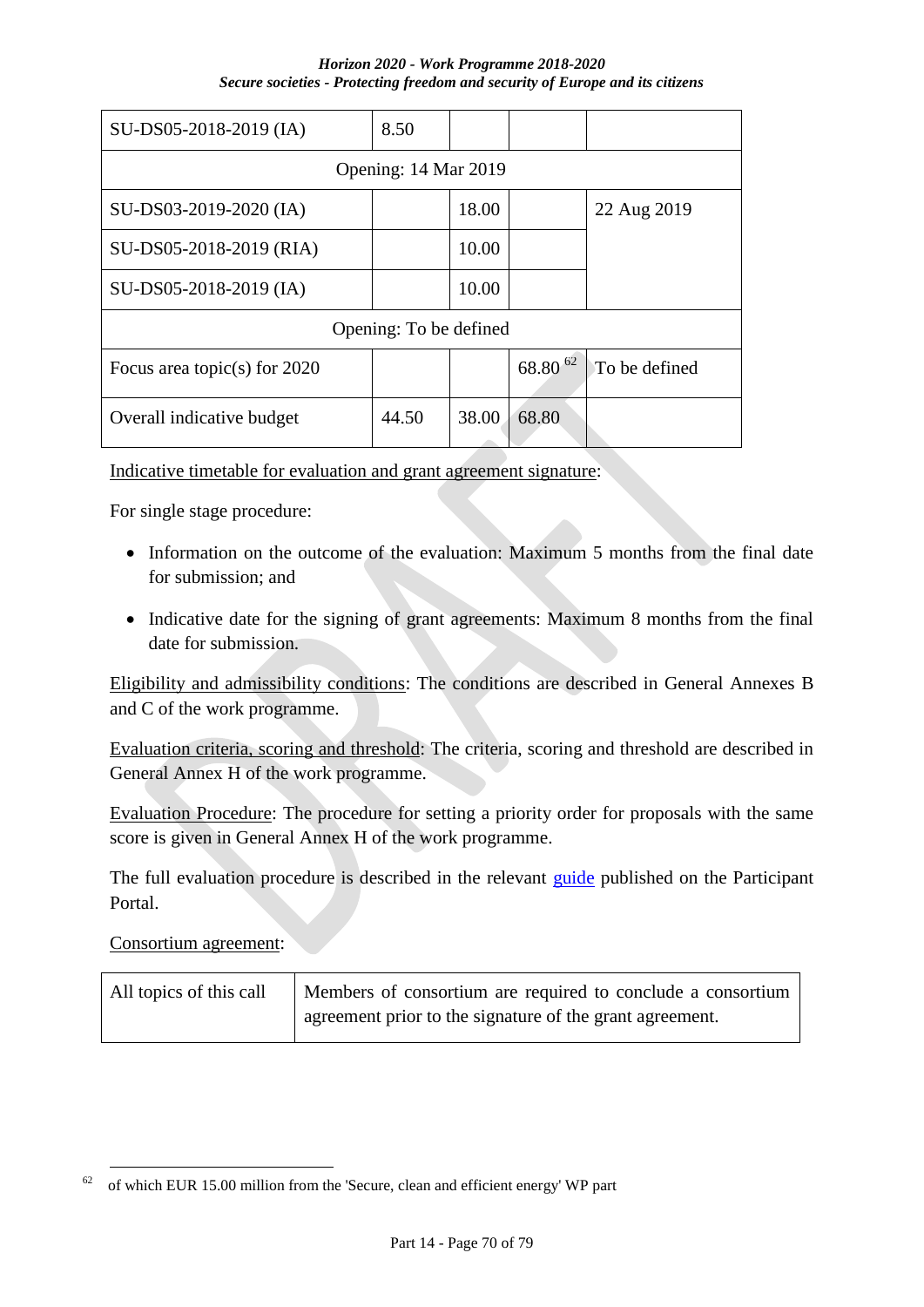#### **SME instrument & Fast-Track-to-Innovation**

The respective calls for the EIC-SME instrument call (H2020-EIC-SMEInst-2018-2020) and EIC-Fast-Track-to-Innovation (H2020-EIC-FTI-2018-2020) are found under the Horizon 2020 Work Programme Part – *Towards the next EU Framework Programme for Research and Innovation: European Innovation Council (EIC) Pilot* (part 17 of this work programme).

Part 14 - Page 71 of 79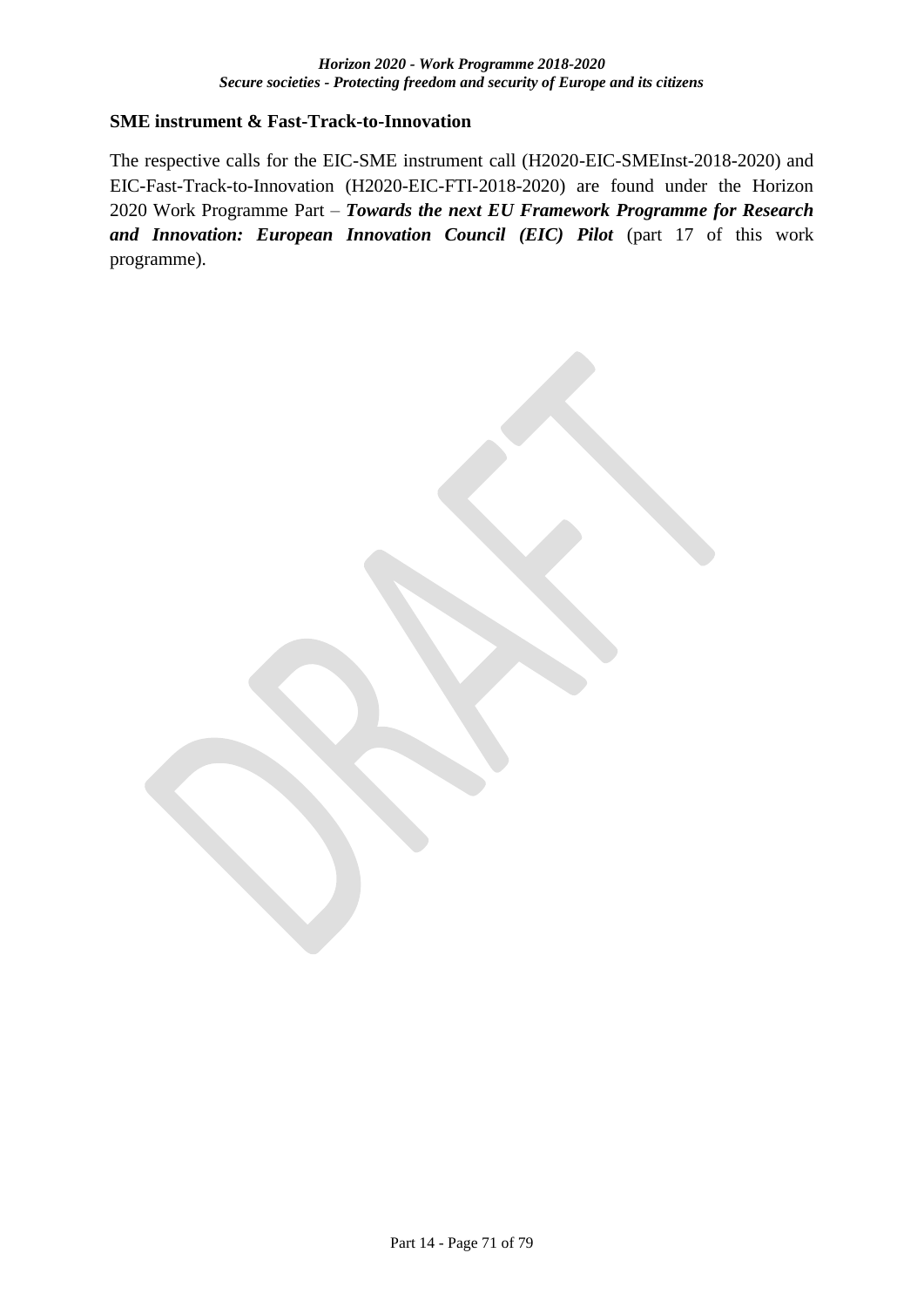# **Other actions<sup>63</sup>**

### **1. Reviews of projects**

This action will support the use of appointed independent experts for the monitoring of actions (grant agreements, grant decisions, procurements, financial instruments).

#### Type of Action: Expert Contracts

Indicative budget: EUR 0.97 million from the 2018 budget( Review of projects) and EUR 0.74 million from the 2019 budget( Review of projects) and EUR 0.62 million from the 2020 budget(Review of projects)

#### **2. Workshops, conferences, experts, communication activities, studies**

- Organisation of an annual Security Research event.
- Support to workshops, expert groups, communications activities, or studies. Workshops are planned to be organised on various topics to involve end-users; preparation of information and communication materials, etc.
- Organisation of cybersecurity conferences and support to other cybersecurity events; socio-economic studies, impact analysis studies and studies to support the monitoring, evaluation and strategy definition for cybersecurity and digital privacy policy.

### Type of Action: Public Procurement - null

1

Indicative timetable: First, second, third and fourth quarters of 2018, 2019 and 2020

Indicative budget: EUR 2.50 million from the 2018 budget(indicative number of contracts per year: 1 security research event, 2-4 workshop/communication activities/studies, 40-45 expert contracts, 3-5 in support to cybersecurity and/or digital privacy conferences/events/studies/policies/communication activities) and EUR 2.50 million from the 2019 budget(indicative number of contracts per year: 1 security research event, 2-4 workshop/communication activities/studies, 40-45 expert contracts, 3-5 in support to cybersecurity and/or digital privacy conferences/events/studies/policies/communication activities) and EUR 2.50 million from the 2020 budget(indicative number of contracts per year: 1 security research event, 2-4 workshop/communication activities/studies, 40-45 expert contracts, 3-5 in support to cybersecurity and/or digital privacy conferences/events/studies/policies/communication activities)

 $63$  The budget amounts for the 2018 budget are subject to the availability of the appropriations provided for in the draft budget for 2018 after the adoption of the budget 2018 by the budgetary authority or, if the budget is not adopted, as provided for in the system of provisional twelfths.

The budget amounts for the 2019 and 2020 budget are indicative and will be subject to separate financing decisions to cover the amounts to be allocated for 2019 and for 2020.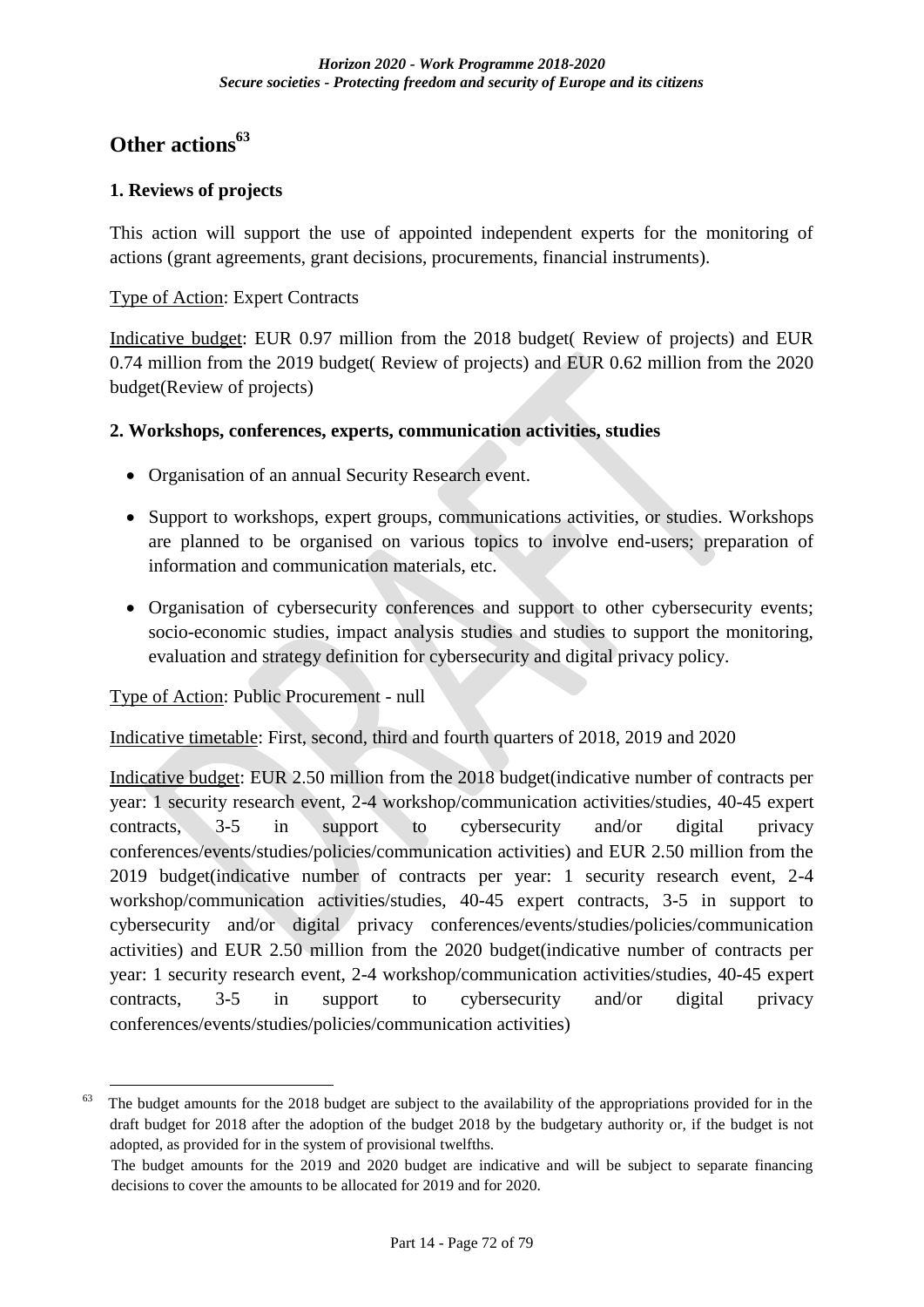#### **3. Space Surveillance and Tracking**

Support to security aspects of Space Surveillance and Tracking.

The Decision No 541/2014/EU of the European Parliament and of the Council of 16 April 2014 establishes a Framework for Space Surveillance and Tracking Support  $(SST)^{64}$ .

The Consortium resulting from the implementation of the support framework for the emergence of an SST capacity at European level has established its own dedicated implementation structure in order to manage related Union support. Therefore support to SST under Horizon 2020 and other Union funding programmes should be entrusted to the above Consortium<sup>65</sup>.

The option of full purchase costs of equipment, infrastructure or other assets could be included in the GA if/when duly justified, in conformity of "Article 6.2 D.2".

The identified beneficiary is the consortium resulting from the implementation of the SST support framework within the meaning of Article 7(3) of Decision No 541/2014/EU comprising entities designated by participating Member States<sup>66,67</sup> and the EU SATCEN<sup>68,69</sup>.

The grant to identified beneficiary will be made in conjunction with the respective cumulative budget from the 'Leadership in Enabling and Industrial Technologies – Space' WP part, Copernicus and EGNSS.

#### Legal entities:

Consortium resulting from the implementation of the SST support framework within the meaning of Article 7(3) of Decision No 541/2014/EU comprising bodies designated by participating Member States under their responsibility and the EU SATCEN.

Type of Action: Grant to Identified beneficiary

<sup>1</sup> <sup>64</sup> OJ L 158 of 27 May 2014, p. 227–234

 $^{65}$  In line with recital 24 of the Decision No 541/2014/EU, article 129 of the Financial Regulation (Regulation (EU, Euratom) No 966/2012 of the European Parliament and of the Council) and article 193 of its Rules of Application (Commission Delegated Regulation (EU) No 1268/2012) this action may be financed jointly from separate source programmes, namely Horizon 2020 Framework Programme (Regulation (EU) No 1291/2013 of the European Parliament and of the Council), the Copernicus programme (Regulation (EU) No 377/2014 of the European Parliament and of the Council) and the European Satellite Navigation programmes (Regulation (EU) No 1285/2013 of the European Parliament and of the Council).

 $66$  http://ec.europa.eu/growth/sectors/space/security en

 $67$  Article 190(1)(d) RAP allows award of a grant without the call for proposals to "*[...] bodies designated by the Members States, under their responsibility, where those Member States are identified by a basic act as beneficiaries of a grant*".

<sup>&</sup>lt;sup>68</sup> Article 8 of Decision No 541/2014/EU: "*The European Union Satellite Centre (SATCEN) may cooperate with the consortium […]* ".

<sup>69</sup>Article 190(1)(f) RAP provides for an additional exception to calls for proposals "*for actions with specific characteristics that require a particular type of body on account of its technical competence, its high degree of specialisation or its administrative power, on condition that the actions concerned do not fall within the scope of a call for proposals*."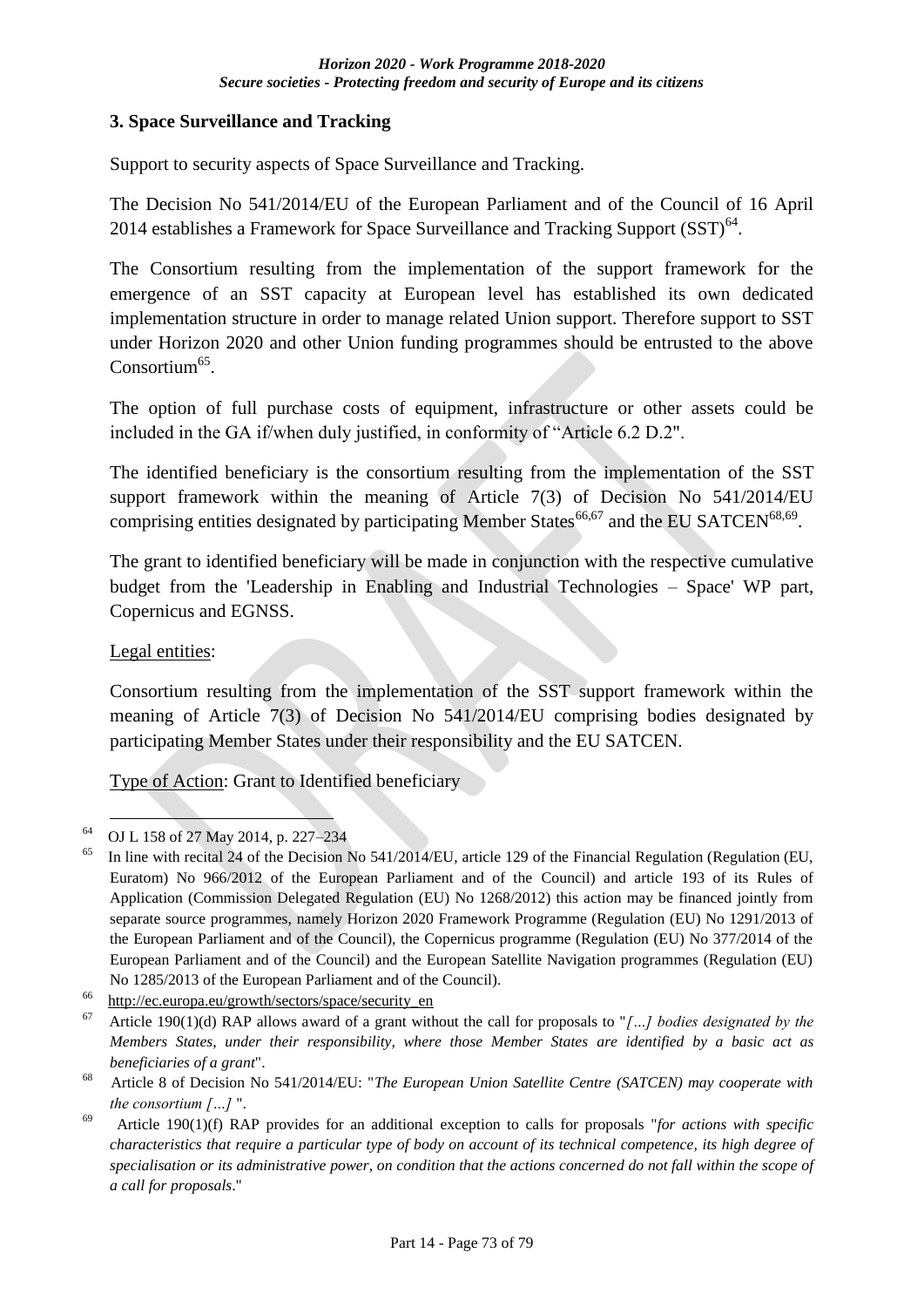Indicative timetable: Fourth quarter 2018, fourth quarter 2019 and fourth quarter 2020 respectively

Indicative budget: EUR 1.50 million from the 2018 budget(Space Surveillance and Tracking) and EUR 1.00 million from the 2019 budget(Space Surveillance and Tracking) and EUR 0.50 million from the 2020 budget(Space Surveillance and Tracking)

# **4. Pre-standardisation mechanisms for security<sup>70</sup>**

Support to a consortium comprising CEN (coordinator) and CENELEC in cooperation with ETSI, as well as the JRC as the current ERNCIP coordinator, to address how to achieve timely standardization in the field of security, including through structural changes.

Pre-standardisation and standardisation processes as currently in place in the fields of security and civil protection are not considered satisfactory, whilst many of their components are very valuable: the JRC produces interesting pre-standards in cooperation with a broader research community; CEN/CENELEC and ETSI produce solid standards with the very active involvement of industry. However, both sets of activities are not very agile and they do not interface optimally.

These organizations are invited to propose mechanisms and novel ways of working and organizing themselves, towards the establishment of standardisation processes in the field of security that build upon the strength of the various processes in place, and increase their effectiveness, speed and efficiency.

Legal entities:

- Coordinator: European Committee for Standardization (CEN) Brussels (Belgium)
- European Committee for Electrotechnical Standardization (CENELEC) Brussels (Belgium)
- European Telecommunications Standards Institute (ETSI) Valbonne (France)
- Joint Research Centre Ispra (Italy)

This grant will be awarded without call for proposals in line with Article 190(1)(e) of the Rules of applications of Regulation (EU, Euratom) 966/2012, Regulation No 1268/2012 and Article 11(2) of the Rules for participation and dissemination in "Horizon 2020 - the Framework Programme for Research and Innovation (2014-2020)", Regulation (EU) No 1290/2013.

Type of Action: Grant to Identified beneficiary

<sup>1</sup> <sup>70</sup> This grant will be awarded without call for proposals in line with Article 190(1)(e) of the Rules of applications of Regulation (EU, Euratom) 966/2012, Regulation No 1268/2012 and Article 11(2) of the Rules for participation and dissemination in "Horizon 2020 - the Framework Programme for Research and Innovation (2014-2020)", Regulation (EU) No 1290/2013.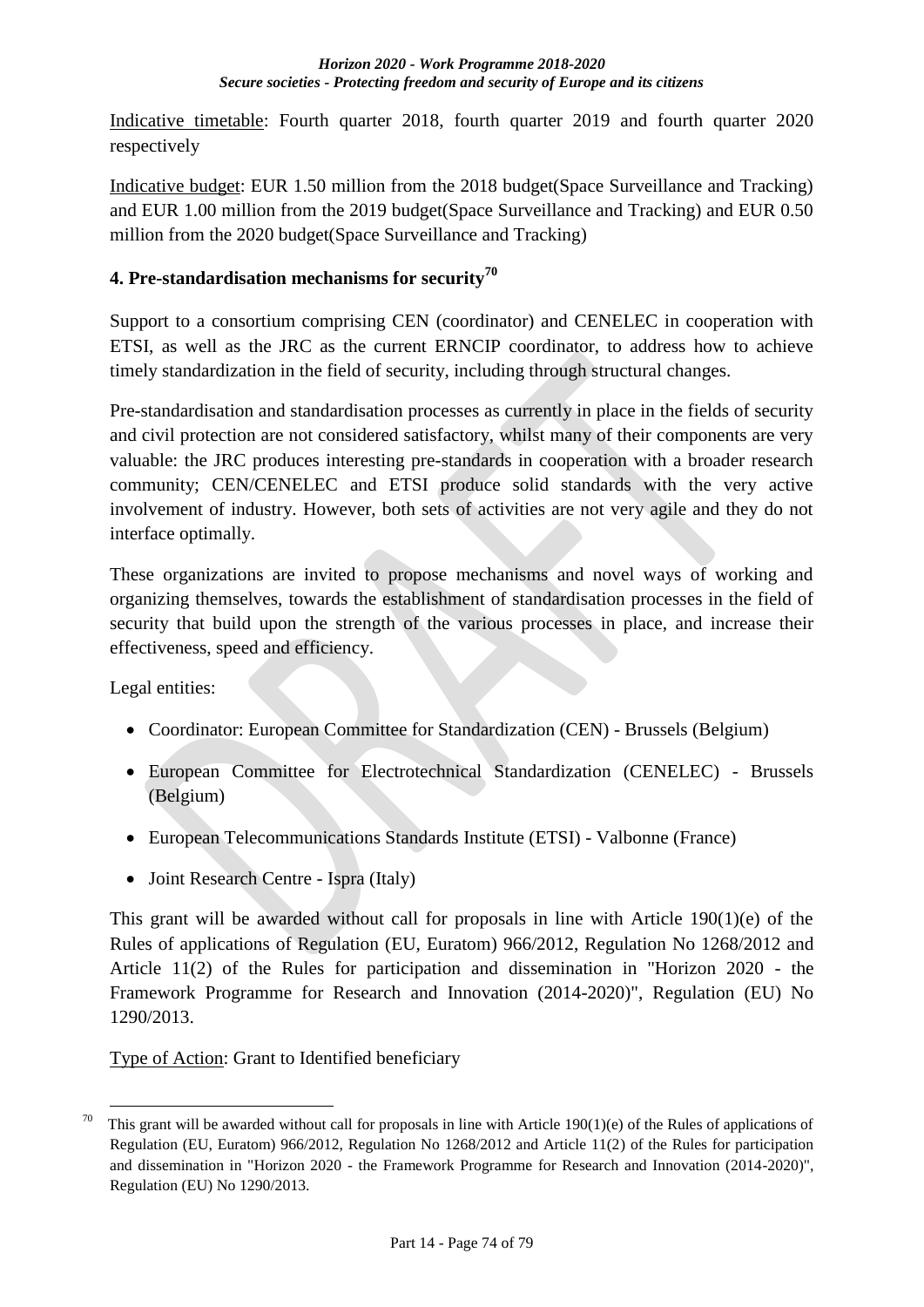Indicative budget: EUR 0.90 million from the 2018 budget(Pre-standardisation mechanisms)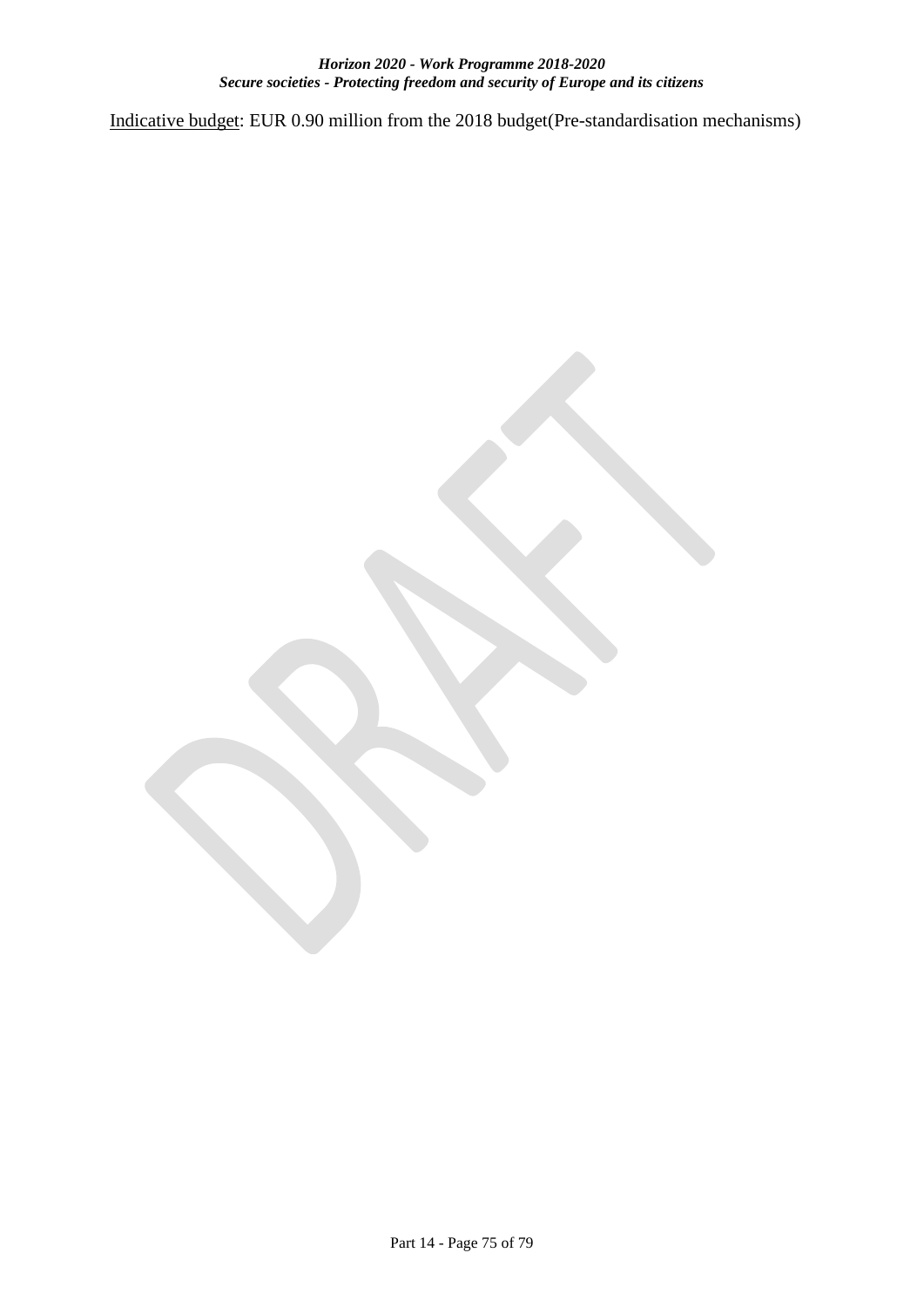# **CALLS and OTHER ACTIONS for 2020**

# **Call - Protecting the infrastructure of Europe and the people in the European smart cities**

# *H2020-SU-INFRA-2018-2019-2020*<sup>71</sup>

# Topic

• Prevention, detection, response and mitigation of combined physical and cyber threats to critical infrastructure in Europe [continued]

# **Call - Security**

# *H2020-SU-SEC-2018-2019-2020*<sup>72</sup>

#### Topics

1

- Human factors, and social, societal, and organisational aspects for disaster-resilient societies [continued]
- Technologies for first responders [continued]
- Pre-normative research and demonstration for disaster-resilient societies [continued]
- Chemical, biological, radiological and nuclear (CBRN) cluster [continued]
- Human factors, and social, societal, and organisational aspects in fighting against crime and terrorism [continued]
- Technologies to enhance the fight against crime and terrorism [continued]
- Information and data stream management to fight against (cyber)crime and terrorism [continued]
- Explosives: detection, intelligence, forensics
- Human factors, and social, societal, and organisational aspects of border and external security [continued]
- Technologies to enhance of border and external security [continued]
- Demonstration of applied solutions to enhance border and external security [continued]

<sup>&</sup>lt;sup>71</sup> This is the continuation of a call for which information is provided in the first section of this work programme part.

 $\frac{72}{10}$ . This is the continuation of a call for which information is provided in the first section of this work programme part.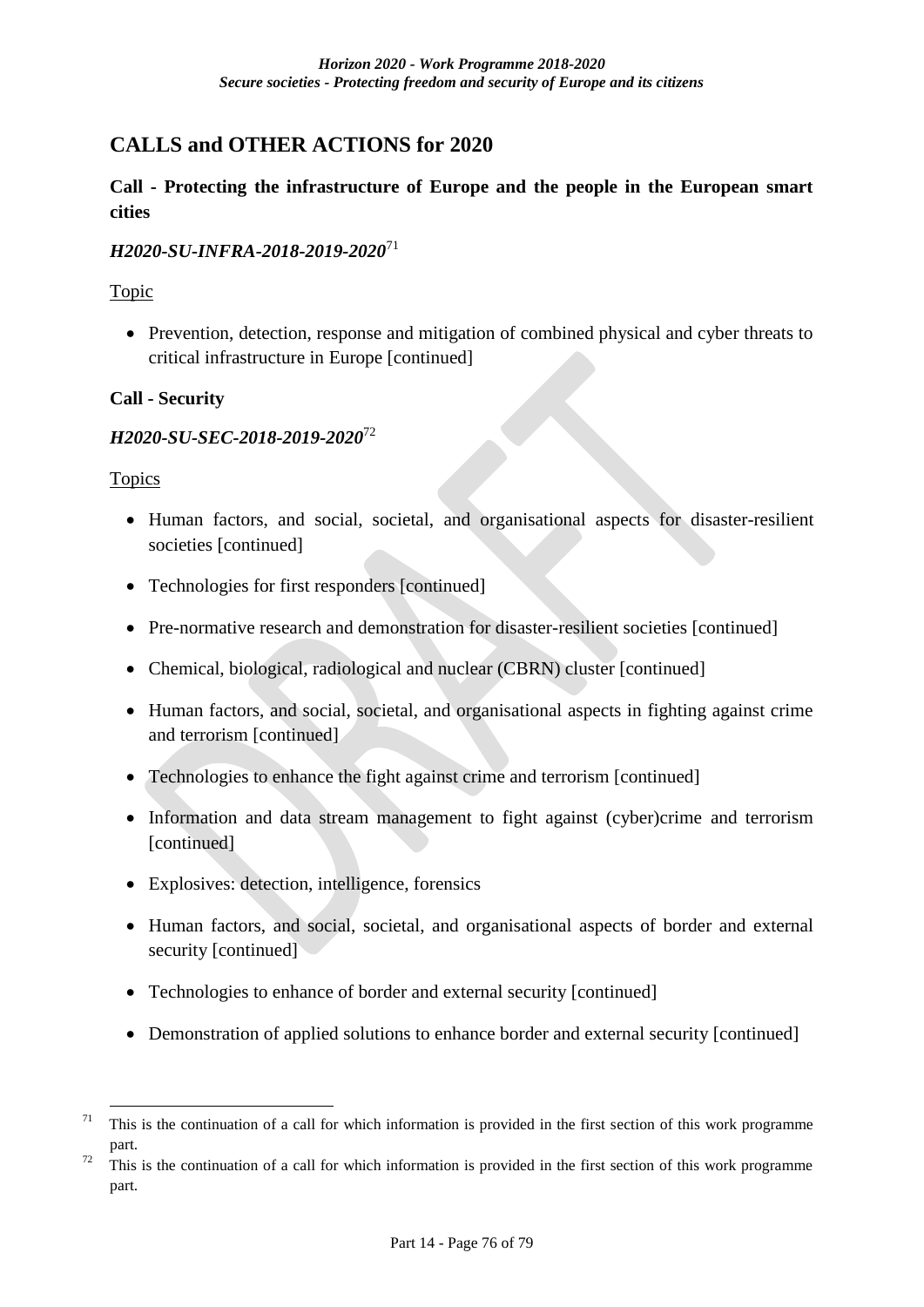- Pan-European networks of practitioners and other actors in the field of security [continued]
- Strategic pre-commercial procurements of innovative, advanced systems to support security [continued]
- Pre-commercial procurements of innovative solutions to enhance security [continued]

#### **Call - Digital Security**

#### *H2020-SU-DS-2018-2019-2020*<sup>73</sup>

#### Topics

1

- Management of cyber-attacks and other risks
- Digital Security and privacy for citizens and Small and Medium Enterprises and Micro Enterprises [continued]
- Cybersecurity in the Electrical Power and Energy Systems (EPES): an armour against cyber and privacy attacks [continued]

 $73$  This is the continuation of a call for which information is provided in the first section of this work programme part.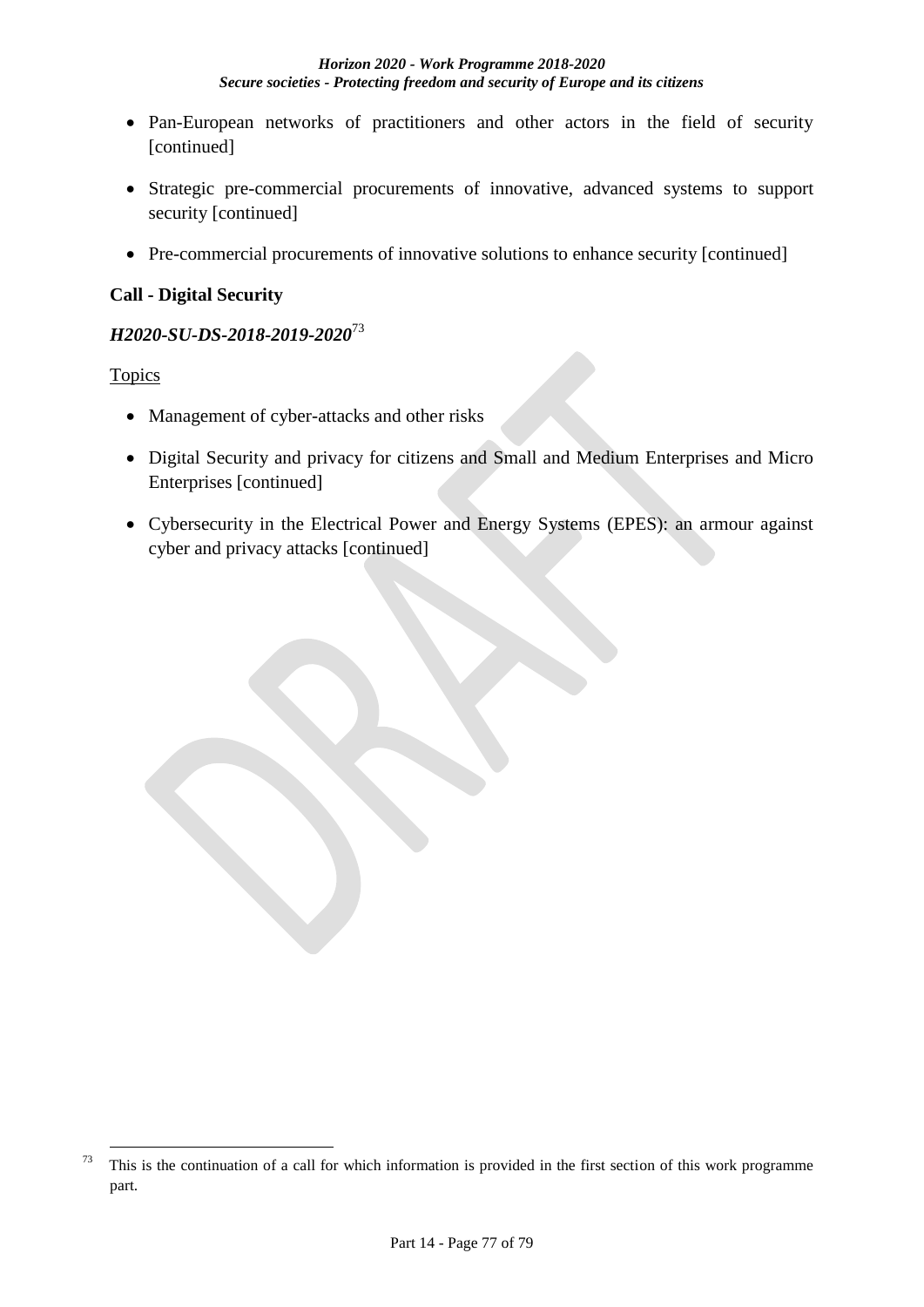# **Budget<sup>74</sup>**

|                                                                                                                 | <b>Budget</b><br>line(s) | 2018<br>Budget (EUR<br>million) | 2019<br>Budget (EUR<br>million) | 2020<br>Budget (EUR<br>million) |  |  |
|-----------------------------------------------------------------------------------------------------------------|--------------------------|---------------------------------|---------------------------------|---------------------------------|--|--|
| <b>Calls</b>                                                                                                    |                          |                                 |                                 |                                 |  |  |
| H2020-SU-INFRA-2018-<br>2019-2020                                                                               |                          | 24.00                           | 38.00                           | 18.00                           |  |  |
|                                                                                                                 | from<br>18.050301        | 14.00                           | 18.00                           | 8.00                            |  |  |
|                                                                                                                 | from<br>09.040303        | 10.00                           | 20.00                           | 10.00                           |  |  |
| H2020-SU-SEC-2018-<br>2019-2020                                                                                 |                          | 138.20                          | 156.36                          | 185.00                          |  |  |
|                                                                                                                 | from<br>18.050301        | 138.20                          | 156.36                          | 185.00                          |  |  |
| H2020-SU-DS-2018-2019-<br>2020                                                                                  |                          | $39.50^{75}$                    | 38.00                           | $53.80^{76}$                    |  |  |
|                                                                                                                 | from<br>09.040303        | 39.50                           | 38.00                           | 53.80                           |  |  |
| Contribution from this part<br>H2020-EIC-FTI-<br>call<br>to<br>2018-2020 under Part 17 of<br>the work programme |                          | 3.87                            | 3.87                            | 3.87                            |  |  |
|                                                                                                                 | from<br>09.040303        | 0.97                            | 0.97                            | 0.97                            |  |  |
|                                                                                                                 | from<br>18.050301        | 2.90                            | 2.90                            | 2.90                            |  |  |
| <b>Other actions</b>                                                                                            |                          |                                 |                                 |                                 |  |  |
| <b>Expert Contracts</b>                                                                                         |                          | 0.97                            | 0.74                            | 0.62                            |  |  |
|                                                                                                                 | from                     | 0.68                            | 0.50                            | 0.40                            |  |  |

1  $74$  The budget figures given in this table are rounded to two decimal places. The budget amounts for the 2018 budget are subject to the availability of the appropriations provided for in the draft budget for 2018 after the adoption of the budget 2018 by the budgetary authority or, if the budget is not adopted, as provided for in the system of provisional twelfths. The budget amounts for the 2019 and 2020 budget are indicative and will be subject to separate financing

decisions to cover the amounts to be allocated for 2019 and for 2020.

 $75$  To which EUR 5.00 million from the 'Secure, clean and efficient energy' WP part will be added making a total of EUR 44.50 million for this call.

<sup>76</sup> To which EUR 15.00 million from the 'Secure, clean and efficient energy' WP part will be added making a total of EUR 68.80 million for this call.